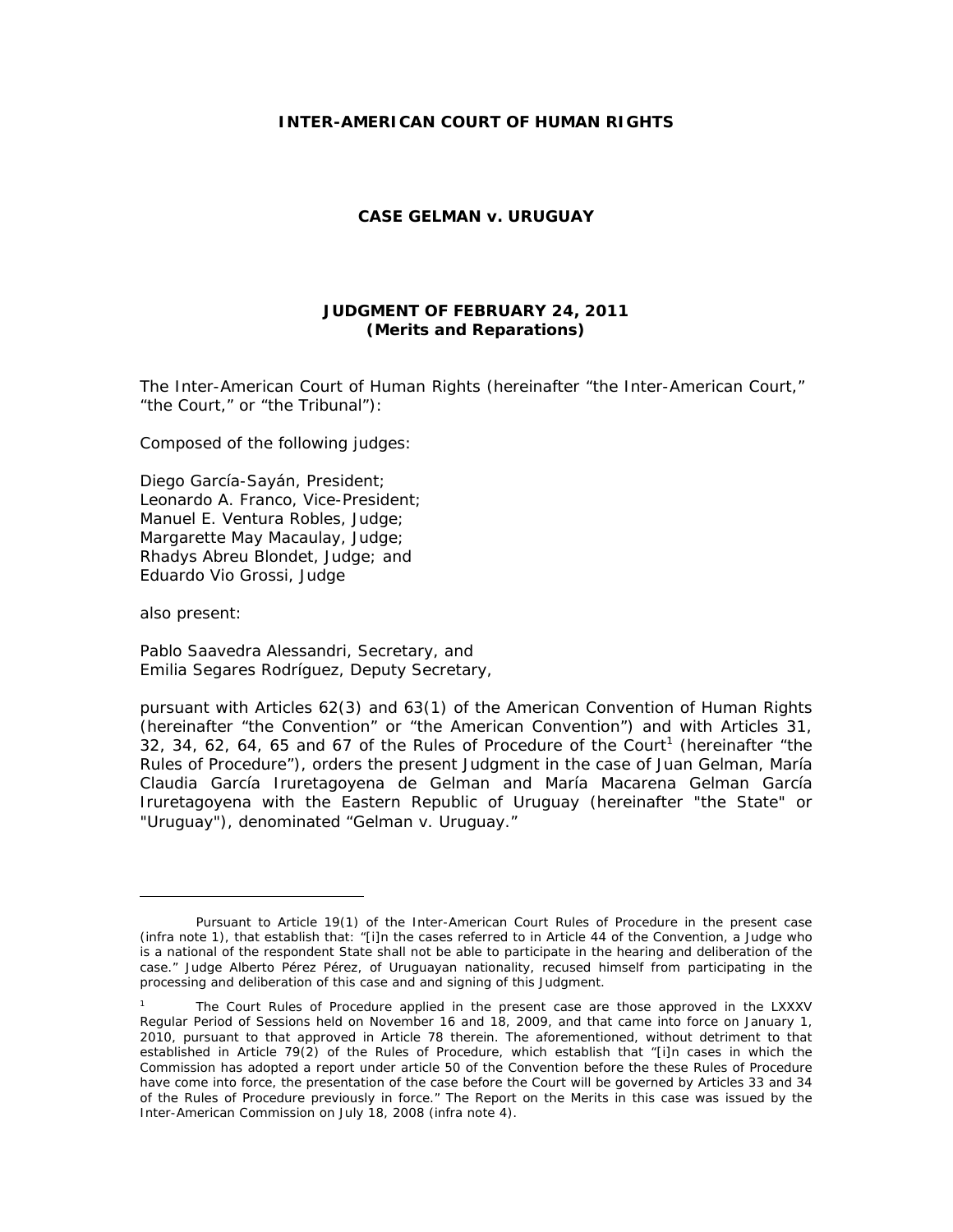#### **Table of contents**

- **I. INTRODUCTION TO THE CASE AND THE PURPOSE OF THE CONTROVERSY….3**
- **II. PROCEEDINGS BEFORE THE COURT……5**
- **III. JURISDICTION……6**
- **IV. PARTIAL ACKNOWLEDGMENT OF INTERNATIONAL RESPONSIBILITY…..6** 
	- A. Scope of the acknowledgment……7
		- B. Alleged victims in the present case….10
- **V. EVIDENCE……10** 
	- A. Documentary, testimonial and expert evidence……11
	- B. Admission of documentary evidence……..12

C. Admission of testimonial and expert evidence…..12

**VI. MERITS…….12** 

 VI.1 **THE RIGHT TO JURIDICAL PERSONALITY, TO LIFE, TO PERSONAL INTEGRITY AND TO PERSONAL LIBERTY OF MARÍA CLAUDIA GARCÍA IRURETAGOYENA DE GELMAN, IN RELATION TO THE OBLIGATION TO RESPECT AND GUARANTEE RIGHTS (AMERICAN CONVENTION AND CONVENTION ON FORCED DISAPPEARANCE)…….12** 

A. Arguments and claims of the parties…..13

B. The military dictatorship and the Operation Condor, context in which the facts that occurred to Maria Claudia Gelman occurred….15

C. Enforced disappearance as a multiple and continuing human rights violation and the duties to respect and guarantee…..23

- D. The enforced disappearance of María Claudia García Iruretagoyena de Gelman….27 D1. Facts….27
	-
	- D2. Legal classification….30

 **VI.2 RIGHT TO JURIDICAL PERSONALITY, RIGHTS OF THE CHILD, PROTECTION OF THE FAMILY, RIGHT TO A NAME, RIGHT TO NATIONALITY, TO HUMANE TREATMENT [PERSONAL INTEGRITY], AND TO RIGHT TO PRIVACY [HONOR AND DIGNITY], OF MARÍA MACARENA GELMAN GARCÍA IRURETAGOYENA AND OF JUAN GELMAN, AND THE OBLIGATION TO RESPECT RIGHTS….32** 

- A. Arguments and claims of the parties.....33<br>B. Facts regarding the situation of María Maca
- Facts regarding the situation of María Macarena Gelman García.....35
- C. The abduction and suppression of the identity of the girl as a form of enforced disappearance (violation of Articles 3, 4, 5, 7, 17, 18, 19, and 20 of the American Convention)…..36
- D. Violations of the rights to personal integrity and to family, in prejudice of Mr. Juan Gelman…….42
- E. Conclusion…..43

 **VI.3 RIGHT TO A FAIR TRIAL (JUDICIAL GUARANTEES) AND JUDICIAL PROTECTION IN RELATION WITH THE OBLIGATION TO RESPECT RIGHTS, THE DUTY TO ADOPT DOMESTIC LEGAL EFFECTS, AND OBLIGATIONS TO INVESTIGATE OF THE AMERICAN CONVENTION AND THE INTER-AMERICAN CONVENTION ON FORCED DISAPPEARANCES OF PERSONS** 

**…..43** 

- A. Arguments and claims of the parties…..43
- B. Regarding the investigation carried out by the State….47
	- B1. Actions concerning the Expiry Law…..47
	- B2. Actions of the Executive Branch….49
	- B3. Actions of the Judicial Branch……53
- C. The obligation to investigate in the jurisprudence of this Court….57
- D. Amnesty Laws in the opinion of other international bodies….59
- E. Amnesty laws and Domestic Jurisprudence in tribunals of States Parties to the Convention…..64
- F. Amnesty laws and the Jurisprudence of this Court….68
- G. The investigation of the facts and the Uruguayan Expiry Law…..69
- H. Conclusion….73

#### **VII. REPARATIONS…..74**

A. Injured party…..74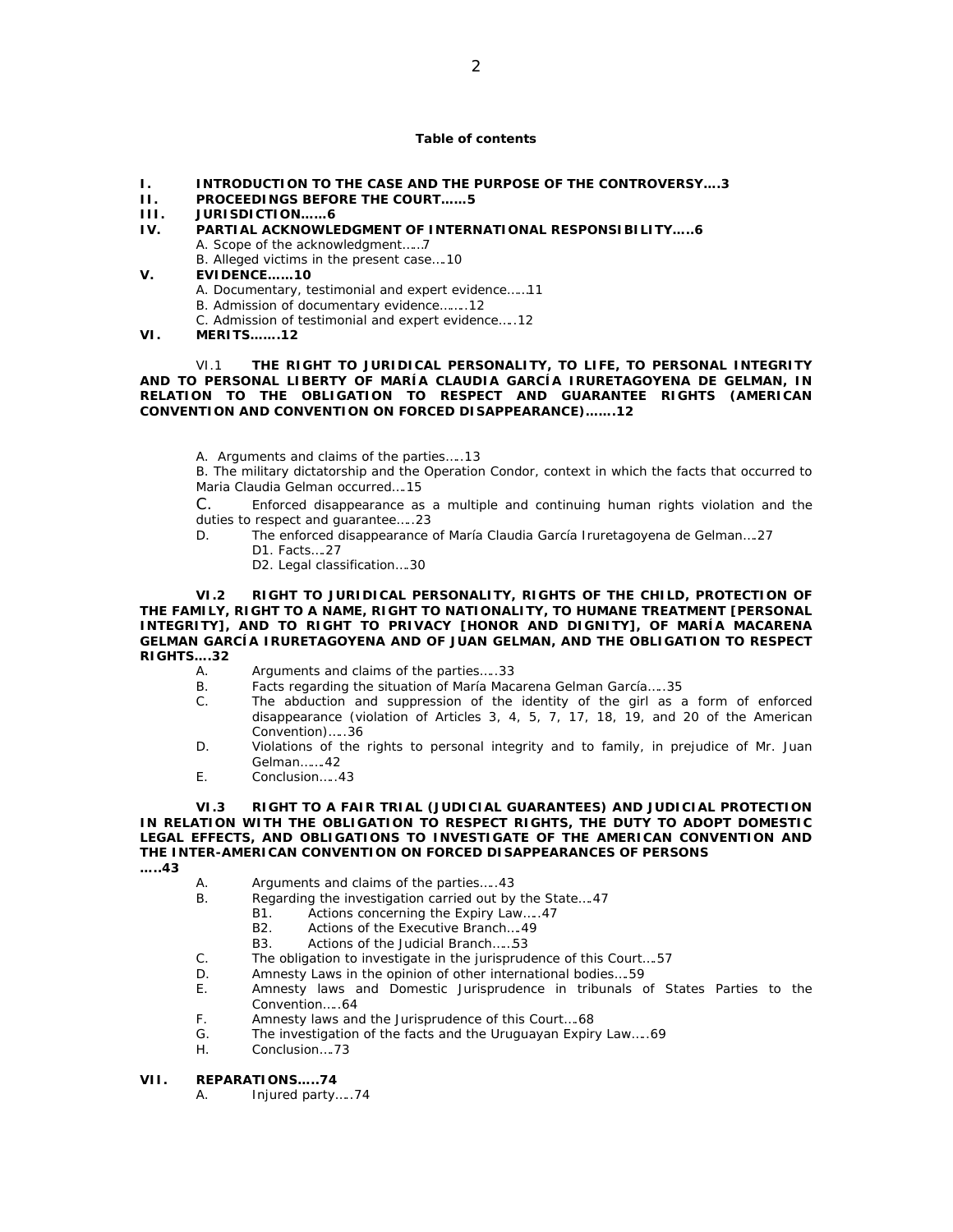- B. Obligation to investigate the facts and to identify, prosecute and, where appropriate, punish those responsible and adopt all the necessary domestic legislative measures…..75 B1. Investigation, prosecution and, where appropriate, punishment of those responsible….75
	- B2. Determination of the whereabouts of María Claudia….76
- C. Other means of satisfaction and guarantees of non-repetition…..77
	- C1. Satisfaction…..77
		- i. Public act of acknowledgment of international ….77
		- responsibility and recovery of the memory of María Claudia García de
	- Gelman….78
		- ii. Publication of the judgment…..79
	- C2. Guarantees of non-repetition…..79
	- i. Creation of specialized units to carry out the investigation of complaints of grave violations of human rights and the elaboration of a
	- protocol for the collection and identification of the bodily remains….79
		- ii. Training for the operators of justice....80<br>iii. Public access to the State files.....80
			- Public access to the State files.....80
		- iv. Other claims…..81
- D. Compensation, costs, and expenses…..81
	- D1. Pecuniary damage.....81
	- D2. Non-pecuniary damage.....82
	- D3. Costs and expenses.....83
	- D4. Method of compliance with the payments ordered…..85

#### **VIII. OPERATIVE PARAGRAPHS…..86**

# **I**

# **INTRODUCTION OF THE CASE AND THE PURPOSE OF THE CONTROVERSY.**

1. On January 21, 2010, the Inter-American Commission on Human Rights (hereinafter "the Commission" or "the Inter-American Commission") presented, pursuant to Articles 51 and 61 of the Convention, an application against the Eastern Republic of Uruguay in relation to the case of Juan Gelman, María Claudia García de Gelman, and María Macarena Gelman García<sup>2</sup> (hereinafter "the case of Gelman") v. Uruguay.<sup>3</sup> On March 9, 2007, the Commission adopted Admissibility Report No. 30/07, wherein it declared the admissibility of the case and on July 18, 2008, approved, under the terms of Article 50 of the Convention, the Report on the Merits No.  $32/08.<sup>4</sup>$ 

<sup>2</sup> Also mentioned as María Macarena Tauriño Vivian, due to the facts of the case.

<sup>3</sup> The Commission appointed as delegats Ms. Luz Patricia Mejía, Commissioner, and Mr. Santiago A. Canton, Executive Secretary; and as legal advisors Ms. Elizabeth Abi-Mershed, Deputy Executive Secretary, Christina Cerna and Lilly Ching, attorneys of the Executive Secretary.

<sup>4</sup> In this report, the Commission concluded that the State is responsible for the violation of Articles 3, 4, 5, and 7, in relation to Article 1(1) of the American Convention, with Articles I.b, III, IV, and V of the Inter-American Convention on the Forced Disappearance of Persons and with Articles 6 and 8 of the Inter-American Convention to Prevent and Punish Torture and Articles I, XVIII and XXVI of the American Declaration on the Rights and Duties of Man, to the detriment of María Claudia García; of Articles 1(1), 2, 8(1) and 25 of the American Convention, Articles I.b, III, IV, and V of the Inter-American Convention on Forced Disappearance of Persons and Articles 1, 6, 8, and 11 of the Inter-American Convention to Prevent and Punish Torture, to the detriment of the next of kin of María Claudia García; Articles 5(1) and 1(1) of the Convention to the detriment of Juan Gelman, his family and María Macarena Gelman; Articles 3, 11, 17, 18, 19, 20, and 1(1) of the American Convention, Article XII of the Inter-American Convention on Forced Disappearance of Persons and Articles VI, VII, and XVII of the American Declaration on the Rights and Duties of Man, to the detriment of Juan Gelman and his family and of María Macarena Gelman. In this report, the Commission made the following recommendations to the State: a) carry out a complete and impartial investigation in order to identify and punish those responsible for the human rights violations in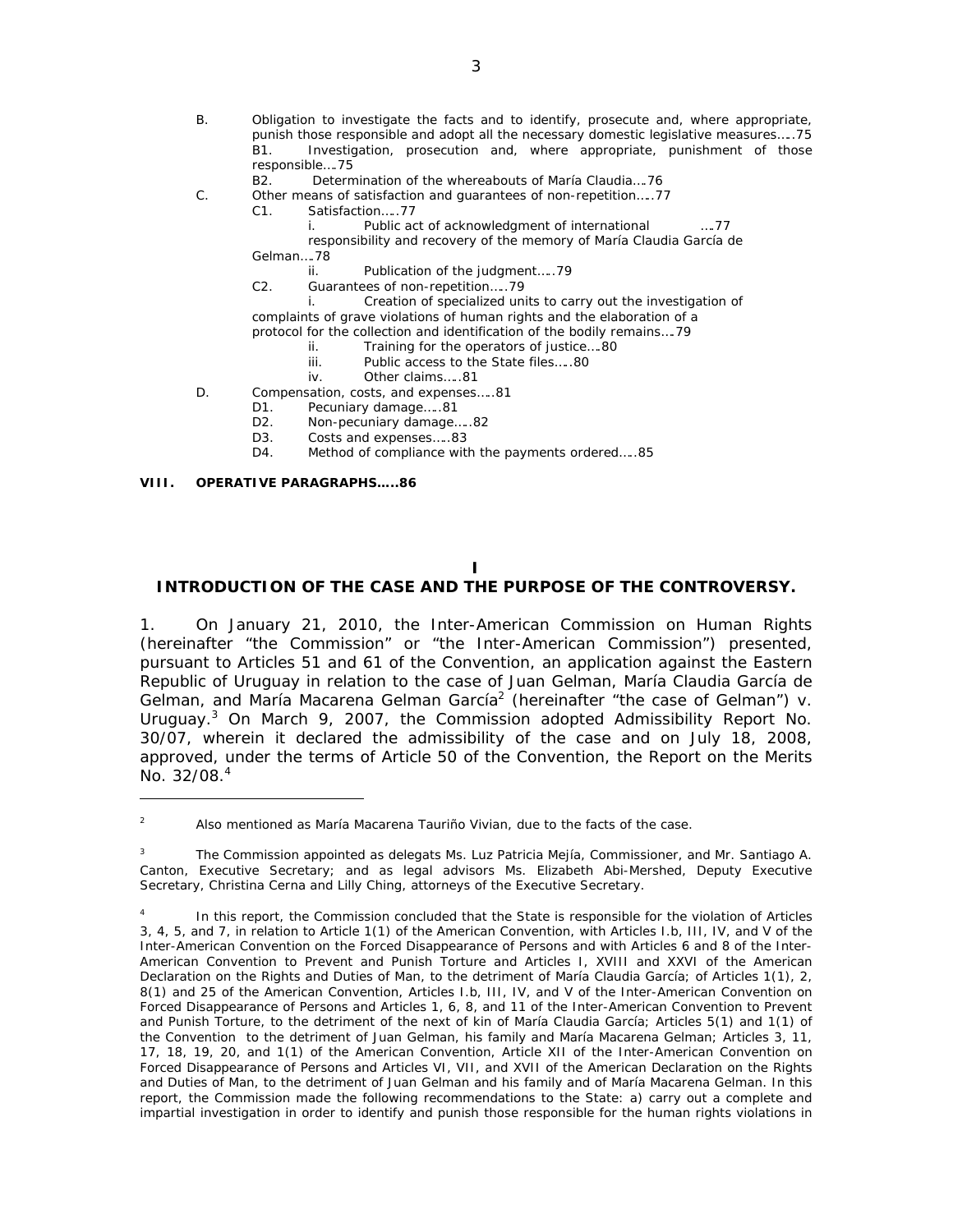2. The facts alleged by the Commission relate to the enforced disappearance of María Claudia García Iruretagoyena de Gelman since late 1976, subsequent to her detention in Buenos Aires, Argentina, during the advanced stages of her pregnancy, to which it is presumed that she was then transported to Uruguay where she gave birth to her daughter, who was then given to an Uruguayan family; actions which the Commission notes were committed by Uruguayan and Argentine State agents in the context of "Operation Cóndor," and, to date, the whereabouts of María Claudia García as well as the circumstances in which the disappearance took place remain unknown. Furthermore, the Commission alleged the suppression of identity and nationality of María Macarena Gelman García Iruretagoyena, daughter of María Claudia García de Gelman and Marcelo Gelman and the denial of justice, impunity, and in general, the suffering caused to Juan Gelman, his family, María Macarena Gelman, and the next of kin of María Claudia García, as a consequence of the failure to investigate the facts, prosecute, and punish those responsible under Law No. 15.848 or the Expiry Law (hereinafter "the Expiry Law"), promulgated in 1986 by the democratic government of Uruguay.

3. The Commission requested that the Court, as a consequence, conclude and declare that the State is responsible for the violation of:

a). The right to a fair trial and judicial protection recognized in Articles 8(1) and 25 in relation to Articles 1(1) and 2 of the American Convention on Human Rights, and in relation to Articles I(b), III, IV, and V of the Inter-American Convention on Forced Disappearance of Persons, as well as Articles 1, 6, 8, and 11 of the Inter-American Convention to Prevent and Punish Torture, to the detriment of Juan Gelman, María Claudia García de Gelman, María Macarena Gelman, and their next of kin;

b). the right to juridical personality, life, personal liberty, humane treatment, and the obligation to punish these violations in a serious and effective manner, recognized in Articles 3, 4, 5, 7, and 1(1) of the American Convention in relation to Articles 1(b), III, IV, and V of the Inter-American Convention on Forced Disappearance of Persons and Articles 6 and 8 of the Inter-American Convention to Prevent and Punish Torture, to the detriment of María Claudia García;

c). the right to personal integrity, recognized in Article 5(1), in relation to Article 1(1) of the American Convention, regarding Juan Gelman, María Macarena Gelman, and their next of kin;

<u> 1989 - Andrea San Andrew Maria (h. 1989).</u><br>1900 - Andrew Maria (h. 1980).

the case; b) adopt the legislative or any measures necessary to revoke Law 15.848 or the Expiry Law of the State; c) create a domestic mechanism, with binding legal powers and authority over all the State bodies to supervise these recommendations; and d) order full reparation for the next of kin that includes compensation and symbolic acts that guarantee the non-repetition of the acts committed.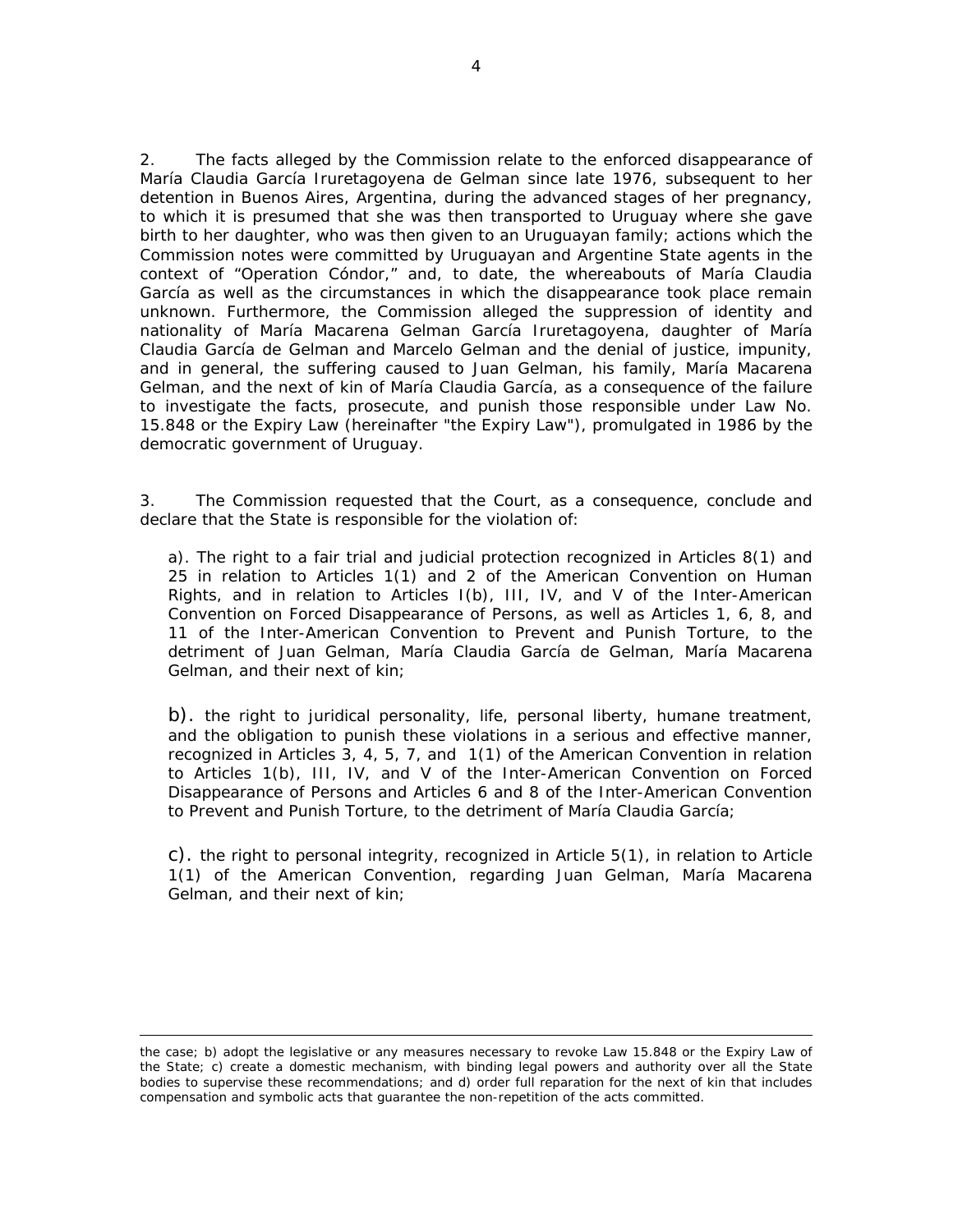d). the right to the recognition of juridical personality, the protection of honor and dignity, the right to a name, special measures of protection for the child, and the right to nationality, recognized in Articles 3, 11, 18, 19, and 20, respectively, in relation to Article 1(1) of the American Convention, regarding María Macarena Gelman; and,

e). the right of protection of the family, recognized in Article 17 of the American Convention and Article XII of the Inter-American Convention on Forced Disappearance of Persons, in relation to Article 1(1) of the American Convention, regarding Juan Gelman, María Macarena Gelman, and their next of kin.

The Commission ultimately requested the Court to order specific measures of reparation from the State.

4. On April 24, 2010, the representatives of the alleged victims (hereinafter "the representatives")<sup>5</sup> presented, in the terms of Article 40 of the Rules of Procedure, the written brief containing pleadings, motions, and evidence (hereinafter "the brief pleadings and motions"), wherein—referencing the mentioned facts in the application of the Commission—provided more information on said facts, and in general, agreed with that alleged by the Commission. Nevertheless, they requested that the Court also declare the following: a) the noncompliance with the State obligation to act with due diligence to prevent, investigate, and punish violence against women, contained in Article 7(b) of the Inter-American Convention on the Prevention, Punishment, and Eradication of Violence Against Women (hereinafter "Convention of Belém do Pará"), to the detriment of Maria Claudia García, and b) the violation of the right to the truth, to the detriment of the next of kin of Maria Claudia García "and of Uruguayan society" (Articles 1(1), 13, 8, and 25 of the American Convention). Lastly, the representatives requested various measures of reparation.

5. On August 12, 2010, the State presented its brief in response to the application and observations on the brief of pleadings and motions (hereinafter "the answer to the application"), wherein "it recogniz[ed] the violation of the Human Rights of Mrs. María Claudia García Iruretagoyena de Gelman and María Macarena de Gelman García during the de [f]acto government in Uruguay between June 1973 and February 1985". Although the State did not refer particularly to most of the alleged facts and law presented by the Commission and the representatives, it highlighted the actions being carried out to offer a reparation to the next of kin and to the alleged victims.<sup>6</sup>

### **II. PROCEEDINGS BEFORE THE COURT**

<sup>5</sup> Mr. José Luis González has been the representative since the beginning of this case and Ms. Viviana Krsticevic, Ariela Peralta, Liliana Tojo, Alejandra Arancedo, and Martine Lemmens, of the Center for Justice and International Law Centro (CEJIL), have acted as representatives in the proceedings before the Court.

<sup>6</sup> The State appointed Mr. Carlos Mata Prates as its agent.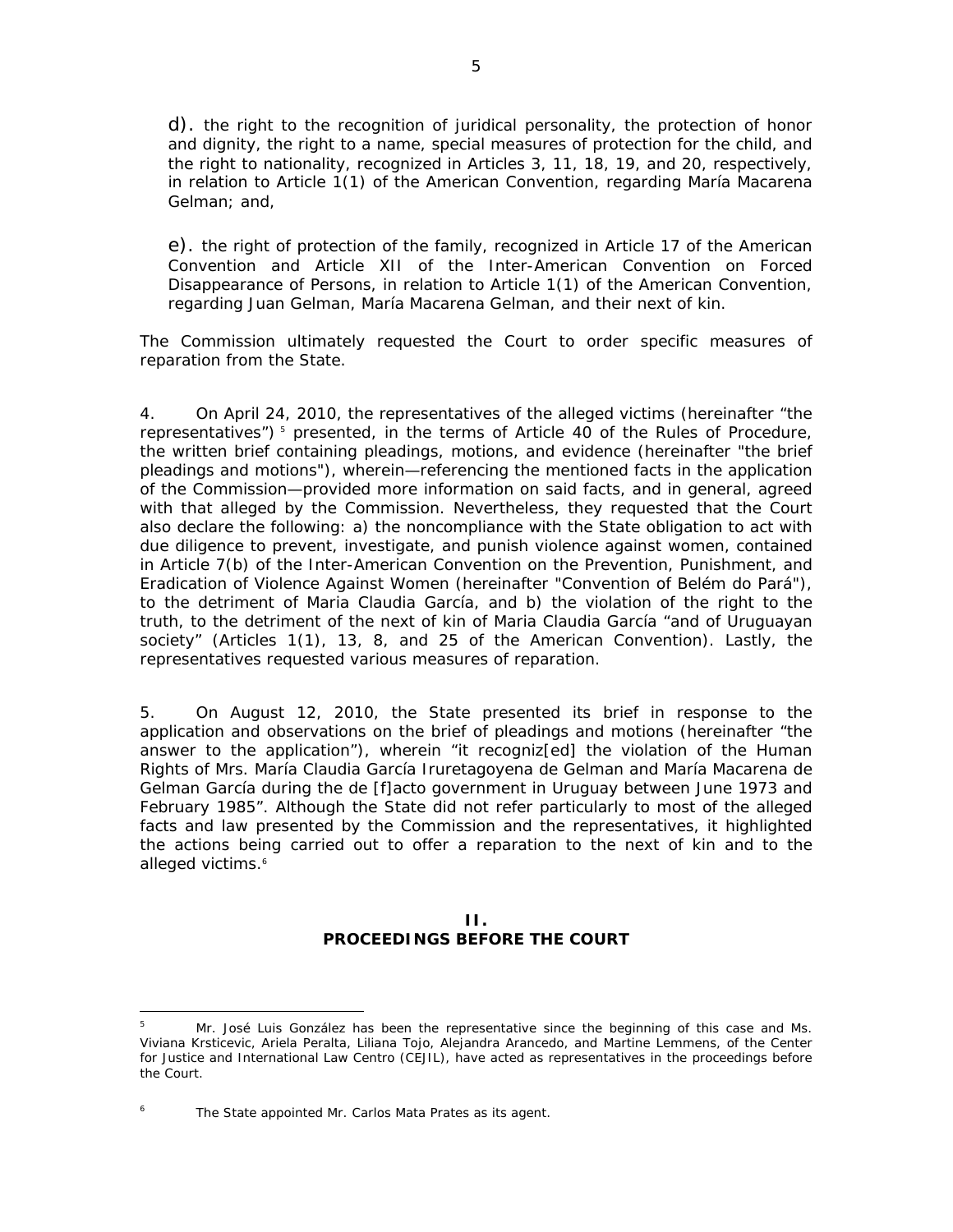6. The application was notified to the State and the representatives on February 23, 2010. On April 22, 2010, the State presented, in an anticipated manner, a brief denominated "answer to the application," to which on June 10, 2010, the Secretariat, following the instructions of the plenary of the Court, reported that said brief could not be filed, given that, in the terms of Article 41 of the Rules of Procedure, the State was to give its position on the case once filed before the Inter-American Commission, and when filed, on the brief of pleadings, motions, and evidence, and that said brief was presented prior to the expiration of the period established for the representatives to do so. Once the State's response and its annexes were received, (*supra* para. 5), it was forwarded to the Commission and the representatives, and following the instructions of the President, the date of September 20, 2010, was established as the deadline for the presentation of observations regarding the acknowledgement of responsibility by the State.

7. By means of the Order of September 10, 2010, the President of the Court accepted a request to replace the expert offered by the Commission, ordered that the submission of declarations rendered before a public notary (*affidavit)* by the witnesses and experts offered by the Commission and representatives, and convened the parties to a public hearing in Quito, Ecuador, to hear the declarations of the alleged victims, witnesses, and experts, proposed by the representatives, as well as the oral arguments of the parties, and the observations of the Commission regarding the merits and possible reparations.

8. On September 15 and 20, 2010, the representatives and Commission submitted their observations regarding the acknowledgment of State responsibility.

9. By means of the Order of September 23, 2010, the President of the Court accepted the request for replacement of one of the witnesses offered by the representatives for said individual to render a declaration at the public hearing.

10. On September 24 and 26, 2010, after an extension, the representatives submitted the declarations rendered before a public notary (*affidavit*). By means of the note of September 29, 2010, the Secretariat forwarded the declarations, and in the terms set forth in the Order of the President (*supra* para*. 7*), granted a period of 7 days for the parties to present the observations they deemed relevant, which were not formulated by any of the parties.

11. On September 27, 2010, the State submitted a brief wherein it was noted that "it recognizes [Mr.] Juan Gelman as a victim in the proceeding." Following instructions by the President of the Court, the Secretariat indicated to the Commission and the representatives the possibility of presenting their observations concerning what was manifested by the State during the public hearing.

12. On October 5, 2010 the Commission requested the granting of a new deadline for María Elena Salgueiro to present an expert opinion submitted by means of an *affidavit*, to which the President of the Court held that since Commission had decided on September 24, 2010, not to present the expert opinion, said request was not sufficiently substantiated, and as such the Court did not further consider the matter.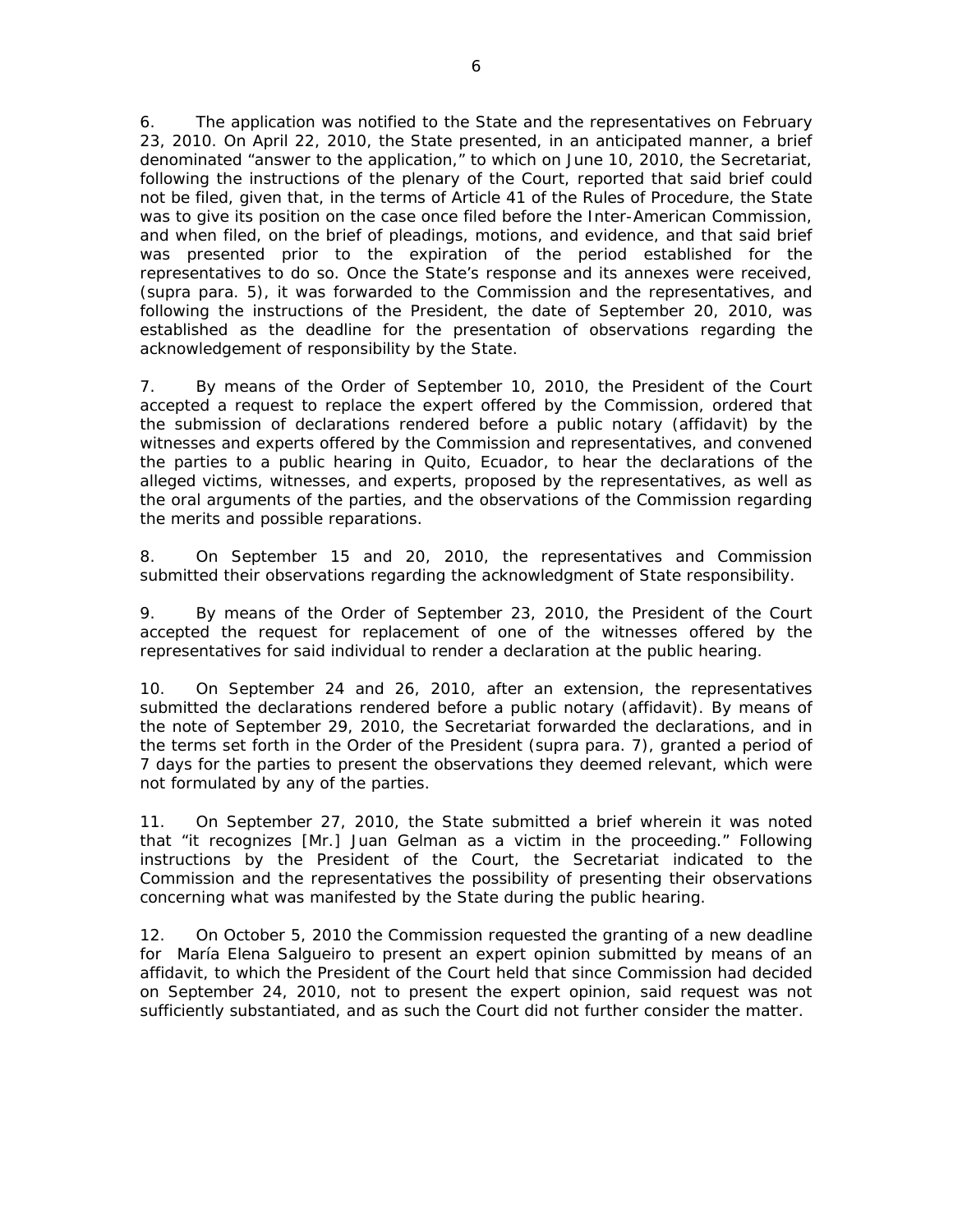13. The public hearing was held on November 15 and 16, 2010, during the XLII Extraordinary Sessions of the Court, held in Quito, Ecuador, wherein the President, at the end of the Sessions, set December 10, 2010, as the deadline for submission of the final written arguments. $<sup>7</sup>$ </sup>

14. On November 10, 2010, the representatives requested that, based on Article 57 of the Rules of Procedure, "documentary evidence dated October 7, 2010," be incorporated to the case file. Following instructions of the President, the Secretariat informed the Commission and the State that any observations regarding this request needed to be submitted no later than November 19, and none were made.

15. On December 1 and 2, 2010, Messers. Jorge Errandonea and Carlos María Pelayo and Mrs. Carolina Villadiego Burbano, in collaboration with the International Clinic for the Defense of Human Rights of the University of Quebec in Montreal, and the *Latin American and Caribbean Committee for the Defense of Women's Rights* [Comité de América Latina y el Caribe para la Defensa de los Derechos Humanos de la Mujer] (CLADEM), submitted an *amici curiae* in relation to the case.

16. On December 10, 2010, the representatives and the State presented their final written arguments and the Commission presented its final written comments.

17. On December 20 and 29, 2010, the representatives and the State submitted documents as annexes to their final written arguments. These were forwarded to the parties. The State presented, on January 20, 2011, its observations on the documentation supporting the costs sent by the representatives.

# **III**

# **JURISDICTION**

18. Uruguay has been a State Party to the American Convention since April 19, 1985, and recognized the Court's contentious jurisdiction that same date. The State is also Party to the Inter-American Convention to Prevent and Punish Torture since November 10, 1992; to the Inter-American Convention on Forced Disappearance of Persons since April 2, 1996, and to the Inter-American Convention for the Prevention, Punishment, and Eradication of Violence against Women ("Convention of Belem do Para"), since April 2, 1996. As a consequence the Court has jurisdiction to hear the present case, in the terms of Article 62(3) of the American Convention, and the respective dispositions of the other international treaties whose non-compliance is alleged.

### **IV**

Initially, the public hearing was set for October 2010, pursuant to the Order of the President, but on October 1, 2010, the Secretariat Reportd the parties that the XLII Extraoardinary Period of Sessions of the Court had been rescheduled, to which the hearing would be held on November 15 and 16 of that same year. Appearing: a) for the Inter-American Commission, Inter-American Commission, Ms. María Silvia Guillén, delegate, Mr. señor Santiago Canton, Executive Secretary, Ms. Silvia Serrano and Ms. Lilly Ching, advisors; b) for the representatives, Ms. Viviana Krsticevic, Ms. Ariela Peralta, Ms. Liliana Tojo, Ms. Alejandra Vicente, and Ms. Martine Lemmens, of CEJIL, and c) for the State, Mr. Carlos Mata Prates, Agente, and Ms. María Amelia Bastos Peirano, legal advisors. For this same reason, the initial period noted for the presentation of written final motions and comments was modified, and, upon a verbal request by the representatives prior to the public hearing, and the non-objection by the State and Commission, the period was set for December 10, 2010.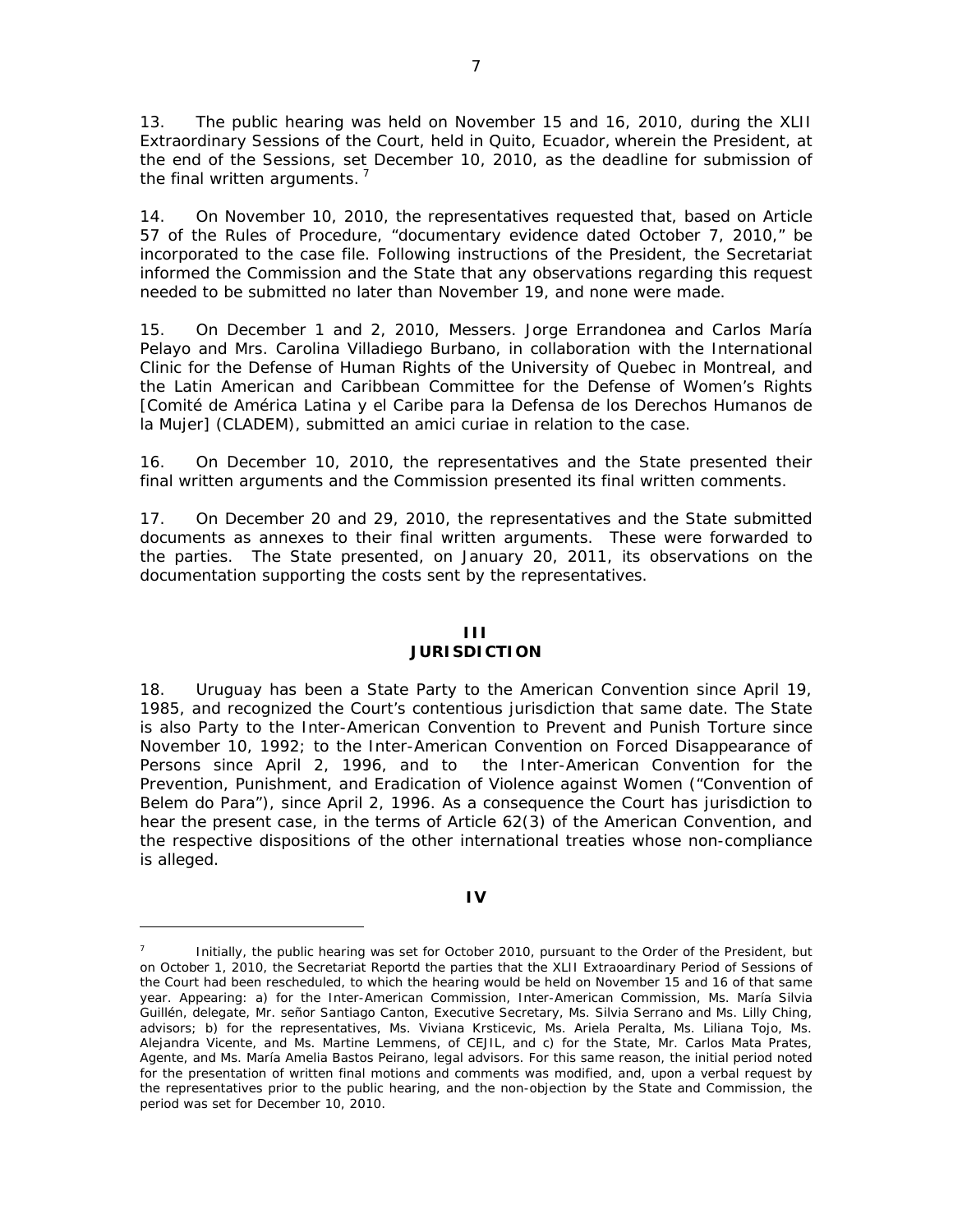### **PARTIAL ACKNOWLEDGMENT OF INTERNATIONAL RESPONSIBILITY**

### *A. Scope of the acknowledgment*

19. In its response to the petition, the State argued that "taking into consideration the principle of institutional continuity, it recognizes that it violated the human rights of […] Ms. María Claudia García Iruretagoyena de Gelman and Ms. María Macarena de Gelman García during the de [f]acto government's rule in Uruguay between June 1973 and February 1985." Subsequently, the State informed the Tribunal "it recognizes Mr. Juan Gelman as a victim in the proceedings" (*supra* para. 11).

20. During the hearing, the State reiterated that its responsibility in this case was already explicitly acknowledged by a domestic regulation, Law 18.596, dated September 18, 2009 concerning "the State Illegitimacy Action between June 13, 1968 and February 28, 1985 – Acknowledgment and Reparation to the Victims, $^{8}$ whose terms establish the acknowledgment. Responding to questions from the judges during the hearing regarding whether the act of acknowledgment included all the provisions of the Convention alleged to have been violated, the State agent argued that "in principle, the scope of the State's acknowledgment encompasses all of the norms of the Convention."

21. In its final allegations, the State pointed out, referring to the scope of its acknowledgment, that it "should be framed according to the regulatory system of the Republic, which, naturally, is integrated with domestic and international law" and that said act "is limited to a period of time wherein a de facto government ruled in Uruguay." That is, the State maintains that when claims alleging human rights violations are filed, "the situation is necessarily associated with that period in time [...] although there are some exceptions given that some matters are still pending," emphasizing, in this respect, regarding whether its acknowledgment means the facts are proven, and that the same is framed within the provisions of Articles 1 and 2 of the abovementioned Law No. 18.596 and that the report of the Commission for Peace "contains a detailed and chronological analysis of the acknowledged facts."

 8 Law Nº 18.596 of September 18, 2009: "CHAPTER I: RECONGNITION ON BEHALF OF THE STATE.

Article 1 – It recognizes the violation of the rule of law that prevented individuals from exercising their fundamental rights, in violation of human rights or international humanitarian norms, during the period between June 27, 1973 to February 28, 1985.

Article 2 – It acknowledges the responsibility of the Uruguan government in carrying out the systematic practice of torture, forced disappearances and arbitrary imprisonment/illegal detention, murders, aniquilación de personas en su integridad psicofísica, political exile or social banishment, in the period between June 13, 1968 to June 26, 1973, marked by the systematic application of the Prompt Security Measures and inspired by the ideological framework of the National Security Doctrine.

Article 3 – It recognizes the right to full reparation to all persons who, by act or omission of the State, are defined under Articles 4 and 5 of this Act. Such reparations shall become effective – when appropriate – with adequate measures of restitution, compensation, rehabilitation, satisfaction measures, and guarantees of non-repetition.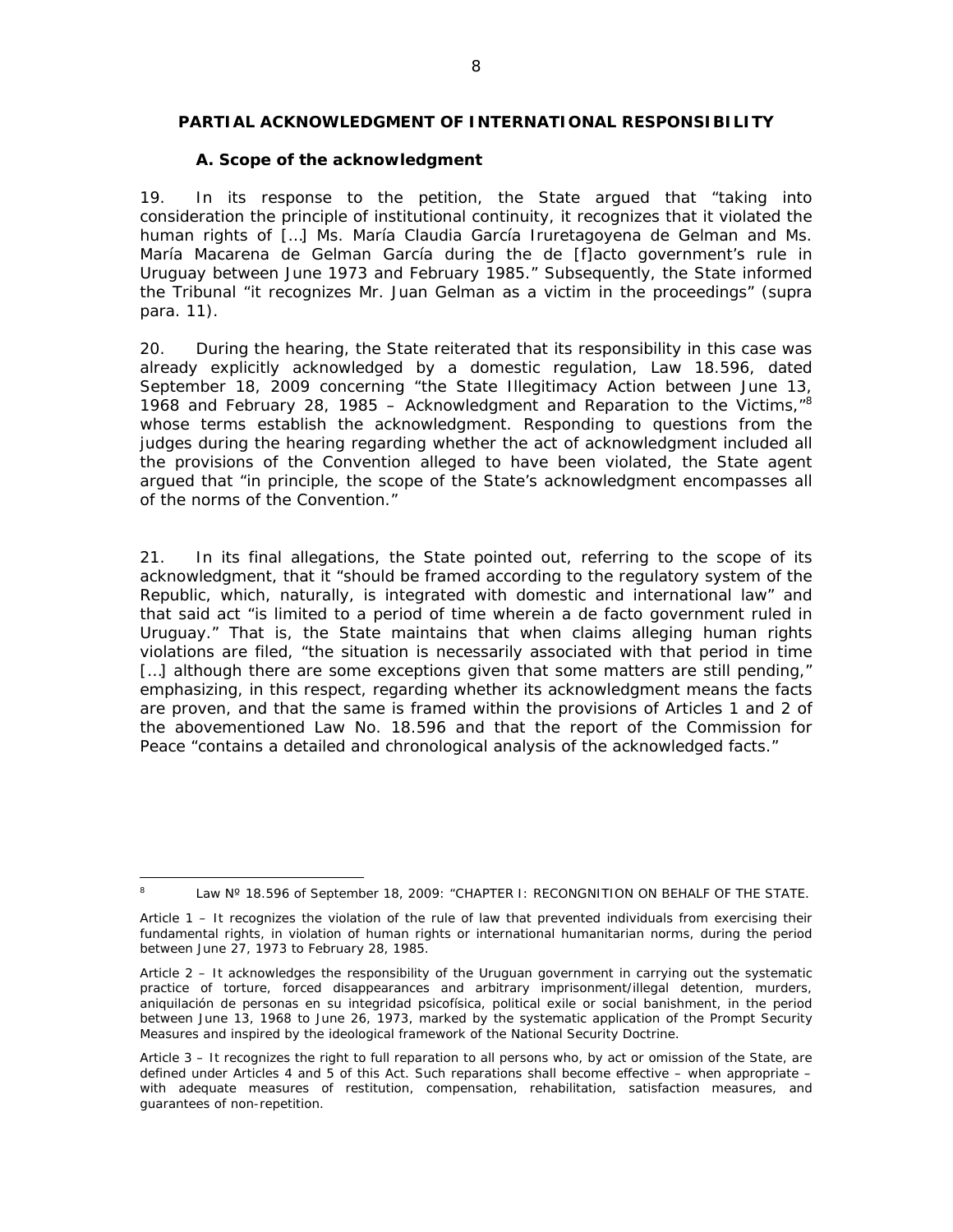22. Likewise, in relation to Articles 8 and 25 of the Convention, the State pointed out that "it is aware that initially the complaint filed by Juan Gelman was understood to fall within the scope of the Executive Branch of the era and under the Expiry Law; nevertheless, a criminal court reopened the case in August 2008." Concerning the actions of the judicial bodies, the State implied that "the fall of the dictatorship meant the adoption of various measures – legislation, amnesty laws, replacement of officials who had been unfairly dismissed, reparations for victims, judicial and administrative investigations – that is, the adoption of a complex system," adding that, in that sense, "under the constitutional system of the Republic, there exists separation of powers, by which the Executive Branch is prohibited from giving directions of any kind to a judge regarding the investigation of a case," and that "the same applies to the other alleged violations, given that these violations occurred during the de facto government that ruled Uruguay, and following the restoration of democratic order, attempts were made to bring the State's conduct back under the rule of law, […] whereby, with some exceptions, these violations are limited to the period in question." The State mentioned that this "does not imply a lack of acknowledgment that María Macarena Gelman was found in 2000 and that the [location and identification] of María Claudia García's bodily remains a pending issue for the State."

23. The representatives argued that, according to the State's answer, the State's act cannot be considered an "acknowledgment" in accordance with the Court's Rules of Procedure and jurisprudence, since it does not clearly and precisely indicate the scope of the facts and rights that it appears to be acknowledging or challenging; the only definite parameter it appears to establish is a time reference that does not fit the period of the facts at issue. Considering the aforementioned, they requested the application of Article 41(3) of the Rules of Procedure of the Court so as to establish the State's acknowledgment of the facts and claims put forth in the application and the brief of pleadings and motions**.** Moreover, they considered relevant, as a form of acknowledgment of State responsibility, the arguments made by the Minister of Foreign Relations on October 7, 2010, before a parliamentary commission, since his opinions "are regarded as indicative of what any individual would consider to be the State's position." They also noted that at the Supreme Court hearing of the case of *Sabalsagaray* (*infra* para. 148), the Executive and Legislative Branches assented to the unconstitutionality exception raised by the Prosecutor's Office, and therefore, it is their understanding that the State "has recognized the unconstitutionality and non-conformity with the Convention of the Expiry Law," for which they requested that the principle of estoppel be applied.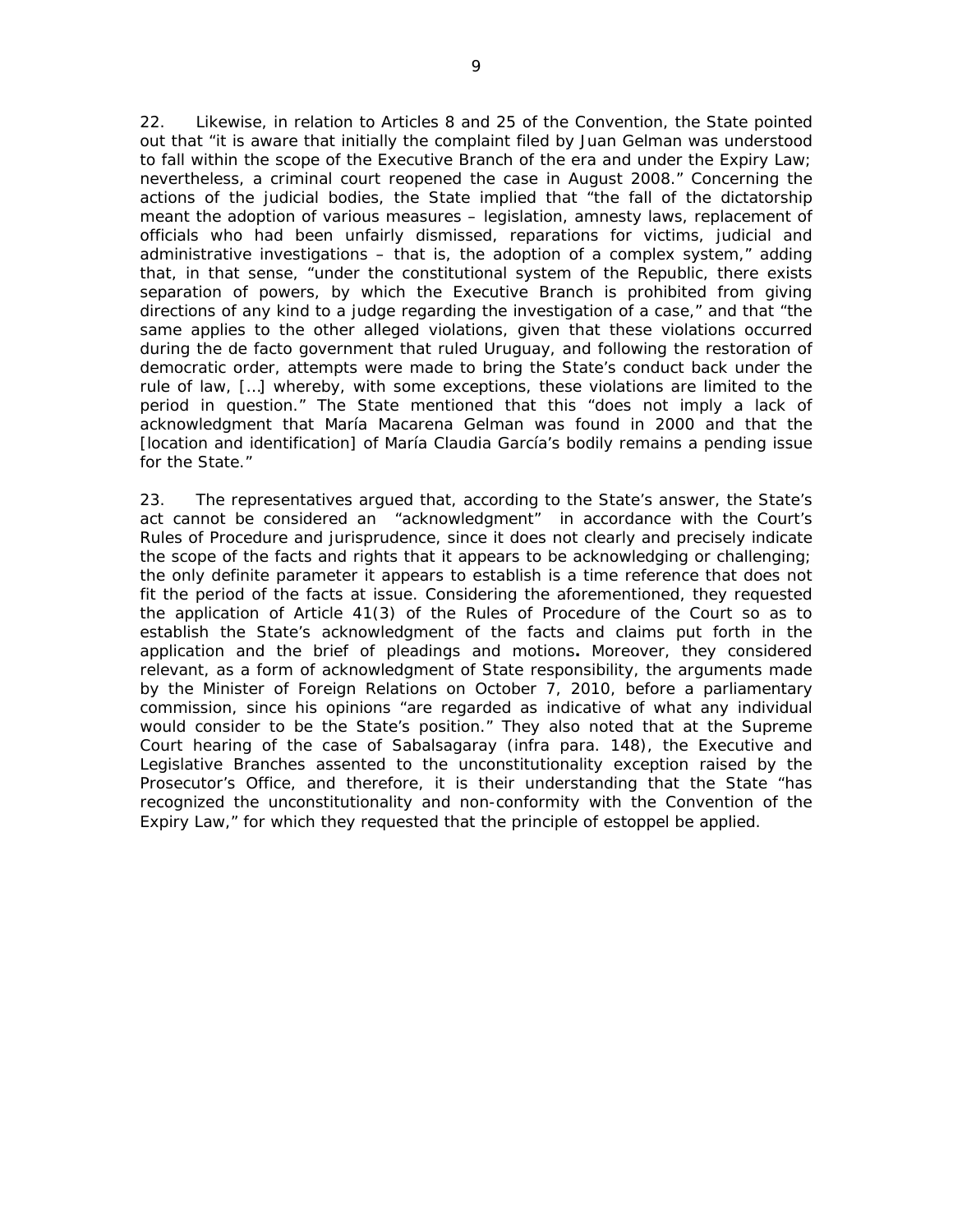24. The Commission stated that it valued the partial acknowledgment of international responsibility made by the State, even though it observed that "the language used was vague," making it difficult to unambiguously determine its extent. With this in mind, the Commission added that although the State acknowledged the violation of the human rights of María Claudia García and María Macarena Gelman, "the language utilized suggests the existence of possible time limit, which is contrary to the ongoing nature of the violations committed against both [alleged victims]." It also noted that "the acknowledgment did not make reference to the established violations to the rights of the next of kin." The Commission concluded that there remains a dispute about facts and violations in the present case not covered in the act of acknowledgment, as well as about possible reparations and costs, requesting that "said partial acknowledgment be accepted, and that the Court affirm its jurisdiction over the present matter, [declare] the alleged rights as violated," and that in its Judgment, "it include a detailed description of the facts and human rights violations."

25. Article 62 of the Rules of Procedure of the Court, which establishes that:

[i]f the respondent informs the Court of its acceptance of the facts or its total or partial acquiescence to the claims stated in the presentation of the case or the brief submitted by the alleged victims or their representatives, the Court shall decide having heard the opinions of all those participating in the proceedings and at the appropriate procedural moment, whether to accept that acquiescence, and shall rule upon its juridical effects.

26. Consistent with this and in accordance with Article 64 of the Rules of Procedure of the Court, and in the exercise of its powers of international judicial protection of human rights—a matter of international public order that transcends the will of the parties—the Court can determine whether the acknowledgment of international responsibility made by the defendant State offers a sufficient basis, in the terms of the American Convention, to continue the hearing of the merits and to determine the possible reparations,  $9$  in order that the acknowledgment is acceptable for purposes of the Inter-American System of Human Rights, which seeks to satisfy, and so that it does not impede in the administration of justice in the case. Thus, the Court does not limit its authority to confirming, recording, or taking note of the acknowledgment or verifying the formal conditions of such actions,<sup>10</sup> but rather it must weigh them against the nature and gravity of the alleged violations, the demands and interests of justice, the particular circumstances of the specific case, and the attitude and position of the parties, in order to determine, insofar as is possible, and in the exercise of its competence, the truth of what occurred in the case.11

 <sup>9</sup> *Cf. Case of Myrna Mack Chang V. Guatemala. Merits, Reparations and Costs.* Judgment of November 25, 2003. Series C No. 101, para. 105; *Case of Rosendo Cantú et al. V. México*. *Preliminary Objection, Merits, Reparations and Costs*. Judgment of August 31, 2010 Series C No. 216, para. 21, and *Case of Ibsen Cárdenas and Ibsen Peña V. Bolivia*. *Merits, Reparations and Costs*. Judgment of September 1, 2010 Series C No. 217, para. 33.

<sup>10</sup> *Cf. Case of Kimel V. Argentina. Merits, Reparations and Costs.* Judgment of May 2, 2008. Series C No. 177, para. 24; *Case of Rosendo Cantú et al.*, *supra* note 9, para. 22, and *Case of Ibsen Cárdenas and Ibsen Peña*, *supra* note 9, para. 34.

<sup>11</sup> *Cf*. *Case of Manuel Cepeda Vargas V. Colombia. Preliminary Objections, Merits and Reparations.* Judgment of May 26, 2010. Series C No. 213, para. 17.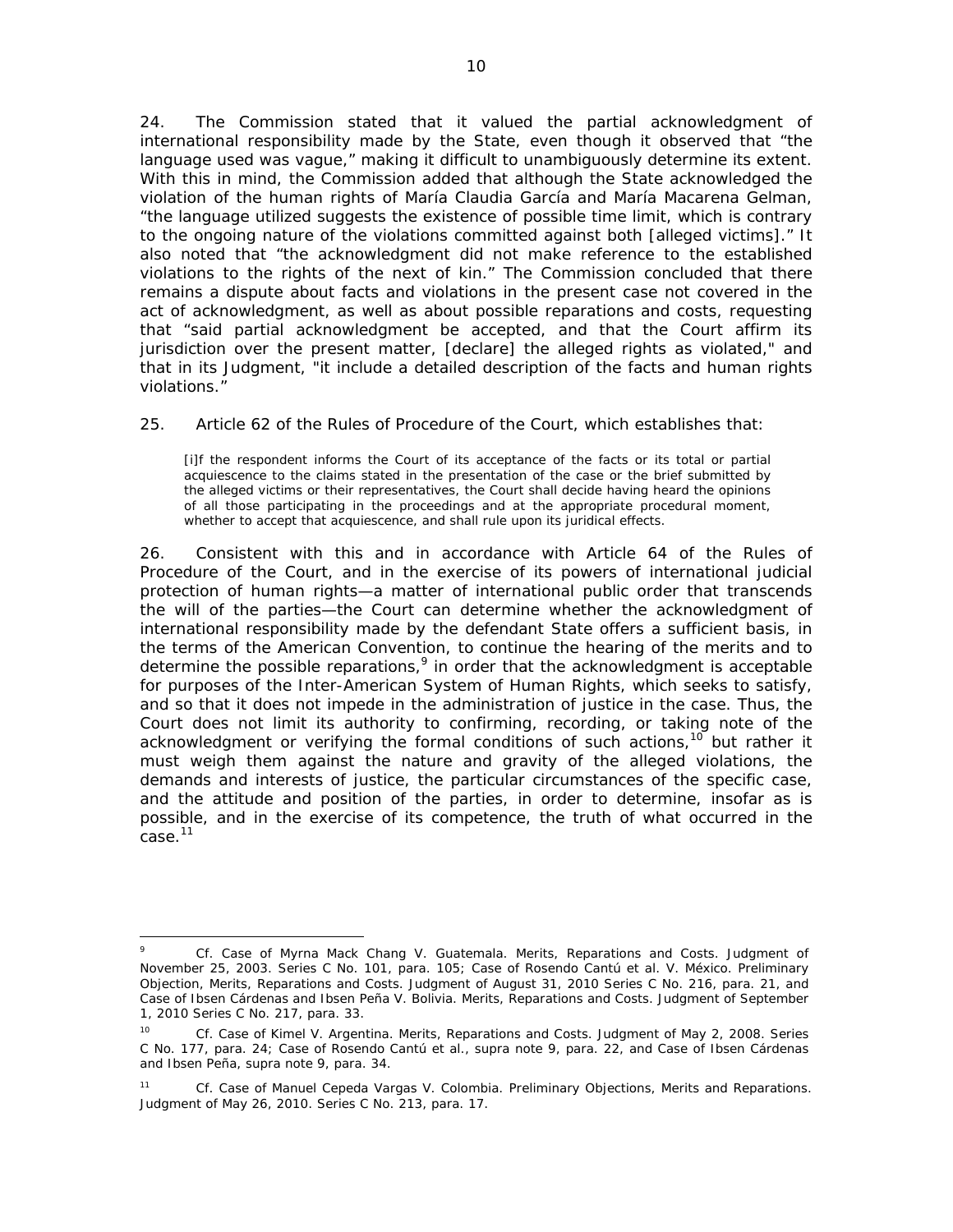27. With this in mind, the Article 41(1)(a) of the Rules of Procedure states that in the State's answer to the application, the State shall indicate whether it accepts the facts and claims or whether it contradicts them. Additionally, Article 41(3) therein it provides that the Court "may consider those facts that have not been expressly denied and those claims that have not been expressly contested as accepted."

28. Although the State did not specify the facts it accepts and the violations it recognized, but rather, even objected to some of the reparations requested, it is clearly willing to accept the alleged facts and violations, in particular, those relating to the three victims in this case. Thus, the State's acknowledgment constitutes a partial admission of the facts, as well as a partial acquiescence to the claims set forth in the Commission's application and in the representatives' brief of pleadings and motions. Therefore, although limited to those human rights violations, which occurred during "the de [f]acto government that reigned in Uruguay between June 1973 and February 1985," Article 41 of the Rules of Procedure is fully applicable to this case.

29. The State's partial acknowledgment is a positive contribution to the developments in this proceeding, to the validity of the principles underlying the American Convention, and to the conduct to which the States are bound pursuant to their commitments as States Parties to international human rights instruments.<sup>12</sup>

30. On these terms, the Court considers, as in other cases, $^{13}$  that this acknowledgment generates full legal effect in accordance with the provisions in question and that it adds important symbolic value in regard to the prevention and reoccurrence of similar events.

31. The facts of this case were neither contested nor challenged on the record, and, as it shall be seen, said facts are duly proven on the record. The time limit set forth in said acknowledgment is irrelevant to the analysis of the merits and reparations in the present case. In addition, controversy persists regarding the determination of the consequences of the events that have occurred since February 1985. In such a way, the Tribunal finds it necessary to deliver a Judgment establishing the facts and determining the merits of the case, as well as the consequences in regard to the appropriate reparations<sup>14</sup>.

# *B. Alleged victims in the present case*

<sup>12</sup> *Cf. Case of Trujillo Oroza V. Bolivia. Merits.* Judgment of January 26, 2000. Series C No. 64, para. 42; *Case of Rosendo Cantú et al.*, *supra* note 9, para. 25, and *Case of Ibsen Cárdenas and Ibsen Peña*, *supra* note 9, para. 37.<br><sup>13</sup> *Cf. Case of Acevedo Jaramillo et al. V. Perú. Preliminary Objections, Merits, Reparations and* 

*Costs*. Judgment of February 7, 2006. Series C No. 144, paras. 176 to 180; *Case of Tiu Tojín V. Guatemala. Merits, Reparations and Costs.* Judgment of November 26, 2008. Series C No. 190, para. 21, and *Case of Kimel V. Argentina*, *supra* note 10, paras. 23 to 25. See also, *Case of Manuel Cepeda Vargas*, *supra* note 11, para. 18.

<sup>14</sup> *Cf. Case of the Mapiripan Massacre V. Colombia*. *Merits, Reparations and Costs*. Judgment of September 15, 2005. Series C No. 134, para. 69; *Case of Rosendo Cantú et al.*, *supra* note 9, para. 26, and *Case of Ibsen Cárdenas and Ibsen Peña*, *supra* note 9, para. 38.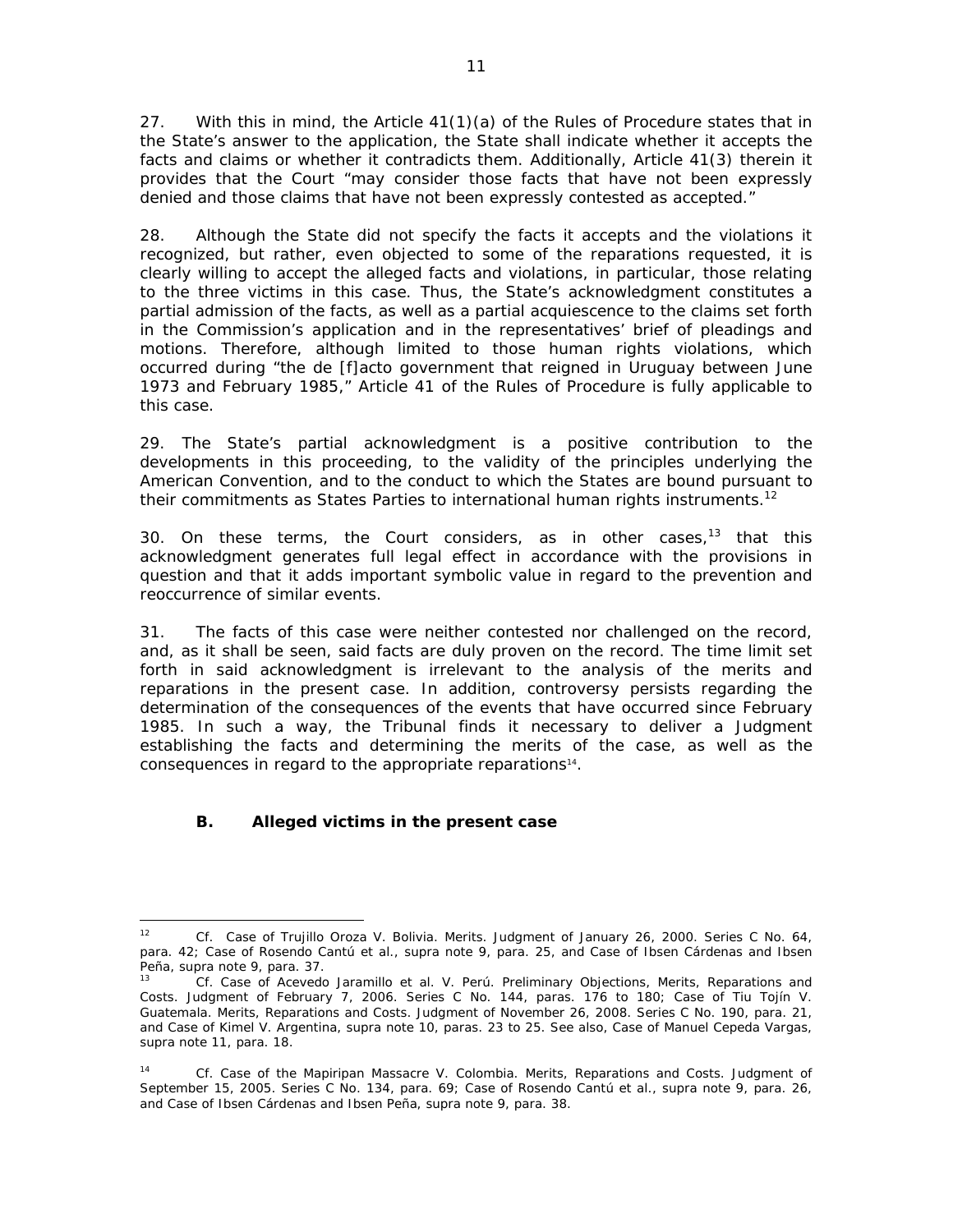32. It is appropriate to emphasize that when presenting its arguments, the Commission argued that the violations of the rights to personal integrity, to judicial guarantees, to judicial protection, and to the protection of the family, were committed to the detriment of Juan Gelman, María Claudia García, and María Macarena Gelman, as well as "their next of kin."15 The representatives only identified those three individualized persons as alleged victims, and the State acknowledged its responsibility for the violations committed to their detriment. Given that the Commission did not identify, in the report issued based on Article 50 of the Convention, what relatives it referred to, the Court deems as alleged victims in the present case only the three persons mentioned.

# **V**

# **EVIDENCE**

33. Based on the stipulations of Articles 46, 49, and 50 of the Rules of Procedures, as well as the jurisprudence of the Court,<sup>16</sup> the Court will assess the documentary evidentiary elements submitted by the parties in the various procedural opportunities, as well as the declarations offered by the alleged victims, the testimony and expert reports rendered through sworn statements before a public notary and in the public hearing before the Court. Therefore, the Court will heed to the rules of sound judgment and competent analysis, within the corresponding legal framework.<sup>17</sup>

# *A. Documentary, testimonial, and expert evidence*

34. The Tribunal received the declarations rendered before a public notary by the experts specified in the present section, concerning the topics mentioned next. The content of said declarations are included in the corresponding chapter:

- a. *Ana Deutsch*, psychologist, who presented an expert opinion on: i) the psychological effects of the enforced disappearance of María Claudia García Iruretagoyena on her daughter Macarena, on Juan Gelman , and her family nucleaus; and, ii) the psychological consequences for Macarena Gelman due to her birth in clandestine circumstances, the suppression of her identity, as well as the impunity at hand in the case.
- b. *Pablo Chargoñia*, attorney, who presented technical information on: i) the effects of the Expiry Law [Amnesty Law] of the State and the situation of the investigations in regard to Uruguayan justice; and, ii) the characteristics of the criminal investigations in Uruguay related to the serious human rights violations that occurred during the dictatorship.

 <sup>15</sup> The next of kin mentioned indirectly in some parts of the application, are Juan Antonio García Irureta-Goyena and Alejandro Martín García Cassinelli, father and brother, respectively, and María Claudia García Iruretagoyena de Gelman.

<sup>16</sup> *Cf. Case of "White Van" (Paniagua Morales et al.) V. Guatemala. Reparations and Costs.*  Judgment of May 25, 2001. Series C No. 76, para. 50; *Case of Gomes Lund et al. (Guerrilha do Araguaia) V. Brazil*. *Preliminary Objections, Merits, Reparations and Costs*. Judgment of November 24, 2010. Series C No. 219, para. 51, and *Case of Cabrera García and Montiel Flores V. México*. *Preliminary Objection, Merits, Reparations and Costs*. Judgment of November 26, 2010 Series C No. 220, para. 24.

<sup>17</sup> *Cf*. *Case of "White Van" (Paniagua Morales et al.) V. Guatemala. Merits.* Judgment of March 8, 1998. Series C No. 37, para. 76; *Case of Gomes Lund et al. (Guerrilha do Araguaia)*, *supra* note 16, para. 51, and *Case of Cabrera García and Montiel Flores*, *supra* note 16, para. 24.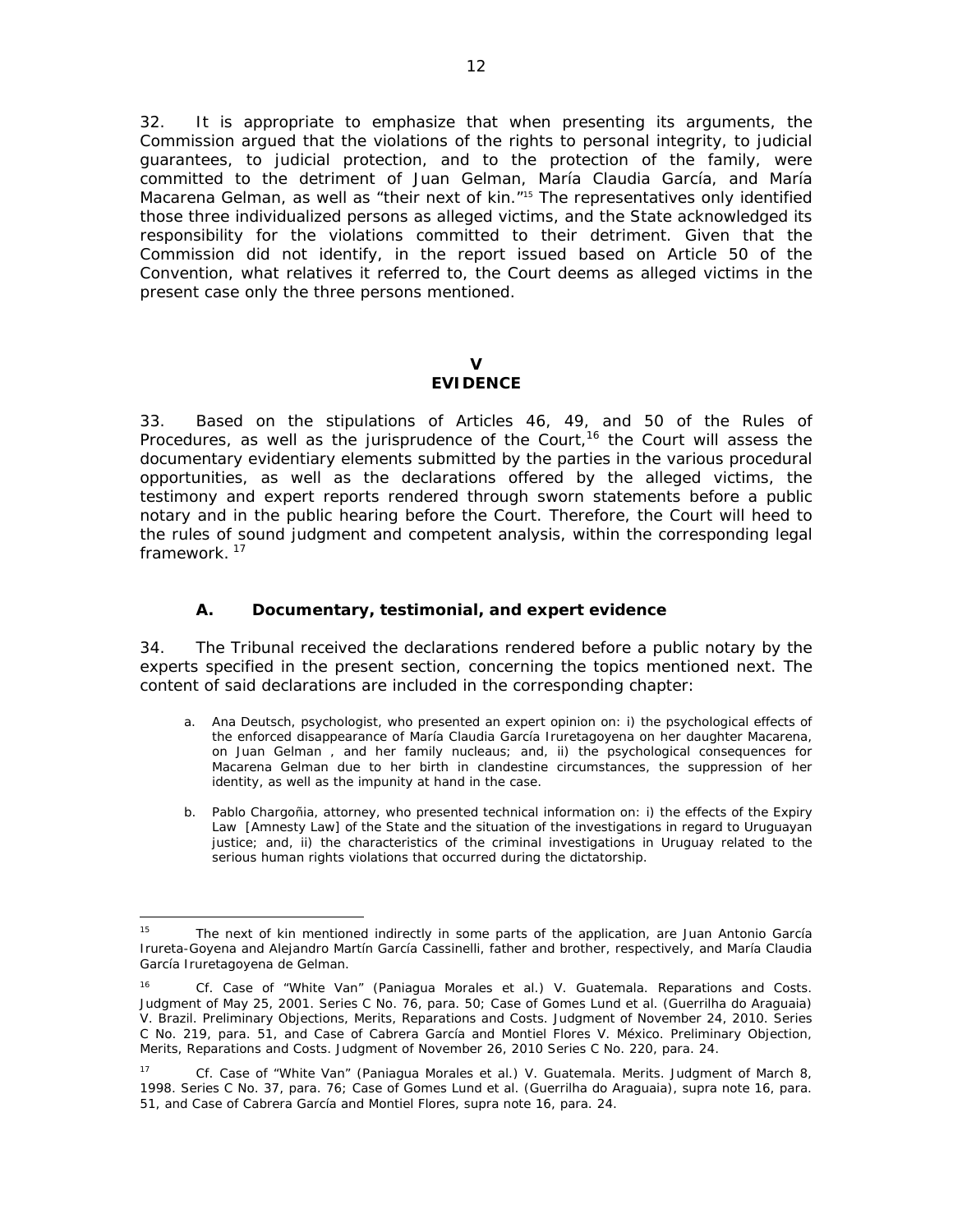- c. *Gabriel Mazzarovich*, Uruguayan journalist, who testified about: i) aspects regarding the structure of repression that prevailed in Uruguay at the time the events in the complaint occurred; ii) the human rights violations that took place in said context; and, iii) the alleged concealment of information regarding the facts of this case and the human rights violations which offered during the de facto government, in particular, on the investigation of those facts, and
- d. *Roger Rodriguez*, Uruguayan journalist, who testified about: i) aspects of the structure of repression that prevailed in Uruguay at the time the events in the complaint occurred; ii) the human rights violations that occurred in said context; and, iii) the alleged concealment of information regarding the facts of this case and the human rights violations which offered during the de facto government, in particular, on the investigation of those facts.

35. Moreover, the Court heard, in the public hearing, the declarations of the following victims, witnesses,  $18$  and experts:  $19$ 

- a) *Juan Gelman*, alleged victim, who testified about: i) the measures taken to locate his granddaughter and know the truth regarding that which occurred to María Claudia García de Gelman; ii) the reunion between him and his granddaughter María Macarena Gelman García; iii) the complaints filed and the response from Uruguayan justice as well as other procedures carried out in the search for justice; and, iv) "the consequences which followed for him and his family after the filing of the complaint and his expectations in regard to the case before the Inter-American Court";
- b) *María Macarena Gelman García Iruretagoyena*, alleged victim, who testified about: i) the impact on the various aspects of her life caused by the circumstances of her birth, the alleged suppression of her true identity, the encounter with her grandfather and other relationships regarding her biological family, as well as the lack of knowledge, to date, of her mother's whereabouts; ii) the procedures taken before the justice system to know the truth about what occurred; and, iii) the obstacles set in place by public authorities in the search for and identification of the bodily remains of her mother and in the pursuit of justice in the case;
- c) *Gerardo Caetano*, historian, who provided technical information on: i) the existence and access to information held by the State in relation to this case, as well as information on the period of dictatorship in Uruguay; ii) the barriers faced in the access to information concerning said period in history and the facts related to the serious human rights violations committed in the context of a de facto government, in particular, those violations directly related to the present case; iii) technical specifications concerning the filing and classification of documents, particularly aspects of information concerning the Operation Condor; iv) the participation of Uruguayan authorities in Operation Condor and the repressive coordination between Argentina and Uruguay; and v) the difficulties still encountered in relation to the establishment of the truth and the construction of a collective memory for the Uruguayan people regarding the serious violations committed during the de facto government.
- d) *Mirtha Guianze*, Attorney of the Public Prosecutor's Office for the Defense of Uruguay, who provided information on: i) the effects of the Expiry Law in relation with the investigations of serious human rights violations that occurred during the Uruguayan dictatorship; ii) the additional constraints faced by the justice system in the handling of cases involving serious human rights violations committed during the de facto government; and, iii) the nature of the participation of victims in Uruguayan criminal proceedings; And,

<sup>&</sup>lt;sup>18</sup> Pursuant to that ordered in the Order of the President, witness Mr. Eduardo Galeano, offered by the representatives, was admitted. Notwithstanding, on September 15, 2010, the representatives requested the replacement of witness Eduardo Galeano with witness Mrs. Sara Méndez in order to appear before the Court, because Mr. Eduardo Galeano could not make a declaration for "personal reasons of *force majeur."* Given the foregoing, the President issued the Order of September 23, 2010, admitting the replacement of the witness that had been requested by the representatives and ordered the testimonial declaration be provided by Sara Méndez in the public hearing to be held in the present case.

<sup>19</sup> *Cf.* Resolución de convocatoria dictada por la Presidencia de la Corte el 10 de septiembre de 2010, punto resolutivo sexto, and Resolución de sustitución de testigo dictada por la Presidencia de la Corte el 23 de septiembre de 2010, punto resolutivo primero.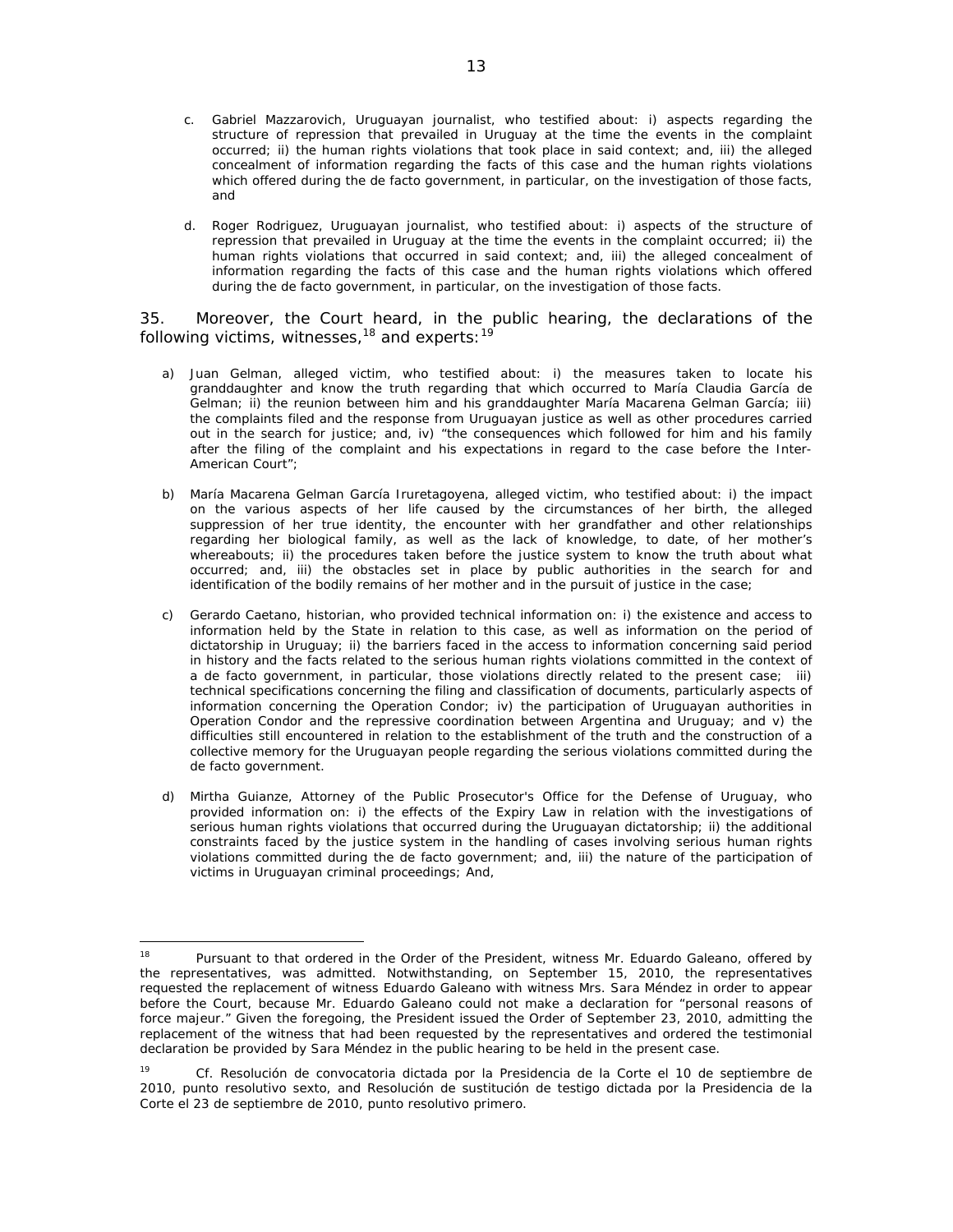e) *Sara Mendez*, a witness who testified about: i) the efforts carried out by Juan Gelman and Macarena Gelman in their search for truth and justice regarding the facts in the complaint; ii) the impact of this search in the lives of both individuals; and, iii) the consequences that the alleged impunity in this case generally caused.

# *B. Assessment of the documentary evidence.*

36. In this case, as in others,  $20$  the Tribunal admits the evidentiary value of those documents presented in a timely manner by the parties, particularly because they were not contested or objected, nor their authenticity questioned. Almost all of the documentary evidence offered is found under this.

37. On the other hand, the Court admits, exceptionally, documents sent by the parties in different procedural opportunities, finding them relevant and useful for the determination of the facts and their possible judicial consequences, without prejudice of the considerations to be realized hereinafter.

38. The representatives enclosed with their final arguments proof of expenses related to the present case. The Tribunal will only consider those documents enclosed with the closing argument that refer to the costs and expenses that had incurred in relation with the proceedings before this Court, subsequent to the brief of pleadings and motions.

# *C. Assessment of the testimonies by the alleged victims and the expert opinions*

39. With respect to the testimonies and expert opinions rendered in the public hearing and by sworn statements, the Court considers that they are relevant inasmuch as they adhere to the purpose defined by the President in the Order requesting them (*supra* para. 7). These shall be assessed in the corresponding chapter together with the body of evidence. $21$ 

40. According to the jurisprudence of this Tribunal, statements rendered by the alleged victims cannot be assessed separately, but rather, must be evaluated along with the rest of the body of evidence, as they are useful and may provide further information on the alleged violations and the consequences thereof.<sup>22</sup> Based on the foregoing, the Court admits the declarations, which will be assessed using the mentioned standards.

### **VI**

<sup>20</sup> *Cf. Case of Velásquez Rodríguez V. Honduras. Merits*. Judgment of July 29, 1988. Series C No. 4, para. 140; *Case of Gomes Lund et al. (Guerrilha do Araguaia)*, *supra* note 16, para. 54, and *Case of Cabrera García and Montiel Flores*, *supra* note 16, para. 27.

<sup>21</sup> *Cf*. *Case of Loayza Tamayo V. Perú*. *Merits*. Judgment of September 17, 1997. Series C No. 33, para. 43; *Case of Gomes Lund et al. (Guerrilha do Araguaia)*, *supra* note 16, para. 67, and *Case of Cabrera García and Montiel Flores*, *supra* note 16, para. 37.

<sup>22</sup> *Cf*. *Case of Loayza Tamayo*. *Merits*, *supra* note 21, para. 43; *Case of Gomes Lund et al. (Guerrilha do Araguaia)*, *supra* note 16, para. 69, and *Case of Cabrera García and Montiel Flores*, *supra* note 16, para. 39.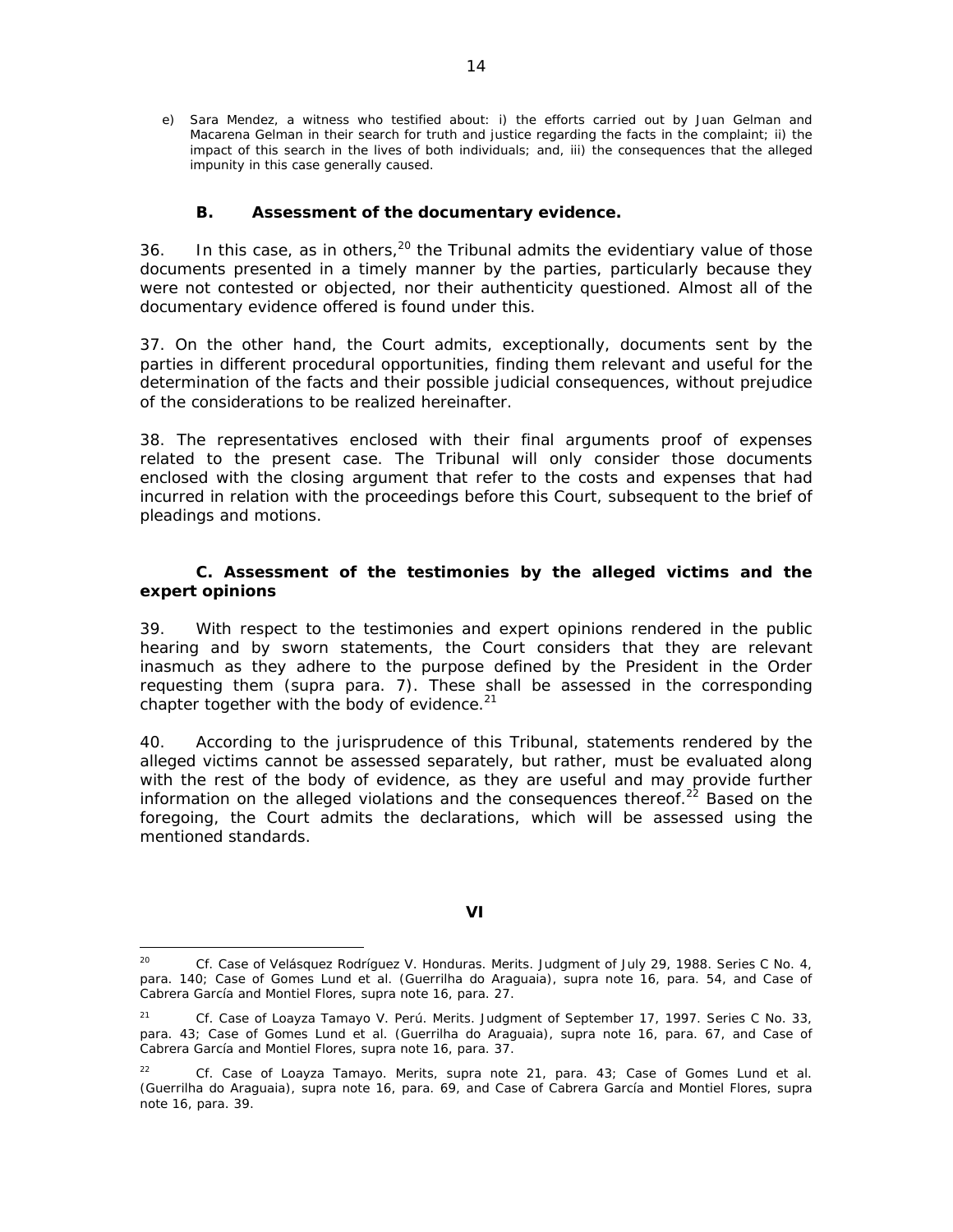## **MERITS**

### **VI.1**

## **THE RIGHT TO JURIDICAL PERSONALITY, TO LIFE, TO PERSONAL INTEGRITY AND TO PERSONAL LIBERTY OF MARÍA CLAUDIA GARCÍA IRURETAGOYENA DE GELMAN, IN RELATION TO THE OBLIGATION TO RESPECT AND GUARANTEE RIGHTS (AMERICAN CONVENTION AND INTER-AMERICAN CONVENTION ON THE FORCED DISAPPEARANCE OF PERSONS).**

41. For the purpose of examining the alleged responsibility of the State of Uruguay for the violation of the right to juridical personality, to life, to personal integrity, and to personal liberty, of María Claudia García, in relation to the obligation to respect and guarantee rights established in the American Convention, and with the regulations of the Inter-American Convention on Forced Disappearance of Persons that are allegedly violated, the Tribunal will summarize the allegations of the parties, establish the facts it considers proven and not controversial, and will make the appropriate considerations. In the present case, the facts have fundamentally been established, with basis in the non-controversy of the State and the information provided by the Commission and the representatives. The State did not make reference to these arguments, but it did acknowledge the human rights violations against Maria Claudia García in their entirety (*supra* paras. 19 to 22), reason for which in the following section the State's arguments are not included.

### **A. Arguments and claims of the parties.**

- 42. The Commission alleged that:
	- a. the unlawful and arbitrary detention, the torture, and the enforced disappearance of María Claudia García were a consequence of a police and military intelligence operation, planned and executed in a clandestine manner by the Argentine security forces, apparently, with the close collaboration of the Uruguayan security forces, which is consistent with the *modus operandi* of such act sin the context of Operation Condor;
	- b. although there are doubts about whether Maria Claudia Garcia remained in Uruguay or was delivered to the Argentine authorities, regardless of the case, the State has the obligation to clarify that regarding her whereabouts, given that she was under its custody;
	- c. there is sufficient evidence "to reasonably assert that the death of Maria Claudia Garcia de Gelman at the hands of State officials whom had her in custody in a context of a State policy that targeted sectors of the civilian population was a crime against humanity"; and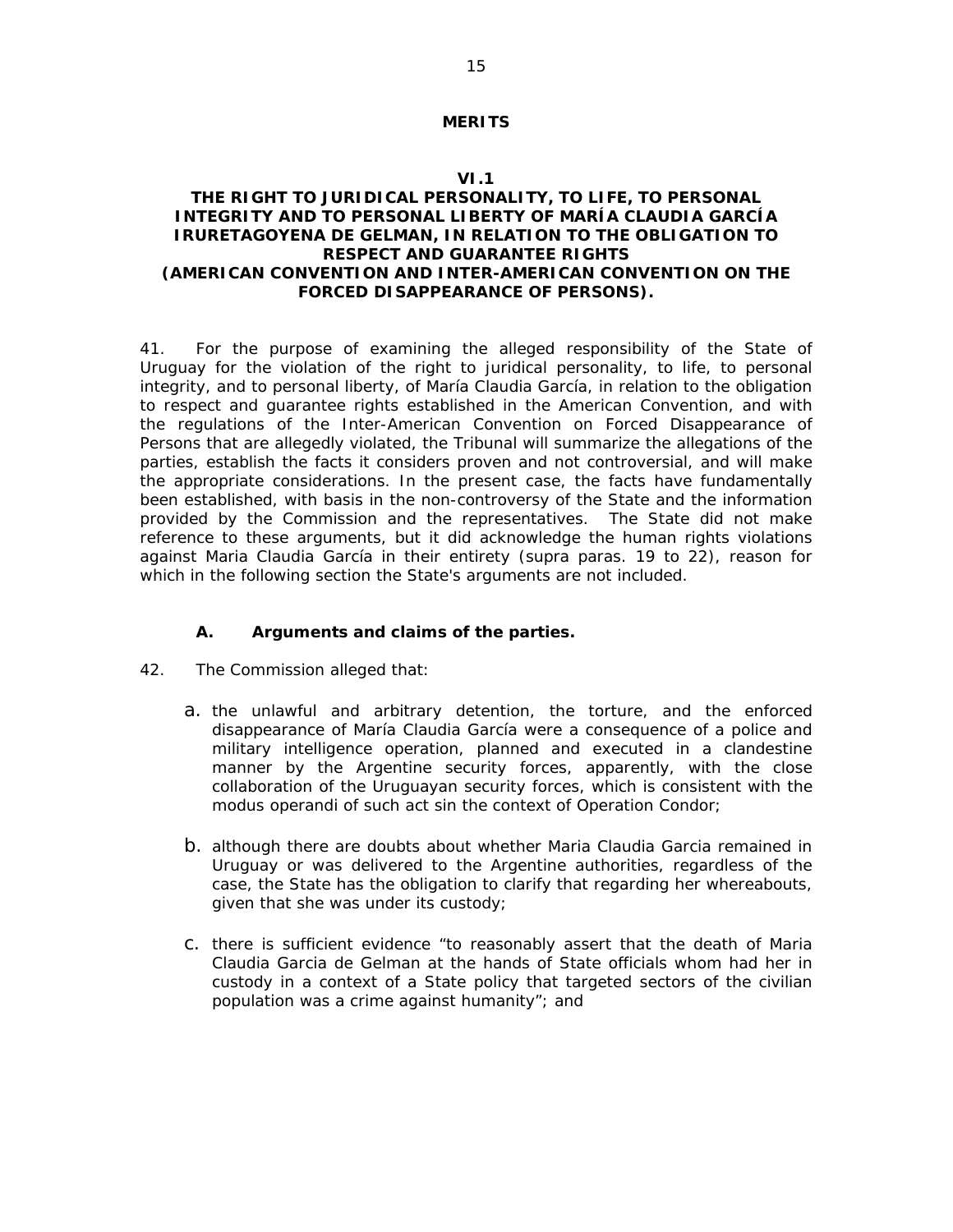- d. therefore, the State is responsible for the violation of the rights to life, to personal integrity, to personal liberty, to juridical personality, and to the obligation to "punish these violations in a serious and effective manner," recognized in Articles 3, 4, 5, 7, and 1(1) of the American Convention, Articles I(b), III, IV, and V of the Inter-American Convention on Forced Disappearances of Persons and Articles 6 and 8 of the Inter-American Convention to Prevent and Punish Torture, to the detriment of Maria Claudia Garcia.
- 43. The representatives argued that:
	- a. the enforced disappearance of Maria Claudia Garcia, carried out by State officials operating under the protection of Operation Condor, involved an "automatic and immediate" violation of her right to personal liberty;
	- b. her enforced disappearance is a multiple violation to various rights protected by the Convention, those of which, committed in a context of a systematic pattern, constitute a crime against humanity;
	- c. since it came into force for the State and given the continuous nature of the crime of enforced disappearance and that, to date, the whereabouts of María Claudia García remain unknown, the Inter-American Convention on the Forced Disappearance of Persons is "directly applicable to the case";
	- d. Uruguay, contrary to its State obligation to maintain those persons deprived of liberty in detention centers that are officially recognized and to present the detainee before a competent judicial authority without delay;
	- e. in relation to the alleged violation of Article 5 of the Convention, and in consideration of the definition of the crime of torture established in Article 2 of the Inter-American Convention to Prevent and Punish Torture, as well as the definition of violence against women contained in Articles 1 and 2 of the Convention of Belém do Pará, the unlawful detention, solitary confinement, and suffering inflicted on María Claudia García are particularly serious given her vulnerability due to the advanced state of pregnancy, which "allow for the inference that María Claudia [García] was a victim of psychological torture during the time she was in detention." Said facts constitute an "immediate" violation to her personal integrity due to the acts of torture;
	- f. the enforced disappearance of Maria Claudia "can be understood as a brutal violation of [her] right to life," not only because the practice frequently implies the secret executions of the prisoners, but also because the State did not adopt the measures necessary to protect and preserve this right; and,
	- g. in relation to Article 3 of the Convention, the enforced disappearance, and subsequent denial and obstruction of the truth by the State, prevented María Claudia García from exercising her rights, such as that of being able to file a complaint to question the legality of her detention and the "right of legal recognition of her maternity."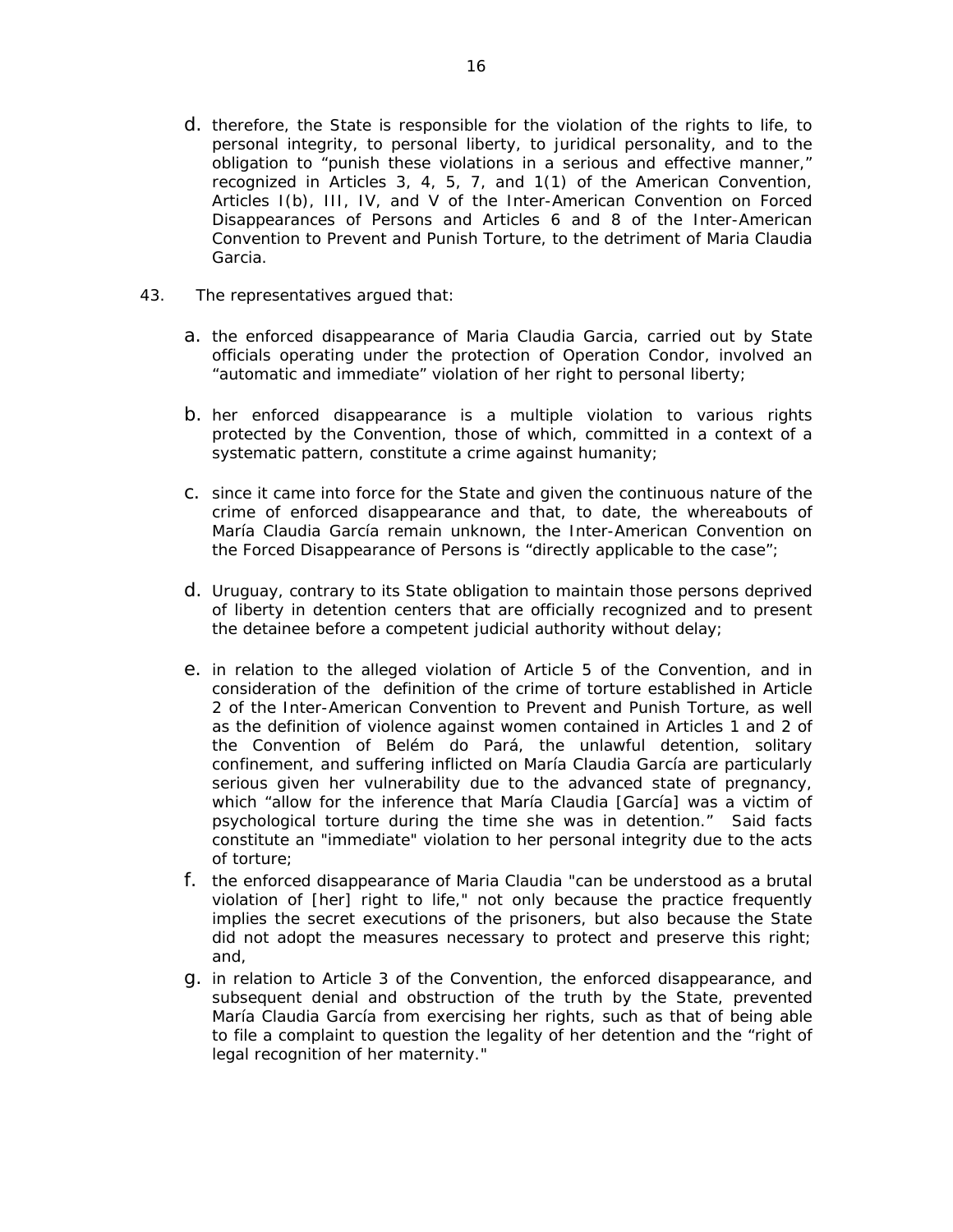# *B. The military dictatorship and the Operation Condor, context in which the facts against Maria Claudia Garcia occurred*

44. This case has unique historic importance, as the facts began to perpetrate in a collaboration between Argentine authorities in the context of the systematic practice of arbitrary detention, torture, execution and enforced disappearances perpetrated by the intelligence and security forces of the Uruguayan dictatorship, in the setting of the national security doctrine and the Operation Condor,  $23$  whose existence was established by this Tribunal in the case of *Goiburú and others v. Paraguay* in the following way:

"Most of the Southern Cone's dictatorial governments assumed power or were in power during the 1970s, <sup>24</sup> and this permitted the repression of the so-called "subversive elements" at the inter-State level. The ideological basis of all these regimes was the "national security doctrine," which regarded leftist movements and other groups as "common enemies," whatever their nationality. Thousands of citizens of the Southern Cone sought to escape repression in their country of origin, taking refuge in bordering countries. The dictatorships therefore created a common "defense" strategy.

This was the context of the so-called "Operation Condor," a code name given to the alliance of the security forces and intelligence services of the Southern Cone dictatorships in their repression of and fight against individuals designated "subversive elements." The activities deployed as part of this Operation were

<sup>&</sup>lt;sup>23</sup> The existence of the "national security doctrine" and of Plan Condor has been recognized by the Court. *Cf. Case of Goiburú et al. V. Paraguay***.** *Merits, Reparations and Costs*. Judgment of September 22, 2006. Series C No. 153, paras. 61.5 to 61.8. Moreover, *Cf*. Historical Investigation on Detainees and Disappeared Persons in compliance with Article 4 of Law 15.488 of 2007 Tome I, Pages. 21, 73, 283 and ss (Case file of annexes to the brief of motions and pleadings, annex 10, CD 1); *Nunca Más [Never Again].* Final Report of the National Commission on Forced Disappearance of Persons, Buenos Aires, Eudeba, 1984, chapter 1.K; *La coordinación represiva en Latinoamérica [Repressive coordination in Latin America]*, available at: http://www.desaparecidos.org/arg/conadep/nuncamas/, Last visited on February 23, 2011; Criminal Court of First instance of 7º round of Montevideo, captioned orders: "Bordaberry Arocena, Juan Maria- Diez delitos de homicidio muy especialmente agravados en reiteración real a título de co-autor", [Bordaberry Arocena, Juan Maria-Diez aggravated homocide by co-perpetrator] IUE 1-608/2003, Judgment of February 9, 2010, available at: http://www.pensamientopenal.com.ar/01042010/latinoamerica06.pdf, Last visited on February 23, 2011; Comisión Nacional sobre Prisión Política and Tortura [National Commission on Political Detention and Torture], Report, Santiago de Chile, Chapter III, "Context," 2004 pages. 175 and 196, available at: http://www.comisionvalech.gov.cl/ReportValech.html, Last visited on February 23, 2011; Report of the National Commission on Truth and Reconciliation, Volume I, Tome I, Second Part, Chapter I.B.1, National Corporation of Reparation and Reconciliation, reedition 1999, Santiago de Chile, pages. 37 and 38, available at: http://www.ddhh.gov.cl/filesapp/tomo1.zip , Last visited on February 23, 2011; *Assembleia Legislativa do Estado do Rio Grande do Sul - Escola do Legislativo*, National Archives of Brazil. "*A ditadura de seguranca nacional no rio grande do sul (1964-1985): História and Memória. Conexão Repressiva and Operação Condor*", organizadores Enrique Serra Padrós, Vânia M. Barbosa, Vanessa Albertinence Lopez, Ananda Simões Fernandes. – Porto Alegre, Corag, 2009. Volume 3, pages. 35 and ss. Available at: http://www.portalmemoriasreveladas.arquivonacional.gov.br/media/Ditadura-3-Golpe.pdf, Last visited on January 31, 2011; *House of Lords, Judgments - Regina v. Bartle and the Commissioner of Police for the Metropolis and others EX Parte Pinochet (on appeal from a Divisional Court of the Queen's Bench Division),* November 25, 1998, Available at: http://www.publications.parliament.uk/pa/ld199899/ldjudgmt/jd981125/pino01.htm, Last visited on February 23, 2011; National Court of Madrid, Central Court of Instruction, Number Five; Indictment against Augusto Pinochet Ugarte, docket 19/97, December 10, 1998 Available at http://www.archivochile.com/Dictadura\_militar/pinochet/juicios/DMjuiciopino80030.pdf, Last visited on February 23, 2011

<sup>&</sup>lt;sup>24</sup> Uruguay, 1973; Chile, 1973; Argentina, 1976; Brazil, 1964; Bolivia, 1971; Paraguay, 1954, and Perú, 1968 and 1975.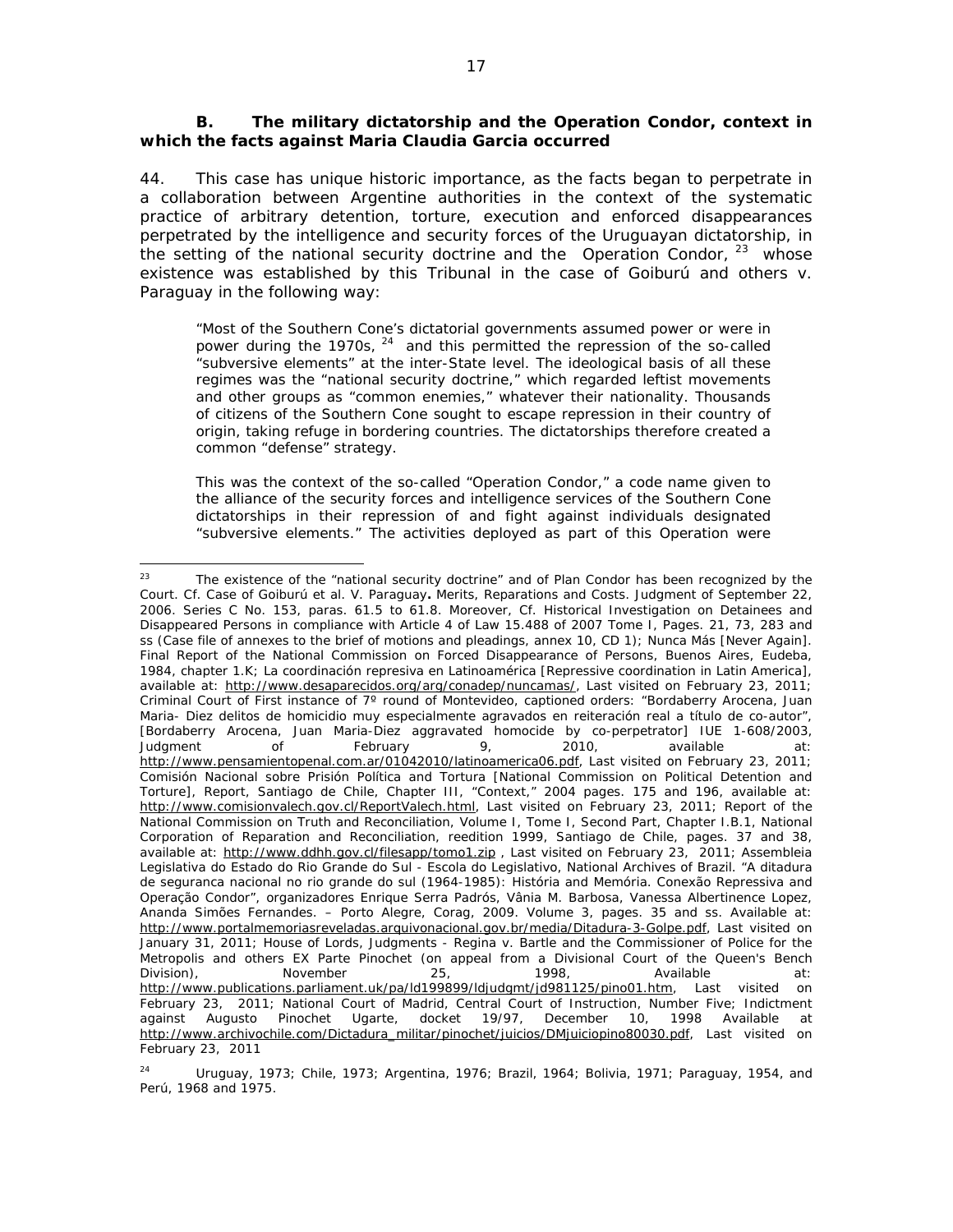coordinated basically by the military personnel of the countries involved. The Operation systematized and improved clandestine coordination between the "security forces and military personnel and intelligence services" of the region. The system of codes and communications had to be efficient for "Operation Condor" to function, and so that the lists of "most wanted subversives" could be managed easily by the different States.

[...] In other words, the grave acts took place in the context of the flagrant, massive and systematic repression to which the population was subjected on an inter-State scale, because State security agencies were let loose against the people at a transborder level in a coordinated manner by the dictatorial Governments concerned.

The Court observes that, during the 1970s, in absolute contradiction to the principal objects and purposes of the organization of the international community established universally in the Charter of the United Nations,<sup>25</sup> and the regional community in the Charter of the Organization of American States<sup>26</sup> and the American Convention itself, the intelligence services of several countries of the Southern Cone of the Americas established a criminal inter-State organization with a complex assemblage, the scope of which is still being revealed today; in other words, there was a systematic practice of "State terrorism" at an inter-State level.

This operation also benefited from the general situation of impunity of the grave human rights violations that existed at the time, promoted and tolerated by the absence of judicial guarantees and the ineffectiveness of the judicial institutions to deal with or contain the systematic human rights violations. This is closely related to the obligation to investigate the cases of extrajudicial executions, forced disappearances and other grave human rights violations."<sup>27</sup>

45. In the case of Uruguay, after the period from June 13, 1968, until June 26, 1973, which was marked by the systematic application of "Prompt Security Measures," and inspired by the ideological framework of the National Security Doctrine, $28$  on June 27, 1973, the President-elect Juan María Bordaberry, with the support of the Armed Forces, dissolved the Chambers and carried out a coup,  $2^9$ 

<sup>&</sup>lt;sup>25</sup> The "peoples of the United Nations resolved [...] to reaffirm faith in fundamental human rights, in the dignity and worth of the human person, in the equal rights of men and women and of nations large and small […] to establish conditions under which justice and respect for the obligations arising from treaties and other sources of international law can be maintained." (Preamble)

<sup>&</sup>lt;sup>26</sup> "The American States establish by this Charter the international organization that they have developed to achieve an order of peace and justice, to promote their solidarity, to strengthen their collaboration, and to defend their sovereignty, their territorial integrity, and their independence." (Article 1)

<sup>27</sup> *Case of Goiburú et al., supra* note 23, paras. 61.5, 61.6, 62, 72, and 73.

<sup>28</sup> *Cf*. Article 2º of the Law Nº 18.596 of September 18, 2009, *supra* note 8, folio 5004.

<sup>29</sup> *Cf*. Historical Investigation on Detainees and Disappeared Persons in compliance with Article 4 of Law 15.488 of 2007, *supra* note, 23, page 106; Criminal Court of First instance of 7º round, captioned orders: "Bordaberry Arocena, Juan Maria", *supra* note 23; Criminal Court of First instance 11º round of Montevideo. Judgment of November 16, 2006, that decrees imprisonment pending trial of the accused (amongst which Juan Maria Bordaberry is found), available at http://memoriaviva5.blogspot.com/2008/12/Judgment-del-juez-roberto-timbal.html, Last visited on February 23, 2011.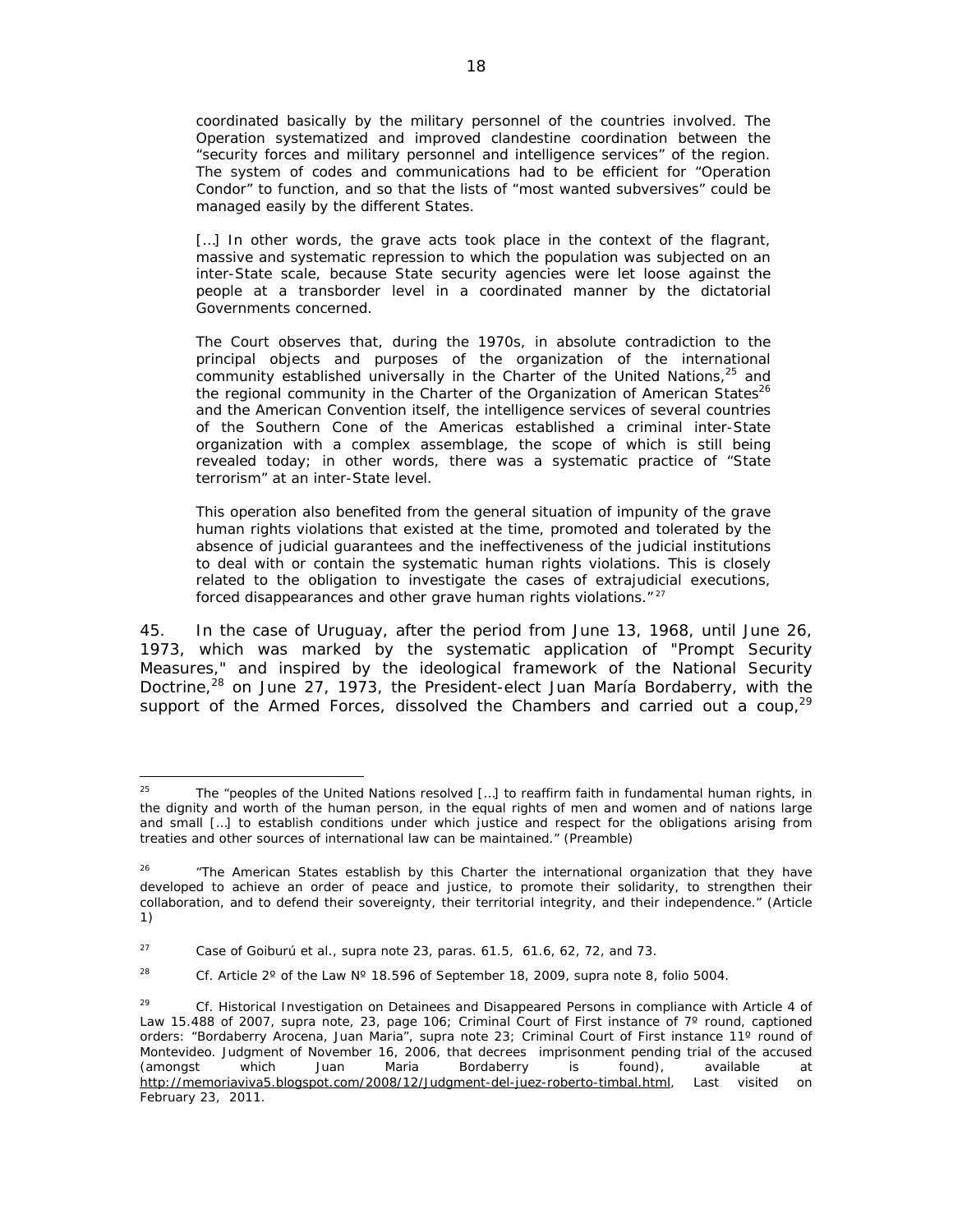commencing a period of "civil-military dictatorship"<sup>30</sup> which extended until February 28, 1985, $31$  and in which "daily forms of surveillance and control of society," were implemented, "and, more specifically, forms of repression against leftist political organizations." 32

46. In the decade of the 1970s, transnational operations were established in the region in order to eliminate the guerilla groups, in the context of a counterinsurgency campaign that justified the expansion of the scope of action beyond the territorial limits, although in 1960 the Conference of American Armies—an organization of hemispheric security—had been created that was inspired by the "national security doctrine," which met in secret sessions to discuss possible strategies and arrangements for joint operations. 33

47. In the case of Argentina, these activities started to become evident in late 1973, and in the beginning of 1974, $34$  by way of the persecution of leftist rebels, including the arrests, kidnappings, transport, and murder on behalf of the military and paramilitary.<sup>35</sup>

32 *Cf*. Historical Investigation on Detainees and Disappeared Persons, *supra* note 23, page 73. The investigation adds "the surveillance, the control, the monitoring was carried out against all the political parties under the dictatorship," page 74.

 30 *Cf*. Demasi, C., Marchesi, A., Markarian, V., Rico, A. and Yaffé, J, Civic Military Dictatorship in Uruguay 1973-1985, Montevideo, Edition by la Banda Oriental (Case file of annexes to the brief of motions and pleadings, Annex 17, folios 2417 a 2563); Historical Investigation on Detainees and Disappeared Persons in compliance with Article 4 of Law 15.488 of 2007, *Supra* note 23, Page 15.

<sup>31</sup> *Cf*. Draft and presentation of arguments by the Executive Power for the creation of Law 18.596 (case file of annexes to the petition, appendix III, folios 1320- 1325); Article 1º of Law 18.596, *supra* note 8; C. Demasi, A. Marchesi, V. Markarian, A. Rico and J. Yaffé; Civic Military Dictatorship in Uruguay 1973- 1985, *supra* note 30, folios 2417 to 2563.

<sup>33</sup> According to the basic text, the Charter of the Conference of the American Armies declared, among other things, that the mission of the armies is "to protect the continent from the aggressive actions of the International Communist Movement." In this regard, *Cf*. J.P. McSherry, Los Estados Depredadores: la Operation Condor and la Guerra Encubierta en América Latina [Predatory States: Operation Condor and Covert War in Latin America] (Spanish edition, Uruguay, Edition of the Banda Oriental, 2009), page 88 (Case file of annexes to the brief of motions and pleadings, Annex 19, folio 2867).

<sup>34</sup> *Cf*. McSherry, Los Estados Depredadores: la Operation Condor and la Guerra Encubierta en América Latina [Predatory States: Operation Condor and Covert War in Latin America], page 109, *supra* note 33, folio 2877.

<sup>35</sup> *Cf*. Historical Investigation on Detainees and Disappeared Persons, *supra* note 23, Section 2, pages. 281 and ss; U.S Department of State, "Embassy Buenos Aires to SecState," February 12, 1975; Uruguayan Embassy of Buenos Aires to the Ministry of Foreign Affairs, telex C654/20, March 12, 1975, C. Demasi, A. Marchesi, V. Markarian, A. Rico and J. Yaffé, *Civic Military Dictatorship, Uruguay 1973-1985*, page 280, *supra* note 30, folio 2547; McSherry, Los Estados Depredadores: la Operation Condor and la Guerra Encubierta en América Latina [Predatory States: Operation Condor and Covert War in Latin America], pages. 126 and 127, *supra* note 33, folio 2886.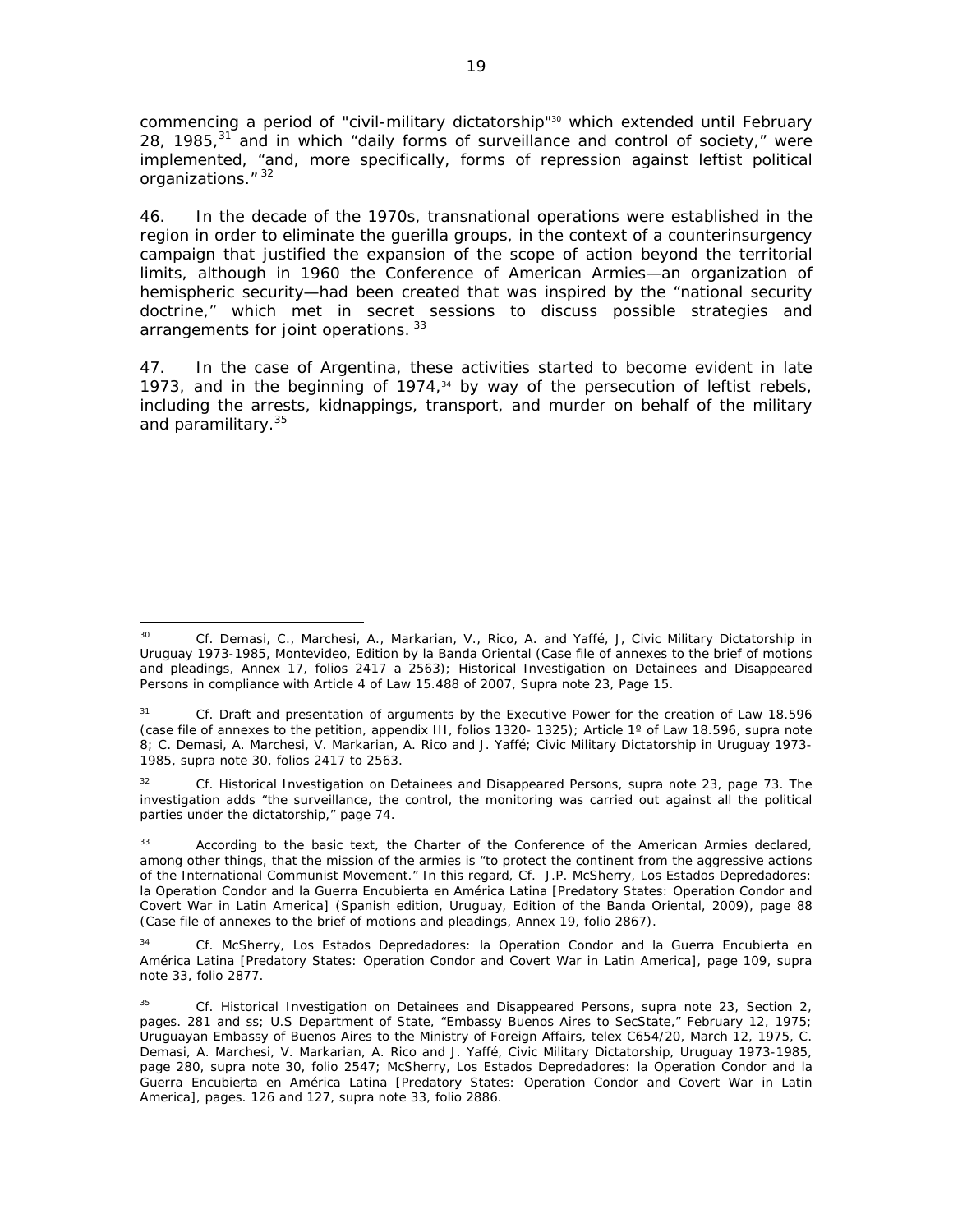48. In February of 1974, a meeting was held in Buenos Aires with the participation of officials of the police security forces of Argentina, Chile, Brazil, Uruguay, Paraguay, and Bolivia, in what would be the first talks regarding the establishment of a covert cooperation plan,<sup>36</sup> and later that same year, discussions began regarding the idea of creating a continental network of anti-communist information.37

49. By November 1975, the cooperation of military intelligence solidified even more with the formalization of the so-called "Operation Cóndor," which facilitated the creation of parallel military structures that acted in secret and with great autonomy,  $38$  adopted as a State policy of the leading governments,  $39$  and directed by military bodies principally from Chile, Argentina, Uruguay, Paraguay, Bolivia, and Brazil.<sup>40</sup>

37 *Cf*. C. Demasi, A. Marchesi, V. Markarian, A. Rico and J. Yaffé, Civic Military Dictatorship in Uruguay *1973-1985*, [page. 279 *supra* nota 30, folio 279.

39 *Cf.* Criminal Court of First Instance on Criminal Matters of 19° round of Montevideo, Judgment 036 of March 26, 2009, "Gavazzo Pereira, Jose Nino. Arab Fernandez, Jose Ricardo- a crime of deprivation of liberty," recod 98-247/2006, (Case file of annexes to the petition, Appendix III Vol 3, folio 1243); Criminal Court of First Instance on Criminal Matters of 19° round of Montevideo, Judgment 037 of March 26, 2009, "Silveira Quesada, Jorge Alberto.- Ramas Pereira, Ernesto Avelino.- Medina Blanco, Ricardo Jose.- Vazquez Bisio, Gilberto Valentin.- Maurente, Luis Alfredo.- Sande Lima, Jose Felipe- a crime of deprivation of liberty", record 2-43332/2005, (Case file of annexes to the petition, Appendix III Vol 3, folio 1101); Criminal Court of First Instance on Criminal Matters of 19° round of Montevideo, Judgment 0159 of October 21, 2009, "Alvarez Armellino, Gregorio Conrado.- Larcebeau Aguirregaray, Juan Carlos.- Repeat crimes of aggravated homocide," record 2- 20415/2007, (Case file of annexes to the petition, Appendix III Vol 3, folio 1537)

40 *Cf.* Federal Chamber in Criminal and Correctional Matters of the Federal Capital, Chamber I, "González Fausto, M. et al." Claim 37.299, Judgment of July 21, 2006. Considering clause III.a Available at: http://www.pjn.gov.ar/Publicaciones/00004/00036756.Pdf, Last visited on February 23, 2011; Criminal Court of First Instance on Criminal Matters of 19° round of Montevideo, Judgment 036 of March

 36 *Cf.* CIA, *The National Intelligence Daily,* June 23, 1976; CIA, "Classified Reading Material re: Condor for Ambassador Landau and Mr. Propper", 22 de agosto de 1978; Henry Kissinger Cable, "South America: southern Cone Security Practices" July 20, 1976; en McSherry, Los Estados Depredadores: la Operation Condor and la Guerra Encubierta en América Latina [Predatory States: Operation Condor and Covert War in Latin America], page 121, *supra* note 33, folios 2883 and 2884; C. Demasi, A. Marchesi, V. Markarian, A. Rico and J. Yaffé, *Civic Military Dictatorship, Uruguay 1973-1985*, page 279 *supra* note 30, folio 2546; John Dinges, *Operation Condor. Una década de terrorismo internacional en el Cono Sur [A Decade of International Terrorism in the Southern Cone],*Ediciones B. Chile, 2004, Santiago de Chile*,*  page109 (Case file of annexes to the brief of motions and pleadings, Annex 18, folio 2661).

<sup>38</sup> *Cf*. *Case of Goiburú et al.***,** *supra* note 23, paras. 61.6- 61.8. See also Comisión Nacional sobre Prisión Política and Tortura [National Commission on Political Detention and Torture], Report, Santiago de Chile, Chapter III, "Context" *supra* note 23; Central Intelligence Agency CIA, General Report. CIA Activities in Chile, September 18, 2000, Available at: https://www.cia.gov/library/reports/generalreports-1/chile/index.html#10, Last visited on February 23, 2011: "Knowledge of "Operation Condor." *Within a year after the coup, the CIA and other US Government agencies were aware of […]*  cooperation among regional intelligence services to track the activities of and, in at least a few cases, kill *political opponents. This was the precursor to Operation Condor, an intelligence-sharing arrangement among Chile, Argentina, Brazil, Paraguay and Uruguay established in 1975*". Moreover, Criminal Court of First instance of 7º round, captioned orders: "Bordaberry Arocena, Juan Maria", *supra* note 23; Assembleia Legislativa do Estado do Rio Grande do Sul - Escola do Legislativo, Archivo Nacional de Brazil. "A ditadura de seguranca nacional no rio grande do sul (1964-1985): História and Memória. Conexão Repressiva and Operação Condor", *supra* note 23, and; C. Demasi, A. Marchesi, V. Markarian, A. Rico and J. Yaffé, *Civic Military Dictatorship, Uruguay 1973-1985*, *supra* note 30, p. 281, folio 2547, and J.P. McSherry, McSherry, Los Estados Depredadores: la Operation Condor and la Guerra Encubierta en América Latina [Predatory States: Operation Condor and Covert War in Latin America], *supra* note 33, p.146, folio 2896.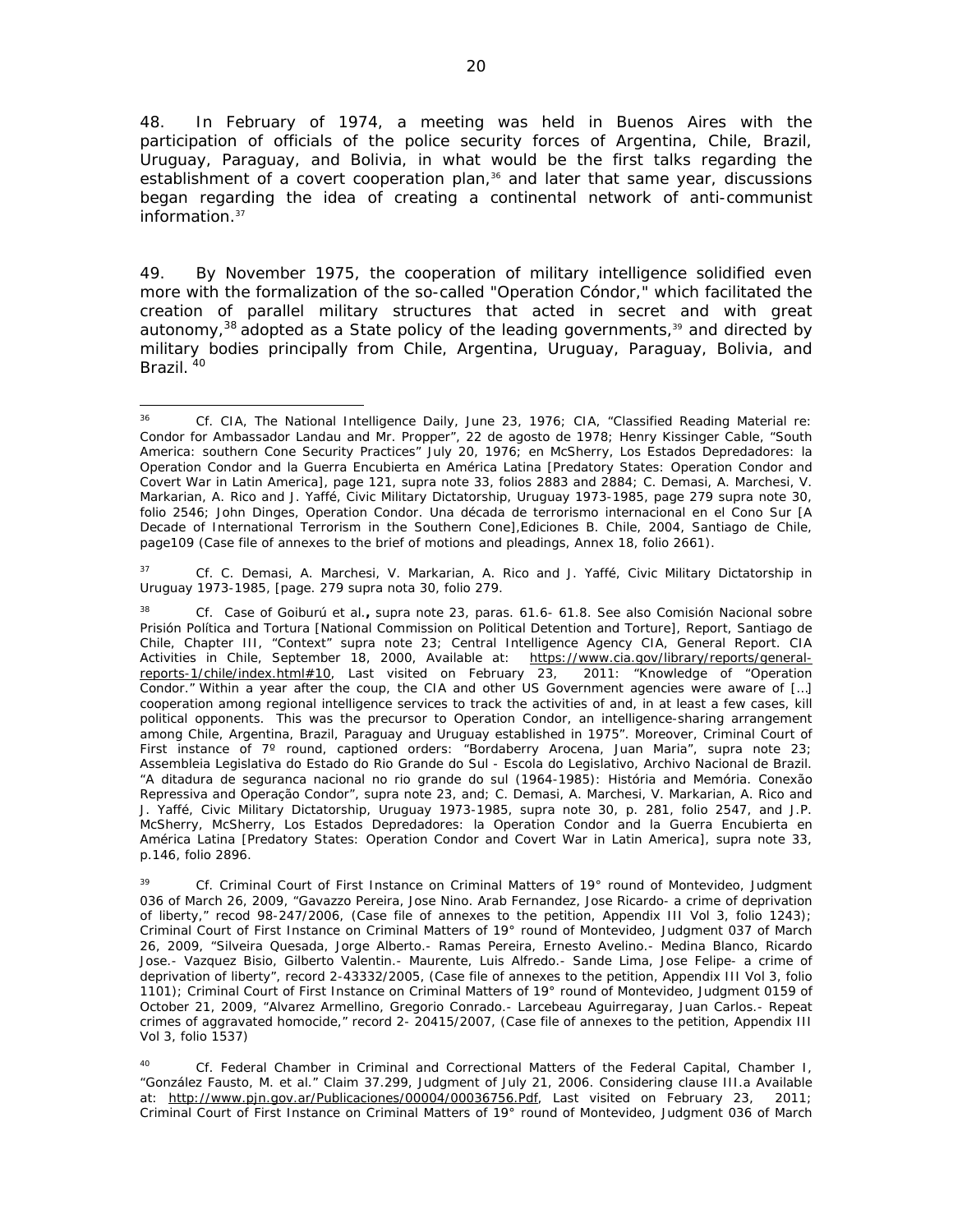50. A letter sent by the Office of National Intelligence (DINA) of Chile, on October 29, 1975, extending an invitation to the first work meeting of National Intelligence in order to create a structure "similar to that of INTERPOL in Paris, but dedicated to subversion," <sup>41</sup> thereby marking a reunion which took place between November 25 to 30, 1975 in Santiago, Chile. In the Closing Act of said reunion the foundation for Operation Cóndor was established. 42

51. The Operation Condor operated in three main areas, first, in political surveillance activities of dissident exiles and refugees; second, in the operation of covert counterinsurgency actions, in which the role of the actors was completely confidential; and, third, in joint actions of extermination, directed at specific groups or individuals for which special teams of assassins were created, operating within and outside their countries, including in the United States and Europe. <sup>43</sup>

52. This operation was very sophisticated and organized, and had ongoing training, advanced communications systems, intelligence and strategic planning centers, as well as a parallel system of clandestine prisons and torture centers so as to be able to receive the foreign prisoners arrested under Operation Condor.<sup>44</sup>

<u> 1989 - Andrea San Andrew Maria (h. 1989).</u><br>1900 - Andrew Maria (h. 1980).

41 J.P. McSherry, McSherry, Los Estados Depredadores: la Operation Condor and la Guerra Encubierta en América Latina [Predatory States: Operation Condor and Covert War in Latin America], *supra* note 33, p. 146, folio 2896; C. Demasi, A. Marchesi, V. Markarian, A. Rico and J. Yaffé, *supra*, *Civic Military Dictatorship, Uruguay 1973-1985*, note 30, p 281, folio 2547.

<sup>42</sup> The document was signed by representatives of Chile, Argentina, Uruguay, Paraguay, and Bolivia. *Cf*. Criminal Court of First Instance on Criminal Matters of 19° round of Montevideo, Judgment 036 of March 26, 2009, *supra* note 39, folios 1100 to 1101; Criminal Court of First Instance on Criminal Matters of 19° round of Montevideo, Judgment of 037 of March 26, 2009, *supra* note 39, folios 1242 to 1243; Criminal Court of First Instance on Criminal Matters of 19° round of Montevideo, Judgment 0159 of October 21, 2009, *supra* note 39, folio 1537; C. Demasi, A. Marchesi, V. Markarian, A. Rico and J. Yaffé, Civic Military Dictatorship, Uruguay 1973-1985, supra note 30, p. 281, folio 2547.

*Cf.* National Court of Madrid, Central Court of Instruction Number Five, Order requesting Extradition of Pinochet to the Government of England, *supra* note 40; Indictment against Augusto Pinochet Ugarte, Docket 19/97, December 10, 1998, *supra* note 23; Federal Chamber in Criminal and Correctional Matters of the Federal Capital, Chamber I, "González Fausto, M. et al." Claim 37.299, *supra* note 40; ARA Monthly Report (July) "The 'Third World War' and South America" August 3, 1976. Harry Shlaudeman, Deputy Secretary for Latin America, addresed to the Secretary of State of the United States of America.. Available at: http://www.gwu.edu/~nsarchiv/NSAEBB/NSAEBB125/condor05.pdf, Last visited on February 23, 2011. Highlights the high degree of coordination in Operation Condor, as well as the agreed upon actions to monitor and implement objectives within and outside of their territories, J.P. McSherry, Los Estados Depredadores: la Operation Condor and la Guerra Encubierta en América Latina [Predatory States: Operation Condor and Covert War in Latin America], *supra* note 33, p. 209, folio 2896; United States, The National Security Archive, August 12, 1976. Available at: http://www.gwu.edu/~nsarchiv/news/20010306/condortel.pdf, Last visited on February 23, 2011. .

44 *Cf*. Criminal Court of First Instance on Criminal Matters of 19° round of Montevideo, Judgment 036 of March 26, 2009, *supra* note 39, folios 1100 to 1102; Criminal Court of First Instance on Criminal Matters of 19° round of Montevideo, Judgment 037 of March 26, 2009, *supra* note 39, folios 1242 to 1244; Criminal Court of First Instance on Criminal Matters of 19° round of Montevideo, Judgment 0159 of October 21, 2009, *supra* note 39, folios 1538 to 1540 and J.P. McSherry, Los Estados Depredadores: la

<sup>26, 2009,</sup> *supra* note 39, folio 1243; Criminal Court of First Instance on Criminal Matters of 19° round of Montevideo, Judgment 037 of March 26, 2009, *supra* note 39, folio 1101; Criminal Court of First Instance on Criminal Matters of 19° round of Montevideo, Judgment 0159 of October 21, 2009, *supra* note 39, folio 1537; National Court of Madrid, Central Court of Instruction Number Five, Order requesting Extradition of Pinochet to the Government of England, Docket 19/97-J, November 3, 1998. Available at http://www.archivochile.com/Dictadura\_militar/pinochet/juicios/DMjuiciopino80039.pdf, Last visited on February 23, 2011; Indictment against Augusto Pinochet Ugarte, Docket 19/97, December 10, 1998, *supra* note 23; Central Intelligence Agency CIA, General Report. CIA Activities in Chile, September 18, 2000, *supra* note 38.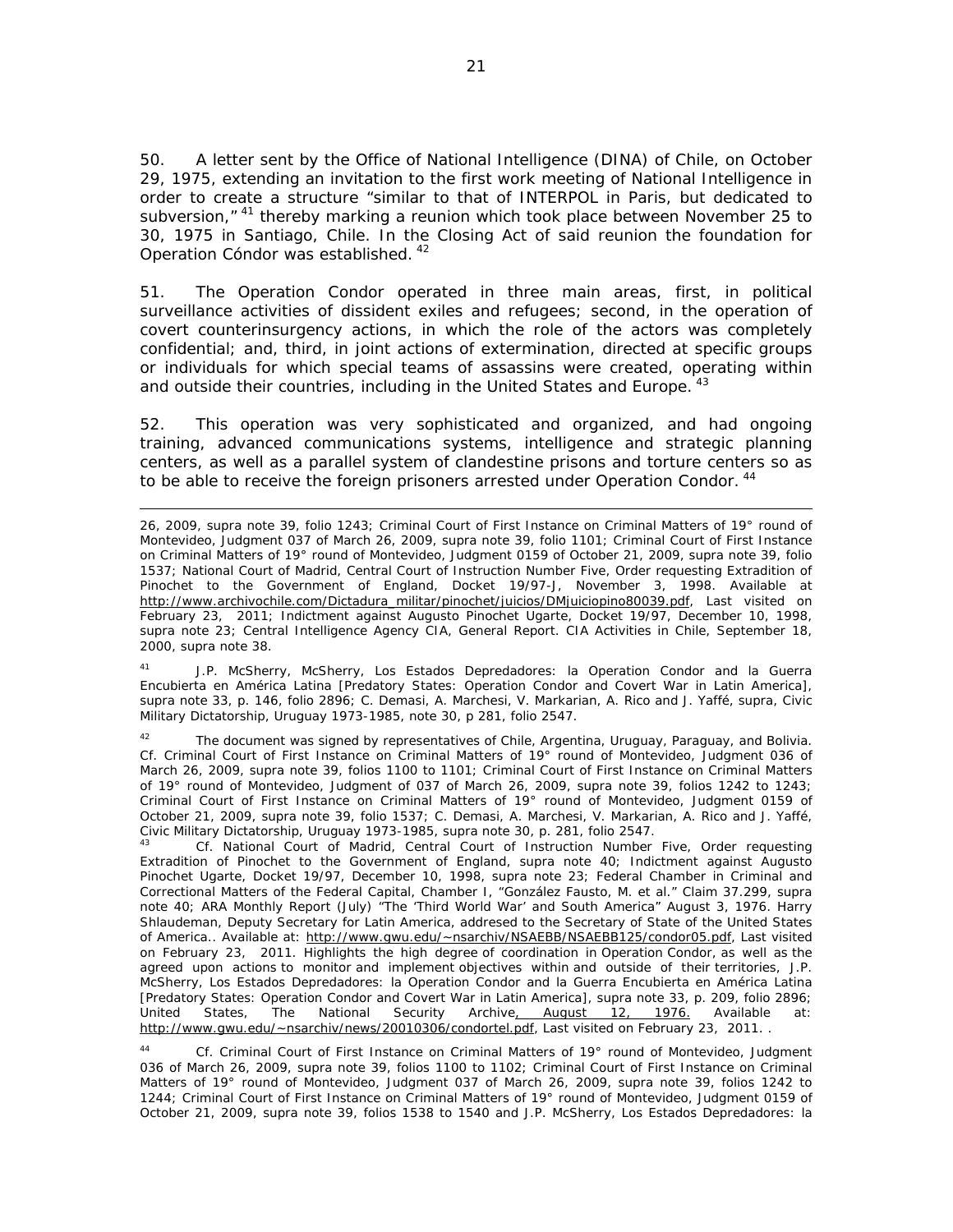53. One of the clandestine detention centers was "Automotives Orletti," located in an abandoned garage in Buenos Aires, Argentina, which served as a torture center and was operated by death squadrons and units composed of Uruguayan and Argentine military officials. 45

54. In these type of detention centers, the majority of the cases entailed the following fates for the detainees: a) their release, b) the legalization of their detention, or c) their death. while in captivity in those detention centers, in particular in Automotives Orletti, these persons deprived illegally of their freedom were subjected systematically to extortion methods, torture, and inhumane and degrading treatment." 46

55. Citizens of several countries, among them, Uruguayan, Bolivian, and Chilean citizens were detained in Automotives Orletti and later transported to their countries where they were then handed over to the military bodies of Operation Cóndor.  $47$ 

<sup>&</sup>lt;u> 1989 - Andrea San Andrew Maria (h. 1989).</u><br>1900 - Andrew Maria (h. 1980). Operation Condor and la Guerra Encubierta en América Latina [Predatory States: Operation Condor and Covert War in Latin America]*, supra*, note 33, p. 151, folio 2898.

<sup>45</sup> *Cf*. Nunca Más [Never Again]. Final Report of the National Commission on Forced Disappearance of Persons; chapter 1.D: *Centros Clandestinos de Detención* [Clandestine Detention Centers] *(C. C.D)*, *supra* note 23; Historical Investigation on Detainees and Disappeared Persons in compliance with Article 4 of Law 15.488 of 2007, *supra* note, 23, pages. 105, 292, 384 to 388; Criminal Court of First Instance on Criminal Matters of 19° round of Montevideo, Judgment 036 of March 26, 2009, *supra* note 39, folios 1254; Criminal Court of First Instance on Criminal Matters of 19° round of Montevideo, Judgment 037 of March 26, 2009, *supra* note 39, folios 1111 to 1112; Appeals Tribunal TAP 2° Round of Montevideo, Interlocutory Judgment No 24 of February 28, 2007, record 98/247/200, Rapporteur Dr. Alfredo Gómez Tedeschi. Uruguay. Available at: http://www.espectador.com/1v4 contenido\_print.php?id=90016, Last visited on February 23, 2011; J. P. McSherry, Los Estados Depredadores: la Operation Condor and la Guerra Encubierta en América Latina [Predatory States: Operation Condor and Covert War in Latin America], *supra*, note 33, p. 37, folio 2841; C. Demasi, A. Marchesi, V. Markarian, A. Rico and J. Yaffé, *supra*, *Civic Military Dictatorship, Uruguay 1973-1985*, *supra* note 30, p 284, folio 2549; National Chamber of Criminal Appeals, Buenos Aires, "Guillamondegui, Néstor Horacio et al. s/jurisdiction - Record 12.014 - Chamber IV - Claim 10.983," of July 30, 2009, Connectivity. Claims "Automotives Orletti" and "Plan Cóndor." Art. 42 inc. 4 CPPN, Available at: http://magisneuquen.org/index.php?option=com\_content&view=article&id=122:jurisprudencia&catid=58: penal&Itemid=132, Last visited on February 23, 2011; John Dinges, *Operation Condor. Una década de terrorismo internacional en el Cono Sur [A Decade of International Terrorism in the Southern Cone],* page 281, *supra* note 36, folio 2747.

<sup>46</sup> *Cf.* Preliminary statement of Eduardo Rodolfo Cabanillas before the The National Court of Federal Criminal and Correctional Matters No 3, on September 4, 2006, (case file of evidence, Tome 8, annexes to the answer to the petition, folios 4492 and 4493). Statement of Roger Rodríguez, rendered before the notary public on September 23, 2010, evidence, folio 5111; C. Demasi, A. Marchesi, V. Markarian, A. Rico and J. Yaffé, *supra*, *Civic Military Dictatorship, Uruguay 1973-1985*, *supra* note 30, page 284, folio 2549, and *Cf.* Historical Investigation on Detainees and Disappeared Persons in compliance with Article 4 of Law 15.488 of 2007, *supra* note 23, Tome I, page 293.

<sup>47</sup> *Cf.* J.P. McSherry, Los Estados Depredadores: la Operation Condor and la Guerra Encubierta en América Latina [Predatory States: Operation Condor and Covert War in Latin America]*, supra*, note 33, page 32, folio 2838; John Dinges, *Operation Condor. Una década de terrorismo internacional en el Cono Sur [A Decade of International Terrorism in the Southern Cone],* pages. 282 and 337, *supra* note 36, folio 2748; Nunca Más [Never Again]. Final Report of the National Commission on Forced Disappearance of Persons; chapter 1.K: *Centros Clandestinos de Detención (C. C.D) [Clandestine Detention Centers], supra* note 23; Criminal Court of First Instance on Criminal Matters of 19° round of Montevideo, Judgment 036 of March 26, 2009, *supra* note 39, folios 1244; Criminal Court of First Instance on Criminal Matters of 19° round of Montevideo, Judgment 037 of March 26, 2009, *supra* note 39, folios 1102.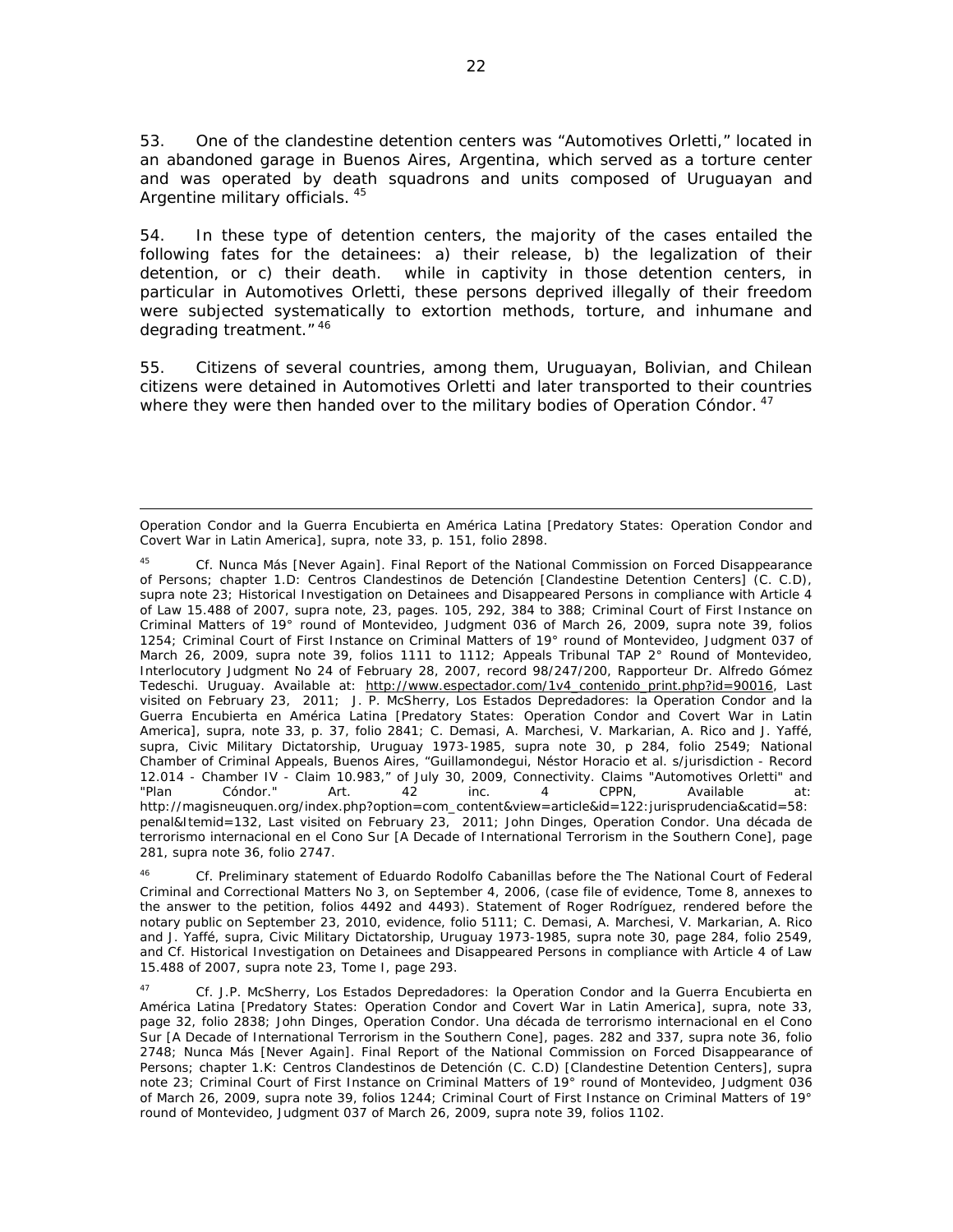56. As of 1976, and after the military coup in Argentina, the number of disappearances and extrajudicial executions of exiles and refugees in said country soared.<sup>48</sup> In some cases under a false set-up, the refugees were identified as terrorist invaders, <sup>49</sup> and thus, for example, between July and October of that year, joint operations were undertaken of Argentine and Uruguayan military bodies that involved the kidnapping of more than 60 Uruguayans in Buenos Aires.<sup>5</sup>

57. The Uruguayan Air Force stated, pursuant to the "Report of the Investigative Commission on the fate of 33 detained citizens in the period from June 27, 1973, to March 1, 1985,"  $51$  which was presented in August 2005 by the Commander and Chief of the Army per the request of President Tabaré Vázquez, that the flights of the persons detained in Buenos Aires, Argentina, and transported to Montevideo, Uruguay, were ordered by the General Commander of the Air Force at the request of the Defense Information Services (SID) and coordinated by said service. <sup>52</sup>

58. Some Uruguayan survivors—after being transported to Montevideo—were taken to a clandestine prison (called "a safe house") where they underwent daily torture. After the course of various months, they were transported to another clandestine prison. The kidnappers used various techniques and codes to avoid being easily recognized by the detainees, and given the autonomy granted to them, they were able to carry out other criminal activities such as extortion and looting that, in principle, were not tied to the combat objectives against subversive activities. <sup>53</sup>

51 *Cf.* Historical Investigation on Detainees and Disappeared Persons in compliance with Article 4 of Law 15.488 of 2007, *supra* note 23, Tome IV, Report of the Uruguayan Air Force, August 8, 2005, pages. 93; Judgment 036 of March 26, 2009, *supra* note 39, folios 1244; Criminal Court of First Instance on Criminal Matters of 19° round of Montevideo, Judgment 037 of March 26, 2009, *supra* note 39, folio 1102.

52 *Cf.* Historical Investigation on Detainees and Disappeared Persons in compliance with Article 4 of Law 15.488 of 2007, *supra* note 23, Tome IV, Report of the Uruguayan Air Force, August 8, 2005, pages. 93; Judgment 036 of March 26, 2009, *supra* note 39, folios 1244; Criminal Court of First Instance on Criminal Matters of 19° round of Montevideo, Judgment 037 of March 26, 2009, *supra* note 39, folio 1102.

<sup>48</sup> *Cf.* J.P. McSherry, Los Estados Depredadores: la Operation Condor and la Guerra Encubierta en América Latina [Predatory States: Operation Condor and Covert War in Latin America]*, supra*, note 33, pages. 151, 152 and 155, folios 2898, 2899, and 2900; U.S Department of State, "UNHCR discusses Chilean, Uruguayan refugee matter," December 26, 1984, Collection: State Argentina Declassification Project (1975-1984), pages. 3 and 4, para. 6. Available at: http://foia.state.gov/documents/Argentina/0000A8AD.pdf, Last visited on February 23, 2011.

<sup>49</sup> *Cf.* John Dinges, *Operation Condor. Una década de terrorismo internacional en el Cono Sur [A Decade of International Terrorism in the Southern Cone],*pages. 148 and 193, *supra* note 36, folios 2681 and 2703; J.P. McSherry, Los Estados Depredadores: la Operation Condor and la Guerra Encubierta en América Latina [Predatory States: Operation Condor and Covert War in Latin America]*, supra*, note 33, page 174, folio 2910.

 $50$  A confidential telegram on November 2, 1976, of the United States Ambassador in Argentina, Robert Hill, reveals that Uruguayan and Argentine forces acted together to detain Uruguayan refugees in Argentina: "[...] the kidnappings of Uruguayan refugees in July and September were carried out by Argentine and Uruguayan security forces, acting clandestinely and in cooperation." *Cf*. U.S Department of State "Subject: GOA Silent on Uruguay Revelation of Terrorist Plot", Para. 3. Available at: http://www.gwu.edu/~nsarchiv/NSAEBB/NSAEBB73/761102dos.pdf, Last visited on February 23, 2011; U.S Department of State, "UNHCR discusses Chilean, Uruguayan refugee matter," December 26, 1984, *supra* note 48; J.P. McSherry, Los Estados Depredadores: la Operation Condor and la Guerra Encubierta en América Latina [Predatory States: Operation Condor and Covert War in Latin America]*, supra* note 33, p.155, folio 2900.

<sup>53</sup> *Cf.* Historical Investigation on Detainees and Disappeared Persons in compliance with Article 4 of Law 15.488 of 2007, *supra* note 23, Tome I, page 293; Testimony of Roger Rodríguez, rendered before a notary public on September 23, 2010, evidence, folio 5111; C. Demasi, A. Marchesi, V. Markarian, A. Rico and J. Yaffé, *supra*, *Civic Military Dictatorship, Uruguay 1973-1985*, *supra* note 30, page 284, folio 2549.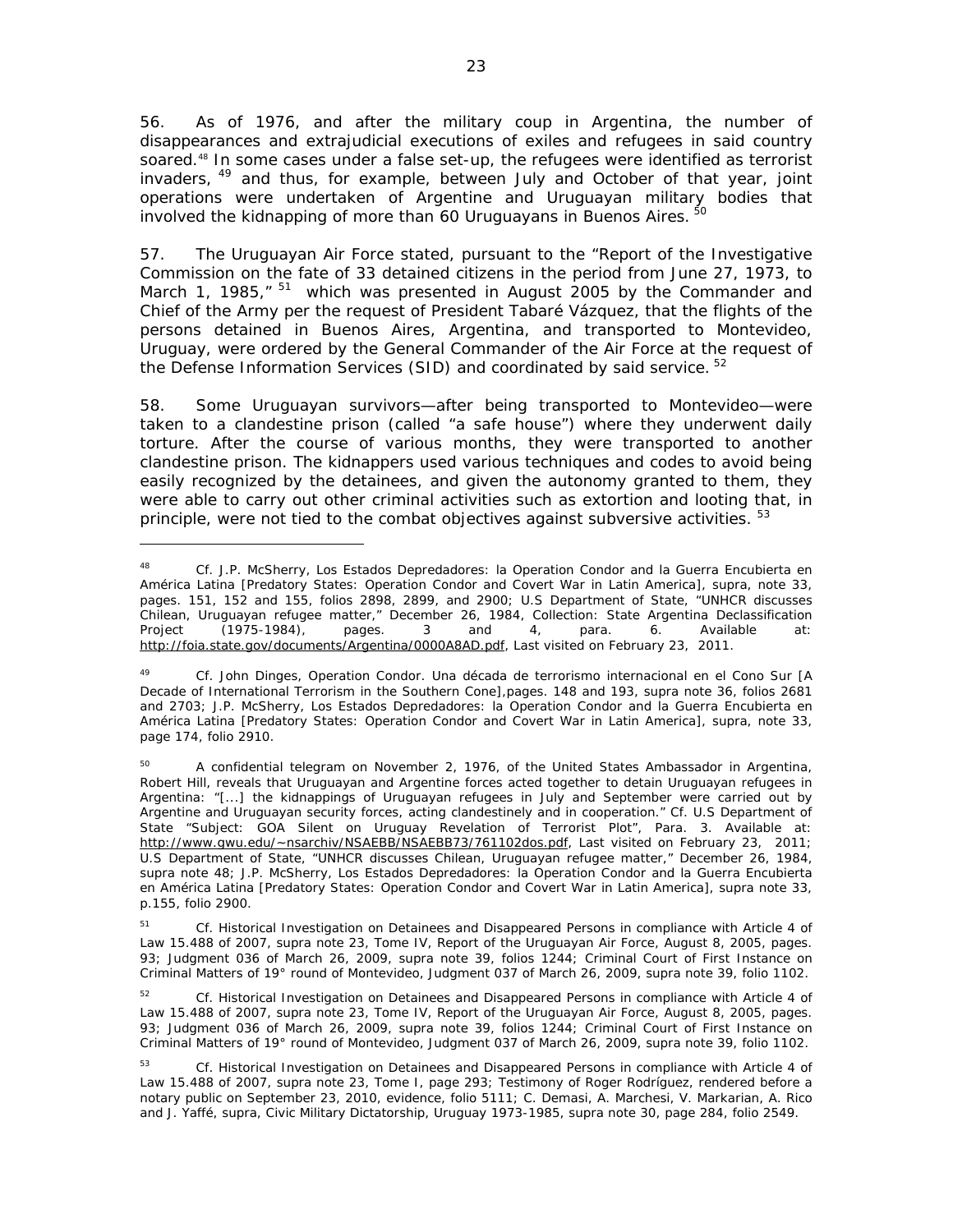59. By 1977, collaborative operations were carried out between Paraguay, Argentina, and Uruguay; at the end of that year, a second wave of coordinated repression by the militaries of Argentina and Uruguay took place—operations that were directed, this time around, mostly at leftist groups that had links in both countries—wherein, again, there were transfers of prisoners by military planes of both countries and repeated exchanges of detainees, many of whom remain disappeared to this day. 54

60. In this sense, the clandestine operations in many cases involved the kidnapping and abduction of infants, many of whom were new-borns or born in captivity, $55$  where once the parents were executed, the children were handed over to military or police families.<sup>56</sup>

<sup>&</sup>lt;sup>54</sup> Though on a smaller scale, the joint operations continued, during the following years. According to various analysts, despite the fact that the joint activities decreased, the collaboration networks and exchange of information continued even through the post-dictatorship period. *Cf.* C. Demasi, A. Marchesi, V. Markarian, A. Rico and J. Yaffé, *supra*, *Civic Military Dictatorship, Uruguay 1973-1985*, *supra* note 30, page p 291, folio 2552.

<sup>55</sup> *Cf*. United Nations, Human Rights Council, Mission to Argentina, A/HRC/10/9/Add.1, January 5, 2009, Report from the Working Group on Forced and Involuntary Disappearances, paragraph 10: "A specific phenomenon that occurred in the country during the military dictatorship from 1976 to 1983 in Argentina was the disappearance of children, and of children born in captivity. Children were abducted, stripped of their identity and taken from their families. There was also a frequent abduction of children by military leaders who brought the children into their family as childrens*";* Historical Investigation on Disappeared Prisoners, in compliance with Article 4° of Law 15.848, *supra* note 23, Tome I, page *22*; Oral Tribunal on Federal Criminal Matters no. 6 of the Federal Capital, Buenos Aires, Argentina, Claim no. 1278 captioned "REI, Víctor Enrique s/abduction of minors under ten years of age," available at http://www.derechos.org/nizkor/arg/doc/rei1.html, Last visited on February 23, 2011*;* IACHR, Report on the human rights situation in Argentina, OEA/Ser.L/V/II.49, doc. 19, April 11, 1980, Recommendations of the IACHR to the Government of Argentina, I.b); Federal Court No 4, Secretary No 7. Federal Chamber on Criminal and Correctional Matters, Chamber II, Argentina, Claim 17.890 "Del Cerro J. A. s/queja", November 9, 2001, available at http://www.desaparecidos.org/nuncamas/web/investig/menores/fallos2\_069.htm, Last visited on February 23, 2011; United Nations,Human Rights Commission. Question of human rights of all persons under any form of detention or imprisonment and in particular: a question of disappeared persons whose<br>whereabouts are unknown. Report of the Working Group on Enforced or whereabouts are unknown. Report of the Working Group on Enforced or Involuntary Disappearances of January 22, 1981,E/CN.4/1435, paragraphs170 and 171.

<sup>56</sup> *Cf.* Historical Investigation on Disappeared Prisoners, in compliance of Article 4° of the Law 15.848, *supra* note 23, Tome I, page 22, Tome III, pages. 681 and ss; Final Report of the National Commission on Forced Disappearance of Persons, *supra* note 23, Chapter II, A. Disappeared Children and pregnant women.The internal regulations of Uruguay also recognize this reality by referring to the children abducted and disappeared during the military dictatorship: Law No. 15.848 or Expiry Law, Article 4.- *[…] The presiding judge will forward the claim to the Executive Branch testimony of the claim filed […] reffering to […] minors of [age…] kidnapped under similar conditions;* Law 18.596, *supra* note 8, Article 9.- *The State of Uruguay […]shall* issue a document certifying the status of victim and corresponding institutional responsibility that has affected the human dignity of those who had [...]<br>G) Been born during the imprisonment of his or her mother, or while children, have G) Been born during the imprisonment of his or her remained detained with their mother or father. H) those children who have remained disappeared. Article 10 .- The victims as defined in articles 4 and 5 of this Act [...] children who have been abducted or have been in captivity with their parents, will be eligible to receive, free and for life, medical benefits that include psychological, psychiatric, dental and pharmacological care to ensure comprehensive health coverage under the National Comprehensive Health Care System. Article 11 .- The following shall receive compensation, once [...] C) The victims who as children have been disappeared for more than thirty days, [...]. D) The victims, having been born during the imprisonment of his or her mother, or who were children who have been detained with their mother or father [...]. Moreover, the Order of the President of the Republic No. 858/2000 of August 9, 2000, Creation of the Commission for Peace, in Historical Investigation on Disappeared Prisoners, in compliance with Article 4° of the Law 15.848, *supra* note 23, Tome IV, page 320, *HAVING SEEN: deemed necessary to consolidate national peace and seal forever the peace among Uruguayans totake steps possible to determine the status of the detainees - who*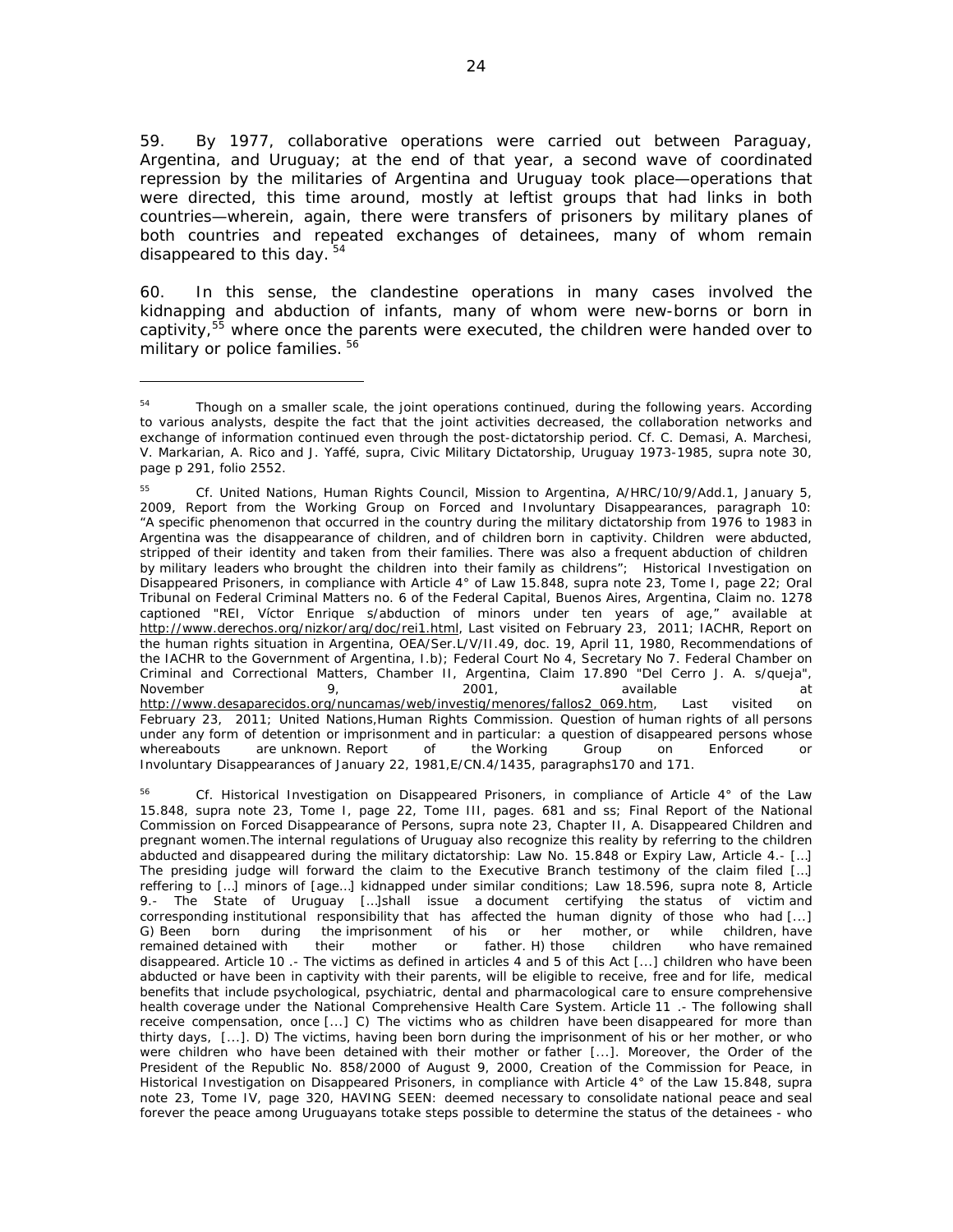61. Argentine jurisprudence has signaled in a number of orders that, "in the selfdenominated period of National Reorganization, minors [of age] were abducted from the custody of their parents[, and this practice constituted] a public and evident act."<sup>57</sup> The pregnant women detained in this context of counterinsurgency were left alive until they had given birth, to then abduct their children,<sup>58</sup> while, in many cases, the children were handed over to families of military and police officers,<sup>59</sup> after their parents were disappeared or executed.<sup>60</sup>

<u> 1989 - Andrea Santa Andrea Andrea Andrea Andrea Andrea Andrea Andrea Andrea Andrea Andrea Andrea Andrea Andr</u>

disappeared during the de facto regime, and the disappeared children in similar conditions. The report also contains the personal files of cases of abducted children and/or those born in captivity, Final Report of the Commission for Peace, April 10, 2003, annex 5.2 (Case file of evidence to the Brief of Pleadings, Motions, and Evidence, Folios 2115 and ss.); Testimony of Roger Rodríguez, rendered before a notary public of September 23, 2010, evidence, folio 5112.

<sup>57</sup> *Cf*. Court of First Instance in Civil and Commercial Matters No. 10, Morón, Argentina, "Mónaco de Gallicchio, Darwinia Rosa c/Siciliano, Susana s/annulment of adoption." Expte. 275. Judgment, August 9, 1991.

<sup>58</sup> *Cf*. In the judgement of crimes against humanity in the Case of Adolfo Scilingo, the Spanish National Court says that children were taken away to be educated away from the "ideology of their natural family environment,'" National Court of Madrid, section Three, c of April 19, 2005, Central Court of Instruction Number Five, available at at http://www.derechos.org/nizkor/espana/juicioral/doc/Judgment.html, Last visited on February 23, 2011; in the final report of the National Commission on Forced Disappearance of Persons in Argentina (CONADEP), it mentions that babies "born again were usually" inserted into another family environment as an ideological choice of 'what should be their salvation,'" *Cf.* Final Report of the National Commission on Forced Disappearance of Persons, Chapter II, A.Disappeared Children and Pregnant Women, supra note 23,IACHR, Annual Report of the Inter-American Commission on Human Rights, OEA / Ser. L/V/II.74, Doc 10 rev. 1, September 16, 1988, Chapter V.

<sup>59</sup> *Cf*. Judgment for crimes against humanity in the Case of Adolfo Scilingo, *supra* note 58: "Regarding children born in E.S.M.A., the families of sailors who would like to adopt a child had to contact the Task Force. This was carried out amongst the official record, in the wardroom it was said when there was a birth and whether it was male or female."

<sup>60</sup> *Cf.* Federal Chamber on Criminal and Correctional Matters, Sala II, Claim 17.890, *supra* note 55: according to the testimony and records incorporated to the Claim, a pattern could be established, [...] in cases where children were appropriated or not returned to the blood family, the parents of those children were killed or disappeared"; Historical Investigation on Disappeared Prisoners, in compliance with Article 4° of the Law 15.848, *supra* note 23, Tome III, section 6, pages. 679 and ss; Final Report of the National Commission on Forced Disappearance of Persons, Chapter II, A. Disappeared Children and pregnant women, *supra* note 23; Law 15.848, *supra* note 23; Law 18.596, *supra* note 8; Resolution of the President of the Republic No. 858/2000, *supra* note 23; Federal Court on Criminal and Correctional Matters No 1, Secretariat 2, San Isidro, Argentina, Claim No. 1284/85, captioned "Videla, Jorge Rafael et al. s/ alleged infraction of Arts. 146, 293 and 139, inc. 2nd. Of the Penal Code," available at http://www.desaparecidos.org/nuncamas/web/investig/menores/fallos2\_06.htm, Last visited on February 23, 2011.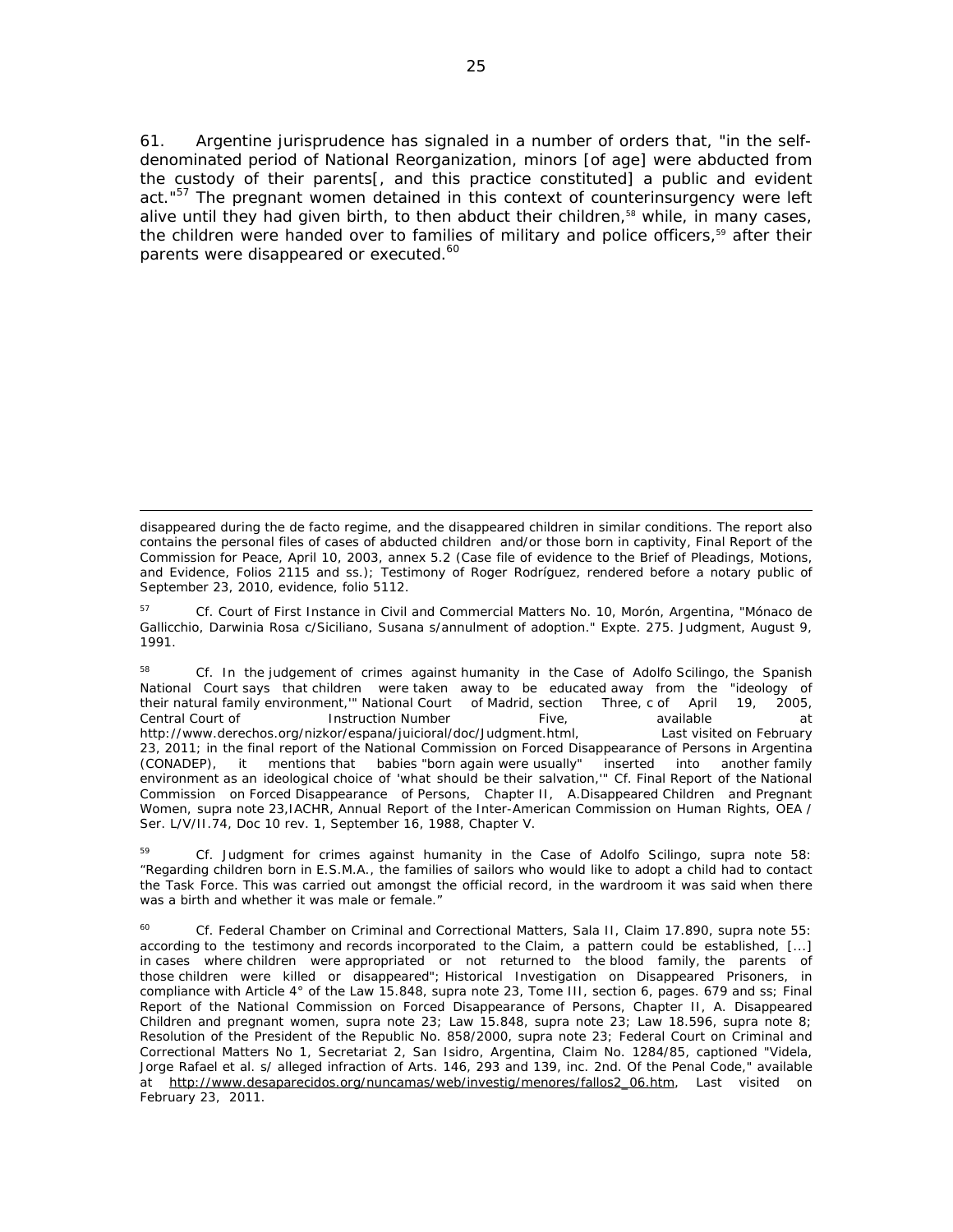62. Generally, the politics of "abduction of minors" took place in the following stages: a) the children were abducted "from their parents when they could be suspected of having ties to subversive or dissident politicians of the de facto regime, pursuant to the intelligence reports, or were abducted during the clandestine detention of their mother," b) later they were taken to "places situated within the grounds of the armed force, or under their control," c) the "abducted minors [of age] were given to members of the armed or security forces, or to third parties, with the intention that they be remain hidden from their legitimate guardians," d) "in the framework of the ordered abductions, and with the intention of hindering the reestablishment of the family bond, the civil status of the children was suppressed, registering them as children of those who had them or were hiding them," and e) "false information was stated in the documents and birth certificates of the minors [of age] to accredit their identities." 61

63. As of the results achieved by the illegal kidnapping and abductions, these could correspond a) to a form of trafficking for the irregular adoption of children, b) to a form of punishment for their parents or grandparents due to an ideology that opposed the authoritarian regime or, c) a deeper, ideological motivation, in relation to a willingness to forcefully transfer the children of members of opposition groups, in that way avoiding that the families of the disappeared persons could develop "potentially subversive elements." <sup>62</sup>

# **C.** *Enforced disappearance as a multiple and continuing human rights violation and the duties of respect and guarantee*

64. Due to the particular relevance of the transgressions that it entails and the nature of the injured rights, the concept of enforced disappearance of persons has been consolidated, internationally, as a serious human rights violation.<sup>63</sup>

<sup>61</sup> *Cf*. Federal Court on Criminal and Correctional Matters No 1, Secretariat 2, San Isidro, Argentina, Claim No. 1284/85, *supra* note 60; Judgment for crimes against humanity in the Case of Adolfo Scilingo, *supra* note 58.

<sup>62</sup> *Cf*. IACHR, Annual Report of the Inter-American Commission on Human Rights, *supra* note 58.

<sup>63</sup> *Cf. Case of Goiburú et al., supra* note 23, para. 84; *Case of Case of Chitay Nech et al. V. Guatemala*. *Preliminary Objections, Merits, Reparations and Costs*. Judgment of May 25, 2010. Series C No. 212, para. 86, and *Case of Ibsen Cárdenas and Ibsen Peña, supra* note 9, para. 61.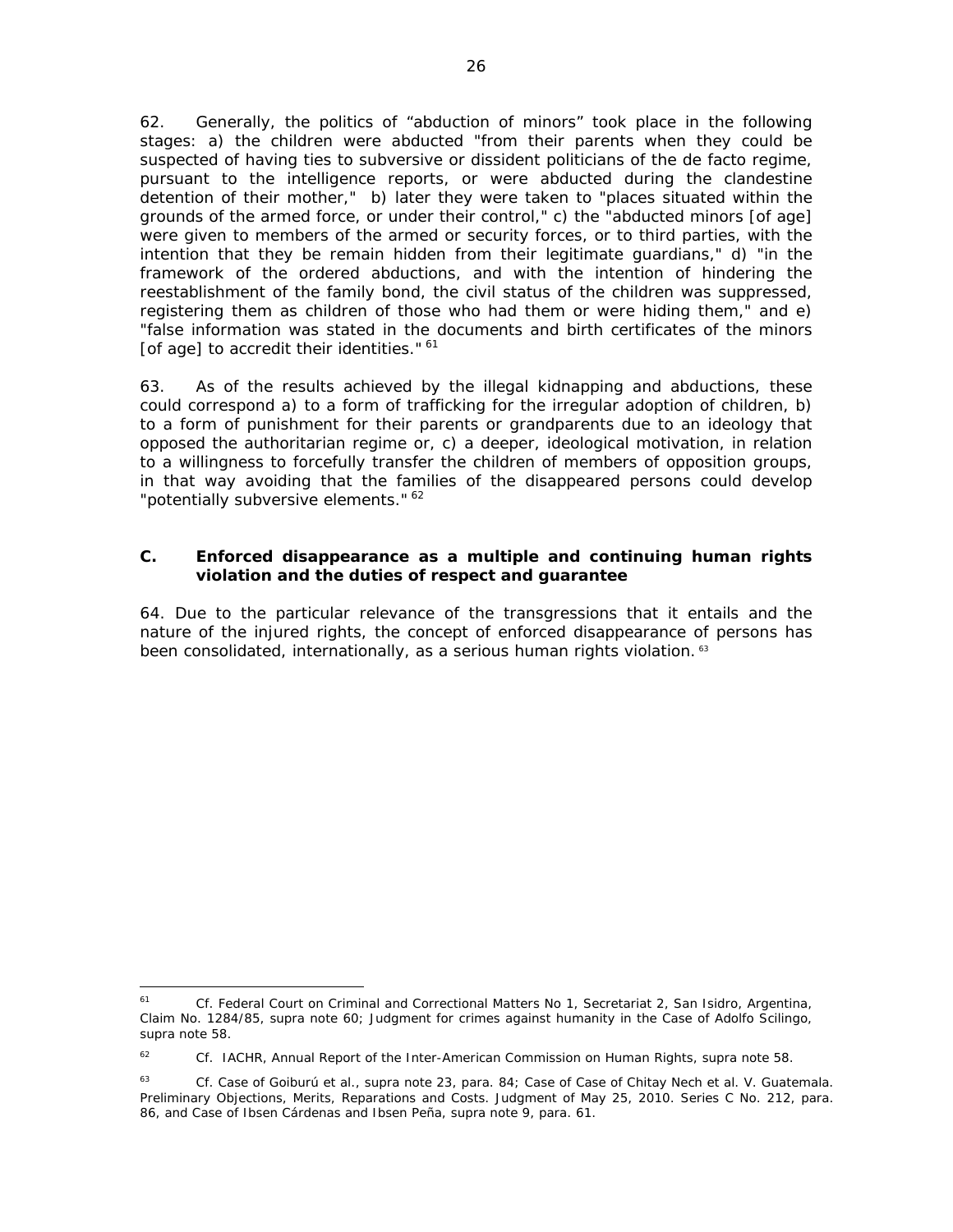65. This characterization is consistent with other definitions included in different international instruments<sup>64</sup> that similarly mention the following as concurring and constitutive elements of enforced disappearance: a) the deprivation of freedom; b) the direct intervention of State agents or their acquiescence; and c) the refusal to acknowledge the detention and reveal the fate or whereabouts of the affected person. <sup>65</sup> Additionally, the jurisprudence of the European Human Rights System<sup>66</sup> and the decisions of different bodies of the United Nations<sup>67</sup> and several Constitutional Courts and high national courts of the American States<sup>68</sup> agree with the indicated characterization.<sup>69</sup>

<sup>64</sup> *Cf.* Article 2 of the International Convention for the Protection of all Persons from Enforced Disappearance, U.N. Doc. A/RES/61/177, of December 20, 2006; Article 7, numeral 2, section i) of the Rome Statute of the International Criminal Court, U.N. Doc. A/CONF.183/9, of July 17, 1998, and The Working Group on Forced and Involuntary Disappearance of Persons, General Comment to Article 4 of the Declaration on the Protection of All Persons from Enforced Disappearance of January 15, 1996. Report to the Human Rights Commission. U.N. Doc. E/CN. 4/1996/38, para. 55.

<sup>65</sup> *Cf. Case of Gómez Palomino V. Perú. Merits, Reparations and Costs.* Judgment of November 22, 2005. Series C No. 136, para. 97; *Case of Chitay Nech et al., supra* note 63, para. 85, and *Case of Ibsen Cárdenas and Ibsen Peña, supra* note 9, para. 60.

<sup>66</sup> *Cf.* T.E.D.H., *Case of Kurt v. Turkey*, Application No. 15/1997/799/1002, Judgment of 25 May 1998, paras. 124 a 128; T.E.D.H., *Case of Çakici v. Turkey*, Application No. 23657/94, Judgment of 8 July 1999, paras. 104 a 106; T.E.D.H., *Case of Timurtas v. Turkey*, Application No. 23531/94, Judgment of 13 June 2000, paras. 102 a 105; T.E.D.H., *Case of Tas v. Turkey*, Application No. 24396/94, Judgment of 14 November 2000, paras. 84 a 87, and *Case of Cyprus v. Turkey,* Application No. 25781/94, Judgment of 10 May 2001, paras. 132 a 134 and 147 a 148.

<sup>67</sup> *Cf.* H.R.C. *Case of de Ivan Somers V. Hungría*, Communication No. 566/1993, Report of July 23, 1996, para. 6.3; *Case of de E. and A.K. V. Hungría*, Communication No. 520/1992, Report of May 5, 1994, para. 6.4, and *Case of de Solórzano V. Venezuela*, Communication No. 156/1983, Report of March 26, 1986, para. 5.6.

<sup>68</sup> *Cf.* Supreme Tribunal of Justice of the Bolivarian Republic of Venezuela, *Case of Marco Antonio Monasterios Pérez*, Judgment of August 10, 2007 (declaring the multioffensive and permanent nature of the crime of enforced disappearance); Supreme Court of Justice of Mexico, Thesis: P./J. 87/2004, "Enforced Disappearance of Persons. The period in which the statute of limitations begins to run is [when] the victim or their whereabouts appears" (affirming that the enforced disappearances are pemanent crimes and that the statute of limitations begins to run when the perpetration ceases); Criminal Chamber of the Supreme Court of Chile, *Case of Caravana*, Judgment of July 20, 1999; Plenary of he Supreme Court of Chile, *Case of de desafuero de Pinochet*, Judgment of August 8, 2000; Appeals Court of Santiago de Chile, *Case of Sandoval*, Judgment of January 4, 2004 (all declaring that the crime of enforced disappearance is continous, a crime against humanity, the statute of limitations does not apply, and it is not amnesty is available for it); Federal Chamber of Appeals on Criminal and Correctional Matters of Argentina, *Case of Videla et al.*, Judgment of September 9, 1999 (declaring that enforced disappearance is a continous crime against humanity); Constitutional Tribunal of Bolivia, *Case of José Carlos Trujillo*, Judgment of November 12, 2001; Constitutional Tribunal of Peru, *Case of Castillo Páez*, Judgment of March 18, 2004 (declaring, because of that ordered by the Inter-American Court of Human Rights in the same case, that enforced disappearance is a permanent crime until the whereabouts of the victim are established).

<sup>69</sup> *Cf. Case of Goiburú, supra* note 23, para. 83; *Case of Chitay Nech et al., supra* note 63, para. 85, and *Case of Ibsen Cárdenas and Ibsen Peña, supra* note 9, para. 60.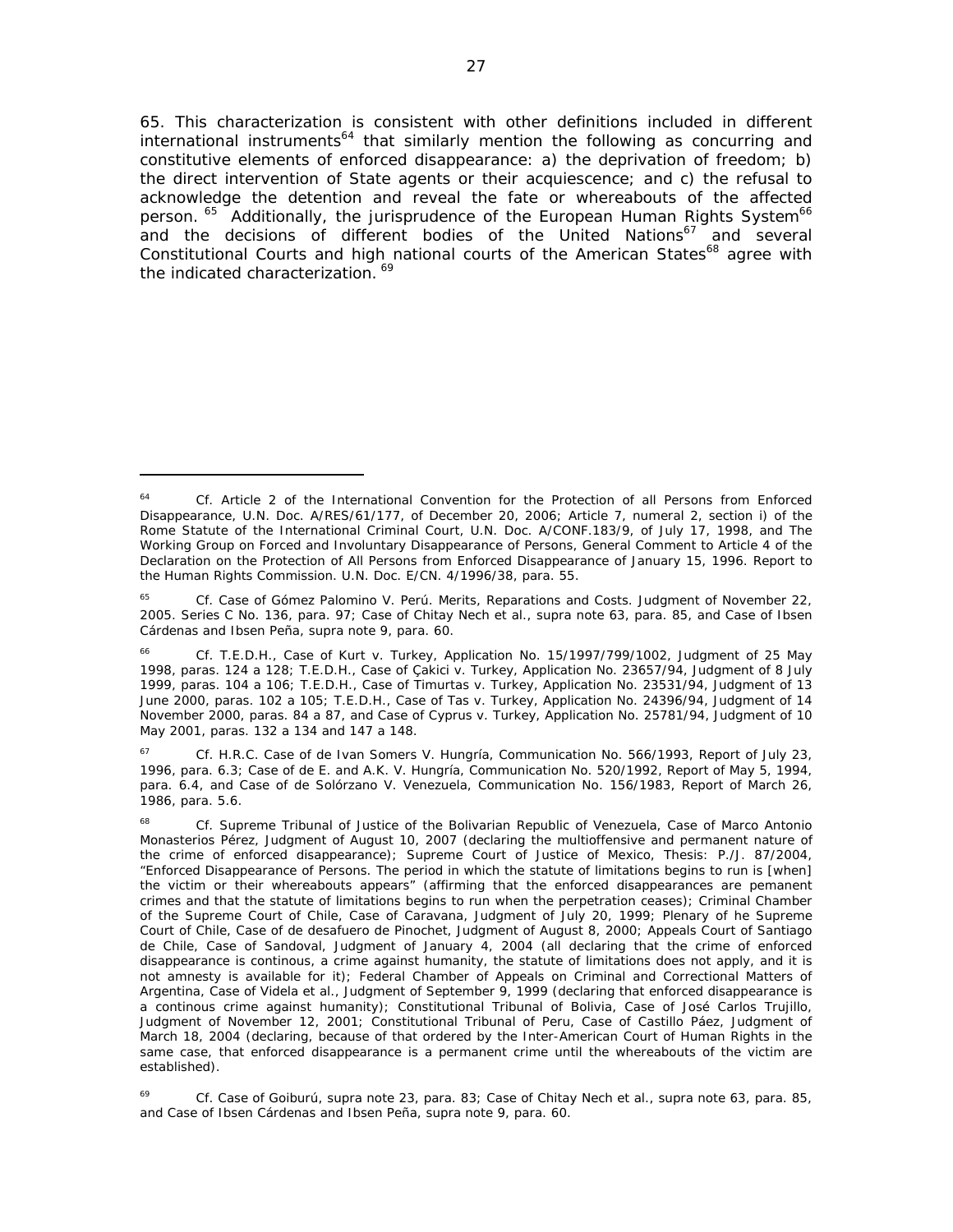66. The international community has known the phenomenon of enforced disappearance of persons since the 1980s. The Working Group on Enforced or Involuntary Disappearances of Persons of the United Nations developed, in that decade, an operative definition of the phenomenon, highlighting the illegal detention by State agents or government branches or by an organized group or private individuals allegedly acting on behalf of, or with the support, permission, or acquiescence of the State. <sup>70</sup> The elements established by the mentioned Working Group have subsequently been used in definition of different international instruments.

67. Recently, the aforementioned Working Group, in consideration of the definitions contained in the Declaration, in the International Convention, and in the Rome Statute, and in the American Convention, broadened the concept of enforced disappearance, *inter alia*, in the following terms:

3. The Working Group has stated, in its General Comment on Article 4 of the Declaration that, although States are not bound to follow the definition contained in the Declaration strictly in their criminal codes, they shall ensure that the act of enforced disappearance is defined in a way that clearly distinguishes it from related offenses such as abduction and kidnapping.

5. In accordance with article 1.2 of the Declaration, any act of enforced disappearance has the consequence of placing the persons subjected thereto outside the protection of the law. […]

6. Indeed, under the Methods of Work clarification occurs when the whereabouts of the disappeared persons are clearly established irrespective of whether the person is alive or dead. However, this does not mean that such cases would not fall within the definition of enforced disappearance included in the Declaration, if (i) the deprivation of liberty took place against the will of the person concerned, (ii) with involvement of government officials, at least indirectly by acquiescence, and (iii) state officials thereafter refused to acknowledge the act or to disclose the fate or whereabouts of the person concerned […]

7. Under the definition of enforced disappearance contained in the Declaration, the criminal offense in question starts with an arrest, detention, or abduction against the will of the victim, which means that the enforced disappearance may be initiated by an illegal detention or by an initially legal arrest or detention. That is to say, the protection of a victim from enforced disappearance must be effective upon the act of deprivation of liberty, whatever form such deprivation of liberty takes, and not be limited to cases of illegitimate deprivations of liberty.<sup>71</sup>

<sup>70</sup> *Cf. Case of Chitay Nech et al., supra* note 63, para. 82, and *Case of Ibsen Cárdenas and Ibsen Peña, supra* note 9, para. 58. *Cf.* moreover, Report of the Working Group on Enforced or Involuntary Disappearance, Human Rights Commission, 37º period of sessions, U.N. Doc. E/CN.4/1435, of January 22, 1981, para. 4, and Report of the Working Group on Enforced or Involuntary Disappearance, Human Rights Commission, 39º period of sessions, U.N. Doc. E/CN.4/1983/14, of January 21, 1983, paras. 130 to 132.

<sup>71</sup> Working Group on Enforced Disappearances, *General Comment on the definition of enforced disappearance.* Available at http://www2.ohchr.org/english/issues/disappear/docs/disappearance\_gc.doc, last visited on February 23, 2011.

<sup>3.</sup> The Working Group has stated, in its General Comment on article 4 of the Declaration that, although States are not bound to follow the definition contained in the Declaration strictly in their criminal codes, they shall ensure that the act of enforced disappearance is defined in a way that clearly distinguishes it from related offences such as abduction and kidnapping.

<sup>5.</sup> In accordance with article 1.2 of the Declaration, any act of enforced disappearance has the consequence of placing the persons subjected thereto outside the protection of the law. […].

<sup>6. […]</sup> Indeed, under the Methods of Work clarification occurs when the whereabouts of the disappeared persons are clearly established irrespective of whether the person is alive or dead. However,s this does not mean that such cases would not fall within the definition of enforced disappearance included in the Declaration, if (i) the deprivation of liberty took place against the will of the person concerned, (ii) with involvement of government officials, at least indirectly by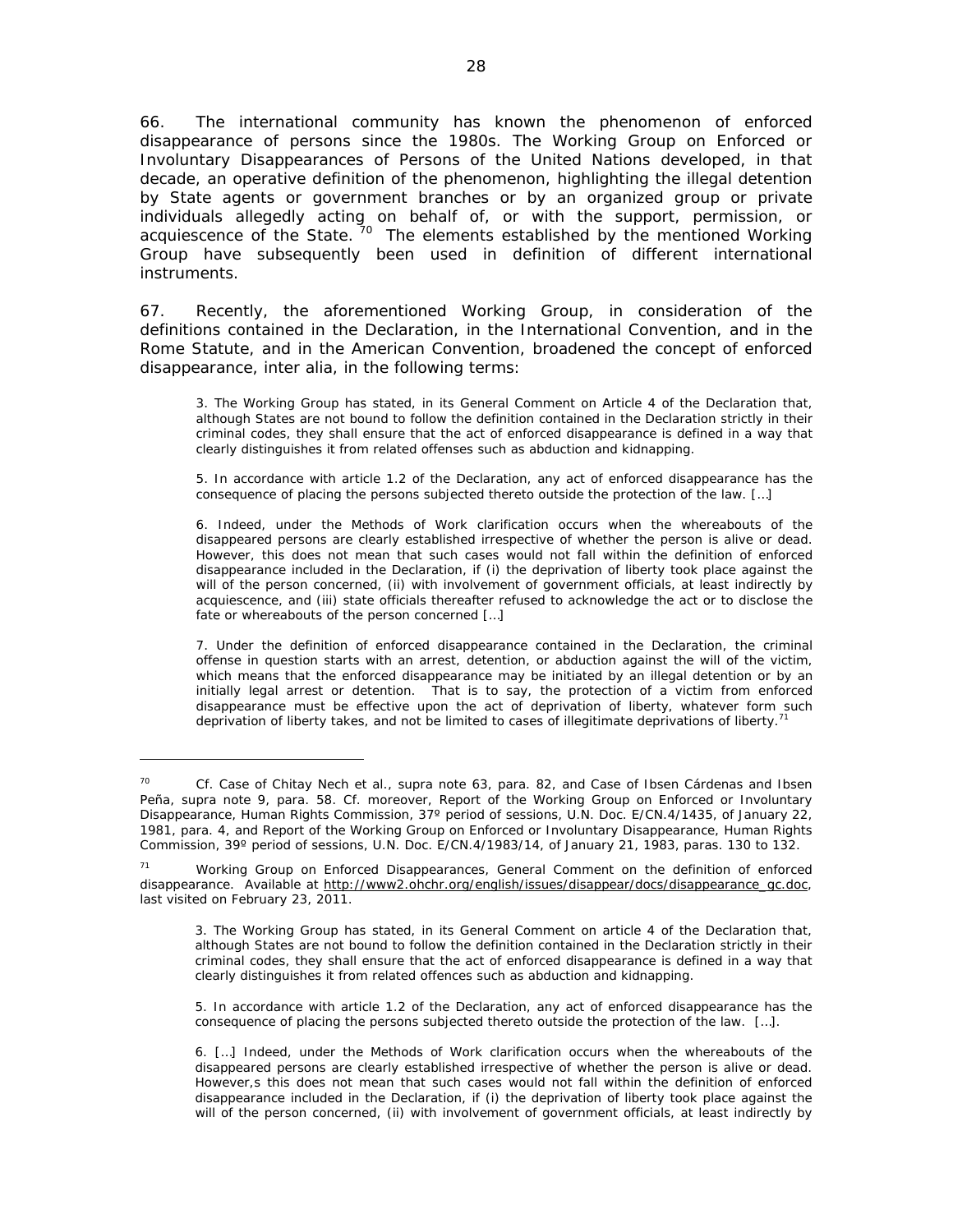68. The Working Group on Enforced Disappearances of Persons of the United Nations, added:

1. Enforced disappearances are prototypical continuous acts. The act begins at the time of the abduction and extends for the whole period of time that the crime is not complete, that is to say until the State acknowledges the detention or releases information pertaining to the fate or whereabouts of the individual.

2. Even though the conduct violates several rights, including the right to recognition as a person before the law, the right to liberty and security of the person and the right not to be subjected to torture or other cruel, inhuman or degrading treatment or punishment and also violates or constitutes a grave threat to the right to life, the Working Group considers that an enforced disappearance is a unique and consolidated act, and not a combination of acts. Even if some aspects of the violation may have been completed before the entry into force of the relevant national or international instrument, if other parts of the violation are still continuing, until such time as the victim's fate or whereabouts are established, the matter should be heard, and the act should not be fragmented.

3. Thus, when an enforced disappearance began before the entry into force of an instrument or before the specific State accepted the jurisdiction of the competent body, the fact that the disappearance continues after the entry into force or the acceptance of the jurisdiction gives the institution the competence and jurisdiction to consider the act of enforced disappearance as a whole, and not only acts or omissions imputable to the State that followed the entry into force of the relevant legal instrument or the acceptance of the jurisdiction.

4. The Working Group considers, for instance, that when a State is recognized as responsible for having committed an enforced disappearance that began before the entry into force of the relevant legal instrument and which continued after its entry into force, the State should be held responsible for all violations that result from the enforced disappearance, and not only for violations that occurred after the entry into force of the instrument.<sup>72</sup>

acquiescence, and (iii) state officials thereafter refused to acknowledge the act or to disclose the fate or whereabouts of the person concerned. […]

<u> 1989 - Andrea San Andrew Maria (h. 1989).</u><br>1900 - Andrew Maria (h. 1980).

7. Under the definition of enforced disappearance contained in the Declaration, the criminal offence in question starts with an arrest, detention or abduction against the will of the victim, which means that the enforced disappearance may be initiated by an illegal detention or by an initially legal arrest or detention. That is to say, the protection of a victim from enforced disappearance must be effective upon the act of deprivation of liberty, whatever form such deprivation of liberty takes, and not be limited to cases of illegitimate deprivations of liberty.

<sup>72</sup> Working Group on Enforced or Involuntary Disappearance, General Comment on Enforced Disappearance as a Continuous Crime. Available at http://www2.ohchr.org/english/issues/disappear/docs/GC-EDCC.pdf, Last visited on February 23, 2011.

1. Enforced disappearances are prototypical continuous acts. The act begins at the time of the abduction and extends for the whole period of time that the crime is not complete, that is to say until the State acknowledges the detention or releases information pertaining to the fate or whereabouts of the individual.

2. Even though the conduct violates several rights, including the right to recognition as a person before the law, the right to liberty and security of the person and the right not to be subjected to torture or other cruel, inhuman or degrading treatment or punishment and also violates or constitutes a grave threat to the right to life, the Working Group considers that an enforced disappearance is a unique and consolidated act, and not a combination of acts. Even if some aspects of the violation may have been completed before the entry into force of the relevant national or international instrument, if other parts of the violation are still continuing, until such time as the victim's fate or whereabouts are established, the matter should be heard, and the act should not be fragmented.

3. Thus, when an enforced disappearance began before the entry into force of an instrument or before the specific State accepted the jurisdiction of the competent body, the fact that the disappearance continues after the entry into force or the acceptance of the jurisdiction gives the institution the competence and jurisdiction to consider the act of enforced disappearance as a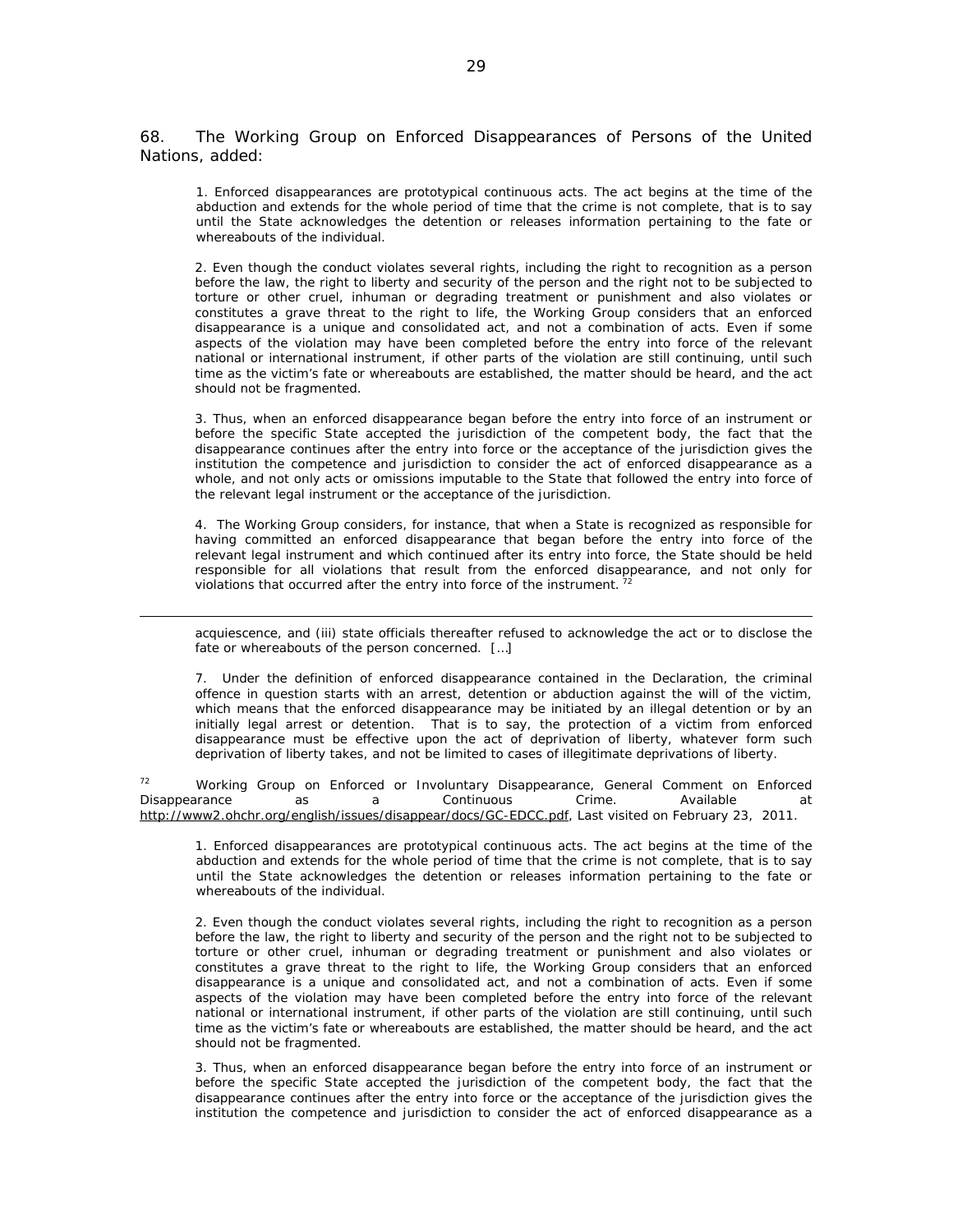69. Also, the Declaration on the Protection of All Persons from Enforced Disappearances of  $1992<sub>1</sub><sup>73</sup>$  establishes that enforced disappearances occur in cases where:

*persons are arrested, detained or abducted against their will or otherwise deprived of their liberty by officials of different Branches or levels of Government, or by organized groups or private individuals acting on behalf of, or with the support, direct or indirect, consent or acquiescence of the Government, followed by a refusal to disclose the fate or whereabouts of the persons concerned or a refusal to acknowledge the deprivation of their liberty, which places such persons outside the protection of the law.* 

70. In turn, Articles 2 and 5 of the International Convention for the Protection of All Persons from Enforced Disappearance of 2007 defines enforced disappearance as:

the arrest, detention, abduction or any other form of deprivation of liberty by agents of the State or by persons or groups of persons acting with the authorization, support or acquiescence of the State, followed by a refusal to acknowledge the deprivation of liberty or by concealment of the fate or whereabouts of the disappeared person, which place such a person outside the protection of the law.

[...] The widespread or systematic practice of enforced disappearance constitutes a crime against humanity as defined in applicable international law and shall attract the consequences provided for under such applicable international law.

70. For its part, Articles II and III of the Inter-American Convention on the Forced Disappearance of Persons define enforced disappearance as:

the act of depriving a person or persons of his or their freedom, in whatever way, perpetrated by agents of the State or by persons or groups of persons acting with the authorization, support, or acquiescence of the State, followed by an absence of information or a refusal to acknowledge that deprivation of freedom or to give information on the whereabouts of that person, thereby impeding his or her remedy to the applicable legal remedies and procedural guarantees.

[...]

This offense shall be deemed continuing or permanent as long as the fate or whereabouts of the victim has not been determined.

72. In this case, it is necessary to reiterate the legal basis which sustains a comprehensive perspective given that the enforced disappearance of persons entails a plurality of actions, that combined toward a single purpose, permanently violate legal rights protected by the Convention.<sup>74</sup>

<u> 1989 - Andrea Santa Andrea Andrea Andrea Andrea Andrea Andrea Andrea Andrea Andrea Andrea Andrea Andrea Andr</u>

whole, and not only acts or omissions imputable to the State that followed the entry into force of the relevant legal instrument or the acceptance of the jurisdiction.

4. The Working Group considers, for instance, that when a State is recognized as responsible for having committed an enforced disappearance that began before the entry into force of the relevant legal instrument and which continued after its entry into force, the State should be held responsible for all violations that result from the enforced disappearance, and not only for violations that occurred after the entry into force of the instrument.

 $73$  Approved by the General Assembly in its Resolution 47/133 of December 18, 1992, A/RES/47/133.

74 *Cf. Case of Radilla Pacheco V. México. Preliminary Objections, Merits, Reparations and Costs*. Judgment of November 23, 2009. Series C No. 209, para. 138, and *Case of Ibsen Cárdenas and Ibsen Peña, supra* note 9, para. 57.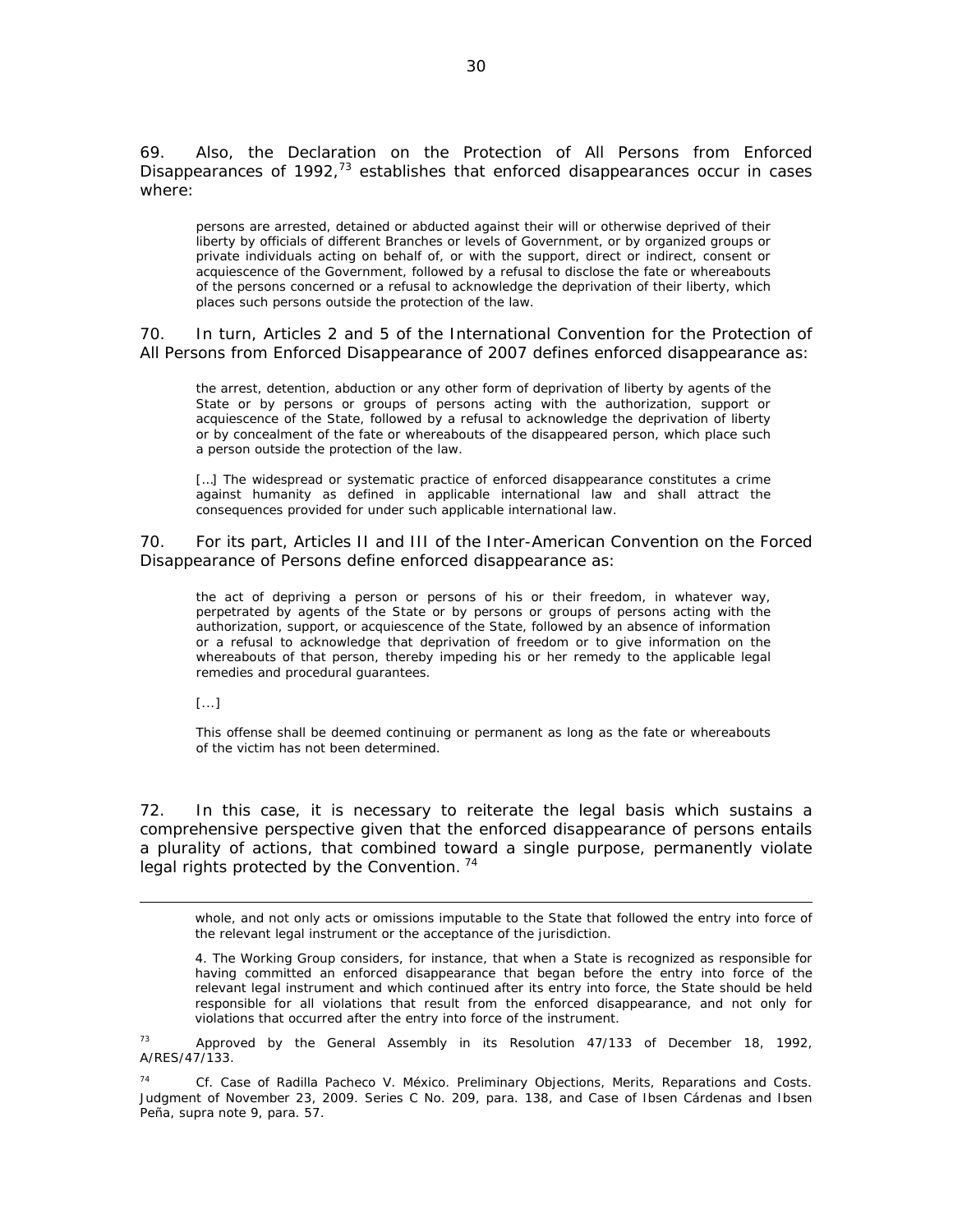73. In light of a comprehensive perspective given the gravity and continued or permanent nature of the act of enforced disappearance of persons, the act is maintained while the whereabouts of the disappeared person remain unknown and identity is not ascertained.

74. The enforced disappearance of persons constitutes a multiple violation of several rights protected by the American Convention, thereby placing the victim in a state of complete defenselessness, implying other related violations, particularly serious when said harm forms part of a systematic pattern or practice which is applied or tolerated by the State.<sup>75</sup>

75. The practice of enforced disappearance of persons constitutes an inexcusable abandonment of the essential principles on which the Inter-American System of Human Rights is founded, 76 and whose prohibition has reached the character of *jus cogens.*<sup>77</sup>

76. Pursuant to Article I, subparagraphs a) and b), of the Inter-American Convention on the Forced Disappearance of Persons, the States Parties undertake to not practice or tolerate the enforced disappearance of persons under any circumstance and to punish those responsible within the realm of their jurisdiction; this is in accordance with the State's obligation to respect and guarantee the rights included in Article 1(1) of the American Convention, that which, as established by this Court, can be fulfilled in various manners, in light of the specific right the State to guarantee and of the specific needs of protection.<sup>78</sup>

77. The State's preventive obligations encompass all those judicial, political, administrative, and cultural measures that promote and safeguard human rights, 79 and as such, the deprivation of liberty in legally recognized centers and the existence of registries within said centers constitutes fundamental safeguards, *inter alia,*  against enforced disappearance, and in *contrario sensu,* the operation of clandestine centers constitutes *per se* a violation of the obligation to guarantee, for directly assaulting the right to personal liberty, to personal integrity, to life, 80 and to juridical personality. 81

<sup>75</sup> *Cf. Case of Anzualdo Castro V. Perú. Preliminary Objection, Merits, Reparations and Costs.* Judgment of September 22, 2009. Series C No. 202, para. 59; *Case of Radilla Pacheco, supra* note 74, para. 139, and *Case of Ibsen Cárdenas and Ibsen Peña, supra* note 9, para. 59.

<sup>76</sup>*Cf. Case of Velásquez Rodríguez. Merits, supra* note 20, para. 158; *Case of Chitay Nech et al., supra* note 63, para. 86, and *Case of Ibsen Cárdenas and Ibsen Peña, supra* note 9, para. 61.

<sup>77</sup> *Cf. Case of Goiburú et al., supra* note 23, para. 84; *Case of Chitay Nech et al., supra* note 63, para. 86, and *Case of Ibsen Cárdenas and Ibsen Peña, supra* note 9, para. 61.

<sup>78</sup> *Cf. Case of the Mapiripan Massacre, supra* note 14, *paras. 111 and 113; Case of Anzualdo Castro supra* note 75, para. 62, and *Case of Radilla Pacheco, supra* note 74, para. 142.

<sup>79</sup> *Cf. Case of Velásquez Rodríguez. Merits, supra* note 20, para. 175; *Case of González et al.s ("Campo Algodonero") V. México*. *Preliminary Objection, Merits, Reparations and Costs*. Judgment of November 16, 2009. Series C No. 205, para. 252, and *Case of Ibsen Cárdenas and Ibsen Peña, supra* note 9, para. 63.

<sup>80</sup> *Cf. Case of Anzualdo Castro, supra* note 75, para. 63, and *Case of Ibsen Cárdenas and Ibsen Peña, supra* note 9, para. 63. In the same sense, *Cf.* Article XI of the Inter-American Convention on Forced Disappearance of Persons.

<sup>81</sup> *Cf. Case of Ibsen Cárdenas and Ibsen Peña, supra* note 9, para. 63.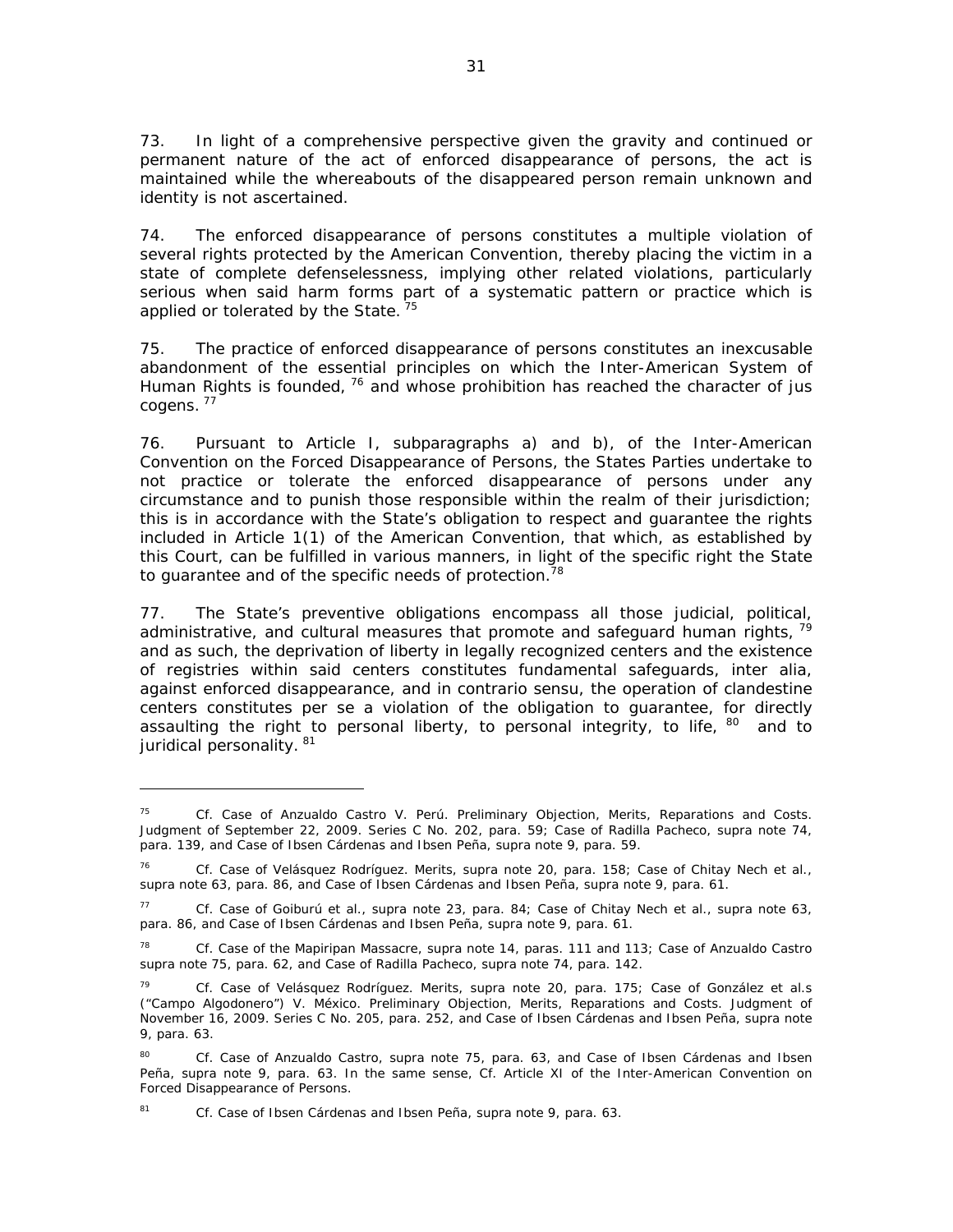78. In that regard, in this case, the analysis of enforced disappearance must encompass the totality of the facts presented for the Court's consideration,  $82$  given that only in this manner, the legal analysis of enforced disappearance is consistent with the complex violation of human rights that it entails,  $83$  with its continuous or permanent nature, and with the necessity of considering the context in which the facts took place. in order to analyze its prolonged effects over time and focus, comprehensively, on the consequences at hand, <sup>84</sup> considering the *corpus juris* of Inter-American System and international protection. 85

# *D. The enforced disappearance of María Claudia García Iruretagoyena de Gelman.*

### *D.1 Facts*

79. María Claudia García Iruretagoyena Casinelli was born on January 6, 1957, in Buenos Aires, Argentina. She worked at a shoe factory and was a student of Philosophy and Letters at the University of Buenos Aires. 86

80. She was married to Marcelo Ariel Gelman Schubaroff and at the moment she was deprived of her liberty, she was 19 years old and in an advanced state of pregnancy (around 7 months). $87$ 

83. She was detained at dawn on August 24, 1976, with her husband, Marcelo Ariel Gelman Schubaroff, and her sister-in-law, Nora Eva Gelman Schubaroff, who were Juan Gelman's children, along with a friend named Luis Edgardo Peredo, at their home in Buenos Aires, by "Uruguayan and Argentine military commandos." 88 Nora Eva Gelman and Luis Eduardo Pareda were released four days later. <sup>89</sup>

<sup>82</sup> *Cf. Case of Heliodoro Portugal V. Panamá. Preliminary Objections, Merits, Reparations and Costs*. Judgment of August 12, 2008. Series C No. 186, para. 112*; Case of Chitay Nech et al., supra* note 63, para. 87, *Case of Ibsen Cárdenas and Ibsen Peña, supra* note 9, para. 67.

<sup>83</sup> *Cf. Case of Heliodoro Portugal, supra* note 82, para. 150; *Case of Chitay Nech et al., supra* note 63, para. 87, and *Case of Ibsen Cárdenas and Ibsen Peña, supra* note 9, para. 68.

<sup>84</sup> *Cf. Case of Goiburú et al., supra* note 23, para. 85; *Case of Chitay Nech et al., supra* note 63, para. 87, and *Case of Ibsen Cárdenas and Ibsen Peña, supra* note 9, para. 68.

<sup>85</sup> *Cf. Case of Radilla Pacheco, supra* note 74, para. 146, and *Case of Ibsen Cárdenas and Ibsen Peña, supra* note 9, para. 68.

<sup>86</sup> *Cf.* Historical Investigation on Detainees and Disappeared Persons in compliance with Article 4 of Law 15.488 of 2007, Tome II, Personal case files of the Detained Disappeared Persons, Uruguay, *supra*  note 23, Section 1, page 195 (Case file of annexes to the brief of motions and pleadings, annex 10, CD 1).

<sup>87</sup> *Cf.* Historical Investigation on Detainees and Disappeared Persons in compliance with Article 4 of Law 15.488 of 2007, Tome II, Personal case files of the Detained Disappeared Persons, Uruguay, Section 1, page 196, *supra* note 23.

<sup>88</sup> *Cf.* Historical Investigation on Detainees and Disappeared Persons in compliance with Article 4 of Law 15.488 of 2007, *supra* note 23, Tome I, pages. 116, Tome II, Personal case files of the Detained Disappeared Persons, Uruguay, Section 1, page 196, Tome III, page 714; Final Report of the Commission for Peace, *supra* note 56, annex 5.2, para. 1b, folio 2201**.**

<sup>89</sup> *Cf.* Historical Investigation on Detainees and Disappeared Persons in compliance with Article 4 of Law 15.488 of 2007, Tome II, Personal case files of the Detained Disappeared Persons, Uruguay, *supra* note 23, Section 1, page 196; Preliminary Statement of Eduardo Rodolfo Cabanillas (case file of evidence, Tome 8, annexes to the answer to the petition, folio 4496).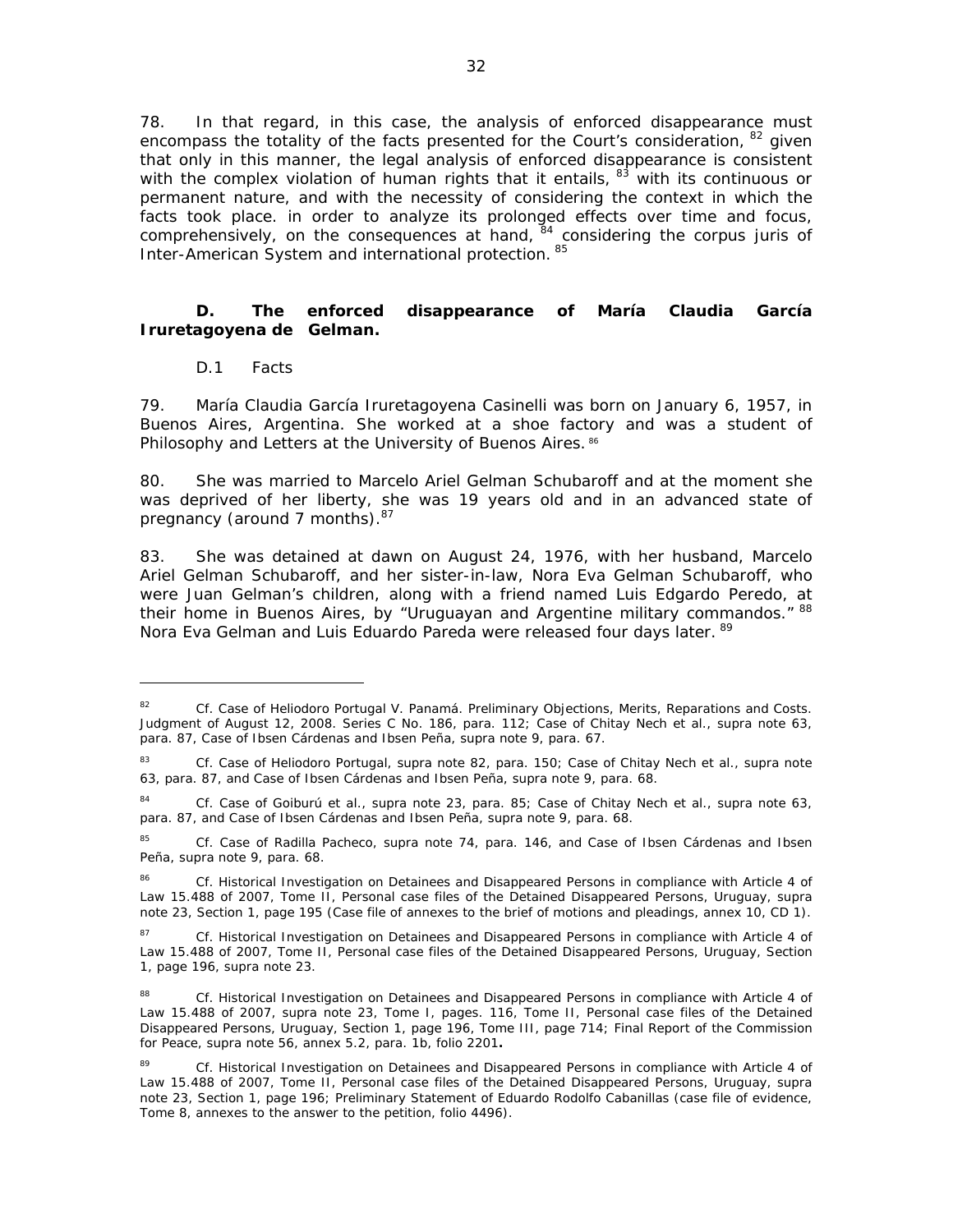82. María Claudia García and Marcelo Gelman were transferred to the clandestine detention center known as "Automotives Orletti," in Buenos Aires, Argentina, where they remained together for some days but were subsequently separated.  $\frac{90}{2}$ 

83. Marcelo Gelman was tortured since the beginning of his captivity at the clandestine detention center "Automotives Orletti," <sup>91</sup> where he remained with other prisoners until approximately late September or October of 1976, at which time he was transferred. <sup>92</sup> Marcelo Ariel's remains were discovered in 1989 by the Argentine Forensic Anthropology Team, who determined that he had been killed in October of 1976.<sup>93</sup>

84. María Claudia García was secretly transferred to Montevideo by Uruguayan authorities (possibly by Uruguayan Air Force officials) during the first days of October 1976, <sup>94</sup> in an advanced state of pregnancy, <sup>95</sup> in the so-called "Second Flight." She was placed in the headquarters of the Defense Information Service (hereinafter "SID" for the acronym in Spanish) of Uruguay, located in Montevideo, on the corner of Boulevard Artigas and Palmar. <sup>96</sup>

85. María Claudia García remained captive in the headquarters of SID - Division III. She was kept on the main floor of the building, separated from the other prisoners. In late October or early November, she was transferred to the Military Hospital, where she gave birth to a baby girl.  $\frac{97}{2}$ 

<sup>90</sup> *Cf.* Historical Investigation on Detainees and Disappeared Persons in compliance with Article 4 of Law 15.488 of 2007, *supra* note 23, Tome II, Personal case files of the Detained Disappeared Persons, Uruguay, Section 1, page 196, Tome III page 714; Declaration rendered by Juan Gelman during the public hearing; Final Report of the Commission for Peace, *supra* note 56, annex 5.2, para. 1b, folio 2201.

<sup>91</sup> *Cf.* Historical Investigation on Detainees and Disappeared Persons in compliance with Article 4 of Law 15.488 of 2007, *supra* note 23, Tome II, page 196; Preliminary Statement of Eduardo Rodolfo Cabanillas Sánchez of March 21, 2003 before the Judge of 1<sup>st</sup> Instruction on Criminal Matters of the 2<sup>nd</sup> Round. (case file of evidence, Tome 8, annexes to the answer to the petition, folio 4495).

<sup>92</sup> *Cf.* Historical Investigation on Detainees and Disappeared Persons in compliance with Article 4 of Law 15.488 of 2007, *supra* note 23, Tome II, Personal case files of the Detained Disappeared Persons, Uruguay, Section 1, page 197; Declaration rendered by Juan Gelman during the public hearing; statement rendered by Sara Méndez during the public hearing.

<sup>93</sup> *Cf.* Preliminary Statement of Eduardo Rodolfo Cabanillas Sánchez of March 21, 2003 before the Judge of 1<sup>st</sup> Instruction on Criminal Matters of the 2<sup>nd</sup> Round. (case file of evidence, Tome 8, annexes to the answer to the petition, folio 4495).

<sup>94</sup> *Cf.* Final Report of the Commission for Peace, *supra* note 56, annex 5.2, para. 1b, folio 2201; *Cf*. Historical Investigation on Detainees and Disappeared Persons in compliance with Article 4 of the Law 15.488 of 2007, *supra* note 23, Tome I page 293, Tome II page 195 and 199, Tome III Page 648, Tome IV, Report of the General Commander of the Army, August 8, 2005, pages. 82.

<sup>95</sup> *Cf*. Final Report of the Commission for Peace, *supra* note 56, annex 5.2, para. 1b, folio 2201; Historical Investigation on Detainees and Disappeared Persons in compliance with Article 4 of Law 15.488 of 2007, *supra* note 23, Tome I, page 293, Tome II, pages. 195 and 200, Tome IV, Report of the General Commander of the Army, August 8, 2005, pages. 82.

<sup>96</sup> *Cf*. Final Report of the Commission for Peace, *supra* note 56, annex 5.2, para. 1b, folio 2201; Historical Investigation on Detainees and Disappeared Persons in compliance with Article 4 of Law 15.488 of 2007, *supra* note 23, Tome I, page 370, Tome IV, Report of the General Commander of the Army, August 8, 2005, pages. 82; Statement of Alicia Raquel Cadena Revela (Case file of annexes to the brief of motions and pleadings, annex 2, Peice 1, CD 1) Page 125 S/ PDF; on the transport of María Claudia García on the second flight, *Cf*. Testimony of Roger Rodríguez, rendered before a notary public on September 23, 2010, evidence, folio 5107.

<sup>97</sup> *Cf.* Final Report of the Commission for Peace, *supra* note 56, annex 5.2, para. 1b, folio 2201; Historical Investigation on Detainees and Disappeared Persons in compliance with Article 4 of Law 15.488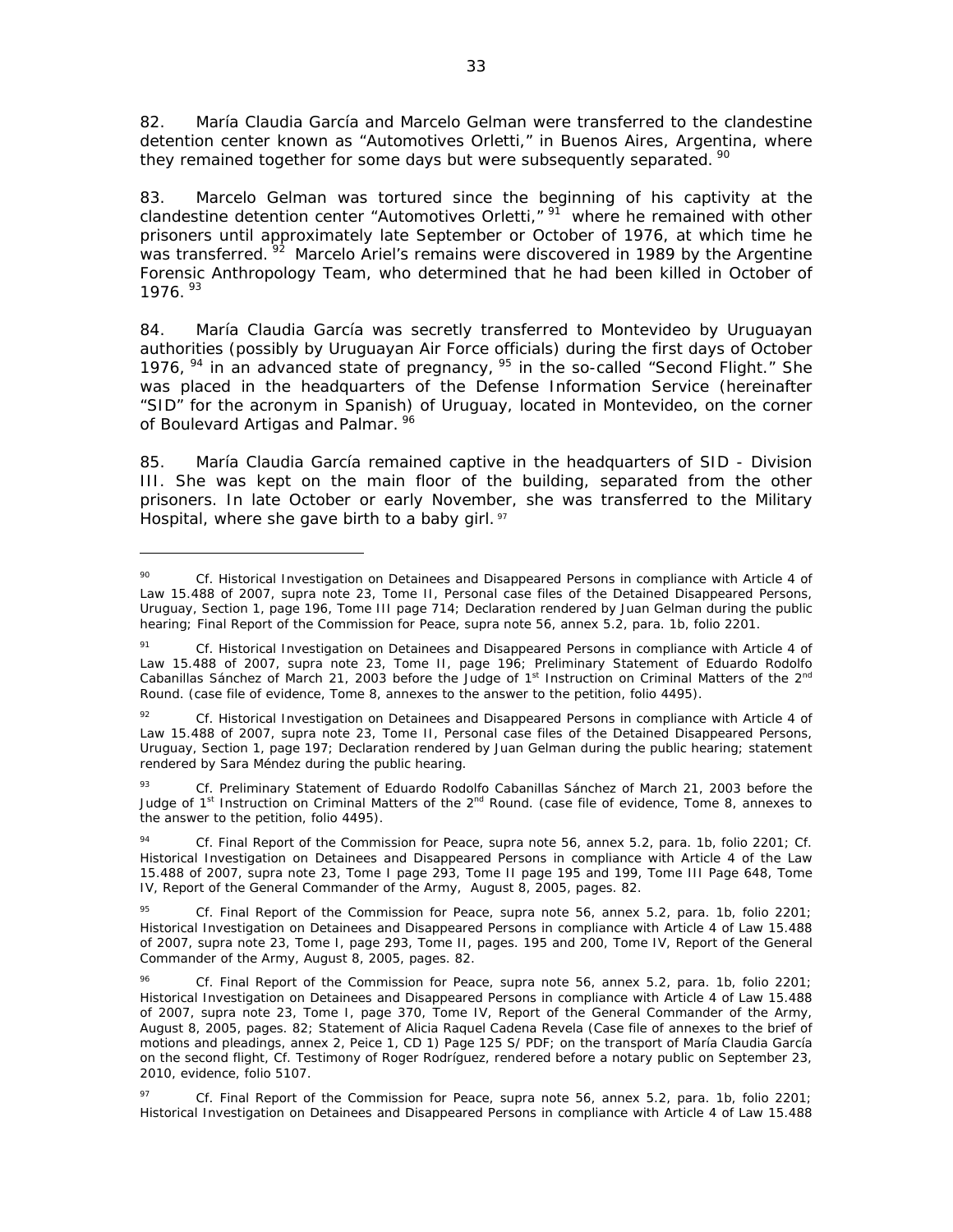86. After the birth, mother and daughter were returned to the SID $\frac{98}{9}$  and held in a room on the ground floor. They were separated from the rest of the prisoners, <sup>99</sup> except for two other children, the Julien-Grisonas brothers, with whom they shared the abovementioned space.<sup>100</sup>

87. On December 22, 1976, the SID prisoners were evacuated; María Claudia García and her daughter were transported to another clandestine detention center known as the Valparaíso Base.<sup>101</sup>

88. María Claudia García's newborn daughter was abducted from her and removed from the SID towards, approximately, the end of December 1976 (*infra* para. 106)**.**

89. After the birth of María Macarena Gelman García, there are two versions<sup>102</sup> regarding María Claudia García's fate: the first, that she was transferred to a clandestine military base where she was killed and her remains buried, <sup>103</sup> and the second, that after her daughter was abducted from her, she was turned over to the Argentine security forces of "Automotives Orletti." Said forces came to Montevideo, took her back to Argentina by a boat departing from the Carmelo port, and killed her in the neighboring country.  $104$ 

99 *Cf.* Final Report of the Commission for Peace, *supra* note 56, annex 5.2, para. 1b, folio 2202; Historical Investigation on Detainees and Disappeared Persons in compliance with Article 4 of Law 15.488 of 2007, *supra* note 23, Tome III page 714; Other prisoners in clandestine detention centers gave testimony on some circumstances that involved pregnancy and the birth of the daughter, *Cf.* Statement of Alicia Raquel Cadena Revela, *supra* note 96 pages 125 and 126.

Cf. Historical Investigation on Detainees and Disappeared Persons in compliance with Article 4 of Law 15.488 of 2007, *supra* note 23, Tome III, page 714; Tome I pages. 370 and 371; Testimony of María del Pilar Nores Montedónico a Juan Gelman; Testimony of the surviving uruguayans of the illegal detention centers of Orletti and the SID, provided by Juan Gelman, who maintained contact with them in Montevideo.

101 *Cf.* Historical Investigation on Detainees and Disappeared Persons in compliance with Article 4 of Law 15.488 of 2007, *supra* note 23, Tome III page 714; Testimony of the surviving uruguayans of the illegal detention centers of Orletti and the SID, provided by Juan Gelman, who maintained contact with them in Montevideo; Statement of Alicia Raquel Cadena Revela, *supra* note 96 pages 125 and 126.

102 *Cf*. Final Report of the Commission for Peace, *supra* note 56, annex 5.2, para. 1b, folio 2202.

103 *Cf*. Final Report of the Commission for Peace, *supra* note 56, annex 5.2, para. 1b, folio 2202; Historical Investigation on Detainees and Disappeared Persons in compliance with Article 4 of Law 15.488 of 2007, *supra* note 23, Tome IV, Report of the General Commander of the Army, August 8, 2005, pages. 82.

<sup>&</sup>lt;u> 1989 - Andrea San Andrew Maria (h. 1989).</u><br>1900 - Andrew Maria (h. 1980). of 2007, *supra* note 23, Tome III, page 714, Tome IV, Report of the General Commander of the Army, August 8, 2005, pages. 82.

<sup>98</sup> *Cf.* Final Report of the Commission for Peace, *supra* note 56, annex 5.2, para. 1b, folio 2201; Historical Investigation on Detainees and Disappeared Persons in compliance with Article 4 of Law 15.488 of 2007, *supra* note 23, Tome IV, Report of the General Commander of the Army, August 8, 2005, pages. 82.

<sup>104</sup> *Cf*. Final Report of the Commission for Peace, *supra* note 56, annex 5.2, para. 1b, folio 2202.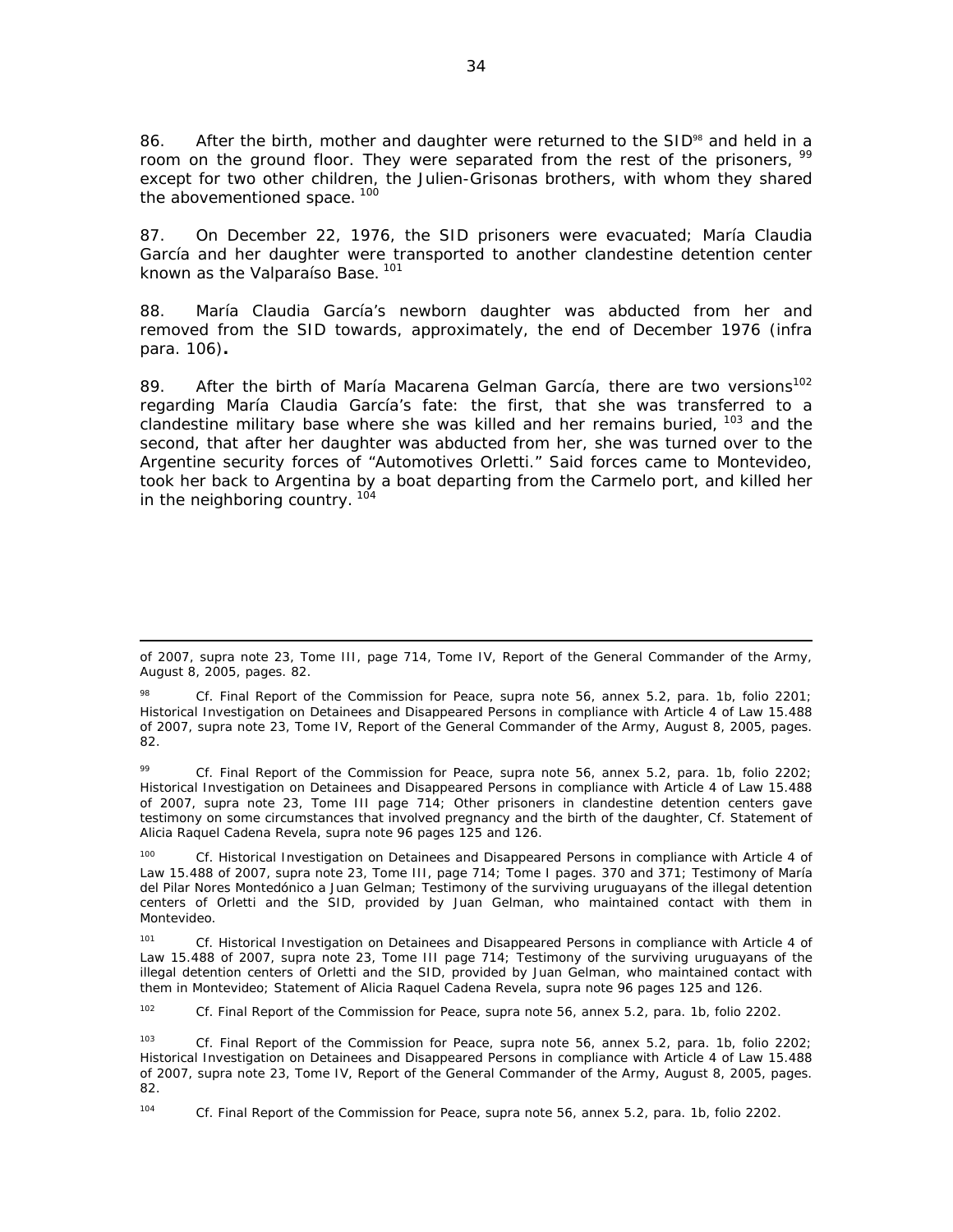90. Juan Gelman, Marcelo Gelman's father and María Claudia García Iruretagoyena's father-in-law, and his wife, Mara Elda Magdalena La Madrid Daltoe, carried out their own investigation to ascertain what had happened to their son, daughter-in-law, and the granddaughter they assumed had been born during her parents' captivity. 105

# *D.2 Legal classification*

91. In the manner that María Claudia was deprived of her liberty during the advanced stages of her pregnancy, kidnapped in Buenos Aires by Argentine forces and possibly Uruguayan authorities in a context of illegal detentions in clandestine centers ("Automotores Orletti" and SID) and subsequently transported to Montevideo under the "Operation Condor," her deprivation of liberty was clearly illegal, in violation of Article 7(1) of the Convention, and can only be understood as the constitution of a complex violation of rights that is an enforced disappearance. It also constitutes a flagrant breach of the State´s obligation to keep persons deprived of liberty in officially recognized detention-centers, and to present them without delay before the competent judicial authority.

92. In the cases of enforced disappearance of persons, the right to juridical personality, recognized in Article 3 of the American Convention, is violated as the victims are left in an undetermined juridical situation that prevents, impairs, or nullifies the possibility of said persons to be entitled to their rights or to effectively exercise their rights, generally, thereby constituting one of the most serious breaches of the State obligation to respect and guarantee human rights. <sup>106</sup>

93. Her transport from Argentina to Uruguay was intended to remove her from the protection of the law in both States, in both her stay in clandestine detention centers and the fact that she was forced to leave her country without any immigration controls, thereby annulling her juridical personality, denying her existence, and leaving her in a sort of legal limbo or situation of legal uncertainty before society and the State, to which, as such, constitutes a violation of her right to juridical personality, recognized in Article 3 of the Convention.<sup>107</sup>

94. On the other hand, the enforced disappearance of María Claudia García is in violation of the right to personal integrity because the mere prolonged isolation and coercive solitary confinement, represents cruel and inhumane treatment, which is contrary to that stated in paragraphs 1 and 2 of Article 5 of the Convention."<sup>108</sup>

<sup>105</sup> *Cf*. Historical Investigation on Detainees and Disappeared Persons in compliance with Article 4 of Law 15.488 of 2007, *supra* note 23, Tome II pages. 205 and siguientes; Declaration rendered by Juan Gelman during the public hearing; Rodríguez: "The Gelman Case. Journalism and human rights" (Cruz del Sur Edition, Uruguay, 2006), evidence, folios 2987 and ss.

<sup>106</sup> *Cf. Case of Anzualdo Castro, supra* note 75, para. 101, and *Case of Radilla Pacheco, supra* note 74, para. 157.

<sup>107</sup> *Cf. Case of Anzualdo Castro, supra* note 75, para. 90; *Case of Chitay Nech et al., supra* note 63, para. 98, and *Case of Ibsen Cárdenas and Ibsen Peña, supra* note 9, para. 98.

<sup>108</sup> *Cf. Case of Velásquez Rodríguez*, *supra* note 20, paras. 156 and 187; *Case of Chaparao Álvarez and Lapo Iñiguez V. Ecuador*. Preliminary Objections, Merits, Reparations and Costs. Judgment of November 21, 2007. Series C No. 170, para. 171, and *Case of Anzualdo Castro*, *supra* note 75, para. 85.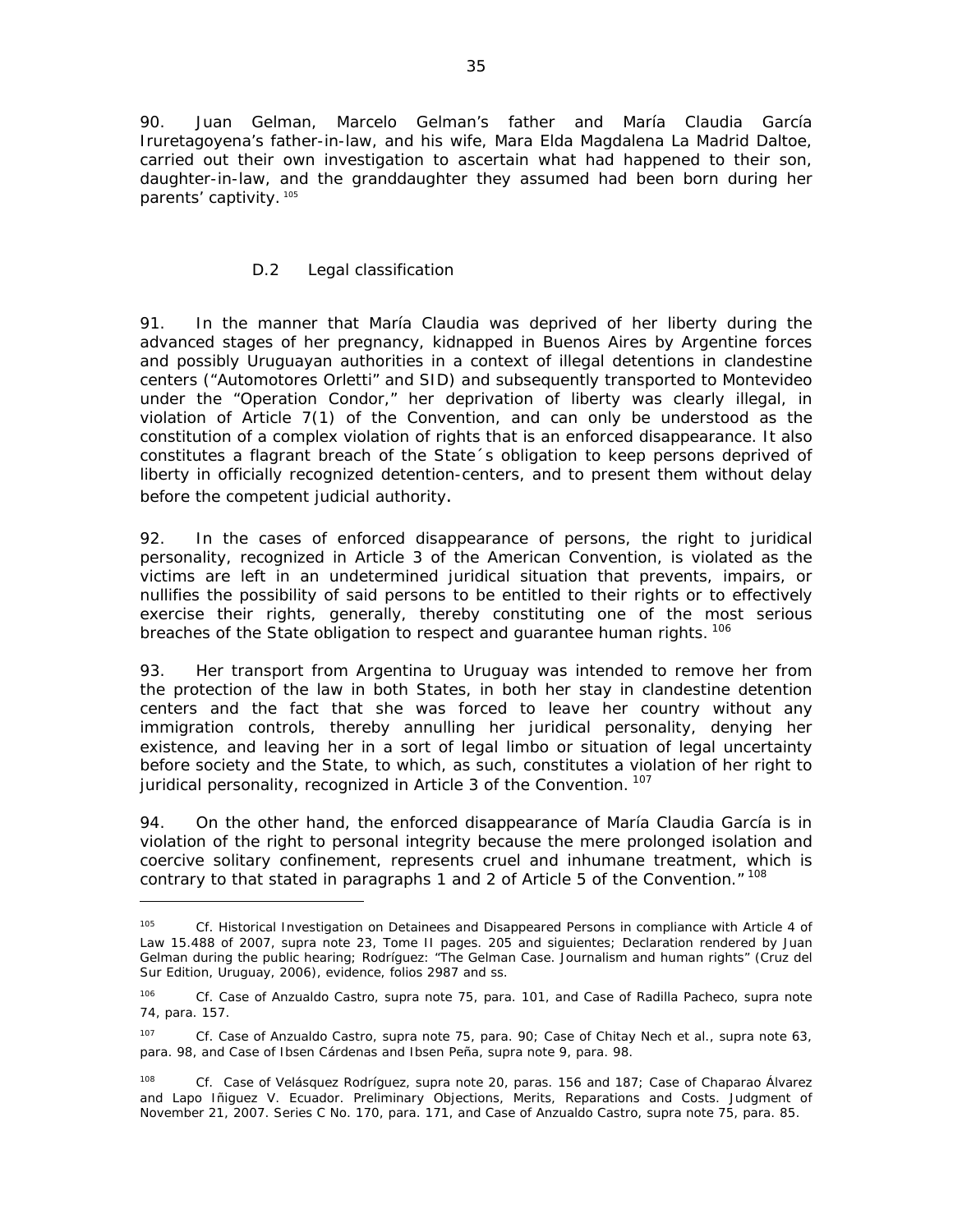95. Moreover, once detained she was under the control of repressive official bodies, State officials, or individuals whom act with the acquiescence or tolerance of the State, whom carry out acts of torture and murder with impunity, which represent, in and of themselves, a breach to the right to prevent violations of personal integrity and life, established in Articles 5 and 4 of the American Convention, even assuming that the facts of torture or deprivation of life of the persons in the specific case cannot be proven. 109

96. Even though there is no categorical information about what happened to María Claudia after the abduction of her daughter, the practice of enforced disappearances have often entailed, on the one hand, the execution of those detained, in secrecy and without trial, followed by the concealment of the bodily remains in order to erase all material evidence of the crime and to allow for the impunity of those responsible, that which is a brutal violation of the right to life, recognized in Article 4 of the Convention.

97. The state of pregnancy in which she was in when detained constituted a condition of particular vulnerability, reason for which—in her case—there was differential treatment. In turn, in Argentina she had been separated from her husband and later transported to Uruguay without knowing his fate, which in itself represented a cruel and inhumane act. Subsequently, she was retained in a clandestine center of detention and torture, SID, where her given differential treatment in regard to other detainees, seeing as she was separated from these, was not carried out in order to comply with the special obligation to protect her, but rather in what regards her unlawful detention, her transfer to Uruguay, and her possible enforced disappearance, which was, the use of her body in order to give birth, and for her daughter to be breastfeed, who was given to another family after being abducted and her identity substituted for another.(*infra* paras. 106 to 116). The facts of the case reveal a particular conception of women that threatens freedoms entailed in maternity, that which forms an essential part of the free development of the female personhood. The foregoing is even more serious if one considers, as indicated, that her case took place in a context of disappearances of pregnant women and illegal abductions of children in the framework of Operation Condor.

98. The mentioned acts committed against Maria Claudia García can be classified as one of the most serious and reprehensible forms of violence against women,<sup>110</sup> perpetrated against her by State officials from Argentina and Uruguay, which severely affected her personal integrity, were clearly based on her gender, and

<sup>109</sup> *Cf. Case of Velásquez Rodríguez*, *supra* note 20, para. 175; *Case of Ticona Estrada et al. V. Bolivia. Merits, Reparations and Costs.* Judgment of November 27, 2008. Series C No. 191, para. 59, and *Case of Anzualdo Castro, supra* note 75, para. 85.

<sup>110</sup> *Cf*., In this sense, Articles 1 and 2 of the Convention of Belem do Para. As has been noted previously by this tribunal, the Convention on the Elimination of Discrimination of all forms of Violence against Women has maintained the definition of discrimination against women to "include violence based on sex, that is, violence directed at a women [i] because hse is a women or[ii] because it affects her in a disporportionate form." Moreover, it has also noted that "[t]he violence against women is a form of discrimination that severly impedes the enjoyment of rights and freedoms as to those of man." *Cf., In this regard, Case of González et al.s ("Campo Algodonero"), supra* note 79, para. 395; *Case of Fernández Ortega et al.. V. México*. *Preliminary Objection, Merits, Reparations and Costs*. Judgment of August 30, 2010 Series C No. 215, para. 129, and *Case of Rosendo Cantú et al. supra* note 9, para. 120.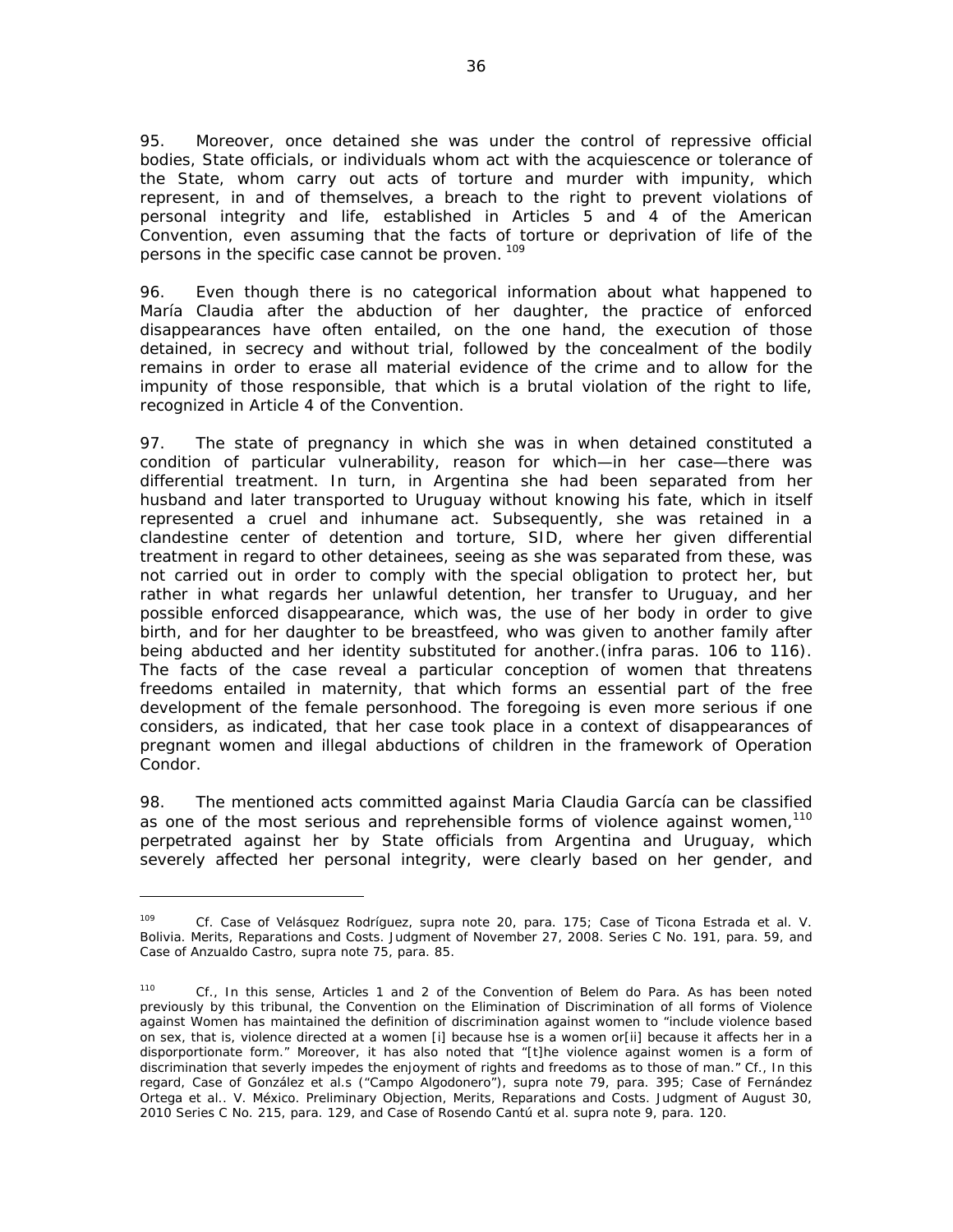caused damage to her physical and psychological suffering, and contributed to her feelings of serious anguish, desperation, and fear she experienced by living with her daughter in a clandestine detention center, where one normally could hear the torture inflicted on the other prisoners in SID<sup>111</sup> and not knowing the fate of her daughter when they were separated, <sup>112</sup> as well as being unable to foresee her final fate. All this constitutes an affectation of such magnitude that it should be qualified as the most serious form of violation of her psychological integrity.

99. This enforced disappearance constitutes, due to the nature of the injured rights, a violation of a *jus cogens* principle, especially serious because it occurred in the context of a systematic practice of "State-sponsored terrorism," at an inter-state  $level.$ <sup>113</sup>

100. The preparation and execution of the arrest and subsequent disappearance of María Claudia García could not have been perpetrated without the knowledge or higher orders of the military, police, and intelligence headquarters at the time, or without the collaboration, acquiescence, or tolerance, manifested in various actions, carried out in a coordinated or concatenated manner, by members of the security forces and intelligence services (and even diplomats) of the States involved, wherein State agents not only grossly failed in the obligations to prevent and protect against violations of the rights of the alleged victims, enshrined in Articles 1(1) of the American Convention, but also used the official investiture and resources provided by the State to commit the violations.

101. In consideration of the preceding, in relation with the enforced disappearance that continues to this date, the Court finds that the State is responsible for the violation of the personal liberty, to the personal integrity, to the right to juridical personality, and to life of María Claudia García Iruretagoyena de Gelman, recognized in Articles  $7(1)$ ;  $5(1)$  and  $5(2)$ ; 3 and  $4(1)$ , given the failure to comply with the obligation to respect and guarantee rights, established in Article 1(1) of the American Convention, in relation with Articles I and XI of the Inter-American Convention on the Forced Disappearance of Persons.114

#### **VI.2**

#### **RIGHT TO JURIDICAL PERSONALITY, RIGHTS OF THE CHILD, PROTECTION OF THE FAMILY, RIGHT TO A NAME, RIGHT TO NATIONALITY, AND RIGHT TO HUMANE TREATMENT [PERSONAL INTEGRITY] OF MARÍA MACARENA GELMAN GARCÍA IRURETAGOYENA, AND TO RIGHT TO HUMANE TREATMENT**

<sup>&</sup>lt;sup>111</sup> Testimony of Sara Méndez. Rendered by Juan Gelman during the public hearing.

<sup>112</sup> *Cf*., *mutatis mutandi*, *Case of del Penal Miguel Castro Castro V. Perú. Merits, Reparations and Costs*. Judgment of November 25, 2006. Series C No. 160, para. 103.

<sup>113</sup> As such, it may be classified as a crime against humanity.

<sup>114</sup> In various cases, the Court has analyzed, or declared the violation, of the provisions mentione din the Inter-American Convention on Forced Disappearance. In this regard, see the following cases: Case of Blanco Romero et al. V. Venezuela, arts. I, X and XI; Case of Heliodoro Portugal V. Panamá. arts. I and II; Case of Tiu Tojín V. Guatemala, art. I; Case of Ticona Estrada V. Bolivia, arts. I, III and XI; Case of Anzualdo Castro V. Perú, arts. I and II; Case of Radilla Pacheco V. México, arts. I and II; Case of Ibsen Cárdenas V. Bolivia, arts. I and XI; and Case of Chitay Nech et al. V. Guatemala.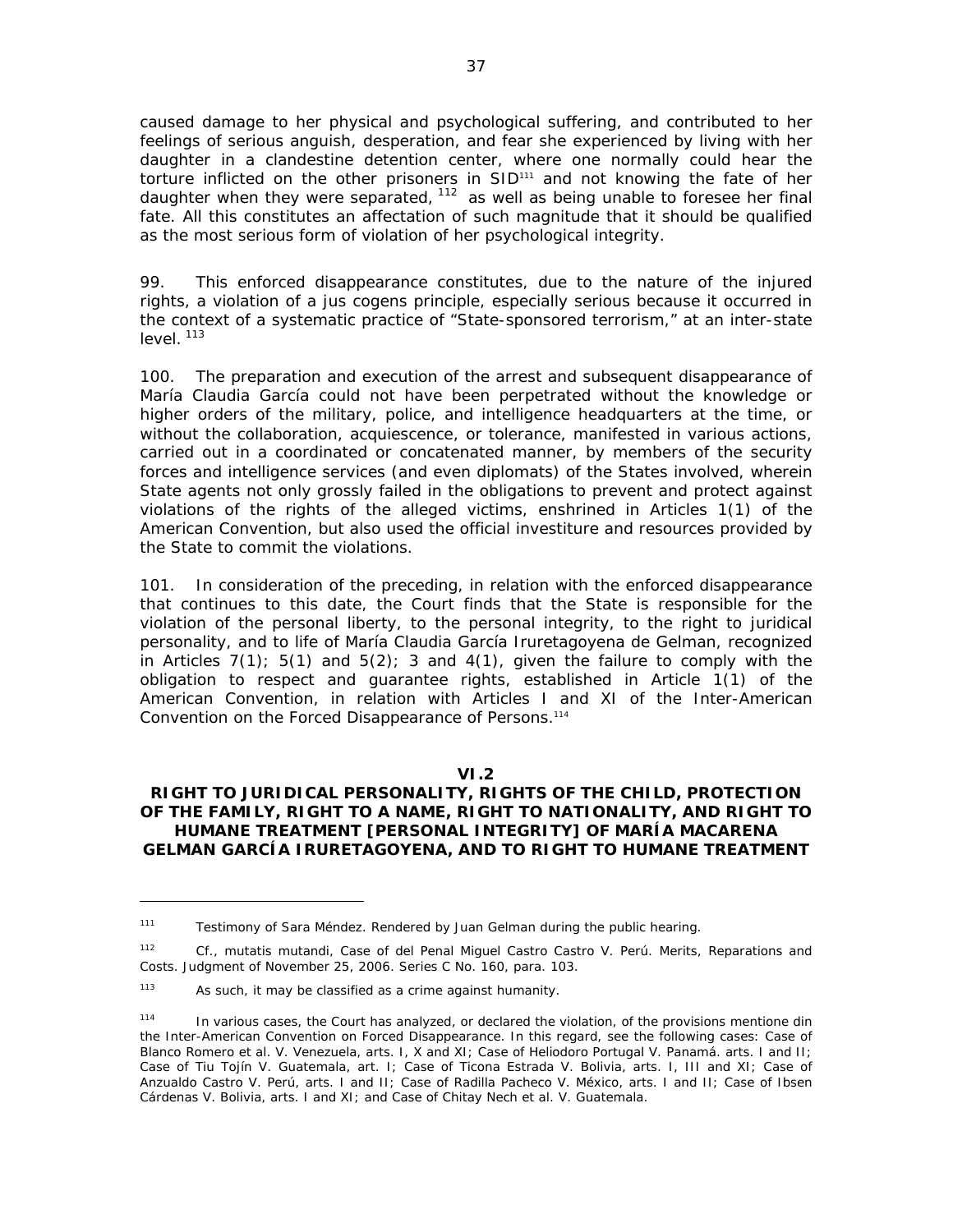#### **[PERSONAL INTEGRITY] OF JUAN GELMAN, AND THE OBLIGATION TO RESPECT RIGHTS**

102. In the present chapter the Court will analyze, in the light of the acknowledgment of international responsibility, the facts and alleged violations of human rights presented by the Commission and the representatives to the detriment of María Macarena Gelman, namely: the right to juridical personality, the protection of the family, the right to a name, the rights of the child, the right to nationality, the right to humane treatment [personal integrity], and the right to privacy [honor and dignity], recognized in the Articles 3, 17, 18, 19, 20, 5, and 11 of the Convention, respectively. Likewise, in this chapter the Tribunal will assess the alleged violations of the rights recognized in the Articles 5 and 11 of the Convention, to the detriment of Juan Gelman.

# *A. Arguments of the parties.*

- 103. The Commission alleged that:
	- a. in relation to Article 3 of the American Convention, that: "[t]he appropriation of María Macarena by the security forces of Uruguay prevented her from having a true juridical personality upon reaching adult age";
	- b. María Macarena did not know her true identity, since she lived with a false identity and a false private life, even though she was unaware that it was false;
	- c. not knowing the truth that her biological mother had been disappeared, the juridical personality of Maria Macarena prevented her from seeking a remedy in the Uruguayan judicial system in order to investigate the circumstances of her birth in captivity and the circumstances that resulted in the death of her mother while under the custody of the Uruguayan security forces;
	- d. the "impunity offered by the State to the perpetrators of the crimes of kidnapping, arbitrary and illegal detention, and extrajudicial execution perpetuated the false superstructure of the lie that Maria Macarena lived for the first 23 years of her life";
	- e. Uruguay did not offer María Macarena special measures of protection required by children, to which Article 19 of the Convention was violated to her detriment;
	- f. in relation to Article 17 of the Convention, "[t]he fact that the State did not investigate the fate of Maria Claudia and the disappearance of her daughter, born in captivity, also contributed to the suffering of Juan Gelman and his next of kin, since they did not know if their granddaughter was alive or dead, and they were unable to share a family life during the childhood and adolescent years of Maria Macarena, a situation that was even more moving, given what had occurred to her parents";
	- g. in regard to Article 20 of the American Convention, "[g]iven that María Macarena is the daughter of Argentine parents born in Uruguay [and] notwithstanding, given that the State did not clarify the circumstances of her birth, she was deprived of her Argentine nationality and identity";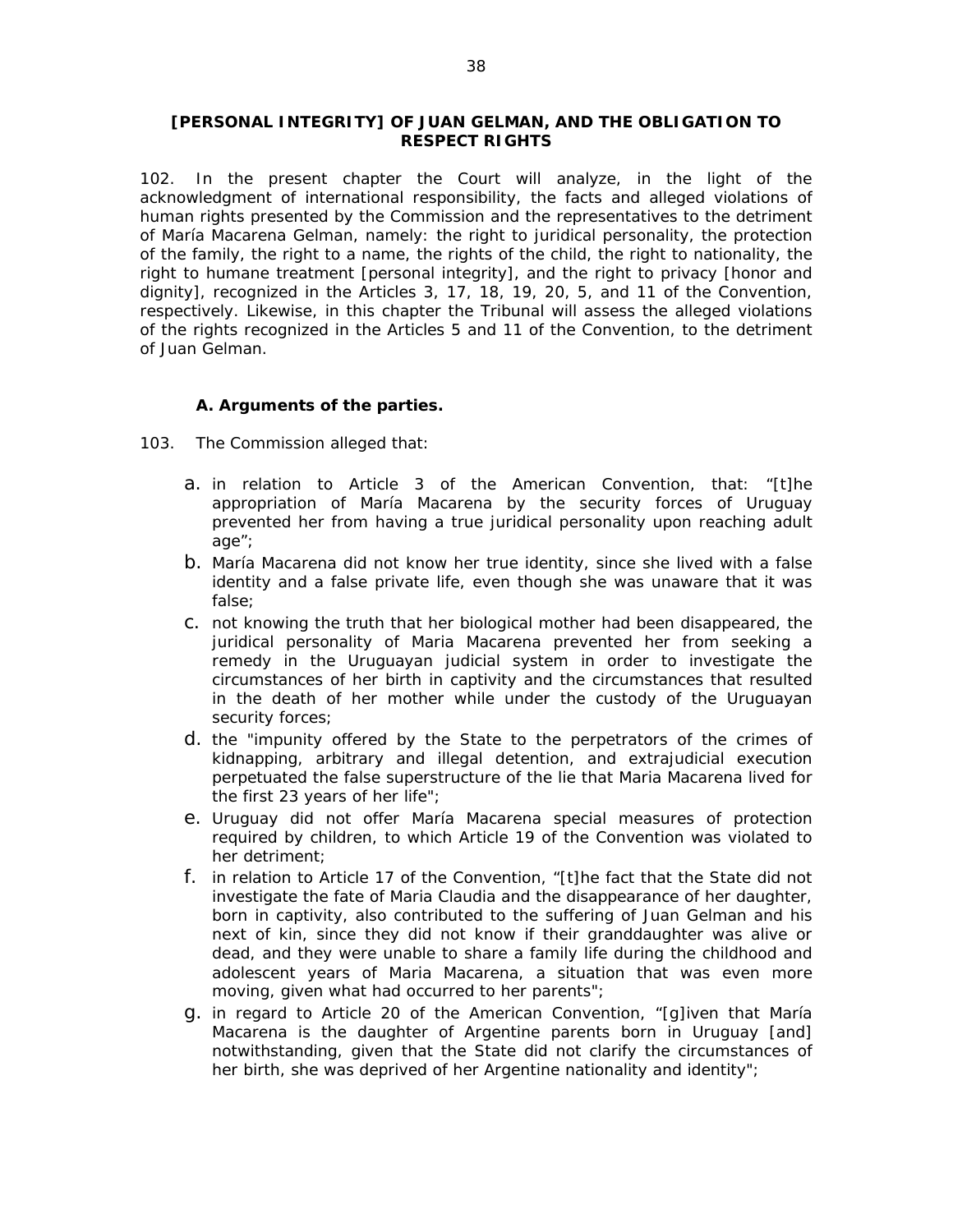- h. in regard to Article 18 of the Convention, "[t]he appropriate of María Macarena by the security forces of Uruguay prevented her from knowing her true name and identity, given that she lived with a false name, though she was unaware that it was false";
- i. concerning Article 5 of the Convention, the suffering and pain of Juan Gelman and María Macarena Gelman caused by the enforced disappearance of María Claudia García and by the non-existence of an investigation on the subject, as well as the fact that the State have not determined her destiny; and
- j. the State violated Article 11 of the Convention, by the breach of the right to privacy of María Macarena Gelman.
- 104. The representatives alleged that:
	- a. María Macarena Gelman "[w]as registered with false facts of birth," to which "the appearance of legality, created by means of the false registration of her birth, promoted that she live, grow, and develop in total ignorance of her true juridical personality," and "as a consequence, she was prevented from exercising—including up to adulthood—the rights and obligations she was afforded as daughter of María Claudia García and Marcelo Gelman," that corresponded to her under law;
	- b. "[t]he State [...] had the obligation to provide the documents that demonstrated her existence and real identity, but the State omitted to take the necessary measures for a baby born in captivity and lacking the protection of her parents, and thereby, in a situation of extreme vulnerability in the face of the actions of State officials and third parties, to be returned to her family of origin and afforded her true juridical personality";
	- c. "in this case, the birth registration of María Macarena was [...] completely flawed," because "[f]or all legal effects, [...] she was obligated to assume a false juridical personality, illegally created, without her consent" and from there, the State failed in its obligation to reestablish, "in the civil registry, the real circumstances of the birth of María Macarena, as well as making known her true identity and recognizing her legitimate juridical personality";
	- **d.** "the legal effects as a consequence of the denial of her name and her identity were such that they deprived her during said time, among others, of her hereditary rights, and to hold the nationality of her parents";
	- e. at time that Uruguay recognized the jurisdiction of this Court, "Maria Macarena was still a child, and as such, the State owed her additional and complementary special protection that her status and particular circumstances required". Nevertheless, Uruguay did not take the necessary measures to protect these rights nor did it reverse "the condition of helplessness of Maria Macarena" and "to the contrary, the State guaranteed, through its silence and obstruction, that the crimes committed against Maria Macarena would be perpetuated through the course of time, impeding her right to grow and develop with her biological family";
	- **f.** "[i]n addition, these violations affected, in a particular manner, the rights and obligations of the grandparents and other next of kin, those of whom were denied the opportunity to form part of the life of their granddaughter, to contribute to her development, and to watch her grow";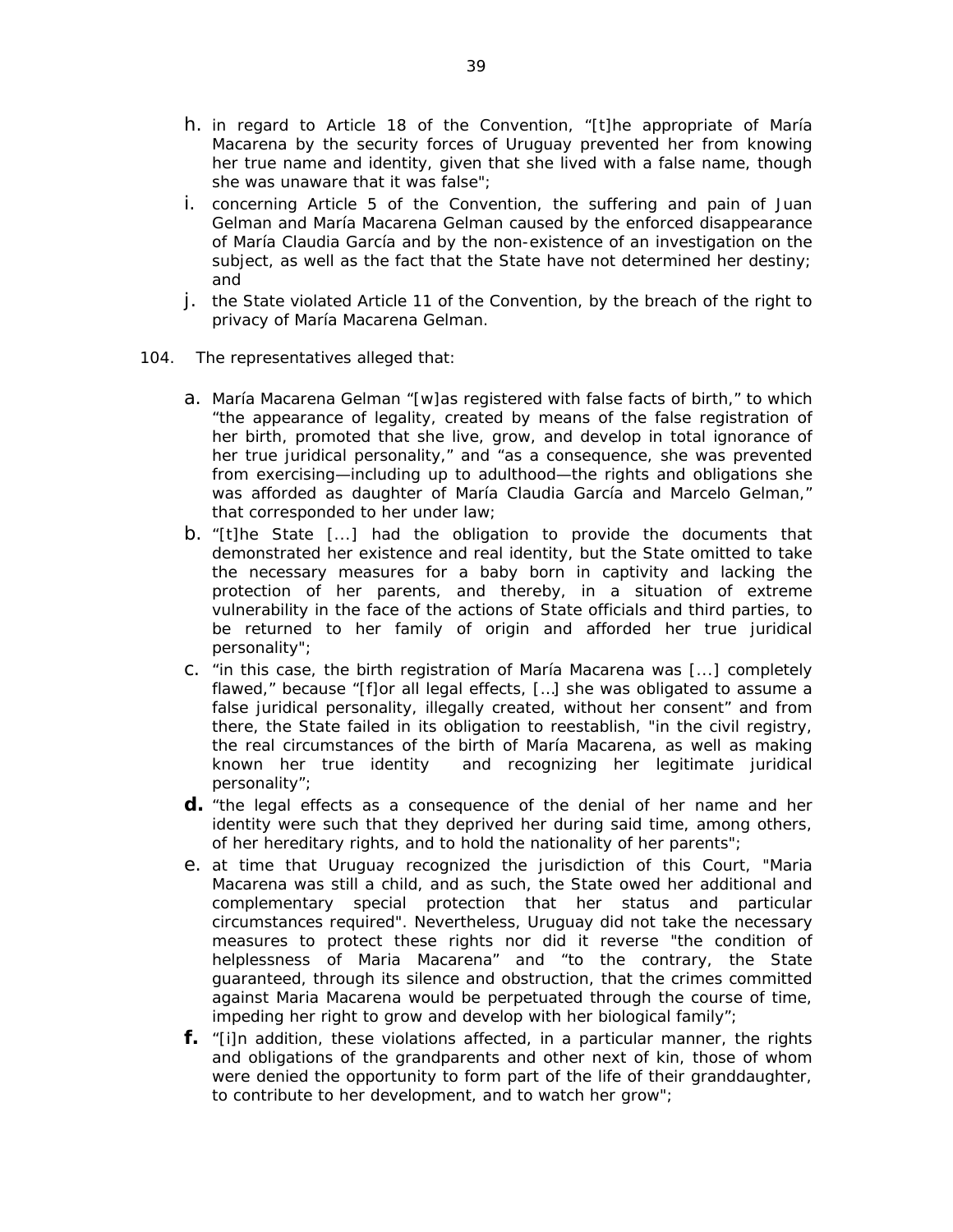- g. the State violated the "right to nationality when it denied Maria Macarena Gelman Garcia the parent-child relationship with Maria Claudia Garcia and Marcelo Gelman, both citizens of Argentina, which entitled her, from the moment of her birth, to the Argentine nationality held by her parents." This nationality, nevertheless, due to the lack of awareness of its true nature unknown since her childhood years—from the actions and omissions of Uruguay in this case, by not reversing the false identity imposed on Maria Macarena, in turn provoked an arbitrary deprivation of her right to nationality;
- h. "the violation of this law persisted in time, which forced Maria Macarena to live with a family that was not her biological family, with a name different than the one given to her by her parents, under a false identity that affected her right to develop in a society and culture of her own and to exercise the rights to which her juridical personality entitled her, such as the right to receive the nationality of her parents."
- i. under Article 18 (of the Convention), Uruguay was required to return to María Macarena "her true name, surname, kinship, and identity." Though, María Macarena "was able—by means of the personal efforts and investigations of Juan Gelman—to rectify her irregular juridical situation and recover her true identity," "her right to a name was violated for many years, thereby affecting her development, her life plan, her family ties, and the exercise of her rights for a long period of time, which has permanently scarred her life and the lives of her next of kin";
- j. "[f]rom the date that Macarena knew her true origins [...] she has been committed to finding justice and to know the whereabouts of Maria Claudia," to which "the lack of response by the Uruguayan authorities has caused her deep suffering" and the frustration and helplessness due to the impunity that still veils the enforced disappearance; and,
- k. "the absolute lack of State action in this case in order to reunify the family, and to restore the true identity of Mary Claudia, represented a clear violation of the rights of Maria Macarena, Juan Gelman, and their next of kin [... ] to the protection of their dignity and honor."

105. The State did not refer specifically to these allegations, but did acknowledge the violations of the human rights of María Macarena Gelman García as a whole (*supra* paras. 19 to 22).

# *B. Facts regarding the situation of María Macarena Gelman García*

106. Concerning the facts of the enforced disappearance of María Claudia García (supra paras. 44 to 63 and 79 to 90), on January 14, 1977, María Claudia García's daughter was placed in a basket and left on the doorstep of the family of Uruguayan police officer Angel Tauriño,<sup>115</sup> located in the Punta Carretas neighborhood in Montevideo, Uruguay, with a note indicating that the baby girl had been born on November 1, 1976, and that her mother could not care for her. <sup>116</sup>

 115 *Cf*. Statement rendered by María Macarena Gelman during the public hearing, and Statement of Juan Gelman during the public hearing.

<sup>116</sup> *Cf.* Statement of María Macarena Gelman before the Inter-American Commission, evidence, folio 245.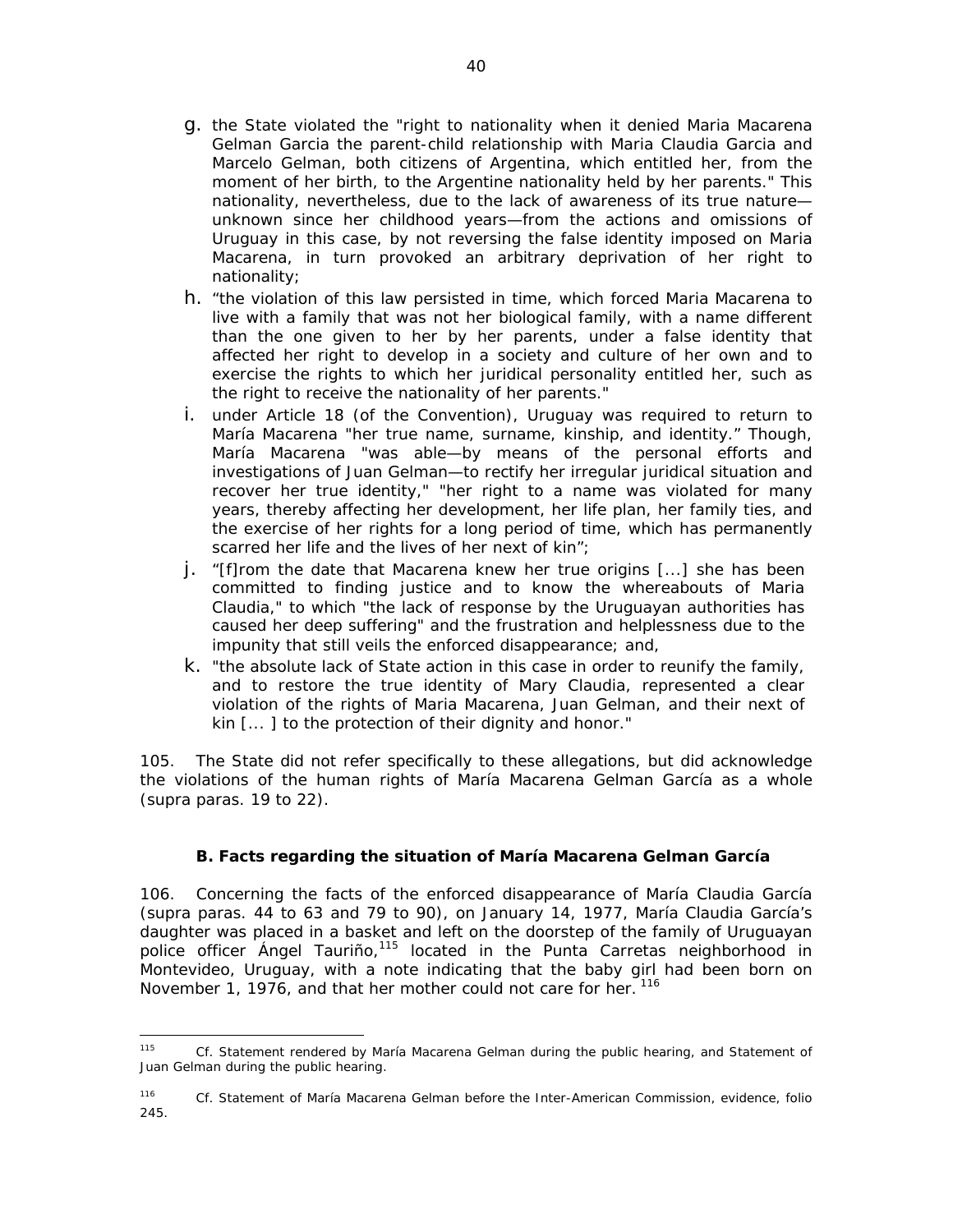107. Ángel Tauriño and his wife, who had no children, picked up the basket and kept the baby girl. They registered her as their own daughter two years later and baptized her as María Macarena Tauriño Vivian. 117

108. In the framework of the investigations conducted by Juan Gelman and his wife, Mara Elda Magdalena La Madrid Daltoe (*supra* para. 90) resulted in some information from different sources regarding the circumstances of the kidnapping and disappearance of Maria Claudia Garcia, as well as on the birth, and around 1997, they also began to learn about their granddaughter who had been born in captivity. They continued their discrete inquiries without much success, that is, until the beginning of 1998, when they contacted Ms. Sara Méndez, who had been detained at Automotives Orletti and subsequently transferred to the SID headquarters in Montevideo, and who was able to provide them with the information necessary to reconstruct what had happened to María Claudia García.<sup>118</sup>

109. As a result of information, Juan Gelman and his spouse, who resided in Mexico, traveled continuously to Buenos Aires and Montevideo to interview various persons who had been detained and taken to locations where María Claudia García had been held captive. He also interviewed some current and former government officials who agreed to provide fragmented versions of what had happened. 119

110. Towards the end of November 1999, a neighbor couple from Montevideo contacted Juan Gelman to tell him about a two-month old baby girl who had appeared on the doorstep of the police officer, Ángel Julián Tauriño, an event that at the time had caused an uproar in the neighborhood because it was well-known that Ángel Tauriño and his wife could not have children, something they fervently longed for. $120$ 

111. Given the circumstances, and in order to contact the girl they knew was their granddaughter, Juan Gelman requested the help of the Bishop of San Jose, Monsignor Pablo Galimberti in late January 2000, who in turn, contacted Mrs. Vivián Tauriño and explained the situation to her. Mrs. Vivián Tauriño's husband, Ángel Julián Tauriño, Chief of Police of San Jose, had died in October 1999.<sup>121</sup>

112. As a result of her conversation with Galimberti, Mrs. Vivián de Tauriño revealed to María Macarena Tauriño how she had come to form part of the family. <sup>122</sup>

<sup>117</sup> *Cf.* Baptisim certificate of María Macarena Tauriño Vivian, issued on December 17, 1999, evidence, folios 243 and 3310, and birth cerficate No. 1568, evidence, folios 3311 and 3714.

<sup>118</sup> *Cf*. Testimony of Mara La Madrid, rendered before a notary public ib March 13, 2003, evidence, folio 3658 and ss.

<sup>119</sup> *Cf*. Declaration rendered by Juan Gelman during the public hearing, and Testimony of Mara La Madrid, *supra* note 118, evidence, folios 3360 and ss.

<sup>&</sup>lt;sup>120</sup> *Cf.* Declaration rendered by Juan Gelman during the public hearing, and Testimony of Mara La Madrid, *supra* note 118, evidence, folio 3677.

<sup>121</sup> *Cf.* Declaration rendered by Juan Gelman during the public hearing, and Testimony of Mara La Madrid, *supra* note 118, evidence, folios 3380.

<sup>122</sup> *Cf*. Statement rendered by María Macarena Gelman during the public hearing. Regarding this fact, Juan Gelman stated that he interpreted it as an "act of love." In this regard, *Cf*. Declaration rendered by Juan Gelman during the public hearing.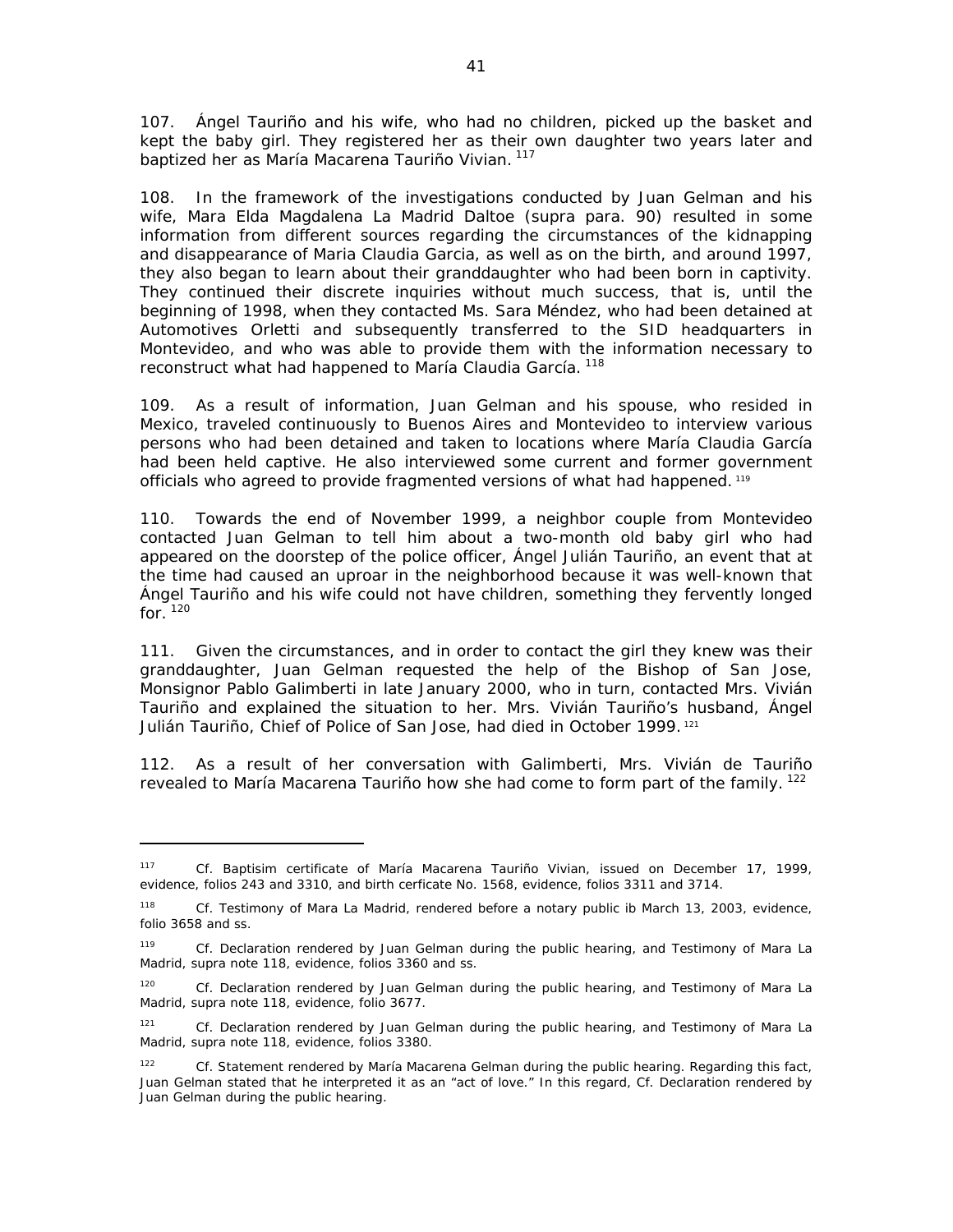113. On March 31, 2000, María Macarena Tauriño met her paternal grandfather, Juan Gelman, for the first time, and learned about the events surrounding the disappearance of her biological parents.<sup>123</sup>

114. As a result of the mentioned facts, María Macarena Tauriño agreed to a DNA test that same year, to determine the possible kinship with the Gelman family, which resulted in a 99.998% positive identification.<sup>124</sup>

115. Subsequently, María Macarena Tauriño Vivián brought a motion to reclaim legitimate parentage before the 17º Family Court in Montevideo, and on March 8, 2005, the Court ordered the nullification of her birth certificate, wherein it stated that she was the legitimate child of Angel Tauriño Rodríguez and Esmeralda Vivián, and issued her one registering her as the legitimate daughter of Marcelo Ariel Gelman and María Claudia García Iruretagoyena, born in Montevideo on November 1, 1976, paternal granddaughter of Juan Gelman Burichson and Berta Schubaroof, both Argentine citizens, and maternal granddaughter of Juan Antonio García Iruretagoyena, a citizen of Spain, and María Eugenia Cassinelli, an Argentine citizen, respectively. 125

116. Thereafter, María Macarena decided to go ahead and amend all pertinent documents and civil registries to reflect her name change from María Macarena Tauriño to María Macarena Gelman Garcia Iruretagoyena.<sup>126</sup>

# *C. The abduction and suppression of the identity of the girl Maria Macarena Gelman as a form of enforced disappearance*

117. Given that this concerns the daughter of a disappeared woman, abducted a few days after being born in captivity, and subsequently withheld and separated from her mother just a few weeks after being born, and her identity being suppressed upon being handed over to a family that was not her own, beyond what alleged by the Commission and the representatives, the Court will analyze the legal qualification of the case.<sup>127</sup>

 123 *Cf.* Complaint original presented by María Macarena Gelman and Juan Gelmanante of the Inter-American Commission, evidence, folios 98 and 150; additional comments on the merits presented by the representatives of María Macarena Gelman and Juan Gelman during the proceeding before the Commission, , evidence, folio 1916, and Mauricio Rodríguez: "The Gelman Case. Journalism and human rights" (ediciones Cruz del Sur, Uruguay, 2006), evidence, folios 2989 and 3002.

<sup>124</sup> *Cf.* Final Judgment of First Instance of March 8, 2005. Family Court of 17th Round, in captioned orders "Tauriño Vivian María Macarena V. Vivian Esmeralda- Gelman Burichson Juan- Schubaroff Berta-García Iruretagoyena Juan A. Civil Status Actions," evidence, folios 363, 373 and 374.

<sup>125</sup> *Cf*. Final Judgment of First Instance of March 8, 2005, *supra* note 124, evidence, folios 362 to 381.

<sup>126</sup> *Cf.* Statement rendered by María Macarena Gelman during the public hearing; Statement of María Macarena Gelman before the Inter-American Commission, evidence, folio 246.

<sup>127</sup> In the *Case of The Dos Erres Massacre V. Guatemala*, The Court noted "the special gravity of being able to attribute to a State Party to the Convention the charge of having applied or tolerated within its territory a systematic practice of abductions and illegal retention of minors", but the facts were not considered enforced disappearance. *Case of The Dos Erres Massacre V. Guatemala*. *Preliminary Objection, Merits, Reparations and Costs*. Judgment of November 24, 2009. Series C No. 211, paras. 177 and 199.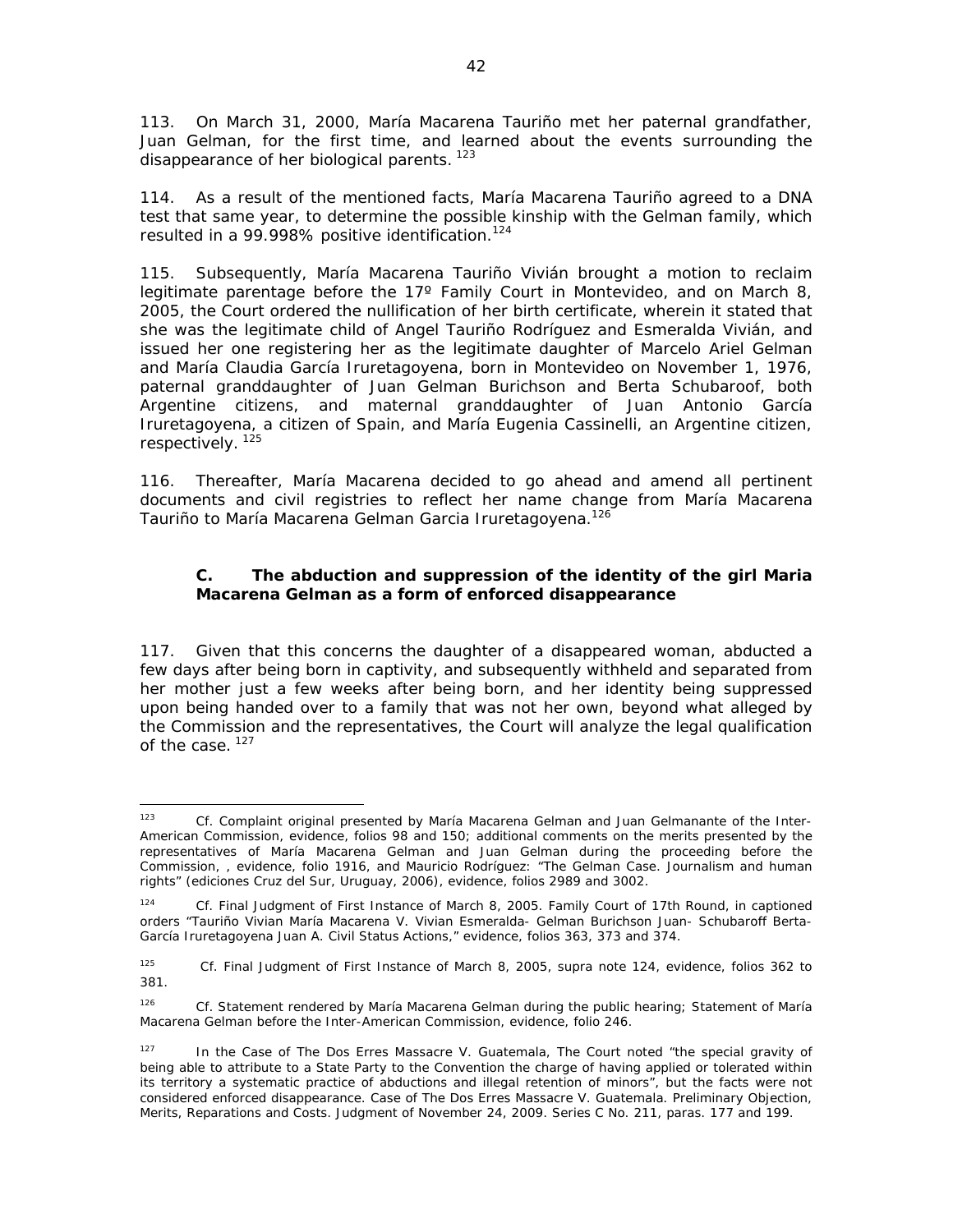118. The facts of the case reveal that the personal integrity of María Macarena Gelman García could have been affected by the circumstances around her birth and her first weeks of life, <sup>128</sup> Nevertheless, it is clear that the infringement of María Macarena Gelman García's right to psychological integrity occurred from the moment she discovered her true identity, that is, that the violation to her psychological and moral integrity is a consequence of both the enforced disappearance of her mother Maria Claudia Gelman and of the violation of her right to know the truth about her own identity, saying, that the violation of her mental and integrity is a consequence the enforced disappearance of her mother and having found out the circumstances around the death of her biological father, as well as the violation of her right to know the truth of her own identity, of the lack of effective investigations to ascertain the facts and the whereabouts of Maria Claudia Garcia and, in general, of the impunity that remains in the case, that which has generated feelings of frustration, helplessness, and anguish.

119. Along those lines, Ms. María Macarena Gelman stated before the Court, how this serious infringement in her life circumstances has affected her life plan since the moment she became aware of her true identity when she was almost 24 years old. From that time on, after claiming her legal relationship before the Uruguayan judicial system and registering herself as the legitimate daughter of Marcelo Gelman and María Claudia García, she then started investigating her true origins and the circumstances surrounding her mother's disappearance. She expressed that since that time, she "ha[s] dedicated my life to this endeavor," and "the search has absorbed [her]," she started "losing motivation and ha[s] not been able to enjoy any more, as [she] is always on guard and thinking that more can happen again," stating that her "life plan does not go beyond a month, traveling between Montevideo and Buenos Aires." She concluded that "currently [her] life is not much more than that."129 In this regard, Ms. Deutsch, an expert witness, noted that "she has been affected at the most intimate level of her being: her identity," given that in finding out what had occurred, "her inner world crumbled." The expert witness stated that Maria Macarena Gelman "presents symptoms that disrupt her life, keeping her from taking over the planning for her future, and cause her pain."<sup>130</sup>

120. The foregoing reveals that the abduction of children by State agents in order for them to be illegitimately delivered and raised by another family, modifying their identity and without informing their biological family about their whereabouts, as demonstrated in the case, constitutes a complex act that involves a series of illegal actions and violations of rights to conceal the facts and impede the restoration of the relationship of the minors of age and their family members.

121. In the first place, as a child, Maria Macarena Gelman, had the right to special measures of protection, which under Article 19 of the Convention corresponds to the family, society, and the State. Therefore, the rights recognized in Articles 3, 17, 18, and 20 of the Convention should be interpreted, in consideration of the *corpus juris*

 $128$  Scientific evidence shows that diet, stress, physical and psychological stress experienced by the mother during pregnancy has systemic effects that affect children [...] that can even alter the childs subsequent physical development. *Cf.* National Commission onPolitical Detention and Torture, *supra* note 23, Ch. V, page 255.

<sup>&</sup>lt;sup>129</sup> *Cf.* Statement rendered by María Macarena Gelman during the public hearing.

<sup>130</sup> *Cf*. Expert Report of Ana Deutsch rendered before a notary public on November 17, 2010, evidence, folio 5130.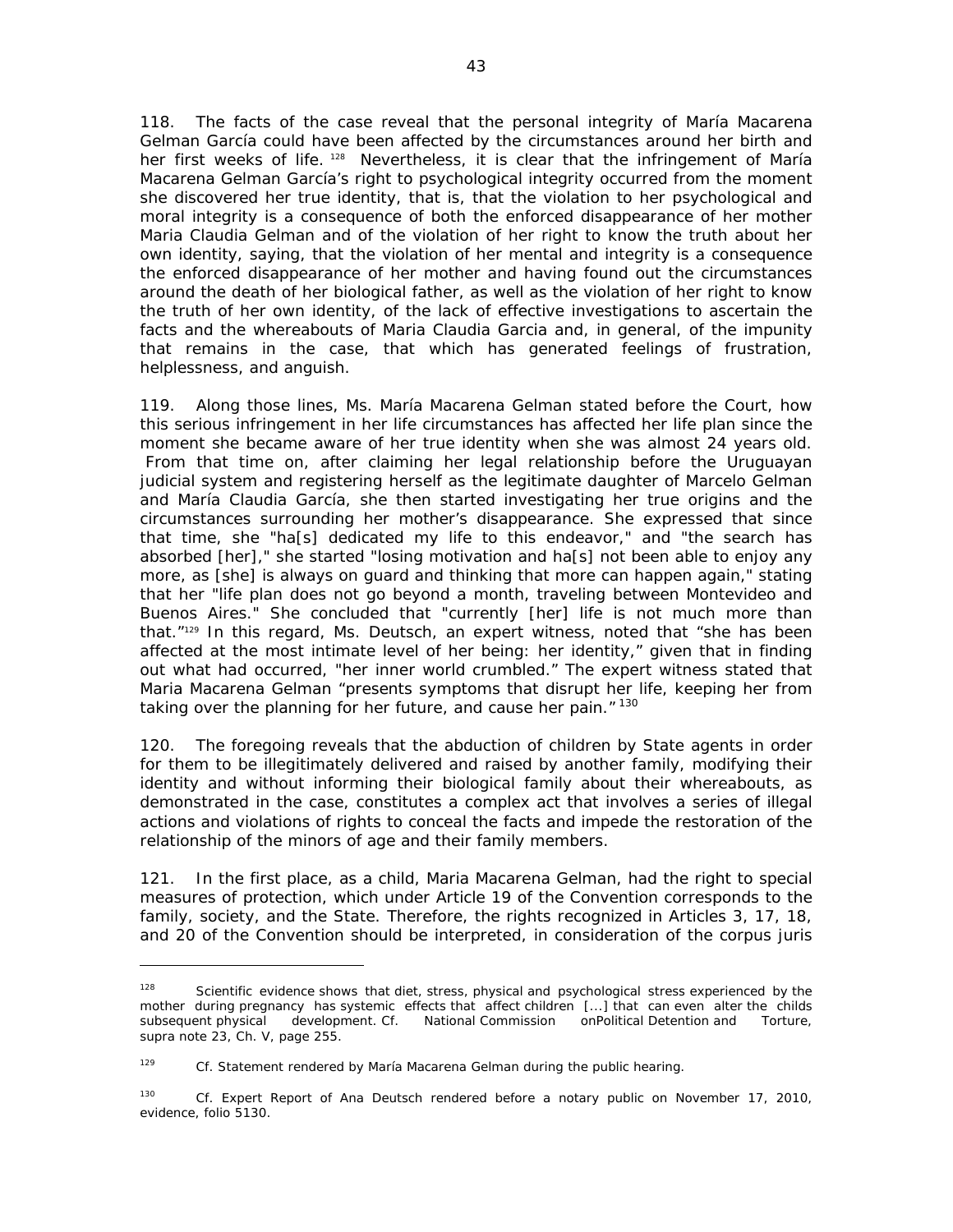of the rights of the child<sup>131</sup> and, in particular, in the specific circumstances of the present case, in harmony with the other provisions that affect children, particularly Articles 7, 8, 9, 11, 16, and 18 of the Convention on the Rights of the Child.

122. In this manner, the referred situation affected what has been named the right to identity, although it is right that is not found expressly established in the Convention, it is possible to determine it on the basis of that provided in Article 8 of the Convention on the Rights of the Child, which established that said right encompasses the right to nationality, to a name, and to family relationships. Likewise, it can be conceptualized as the collection of attributes and characteristics that allow for the individualization of the person in a society, and, in that sense, encompasses a number of other rights according to the subject it treats and the circumstances of the case. <sup>132</sup>

123. In accordance, the General Assembly of the Organization of American States (hereinafter "the OAS") indicated "that the recognition of the identity of persons is one of the means through which observance of the rights to juridical personality, a name, nationality, civil registration, and family relationships is facilitated, among other rights recognized in international instruments, such as the American Declaration of the Rights and Duties of Man and the American Convention on Human Rights."<sup>133</sup> Likewise, it established "that failure to recognize one's identity can mean that a person has no legal proof of his or her existence, which makes it difficult to fully exercise his or her civil, political, economic, social, and cultural rights."<sup>134</sup> In the same sense, the Inter-American Juridical Committee expressed that the right to identity is consubstantial to the attributes and human dignity. Consequently, it is an enforceable basic human right *erga omnes* as an expression of a collective interest of the overall international community that does not admit derogation or suspension in

<sup>131</sup> *Cf*. Juridical Condition and Human Rights of the Child. Advisory Opinion OC-17 of August 28, 2002. Series A No. 17, para. 24. See also: IACHR, Report: The children and their rights in the Inter-American Human Rights Protection, Second Edition, OEA / Ser. Doc L/V/II.133 34, Washington, October 29, 2008, paras. 43 and 44.

<sup>&</sup>lt;sup>132</sup> The right to identity is under the national laws of several American States, such as the Code of Children and Adolescents in Uruguay which establishes the right to identity as one of the essential rights of children. It has also been recognized by international law in some states, such as:

The cases of the Colombian Constitutional Court, in the sense that "personal identity is a right of a broad sense, encompassing other rights [... and] is a set of attributes, qualities, both biological and those that precisely allow the identification of a subject in society "(in this Regard, see Judgement of guardianship T-477/1995 of October 23, 1995) and

b. the Constitutional Tribunal of Peru, noting that "everyone has the right to identity, a right that encompasses both the right to a name, to know ones parents and keep their last names, related to having a nationality and the requirement of State recognition before the law "(in This Regard, see, Second Chamber, Judgement of Constitutional tort remedy of July 25, 2005).

<sup>133</sup> *Cf.* OAS "Inter-American Program for Universal Civil Registry and 'Right to Identity,'" resolution AG / RES. 2286 (XXXVII O/07) of June 5, 2007, resolution AG / RES. 2362 (XXXVIII-O/08) of 3 June 2008, and resolution AG / RES. 2602 (XL-O/10) on follow-upprogram, June 8, 2010. On this aspecto, the Inter-American Juridical Committee considered that the American Convention on Human Rights, although not for the right to express identity under that name, does include, as we have seen, the right to name, the right to nationality and the law on the protection of the family. In this Regard, *Cf.*  Inter-American Juridical. Committee, Opinion "on the scope of the right to identity", resolution CJI / doc. 276/07 rev. 1,August 10, 2007, paras. 11.2 and 18.3.3, ratified by resolution CJI/RES.137 (LXXI-O/07) of August 10, 2010.

<sup>134</sup> *Cf*. OEA, Resoluciones AG/RES. 2286 (XXXVII-O/07); 2362 (XXXVIII-O/08), and 2602 (XL-O/10), *supra* note 133.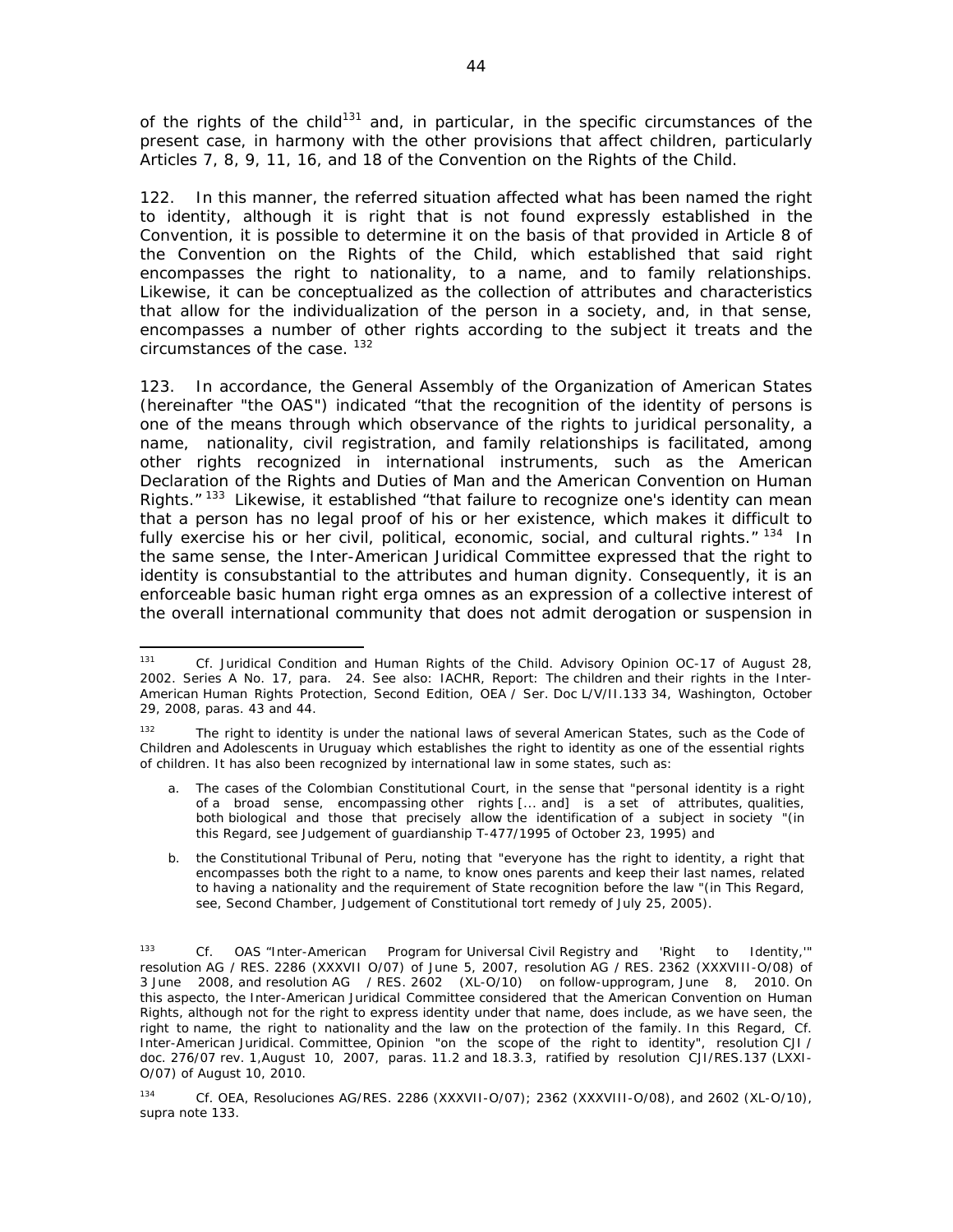cases provided in the American Convention on Human Rights.<sup>135</sup>

124. In relation to the illicit abduction and appropriation of children, Argentine jurisprudence determined that it affected the right to identity of the victims every time that the children's civil status had been changed and there had been an attribution of birth information that hindered knowing the true identity, eliminating any indication of the true origin and preventing contact with the true family members.<sup>136</sup> In this same sense, the Federal Chamber of Appeals of La Plata,<sup>137</sup> in relation to the identity of children abducted in Argentina, and citing a minority opinion of the Federal Chamber of Appeals of La Plata, stated that "[t]he social recognition of the prevailing right of the family to educate the children they biologically bring to life, is based on the fact that entails a strong scientific basis, which is a genetic inheritance from accumulated cultural experiences by the previous generations," adding that "the personality is not formed, then, in a process only determined through the transmission of attitudes and values by the parents and other members of the family group, but also by the hereditary dispositions of the person, whereupon the normal way of formation of the identity is a result of the biological family," concluding that "the right of the child is, primarily, the right to acquire and develop an identity, and, consequently, to the acceptance and integration by the family nucleus to which the child is born into."<sup>138</sup>

125. On the other hand, the right to protection of the family and to live within it, recognized in Article 17 of the Convention implies that, the State must not only offer and directly execute measures for the protection of children, but that it also must favor, in the broadest sense, the development and strengthening of the family nucleus.<sup>139</sup> Thus, the separation of children from their family constitutes, under certain conditions, a violation of the mentioned right,  $140$  since even the legal separations of a child from his or her family can proceed only if they are duly justified as being in the best interest of the child, and are under exception, and where possible, temporary.<sup>141</sup>

126. Specifically in the early childhood years of María Macarena Gelman, there was an illegal interference by the State in her biological family, which violated the right to

141 *Cf*. Advisory Opinion OC-17, *supra* note 131, para. 77.

<sup>135</sup> *Cf*. Inter-American Juridical Committee, Opinion, *supra* note 133, para. 12.

<sup>136</sup> *Cf*. Oral Tribunal on Federal Criminal Matters No. 6 of the Federal Capital de Argentina, captioned orders "REI, Víctor Enrique s/abductionof minors under 10 years of age", *supra* note 55.

<sup>137</sup> *Cf.* Federal Appeals Chamber of La Plata, Argentina, Third Chamber, in captioned orders "C., O.O. s/infraction of articles 139 section 2° and 293 of the Penal Code," Claim No. 08.787, of December 9, 1988, minority vote of Judge Leopoldo Schiffrin.

<sup>138</sup> *Cf*. Oral Tribunal on Federal Criminal Matters No. 6 of the Federal Capital of Argentina, captioned orders " Zaffaroni Islas, Mariana s/ av. circumstances surrounding the disappearance - FURCI, Miguel Ángel-González de FURCI, Adriana", Claim No. 403, on August 5, 1994, vote of Judge Mansur in the majority position.

<sup>139</sup> *Cf*. Advisory Opinion OC-17, *supra* note 131, para. 66; *Case of of the Serrano Cruz Sisters V. El Salvador*. *Merits, Reparations and Costs*. Judgment of March 01, 2005. Series C No. 120, para. 141, and *Case of Chitay Nech, supra* note 63, para. 157.

<sup>140</sup> *Cf*. Advisory Opinion OC-17, *supra* note 131, paras. 71 and 72; and 72; *Case of The Dos Erres Massacre, supra* note 127, para. 187, and *Case of Chitay Nech et al.*, *supra* note 63, para. 157.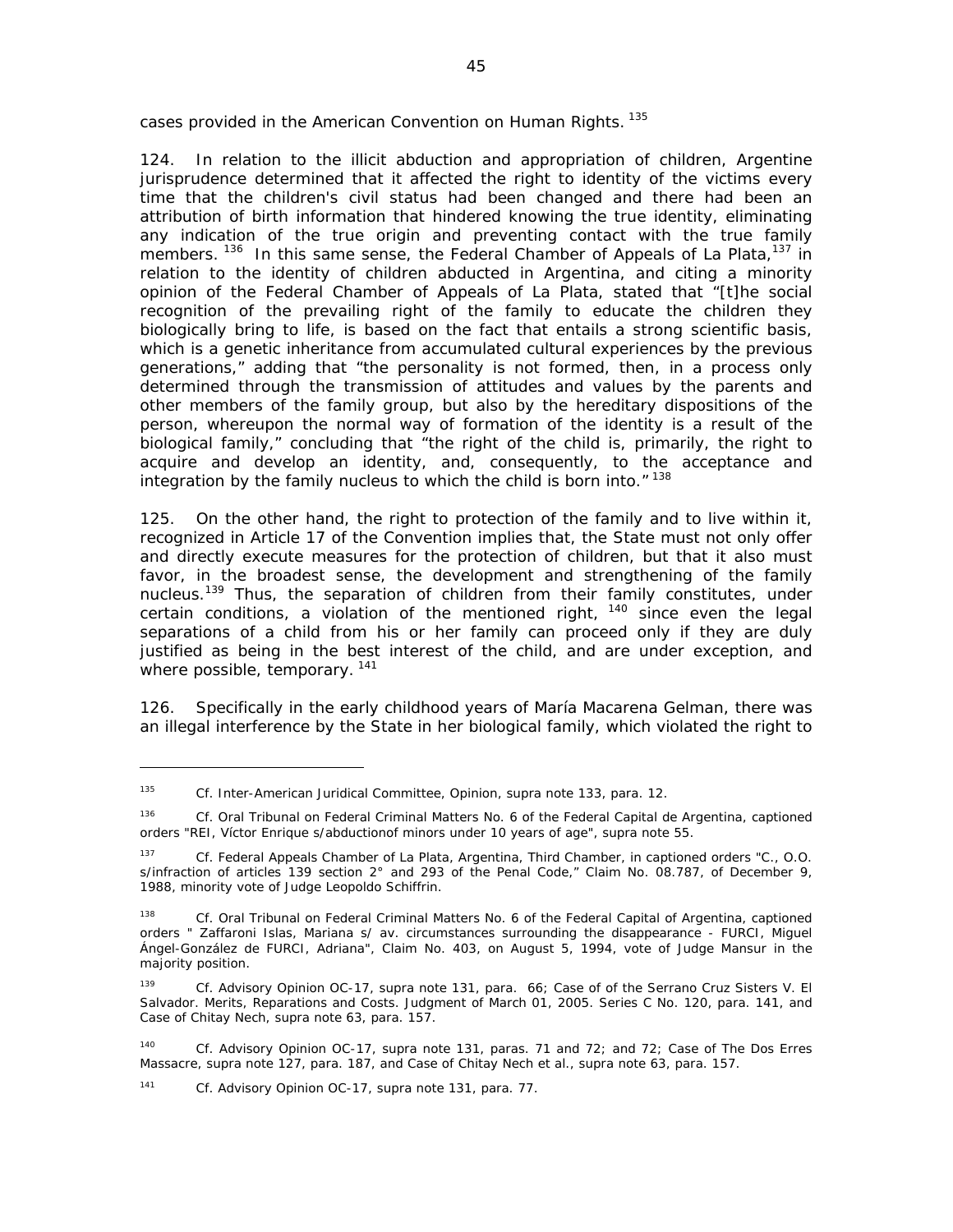protection of the family, by making it impossible or difficult for her to stay with her family nucleus and to establish a relationship with them. The State had knowledge of the existence of María Macarena Gelman and her situation, but until the year 2000, it failed to take any step to guarantee her right to family.

127. As regards the right to a name, recognized in Article 18 of the Convention, and also established in various other international instruments,  $142$  the Court has established that it constitutes a basic and essential element of the identity of every person, without which an individual cannot be recognized by society or registered before the State.<sup>143</sup> The first and last name are "essential to formally establish the link between the different family members."<sup>144</sup> This right implies, therefore, that States must ensure that the person is registered under the name chosen by his or her parents, at the time of registration, without any restriction on the right or interference with the decision to choose a name and that once the person is registered, that it be possible to preserve and reestablish this name and surname. In this case, María Macarena Gelman lived with a different name and identity for over 23 years. Her name change, as a means of suppressing her identity and keeping secret the enforced disappearance of her mother, was maintained until the year 2005, when the Uruguayan authorities recognized her affiliation and accepted her name change.

128. On the other hand, the right to nationality, enshrined in Article 20 of the Convention, forming a legal relationship between the person and the State and is, on the one hand, a prerequisite to be able to exercise specific rights,  $145$  and on the other hand, a right of non-extendible nature recognized in the American Convention, <sup>146</sup> as well as in other international instruments. It therefore involves the obligation of the State to establish a relationship, both to provide the individual with legal protection in its relationships and to protect the individual from the arbitrary deprivation of nationality, and therefore, of all the political rights and those civil rights that it entails. 147 It also imports, when children are involved, the obligation to

 142 *Cf*. among others, the International Covenant on Civil and Political Rights, Article 24.2; Convention on the Rights of the Child, Article 7(1); *African Charter on the Rights and Welfare of the Child*, Article 6(1), and International Convention on the Protection of the Rights of All Migrant Workers and Members of Their Families, Article 29. The European Court of Human Rights affirmed that the right to a name is protected by Article 8 of the European Convention for the Protection of Human Rights and Fundamental Freedoms, eventhough it is not specifically mentioned, *Cf*. T.E.D.H., *Stjerna v. Finland*, Application No. 18131/91, Judgment of 25 November 1994, para. 37, and T.E.D.H., *Case of Burghartz v. Switzerland*, Application No. 16213/90 Judgment of 22 February 1994, para. 24.

<sup>143</sup> *Cf*. *Case of of the Yean and Bosico girls V. Dominican Republic*. *Preliminary Objections, Merits, Reparations and Costs*. Judgment of September 8, 2005. Series C No. 130, para. 182, and *Case of The Dos Erres Massacre*, *supra* note 127, para. 192.

<sup>144</sup> *Cf*. *Case of of the Yean and Bosico girls*, *supra* note 143, para. 184, and *Case of The Dos Erres Massacre*, *supra* note 127, para. 192.

<sup>145</sup> *Cf*. *Case of of the Yean and Bosico girls*, *supra* note 143, para. 137.

<sup>146</sup> *Cf. Case of of the Yean and Bosico girls*, *supra* note 143, para. 136. In this regard, the Court recognized not subject to suspension as a a non-derrogable nucleus of rights. *Cf*. *Case of the Pueblo Bello Massacre V. Colombia*. *Merits, Reparations and Costs*. Judgment of January 31, 2006. Series C No. 140, para. 119, and *Case of González et al.s ("Campo Algodonero")*, *supra* note 79, para. 244. The Court recalls that its jurisprudence considers the right to a nationality as not subject to suspension. In this regard, *Cf*. *El Hábeas Corpus Bajo Suspensión de Garantías (arts. 27.2, 25.1 and 7.6 American Convention on Human Rights)*. Advisory Opinion OC-8 of January 30, 1987. Series A No. 8, para. 23.

<sup>147</sup> *Cf. Proposed Amendments of the Naturalization Provisions of the Constitution of Costa Rica*. Advisory Opinion OC-4 of January 19, 1984. Series A No. 4, para. 34; *Case of Castillo Petruzzi et al. V.*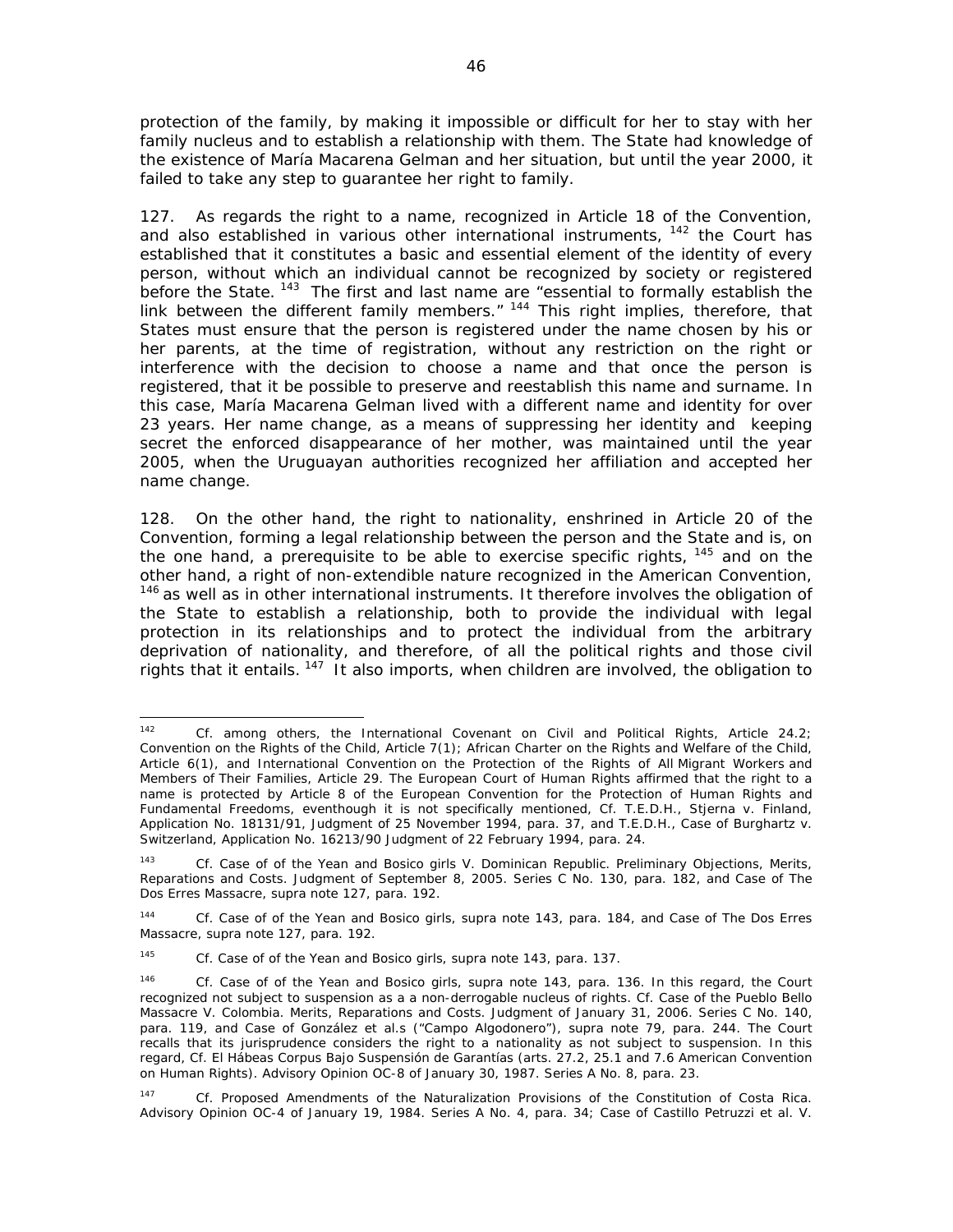consider the specific protection that is involved, for example, that they not be arbitrarily denied a family medium<sup>148</sup> and that they not be retained and illicitly transferred to another State.<sup>149</sup> In the present case, illegal transfer of Maria Macarena Gelman's her mother to another State in her state of pregnancy with the mentioned purpose (*supra* para. 97), prevented the birth of the girl in the mothers country of origin where she normally would have been born and acquired Uruguayan nationality because of an arbitrary situation, in violation of the right recognized in Article 20(3) of the Convention.

129. In this case, the facts affected the right to personal liberty given that, in addition to the fact that the girl was born in captivity, her physical retention by State agents, without the consent of her parents, implied an infringement to her liberty, in the broadest terms of Article 7(1) of the Convention. While children are subject to human rights, this right implies the possibility of all human beings to selfdetermination and to freely choose the circumstances and options regarding their existence. In the case of children, they exercise this right in a progressive manner in the sense that the minor of age develops a greater level of personal autonomy with time,<sup>150</sup> to which in their infancy they carry this out by way of their next of kin. Thus, the separation of a child from his or her next of kin implies, necessarily, a threat to the exercise of the child's liberty.

130. The proven facts also affected the right to life, enshrined in Article 4(1) of the Convention, to the detriment of Maria Macarena Gelman, in the extent that, due to said separation, her survival and development was placed at risk, that which the State was obligated to ensure, pursuant to the provisions of Article 19 of the Convention and Article 6 of the Convention on the Rights of the Child, particularly through the protection of the family and the non-interference of an unlawful or arbitrary nature in the family life of the children, given that family plays an essential role in their development. <sup>151</sup>

131. The situation of a child whose family identity has been illegally altered and caused by the enforced disappearance of a parent, as is the case concerning María Macarena Gelman, ceases only when the truth about said identity is revealed by any medium and the victim is guaranteed the factual and juridical means to recover a true identity and, where appropriate, a family relationship, with the relevant legal effects to follow. As such, the State did not guarantee her right to juridical

148 Convention on the Rights of the Child, Article 16.

<sup>149</sup> Convention on the Rights of the Child, Article 11, and Inter-American Convention on International Return of Childrend, Article 4º.

150 *Cf*. See Committee on the Rights of the Child. General Comment 7: Implementing child rights in early childhood, 40 session, UN DocCRC/C/GC/7/Rev.1, September 20, 2006. para. 17.

151 *Cf*. Advisory Opinion OC-17, *supra* note 131, paras. 66 and 71. In the same sense, Article 16 of the Additional Protocol to the Convention on the American Human Rights in the Area of Economic, Social and Cultural Rights "Protocol of San Salvador" provides that "[e]very minor child has the right to grow under protection and responsibility of their parents, save in exceptional, judicially-recognized circumstances, a child of young age ought not to be separated from his mother."

<sup>&</sup>lt;u> 1989 - Andrea San Andrew Maria (h. 1989).</u><br>1900 - Andrew Maria (h. 1980). *Perú*. *Merits, Reparations and Costs*. Judgment of May 30, 1999. Series C No. 52, para. 100, and *Case of of the Yean and Bosico girls*, *supra* note 143, para. 139.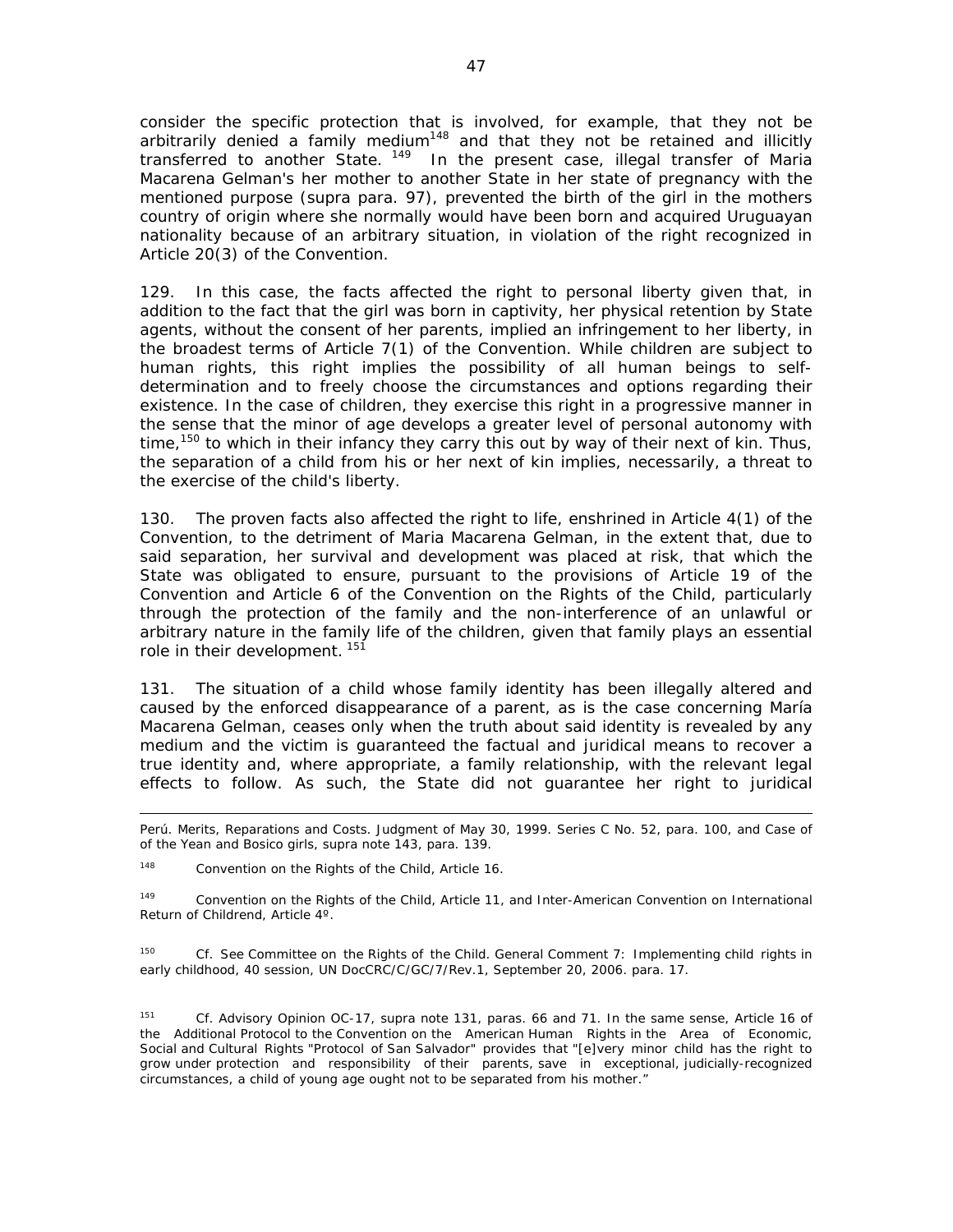personality, in violation of Article 3 of the Convention.

132. In recognition of the foregoing, the abduction and suppression of the identity of María Macarena Gelman García as a consequence of the detention and subsequent transfer of her pregnant mother to another State can be qualified as a particular form of enforced disappearance of persons, for having the same purpose or effect, upon leaving her clueless due to the lack of information regarding the fate or whereabouts or the denial of acknowledgment, in the terms of the mentioned Inter-American Convention. This is consistent with the concept and the constituent elements of enforced disappearance already addressed (*supra* paras. 64 to 78), amongst these, the definition contained in the International Convention for the Protection of all Persons from Enforced Disappearance from 2007 which in its Article 2 refers to "and other form of deprivation of liberty." Furthermore, this situation is anticipated in Article 25 of this International Convention,<sup>152</sup> and it has been recognized by various international bodies on human rights protection. <sup>153</sup> In the case of Uruguay, its domestic provisions recognize abducted children as victims of enforced disappearances. 154

1. Each State Party shall take the necessary measures to prevent and punish under its criminal law:

( *a* ) The wrongful removal of children who are subjected to enforced disappearance, children whose father, mother or legal guardian is subjected to enforced disappearance or children born during the captivity of a mother subjected to enforced disappearance.

153 *Cf*. Report of the Working Group on Enforced or Involuntary Disappearance on its Mission to El Salvador, Human Rights Council 7<sup>th</sup> period of sessions, U.N. Doc. A/HRC/7/2/Add.2, of October 26, 2007, para. 23: "[o]ne phenomenon that occurred during the armed conflict in El Salvador was the enforced disappearance of children. According to the sources consulted, the phenomenon was part of a deliberate strategy within the violence institutionalized by the State during the period of conflict.According to those sources, the children were abducted during the execution of military operations after which their families were executed or forced to flee to save their lives. Children were frequently taken away by military chiefs who brought them up as their own Children"; Report of the Working Group on Enforced or Involuntary Disappearance in its Mission to Argentina, Human Rights Council, 10° period of sessions, U.N. Doc. A/HRC/10/9/Add.1, of December 29, 2008, para. 10: "A specific phenomenon that occured[...] during the military dictatorship [...] was the enforced disappearance of children, ando f childrenborn in captivity. Children were abducted, stripped of their identity and taken from their families. There was also frequent abduction of children by military leaders who included the children in their families," and Report of the Working Group on Enforced or Involuntary Disappearance, Human Rights Council, 10° period of sessions, U.N. Doc. A/HRC/10/9, of February 25, 2009, para. 456: "children are also victims of disappearances, both directly and indirectly." The disappearance of a child, the wrongful removal and the loss of a parent due to their disappearance are serious violations of children's rights." On the recognition of the phenomenon of enforced disappearance of children in situations of armed conflict or military dictatorships, see Committee on the Rights of the Child, Consideration of Reports submitted by States parties under Article 44 of the Convention in respect of: Argentina, 31° period of sessions, U.N. Doc. CRC/C/15/Add.187, of October 9, 2002, paras. 34 and 35; El salvador, 36° period of sessions, U.N. Doc. CRC/C/15/Add.232, of June 30, 2004, paras. 31 and 32; El Salvador, 53° period of sessions, U.N. Doc. CRC/C/SLV/CO/3-4, of February 17, 2010, paras. 37 and 38, and Guatemala, 55° period of sessions, U.N. Doc. CRC/C/GTM/CO/3-4, of October 25, 2010, para. 87. Finally, see also Human Rights Commission of the United Nations, *Issue of enforced or involuntary disappearance*, resolutions: 53ª sessions, U.N. Doc. E/CN.4/RES/1995/38, of March 3, 1995, para. 23; 57ª session, U.N. Doc. E/CN.4/RES/1997/26, of April 11, 1997, para. 2.d; 51ª session, U.N. Doc. E/CN.4/RES/1998/40, of April 17, 1998, para. 2.d; 55ª session, U.N. Doc. E/CN.4/RES/1999/38, of April 26, 1999, para. 2.d; 60<sup>ª</sup> session, U.N. Doc. E/CN.4/RES/2000/37, of April 20, 2000, para. 2.d, and 51ª session, U.N. Doc. E/CN.4/RES/2002/41, of April 23, 2002, para. 2.d.

154 *Cf*. Law 18,596 on the recognition and redress to victims of unlawful state action between June 13, 1968 and February 28, 1985, whose Article 9, section G, recognizes "the victim status and institutional responsibility of the [State] for having affected the human dignity of those who had [...] [been] born during the imprisonment of his or her mother, or who children who have been disappeared,"

<sup>152</sup> International Convention for the Protection of All Persons Against Enforced Disappearance, Article 25: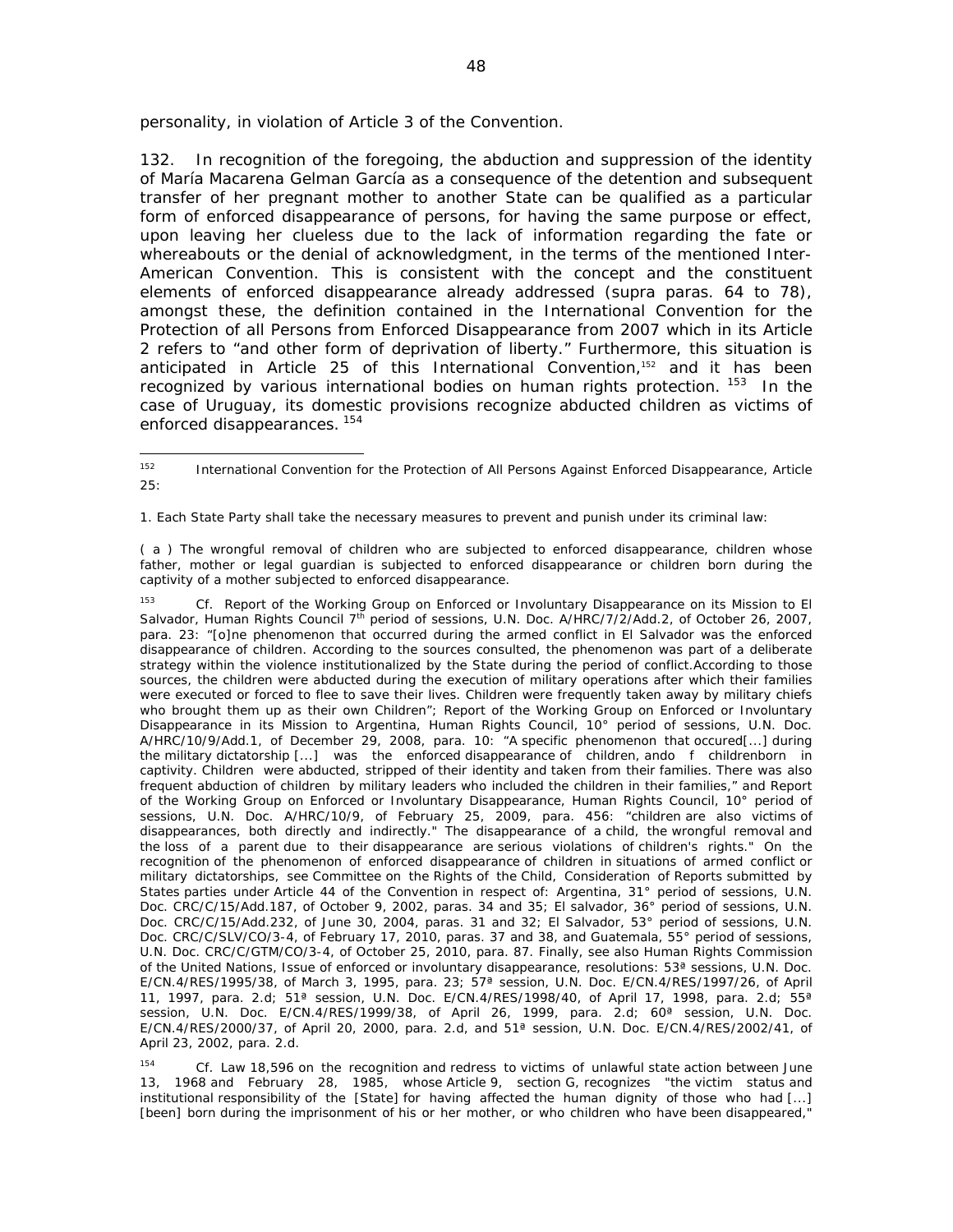#### *D. Violation of the rights to family and humane treatment [personal integrity] to the detriment of Mr. Juan Gelman.*

133. The facts also affected Juan Gelman's right to personal integrity, in particular, the right to respect his psychological integrity enshrined in Article 5(1) of the Convention, given that the next of kin of the victims of human rights violations may be, in turn, victims, <sup>155</sup> and in cases that involve the enforced disappearance of persons, it is possible to understand that the violation of the right to psychological and moral integrity of the family of the victim is a direct consequence of this phenomenon, causing them severe pain as a consequence of the act itself, that which is heightened, among other factors, by the continued refusal of State authorities to provide information about the whereabouts of the victim or to initiate an effective investigation to ascertain that which occurred.<sup>156</sup> Moreover, the deprivation of access to the truth regarding the whereabouts of a disappeared person constitutes a form of cruel and inhumane treatment to the close relatives<sup>157</sup> and which entails harm to the psychological and moral integrity of the direct next of kin of the victims of certain human rights violations.<sup>158</sup>

134. The violation of the right to personal integrity in the case of Juan Gelman is also apparent, due to the consequences he suffered because of the facts of the case and to the search for justice. In his testimony before the Court, Mr. Juan Gelman stated that not knowing the truth of what occurred to María Claudia affected him deeply; and that besides the fact that he was deprived of the lives of his son and of his daughter in law, he was also deprived of 23 years of his granddaughter's life, whom he did not see grow up, take her first steps, nor hear her say the words "grandpa", to which, all of the above, created a feeling of emptiness, which he, as well as Macarena, are both trying to overcome and surpass looking forward towards the future, as they face the impossibility of recreating the past. Expert witness Deutsch pointed out that Juan Gelman can speak about the facts, but that it is difficult to express his feelings as a "matter of double modesty: personal, and also for not (emotionally) carrying the other one." Besides imagining the last moments of Marcelo and Maria Claudia's lives, he faced some obstacles to get her granddaughter's search going, due to an inability to focus, and he has chosen not to

<u> 1989 - Andrea San Andrew Maria (h. 1989).</u><br>1900 - Andrew Maria (h. 1980).

156 *Cf Case of Blake V. Guatemala. Merits.* Judgment of January 24, 1998. Series C No. 36, para. 114; *Case of Ibsen Cárdenas and Ibsen Peña*, *supra* note 9, para. 126, and Case of *Gomes Lund et al. (Guerrilha do Araguaia)*, *supra* note 16, para. 241.

157 *Cf. Case of Trujillo Oroza*, *supra* note 12, para. 114; *Case of Ibsen Cárdenas and Ibsen Peña*, *supra* note 9, para. 130, and Case of *Gomes Lund et al. (Guerrilha do Araguaia)*, *supra* note 16, para. 240.

158 *Cf. Case of Valle Jaramillo et al. V. Colombia. Merits, Reparations and Costs. Judgment of*  November 27, 2008. Series C No. 192, para. 119; *Case of Ibsen Cárdenas and Ibsen Peña*, *supra* note 9, para. 127, and Case of *Gomes Lund et al. (Guerrilha do Araguaia)*, *supra* note 16, para. 235.

supra note 8, pages 5006 and 5007, and Resolution of the President of the Republic No. 858/2000, supra note 23, which highlights the need to "take steps possible to determine the status of the Detained Disappeared Persons in the de facto regime, as well as children disappeared under the same conditions," page 277.

<sup>155</sup> *Cf. Case of Castillo Páez V. Perú. Merits.* Judgment of November 3, 1997. Series C No. 34, Punto Resolutivo cuarto; *Case of Ibsen Cárdenas and Ibsen Peña*, *supra* note 9, para. 126, and Case of *Gomes Lund et al. (Guerrilha do Araguaia)*, *supra* note 16, para. 235.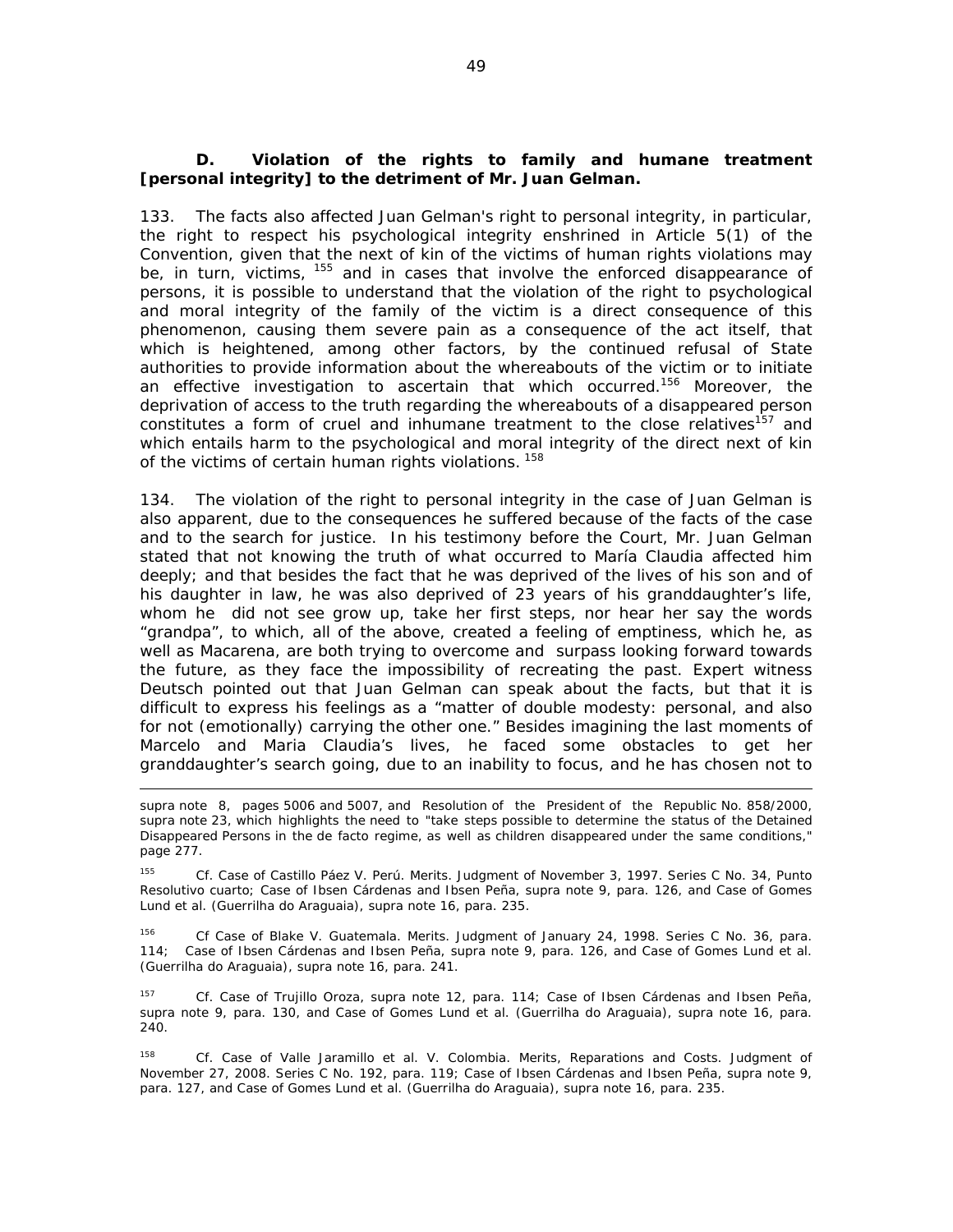verbally express his pain opting to find solace in writing his poems.

135. The facts of the case reveal the serious interference by the State in the family of Mr. Gelman, which violated the right to protection of the family, by making it impossible or difficult for him to be with his family and reestablish a relationship with it. His search for justice is paradigmatic in these kinds of situations of enforced disappearance, and it is first and foremost thanks to his own actions that the facts of this case have been revealed.

136. Finally, in relation with Article 11 of the Convention, the Tribunal considers that the Commission and the representatives have not provided clear and different arguments than those argued regarding the alleged violations of the rights analyzed and that head to the judicial content of this norm. In any case, the Court deems that it is not fit to analyze the facts of the present case under the Article 11 of the Convention.

# *E. Conclusion*

137. The Court declares that the State is responsible for having violated, from the birth of María Macarena Gelman García until the moment that she recovered her true and legitimate identity, the right to juridical personality, to life, to personal integrity, to personal liberty, to family, to a name, to the rights of the child, and to nationality, recognized in Articles 3, 4, 5, 7, 17, 18, 19, and 20(3) of the Convention, in relation to Articles 1(1) therein, and I and XI of the Inter-American Convention on the Forced Disappearance of Persons, to her detriment.

138. Moreover, the State is responsible for the violation of the rights to personal integrity and family, recognized in Articles 5 and 17 of the American Convention, in relation to Article 1(1), to the detriment of Mr. Juan Gelman.

# **VI.3**

#### **RIGHT TO A FAIR TRIAL [JUDICIAL GUARANTEES] AND JUDICIAL PROTECTION IN RELATION WITH THE OBLIGATION TO RESPECT RIGHTS, THE DUTY TO ADOPT DOMESTIC LEGAL EFFECTS, AND OBLIGATIONS TO INVESTIGATE OF THE AMERICAN CONVENTION AND THE INTER-AMERICAN CONVENTION ON FORCED DISAPPEARANCES OF PERSONS.**

139. In the present section, the Tribunal will examine the allegations referring to the right to access justice and the obligation to realize effective investigations in accordance with the characterization of the facts, under the established in Articles 1(1), 2, 8(1), and 25 of the Convention, and I and XI of the Inter-American Convention on Forced Disappearances of Persons.

# *A. Arguments and claims of the parties.*

140. The Commission argued that: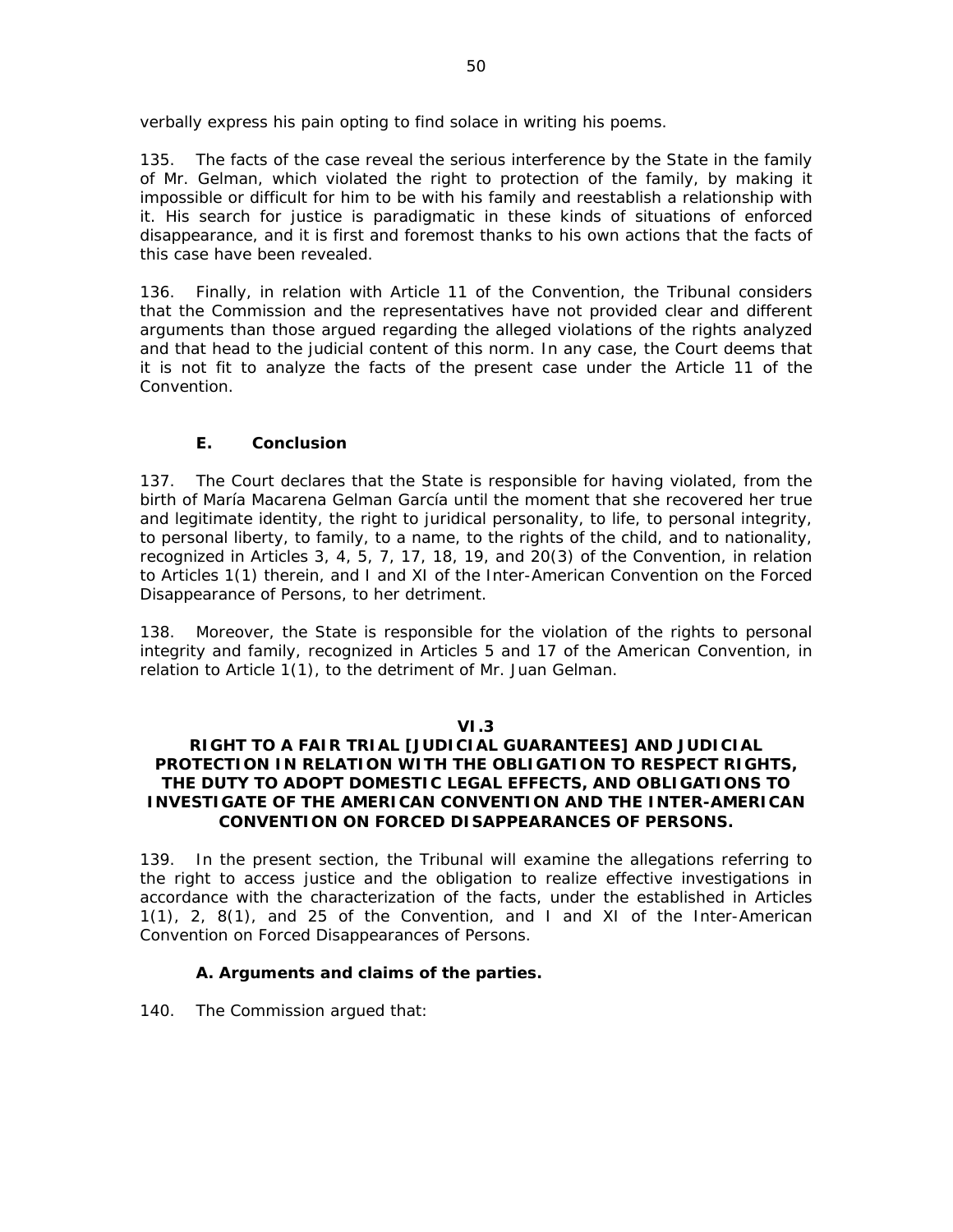- a. there is sufficient evidence in this case to "reasonably assert that the death of María Claudia García Gelman at the hands of State officials whom had her in custody in the context of a State policy that targeted sectors of the civilian population was a crime against humanity," and thus, not subject to amnesty;
- b. the Expiry Law prevented the victim's next of kin from being heard by a judge, violating the right to judicial protection. Said law also prevented the investigation, arrest, prosecution, and conviction of those responsible for the acts against María Claudia García Gelman and obstructed the clarification of her fate and whereabouts;
- c. the approval of the Expiry Law after the date of Uruguay's ratification of the American Convention means that the State failed to comply with its obligation to adopt domestic legal effects as mandated by Article 2. That the law has not been applied by the Uruguayan courts in several cases is a significant development, but it does not sufficiently meet the requirements of Article 2 of the Convention;
- d. not only did Uruguay "fail to repeal the Expiry Law or render it ineffective, it also did not provide a remedy allowing for the reopening of judicial proceedings that have been closed pursuant to the Expiry Law." Similarly, the October 19, 2005 decision of the Court of Appeals of Uruguay that prevented the reopening of the investigation of Maria Claudia Garcia's enforced disappearance should be subject to a judicial remedy providing for the reopening of a decision deemed to be *res judicata* when crimes against humanity are involved;
- e. when the abovementioned Court of Appeals affirmed the application of the Expiry Law in October of 2005, Uruguay was already party to the Rome Statute, which identifies enforced disappearances as a crime against humanity;
- f. in light of the general obligations established in Articles 1(1) and 2 of the American Convention, Uruguay violated Articles 8 and 25 of the Convention since April 19, 1985, for failing to adopt the necessary measures to protect Juan Gelman and María Macarena's rights to judicial protection and to simple and effective recourse;
- g. Uruguay undertook additional obligations in regard to due process and the judicial protection of victims when it ratified the Inter-American Convention on the Forced Disappearance of Persons on April of 1996 and the Inter-American Convention to Prevent and Punish Torture on November 10, 1992. Given that the acts perpetrated against María Claudia constituted "cruel and inhumane treatment tantamount to torture," the State is responsible for the violation of Articles 1, 6, 8, and 11 of the Inter-American Convention to Prevent and Punish Torture; and,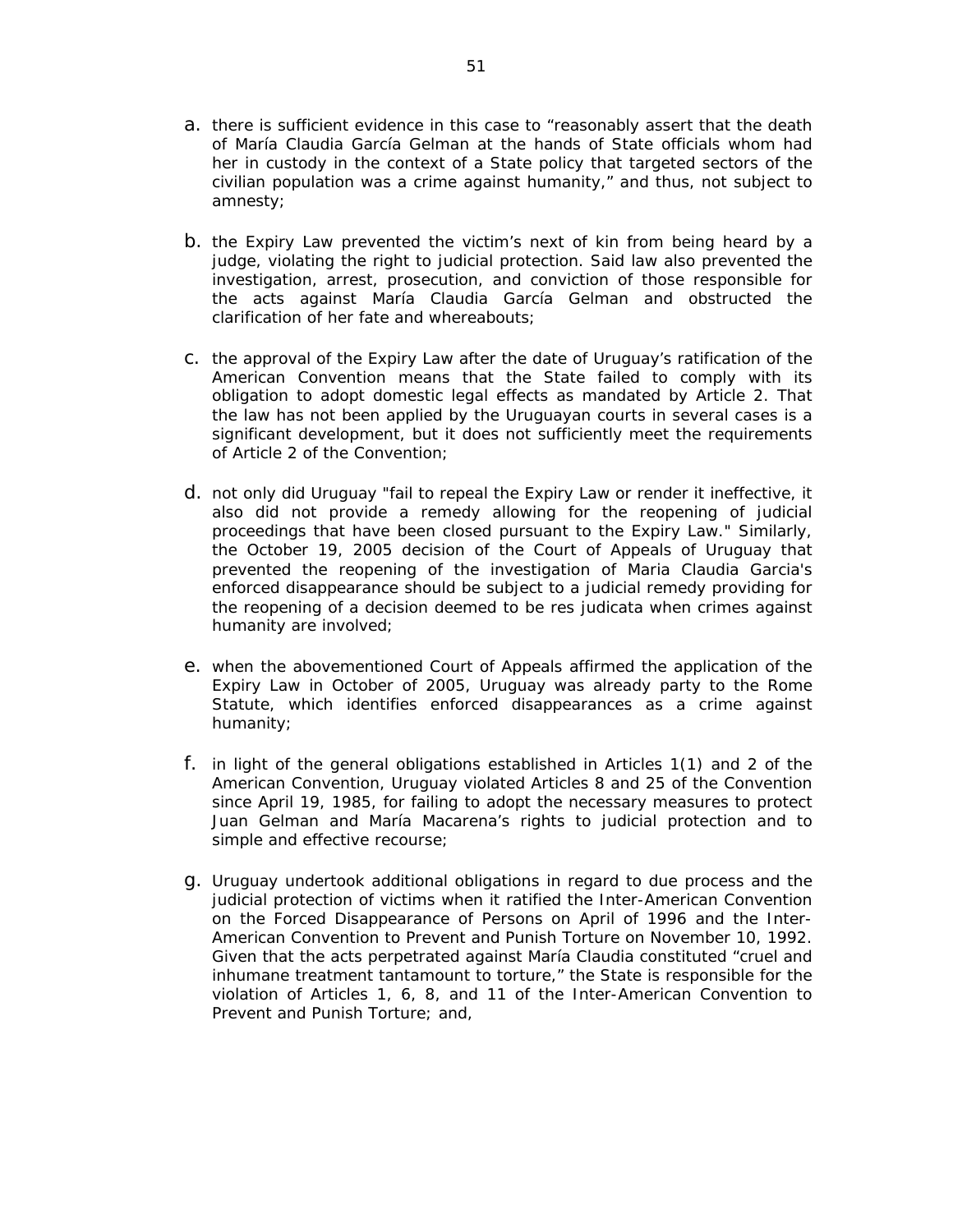- h. the State should have criminalized the act of enforced disappearance, but it did not do so until 2006. Consequently, the State violated Articles I(b), III, IV, and V of the Inter-American Convention on the Forced Disappearance of Persons for its delay in criminalizing the act of enforced disappearance and for failing to thoroughly investigate the fate of María Claudia García.
- 141. The representatives alleged that:
	- a. suggested an analysis of the elements of to establish a reasonable period of time to argue that the involvement of State officials and the impunity that has prevailed for years due to the Expiry Law in effect, as well as the military secret that continues to operate to date with a certain tolerance from the State, do not justify its failure to investigate or delay in doing so, rather, they increase the State's responsibility;
	- b. all the preliminary investigations regarding the disappearance of María Claudia García Iruretagoyena and Macarena Gelman García's birth in captivity, as well as the suppression of her identity, were the result of Juan Gelman's tireless and private efforts, who tried to investigate the facts, "unsuccessfully, for over eight years." Moreover, since the investigation was reopened in 2008, most of the evidence submitted to the court has been made available by means of the personal efforts and investigations carried out by the relatives.;
	- c. by permitting Law No. 15.848 to remain in force and by protecting those who have direct knowledge of the facts under a "military secret" claim, as well as neglecting to investigate the facts, Uruguay violated Articles 8 and 25 of the Convention because, for years, it failed to provide access to judicial remedy for crimes against humanity;
	- d. the State's did not exercise due diligence on various occasions, such as: the repeated efforts by the Public Prosecutor's Office to file the case within the scope of the Expiry Law; the judge and prosecutors' lack of attention to Macarena Gelman's requests in February of 2008 to the Court of First Instance on Criminal Matters of Second Round to process the pending evidence; the lack of lines of investigation into testimonial statements in other criminal courts and witnesses in the present case; and the failure to summon public and military officials who might have relevant information;
	- e. no information has been gathered to establish the location and circumstances of the birth of María Macarena Gelman, nor has there been any investigation in relation to the medical staff that worked at the place where she was allegedly born;
	- f. the Expiry Law grants the Executive Branch jurisdiction to decide whether a case falls within the scope of said law, and consequently, allows the Executive Branch to close a case or to archive the records, making it impossible to prosecute those responsible for committing crimes against humanity;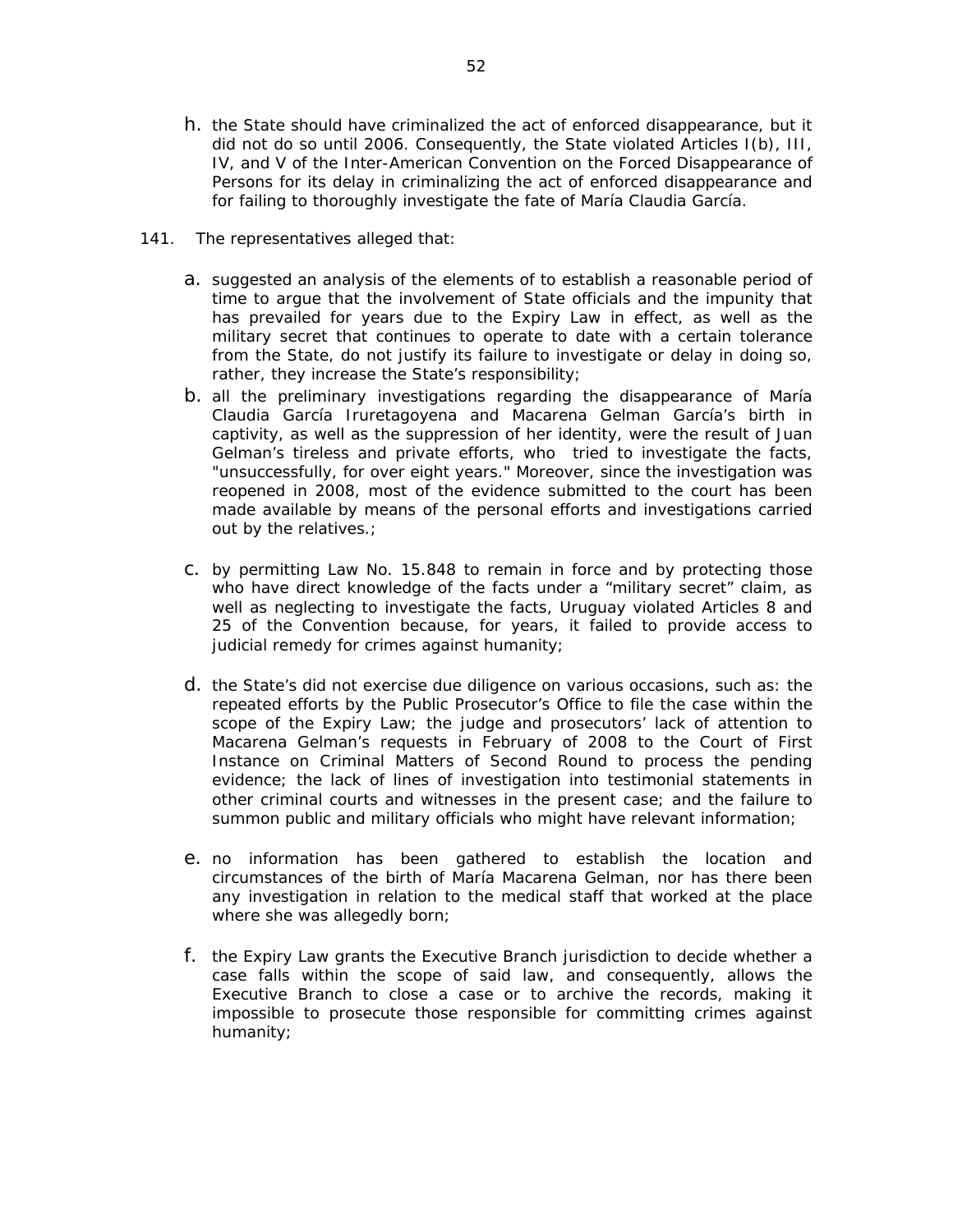- g. the criminal justice system in effect in Uruguay essentially recognizes no right to the victims, which in the present case, impeded Juan Gelman from appealing the December 2003 and October 2005 decisions on file, in violation of Article 8(1) of the Convention; and,
- h. lastly, affirmed that the State violated the victims' right to know the truth regarding the events, having withheld information relevant to the case and failing to provide the mechanisms necessary to do so, which is evidenced, in their opinion, by the fact that the Commission for Peace's Report did not provide much more information than what Juan and Macarena Gelman found out on their own; in the limits that the State itself placed on access to information to prepare the report "Historical Investigation on the Disappeared"; and on the fact that State officials, in all levels of government and even in democracy, concealed information in their possession regarding the facts, concluding that the right to truth "is covered jointly by Articles 1(1), 8, 13, and 25" of the Convention and in violation occurred to the detriment of Juan and Macarena Gelman and "society as a whole," and
- i. the State obligation to identify those responsible is reinforced by the provision in the Inter-American Convention on Forced Disappearance of Persons, in light of the facts being considered crimes against humanity.

142. Although the State did not refer specifically to the arguments of the Commission and the representatives regarding the obligation to investigate the facts, in addition to its recognition of responsibility (*supra* paras. 19 to 22), it referred to the following:

- a) that upon Uruguay's return to democracy, the State proceeded to adapt its conduct to the rule of law, as set out, *inter alia*, by the American Convention of Human Rights, though this "does not negate that […] María Macarena Gelman was found in 2000 and that the whereabouts of the remains of […] María Claudia García is still a pending issue for the State of Uruguay";
- b) that the Commission for Peace was created by Presidential Resolution No. 858/2000 dated August 9, 2000. On April 10, 2003, the Commission for Peace submitted its Final Report where it presented its findings, including, among the analyzed cases, the case of María Claudia García Iruretagoyena;
- c) President Tabaré Vásquez's inaugural speech on March 1, 2005, declaring that the enforced disappearance cases submitted for consideration to the Executive Branch resulting from that provided for in the Expiry Law, are "excluded from said law";
- d) a Presidential Order, dated June 23, 2005, informing the Judicial Branch that the case at hand was excluded from the Expiry Law;
- e) without denying that "initially, the Executive Branch in power at the time, determined that Juan Gelman's complaint fell within the scope of the Expiry Law," recently, the case was reeponed by judicial decree of August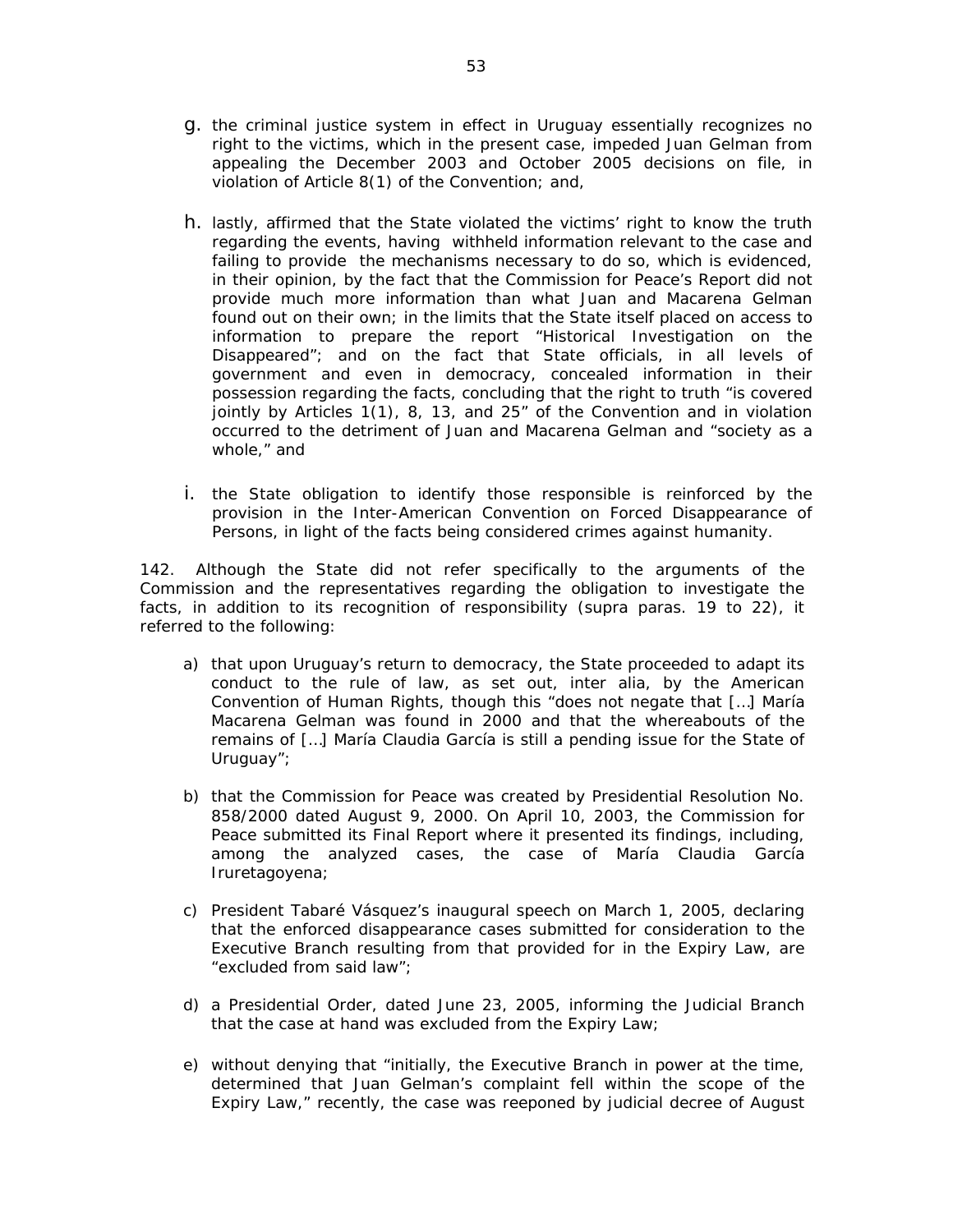4, 2008, by Maria Macarena Gelman, who presented supervening evidence in this regard, and currently, the case is at the Second Criminal Court;

- f) the shift in the jurisprudence of the Supreme Court of Uruguay was evinced in Judgment No. 365, which was rendered on October 19, 2009 in the case of *"Sabalsagaray Curuchet, Blanca Stela, Charge, Unconstitutionality of Articles 1, 3 and 4 of Law No. 15.848,*" which unanimously, declared the referenced provisions inapplicable and reasoned that while the ruling applies to the "specific case at hand, pursuant to the system of unconstitutional laws provided for in the Uruguayan Constitution, it is reasonable to expect that this law will govern in future similar cases," since "the Supreme Court of Justice, a body of original and exclusive jurisdiction to rule on the matter in conformity with Article 257 of the Constitution, may, […] issue an advance ruling in similar cases";
- g) the Legislative Branch's tender of various projects intended to repeal the Expiry Law;
- h) similar to the efforts of the courts, the Executive Branch continues conducting investigations to clarify the abovementioned facts relating to the human rights violations that occurred between 1973 and 1985, including those relating to María Claudia García Iruretagoyena, investigations which shall continue until the whereabouts of the persons disappeared during said period are known. In addition to the existing mechanisms, there is a project to "[d]evelop a protocol for the collection and identification of the remains of disappeared persons";
- i) the Presidency created, in March 2005, a Working Group to conduct archeological investigations regarding the collection and identification of disappeared persons and said group is collaborating with various military units in performing its task; based on the evidence adduced, it appears that these investigations will continue;
- j) the Minister of Foreign Affairs drafted a bill that will soon be submitted to the Legislature. The bill proposes to annul Articles 1, 2, 3, and 4 of the Expiry Law as well as to consider the statute of limitations interrupted in admitted cases, during the period of said law; and,
- k) similarly, the Legislative Branch has presented various projects aimed at leaving the above-referenced Expiry Law without legal effect, and on October 20, 2010, the House of Representatives approved an amendment which eliminates the effects of said law; the amendment is currently being discussed by the Senate of the Republic.

#### *B. Facts regarding the investigation carried out by the State*

143. Considering that, together with the aforementioned facts, which have been adequately proven (*supra* paras. 44 to 63, 79 to 90, and 106 to 116), provide an account of what happened to María Claudia García and María Macarena Gelman.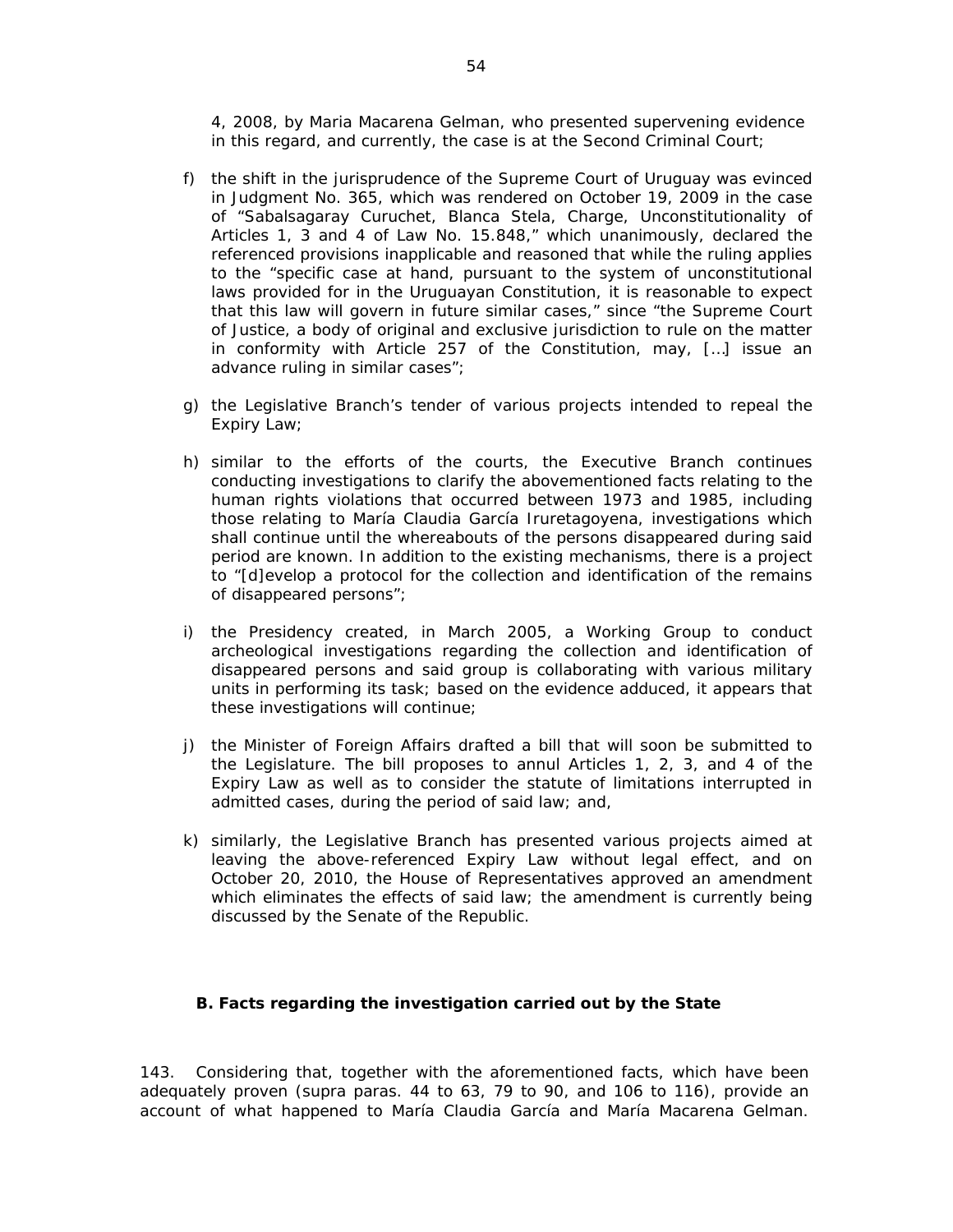However, there are other acts carried out by the State which, either directly or indirectly, relate to the actions taken to ascertain these situations. Pursuant to the reports of the Commission, the representatives, and the State, if it so corresponds, and the information on record. The Court notes that although in this context there are various references to Argentina, the present case was only presented in relation with Uruguay. Nonetheless, the representatives provided information concerning the investigations and claims initiated in Argentina in relation with the facts of the present case. <sup>159</sup>

#### B.1 *Actions concerning the Expiry Law*

144. The Expiry Law was approved on December 22, 1986, by the Uruguayan Parliament.*<sup>160</sup>* The Expiry Law provides as follows:

<sup>159</sup> These facts are:

a) On August 25, 1976, María Teresa Laura Moreira filed a complaint with the Argentine police and on September 12, 1977, Mr. Juan Antonio García Iruretagoyena filed a complaint Court of Instruction denouncing said facts.

b) On May 20, 1987, Nora Eva Gelman, who was detained at the same time as the Gelman García couple again denounced the kidnapping and illegal detention of María Claudia García Iruretagoyena and her husband

c.) In October of 2005, the Argentine government announced that it would seek the extradition of military officers involved in the disappearance of María Claudia García Iruretogoyena and the suppression of the identity of María Macarena Gelman García

d) On November 10, 2005, the Argentine government, through the Secretariat of Human Rights of the Ministry of Justice and Human Rights, filed a criminal complaint as part of the "Operation Condor Megacause" with Federal Court No. 7, Secretary No. 14. The complaint, titled "Videla Jorge Rafael, et al./Illegal Deprivation of Personal Liberty," investigates, among other things, the enforced disappearance of María Claudia García.

e) In the complaint, the Secretariat of Human Rights identifies the members of the Uruguayan Armed Forces who participated in the events and requested the extradition of José Ricardo Arab Fernández, Juan Manuel Cordero Piacentini, José Nino Gavazzo Pereira, Ricardo José Medina Blanco, León Tabaré Pérez Alegre, Ernesto Avelino Ramas Pereira, Juan Antonio Rodríguez Buratti, Jorge Alberto Silveira Quesada, and Gilberto Valentín Vásquez

f) Around May 2006, the Argentine government sent said requests to Uruguay.

g)Subsequently, the Uruguayan authorities, in compliance with existing extradition treaty between Argentina and Uruguay, ordered the detention of the military officers José Ricardo Arab Fernández, Juan Manuel Cordero Piacentini, José Nino Gavazzo Pereira, Ricardo José Medina Blanco, León Tabaré Pérez Alegre, Ernesto Avelino Ramas Pereira, Juan Antonio Rodríguez Buratti, Jorge Alberto Silveira Quesada, AND Gilberto Valentín Vásquez. Said detentions were carried out beginning on May 5, 2006. h)On December 1, 2006, the Judge of the First Criminal Court of Uruguay, Juan Carlos Fernández Lecchini, ordered the extradition of Gilberto Valentín Vásquez, Ernesto Avelino Ramas Pereira, Jorge Alberto Silveira Quesada, Ricardo José Medina Blanco, Josí Nino Gavazzo Pereira, and José Ricardo Arab Fernández, under a series of conditions, including that they may be transferred to Argentina only after they complete their sentences resulting from the criminal proceedings instituted in Uruguay.

i)Around November of 2008, and pursuant to several appeals, the Uruguayan Supreme Court partially confirmed the ruling of Judge Lecchini, granting the extradition of four military officers and pending the decision of two appeals.

j)Manuel Cordero, identified as one of the perpetrators of the enforced disappearance of María Claudia García Iruretagoyena, had fled and was a fugitive in Brazil. He was extradited by Brazil to Argentina in the context of cause of action of Operation Condor and was prosecuted by the Argentinea justice

system on February 9, 2010.<br><sup>160</sup> According to the Commisison in its application, when elections were called , held in November 1984, Julio María Sanguinetti was elected President of Uruguay during the November 1984 elections and was inagurated on March 1, 1985. Among the measures adopted was to reinstate the 1967 Constitution. He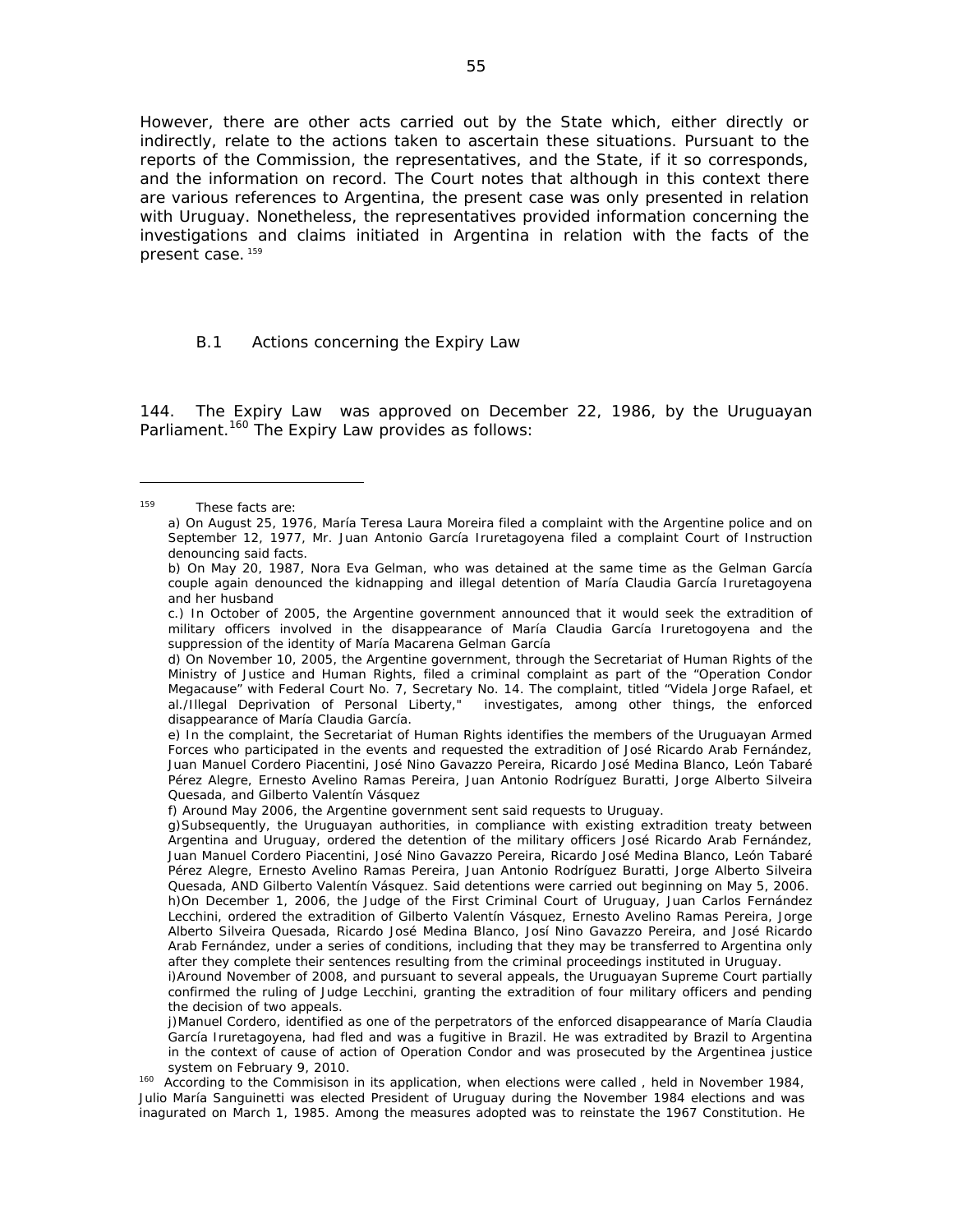Article 1.- It is recognized that, as a consequence of the logic of events stemming from the agreement between the political parties and the Armed Forces signed in August 1984, and in order to complete the transition to full constitutional order, the State relinquishes the exercise of penal actions with respect to crimes committed until March 1, 1985, by military and police officials either for political reasons or in fulfillment of their functions and in obeying orders from superiors during the de facto period.

Article 2. - The abovementioned article does not cover: a) Judicial proceedings in which indictments have been issued at the time this law goes into effect;

b) Crimes that may have been committed for personal economic gain or to benefit a third party;

Article 3. - For the purposes contemplated in the above articles, the court in pending cases will request the Executive Branch to submit, within a period of thirty days of receiving such request, an opinion as to whether or not it considers the case to fall within the scope of Article 1 of this law. If the Executive Branch considers this law to be applicable, the Court will dismiss the case. If, on the other hand, the Executive Branch does not consider the case to fall under this law, the court will order judicial proceedings to continue. From the time this law is promulgated until the date the court receives a response from the Executive Branch, all pretrial proceedings in cases described in the first paragraph of this article will be suspended.

Article 4. - Notwithstanding the abovementioned, the court will remit to the Executive Branch all testimony offered until the date this law is approved, regarding persons allegedly detained in military or police operations who later disappeared, including minors allegedly kidnapped in similar circumstances. The Executive Branch will immediately order the investigation of such incidents. Within a 120-day period from the date of receipt of the judicial communication of the denunciation, the Executive Branch will inform the plaintiffs of the results of these investigations and place at their disposal all information gathered<sup>161</sup>.

145. Pursuant to the promulgation of the Expiry Law, the Supreme Court of Justice was called to render a decision on the constitutionality of the law, given that attorneys representing victims and relatives of the disappeared filed writs with the

<u> 1989 - Andrea San Andrew Maria (h. 1989).</u><br>1900 - Andrew Maria (h. 1980).

then reestablished the independence of civil justice and legalized trade unions, political parties, and administrative aspects who had been banned by the military regime. Moreover, he pardoned all persons awaiting trial by military courts and received an overwhelming legislative approval of the Law of National Pacification (*Ley de Pacificación Nacional*), which pardoned all but 65 of the country's 800 remaining political prisoners, but contained a provision expressly denying amnesty to members of the military and police force responsible for human rights abuses during the military dictatorship. The political crisis stemming from lawsuits alleging human rights violations committed during the de facto government in Uruguay set the background for the Expiry Law. Regarding the filing of the criminal complaints and the subsequent legal proceedings, military officials refused to appear personally before the civilian courts. According to the Commission, as of 1986, President Sanguinetti "began searching in Parliament for a political solution to the issue of rendition of the military accounts." Similarly, in the judicial sphere, in November 1986, the Uruguayan Supreme Court upheld the civilian courts' claim to jurisdiction in two key cases implicating members of the Uruguayan armed forces in disappearances. The decision cleared the way for these cases to proceed in civilian courts and it was expected that the Supreme Court would rule similarly in the remaining cases. On December 1, 1986, President Sanguinetti delivered a public a statement issued by seventeen retired generals who had held top command positions during the military dictatorship, in which they acknowledged and assumed full responsibility for human rights abuses committed by their subordinates during the anti-subversive campaign and indicated that such excesses would not be repeated. Sanguinetti declared that the statement deserved "a response of equal grandeur of spirit." In order to meet the December 23<sup>rd</sup> deadline (the same date that several military and police officers were due to appear in civilian court) and to avert what Sanguinetti publicly called "an imminent institutional crisis," a majority of *Colorado* and *Blanco* legislators in both Parliamentary chambers approved Law the Expiry on December 22.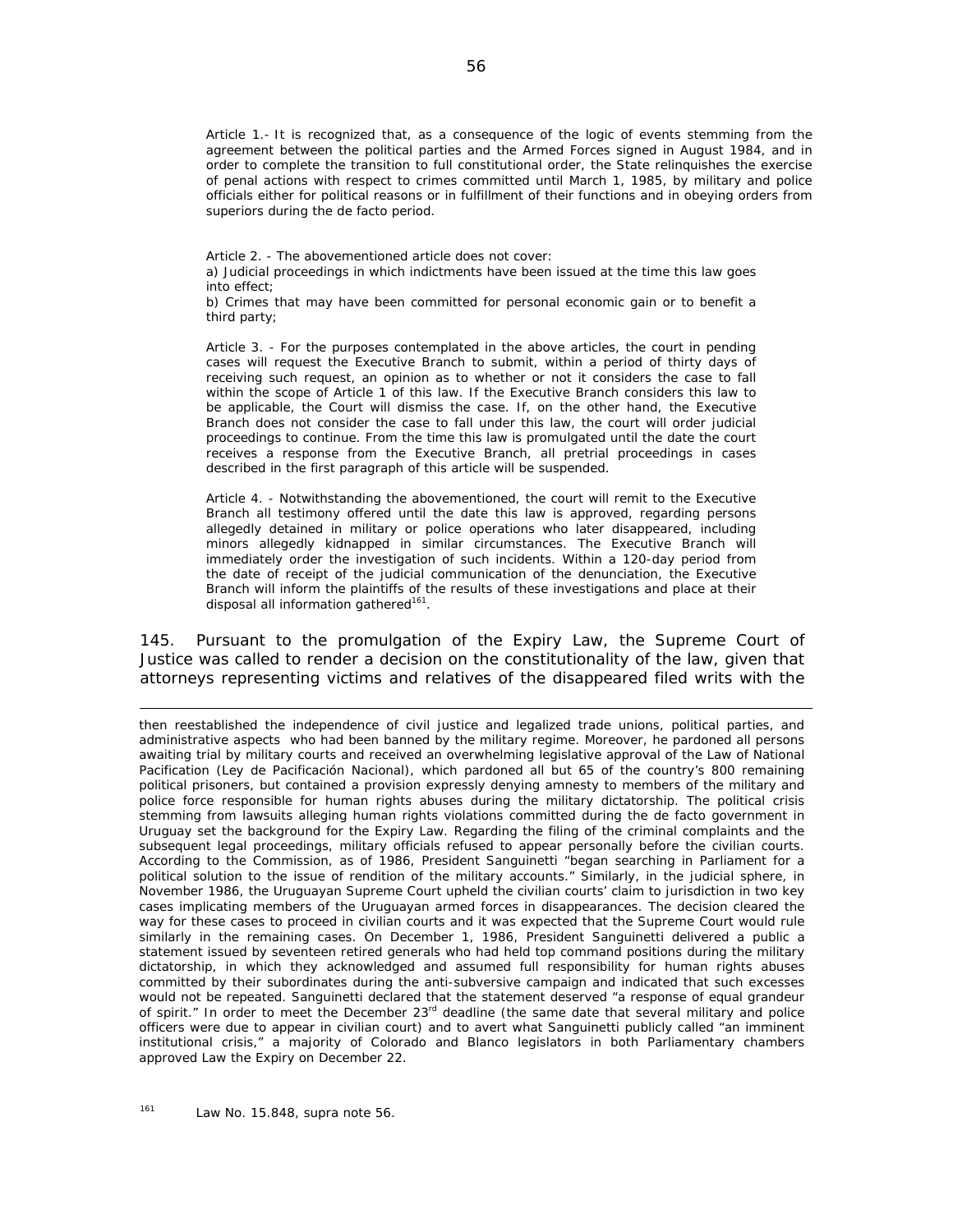Supreme Court challenging the constitutionality of the law,<sup>162</sup> as well as arguments presented by judges *ex oficio* who heard the complaints.

146. In 1988, the Supreme Court of Justice upheld the Law's constitutionality by a 3 to 2 majority vote, which, in accordance with Uruguayan constitutional law**,** only had binding effects in the specific case. The majority found that despite the omission of the term "amnesty" in the text, the legislative intent was to confer an "authentic amnesty" on the security forces.<sup>163</sup>

147. In April 16, 1989, a group of citizens and relatives of detainees and disappeared persons, known as the *National Commission Pro Referendum against the Expiry Law* [Comisión Nacional pro Referéndum contra la Ley de Caducidad de la Pretensión Punitiva del Estado], promoted and obtained the signatures of more than 25% of the votes (approximately 630,000), based upon which a motion for referendum against the Expiry Law was filed. The motion was rejected by the Uruguayan electorate, since only 42.4% voted in favor of the referendum and the rest opposed it. 164

148. On October 19, 2009, the Supreme Court of Uruguay rendered Judgment No. 365 in the case of "*Sabalsagaray Curuchet Blanca Stela,*" where it declared the unconstitutionality of Articles  $1, 3$ , and 4 of the Law and resolved the inapplicability in the specific case at hand (*infra* para. 239).<sup>165</sup>

149. On October 25, 2009, the Expiry Law was submitted to a referendum. The referendum – held alongside the presidential election and through a "popular initiative," which required the prior support of over two hundred fifty thousand (250,000) signatures – called for a constitutional amendment that would nullify the Expiry Law and nullify Articles 1, 2, 3, and 4 thereof. The proposed amendment garnered only 47.7% of the votes, and thus, it was rejected.<sup>166</sup>

165 *Cf*. Supreme Court of Justice of Uruguay. Case of "Sabalsagaray Curutchet Blanca Stela – Complaint of the Exception of Unconstitutionality", *infra* note 163, Judgment No. 365, of October 19, 2009, evidence, folios 2325 to 2379.

<sup>162</sup> *Cf*. Report of Americas Watch, "Challenging Impunity: The The Expir Law and the Referendum Campaign in Uruguay", March 12, 1989, evidence, folios 1789 and 1790.

<sup>163</sup> *Cf*. Supreme Court of Justice of Uruguay, captioned orders "Detta,Josefina; Menotti, Noris; Martínez, Federico; Musso Osiris; Burgell, Jorge s/unconstitutionality of the Law 15.848. Arts.1, 2, 3 and 4", Judgment No. 112/87, resoluiton of May 2, 1988, evidence, folios 2256 to 2318. *Cf.* see also, Supreme Court of Uruguay, captioned orders "Macchi Torres, Jessi. Homicide. Unconstituitonality ex oficio Law N° 15.848, arts. 1<sup>o</sup> and 3<sup>o</sup>", Judgment No. 232/1988, and captioned orders "Whitelaw Agustoni, Agustín Germán; Barredo Longo, Fernando José. Complaint. Unconstitutionality," Judgment Nº 224/1988, both cited in the Case of Sabalsagaray Curutchet, *infra* note 163, Supreme Court of Justice of Uruguay. Case of "Sabalsagaray Curutchet Blanca Stela –Complaint of the Exception of Unconstitutionality," Judgment No. 365, of October 19, 2009, evidence, folios 2325 to 2379 folios 1479 and 1480.

<sup>164</sup> *Cf*. Electoral Court, Testimony regarding the result of the referendum of 1989, Act No. 6336, of June 22, 1989, approved on August 23, of this year, evidence, folios 3463 to 3468 (percentage calculated by the Secretariat based on the information presented by the parties), and Peace Service and Justicia-Uruguay, *Human Rights in Uruguay. Report 2009*, Montevideo, Uruguay, 2009, evidence, folio 3175.

<sup>166</sup> *Cf*. Electoral Court, Testimony of the outcome of the plebiscite of October 25, 2009, evidence, folios 3469 a 3471. The support to the initiative was materialized thru the introduction of the voting envelope for the national presidential, vice presidential and legislative member's elections, which was a pink sheet, containing only one option for "YES", In order to approved the proposal, more than half of the votes were needed. The proposal reached 47,7% of the votes that were casted and 43.15 % of the valid votes.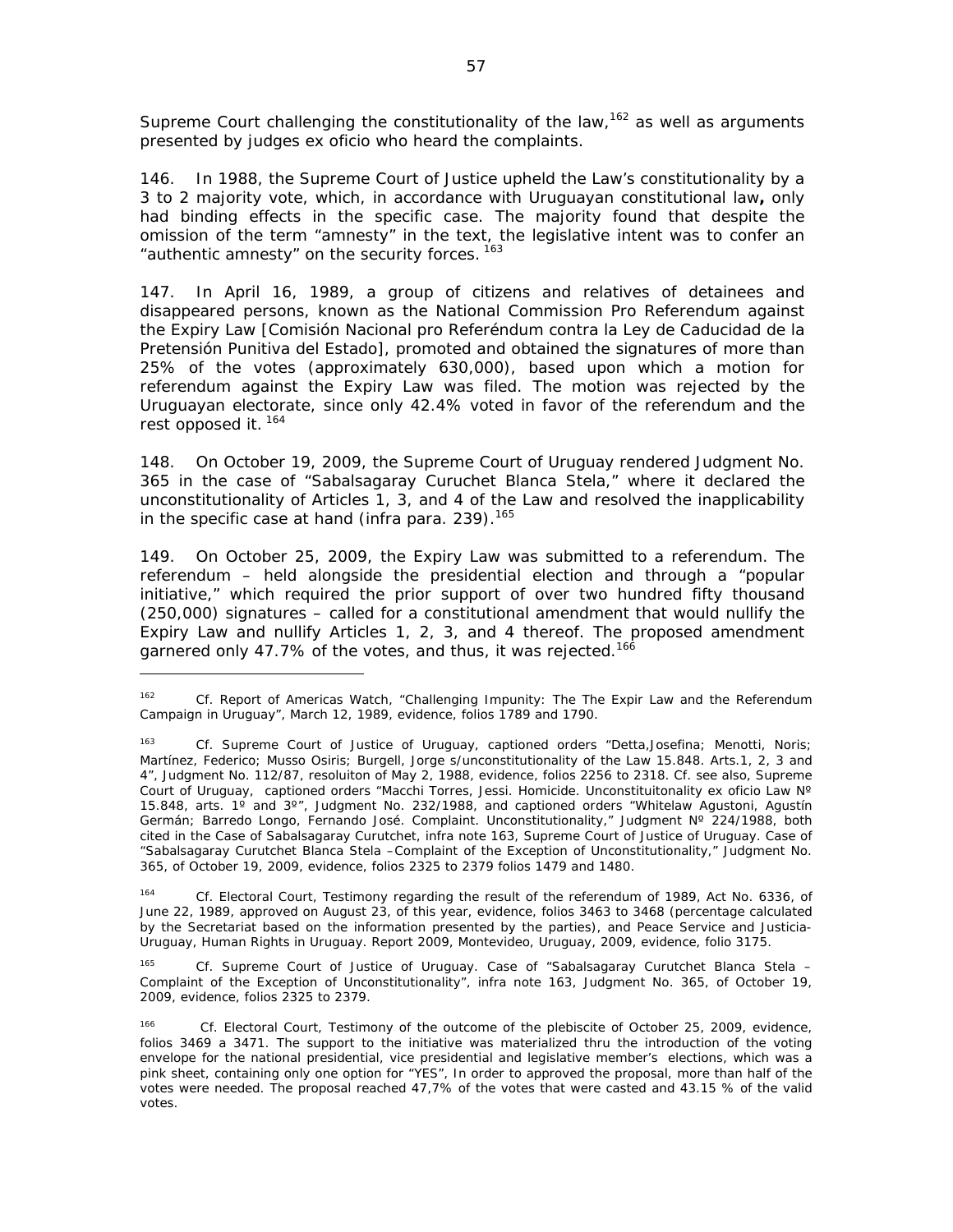150. On October 29, 2010, the Uruguayan Supreme Court of Justice issued another ruling in the case *"Human Rights Organizations,"*167 [Organizaciones de Derechos Humanos] wherein, through the mechanism of "anticipated order," in which it reiterates that established in the case of Sabalsagaray (*supra* para. 148) on the exception of unconstitutionality of the Expiry Law, thereby conforming the arguments in the referenced judgment.

# *B.2 Actions of the Executive Branch.*

151. Between April and May of 1999, Juan Gelman and his wife requested a meeting with former-President of Uruguay, Mr. Julio María Sanguinetti. On May 7, 1999, they finally met with the Secretary of State, Dr. Elías Bluth, who listened to [Juan Gelman and his wife's] reconstruction of the facts based on their individual investigation, and requested that Juan provide him with a written summary for the President to read of what occurred. In the days following, Dr. Elías Bluth personally contacted Juan Gelman and informed him that the President was sensitive to his plight and that he would do everything possible to ascertain the truth, without ever contacting Juan Gelman again. <sup>168</sup>

152. In an open letter, published in October 1999, Juan Gelman denounced the former-President Julio María Sanguintti for not keeping his promise to conduct an investigation. The letter read, in part:

"[...] I hope you never suffer such anguish, the burden of this dual emptiness. You are regarded as the most learned of the presidents of Latin America and surely you remember this phrase by your fellow countryman, the great poet Lautréamont: 'Not even with the ocean can you wash a single intellectual bloodstain.' Even more so when there is real blood in between. The layers of silence which veil the theft of babies are an intellectual stain that does not cease to encompass more, because the silence itself prolongs it. Mr. President: 'Did you order the investigation you promised? And, if so, does a sense of humanity not inspire you to communicate the result to me? And, if you did not order it, does this sense of humanity not compel you to do so?<sup>169</sup>

153. According to former-Senator Rafael Michelini, during a confidential meeting held in June of 2000, the former-President of the Republic, Jorge Battle Ibáñez, said that "in the case of María Claudia, they knew absolutely everything […] including who had killed her, naming [a] police officer [...] as the perpetrator, except for the exact location of María Claudia's bodily remains, though specifying that they already knew the zone and area where the remains were." 170

<sup>167</sup> Supreme Court of Justice of Uruguay. Captioned orders "Organization of human rights complaint – unconstitutionality exception – arts. 1°, 3°, 4° of the Law  $N^{\circ}$  15.848 – Record IUE 2-21986/2006", Judgment No. 1525, of October 29, 2010, evidence, folios 5205 to 5207.

<sup>168</sup> *Cf*. Declaration rendered by Juan Gelman during the public hearing, and Testimony of Mara La Madrid, *supra* note 118, evidence, folios 3674 and 3675.

<sup>169</sup> *Cf*. Open letter of Juan Gelman to the President of the Republic, published in the newspaper *La República* on February 28, 2000, evidence, folios 3340 to 3342. Mr. Gelman interpreted the attitude of President Sanguinetti as a lack of political will to ascertain the facts. In this regard, *Cf*. Declaration rendered by Juan Gelman during the public hearing.

<sup>&</sup>lt;sup>170</sup> *Cf.* Historical Investigation on Detained and Disappeared Persons in compliance with Article 4 of the Law 15.488 de 2007, Tome II, Section 1: Uruguay, section A: Detained Disappeared Persons, personal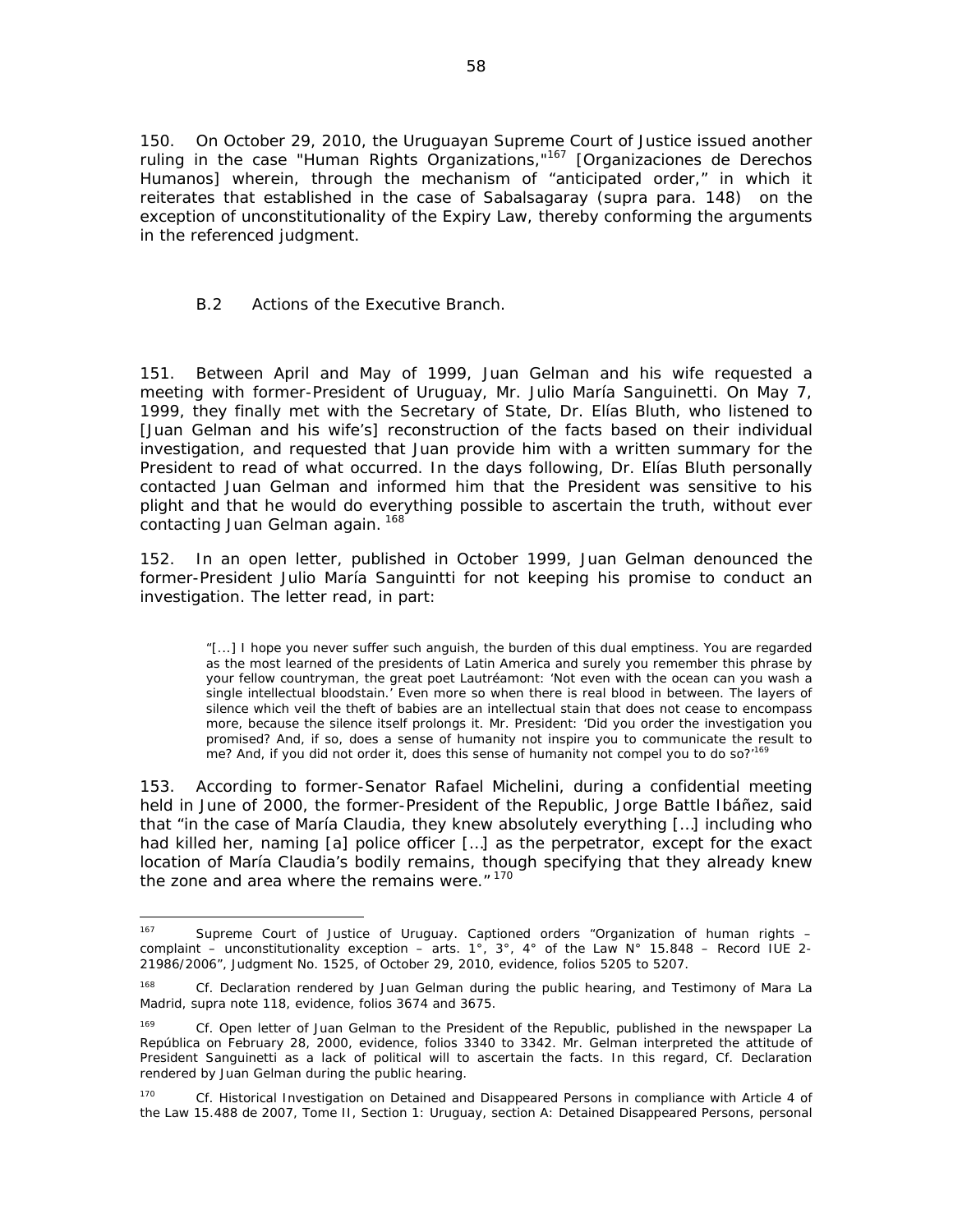154. The Commission for Peace<sup>171</sup> was created through a Presidential Resolution of August 9, 2000, by former-President Jorge Battle for the purpose of "receiving, analyzing, classifying, and compiling information on the enforced disappearances that occurred during the de facto regime."172 Said Commission was granted broad authority to receive documents and testimony but had to adhere to the utmost discretion and confidentiality,  $173$  and it was given 120 days to make its findings.  $174$ 

155. The Final Report of the Commission for Peace was made public on April 10, 2003.175 The report was formally submitted to former-President of the Republic, Mr. Jorge Battle, who, by Decree of April 16, 2003, and acting within the powers of the Council of Ministers, officially accepted said Final Report and pursuant to Resolution No. 448/2003 and adopted it as "the official version of the facts regarding the detainees and disappeared persons during the de facto regimen." He ordered it published in its entirety except for the attachments containing private information for the families who had filed claims. 176

156. Regarding the Uruguayans who had been transferred to clandestine detention centers in Argentina, said report established that "*those persons involved were arrested and transferred by intelligence forces cooperating with one another in an unofficial, or not recognized as official, manner.*" 177

157. With regard to María Claudia García Iruretagoyena de Gelman, the Report explains:

#### […] 54.-

[This Commission] considers one complaint as partially confirmed based on coinciding material facts that have been adequately proven, which allow us to infer that the person described in Annex No. 5(2) was detained in Argentina and transferred to our country where she was kept in a clandestine detention center and gave birth to a daughter who was abducted from her and

case file of García Iruretagoyena Cassinelli de Gelman, María Claudia, evidence, annex 10 to the brief of pleadings and motions, CD 1, page 210 (complementary pages. 199, 202, 207 and 217). See also, Declaration rendered by Juan Gelman during the public hearing, and Testimony of Mara La Madrid, *supra* note 118, evidence, folio 3686.

<u> 1989 - Andrea Santa Andrea Andrea Andrea Andrea Andrea Andrea Andrea Andrea Andrea Andrea Andrea Andrea Andr</u>

171 *Cf*. Resolution of the President of the Republic No. 858/2000, *supra* note 23, evidence, folio 2107.

172 Article 1 of the Resolution of the President of the Republic No. 858/2000, *supra* note 23, evidence, folio 2107.

173 Article 3 of the Resolution of the President of the Republic No. 858/2000, *supra* note 23, evidence, folio 2107.

174 Article 7 of the Resolution of the President of the Republic No. 858/2000, *supra* note 23, evidence, folio 2107.

175 *Cf*. Final Report of the Commission for Peace, *supra* note 56. In the final report, the Commission for Peace stated that it was not granted investigative functions, neither was it granted coercive authority to collect information; (para. 12); it also highlighted the limitations and main difficulties faced in order to fulfill its mission, and explicitly recognized that "an effort was definitely made, not to achieve "a truth" or "the most convenient truth" but rather "the possible truth." (para. 38), folios 286 and 293.

176 *Cf*. Resolution of the President of the Oriental Republic of Uruguay No. 448/2003, of April 10, 2003, evidence, folio 2110.

177 *Cf*. Final Report of the Commission for Peace, *supra* note 56, Chapter III. Principle Conclusions. B) Complaint regarding alleged disappeared persons in Uruguay. B.4) Complaint referring to foreigners, evidence, folios 299.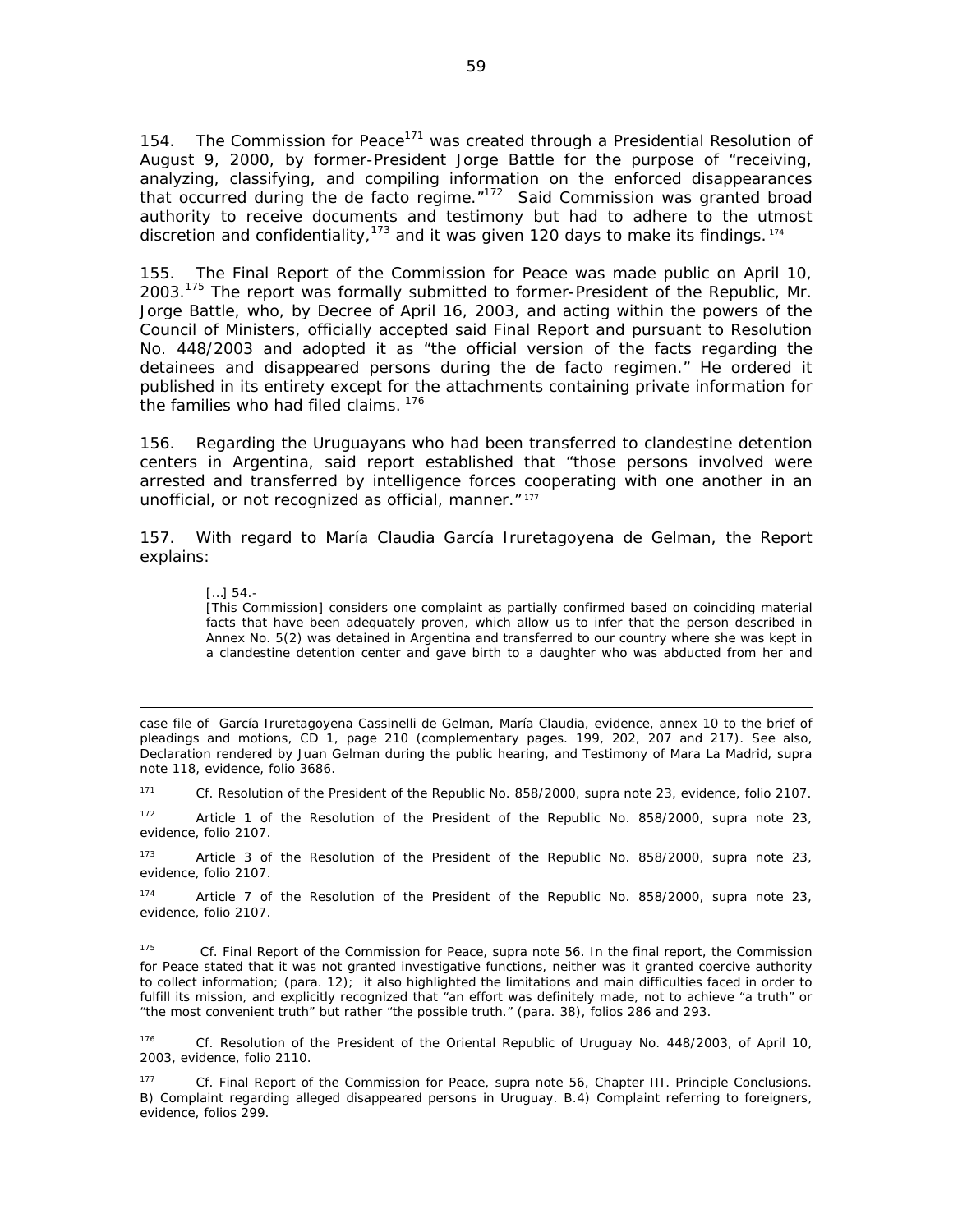given to an Uruguayan family. The circumstances surrounding her death, however, have not been fully confirmed. 178

158. In the annex 5(2) to the Final Report of the Commission for Peace Some of the aforementioned facts are described, and it explains that no concrete measures were taken to begin an investigation, "making it impossible to verify the circumstances surrounding her death and the subsequent fate of her bodily remains." It concludes that there is no logical explanation for the kidnapping of the young woman who had no ties to Uruguay, but that it is firmly believed that she was killed after her baby was abducted from her. <sup>179</sup>

159. In March 2005, the administration of President Tabaré Vásquez pledged to begin excavating military grounds in order to determine the fate of the many citizens who were detained and disappeared during the military dictatorship<sup>180</sup> and pursuant to this, decided to undertake the investigations needed, with special instruction to locate the remains of María Claudia García.<sup>181</sup> These tasks were later suspended, but according to a report to the Inter-American Commission, this would not impede "the Government of Uruguay from [continuing] with its task of searching for the remains of the detained-disappeared citizens[, to which] it will continue with its investigation." <sup>182</sup>

160. On December 26, 2006, the Executive Branch issued a resolution declaring the culmination of the first phase of investigations of the enforced disappearances that occurred within the nation. Furthermore, it ordered that the reports submitted by the Commanders in Chief of the Armed Forces, as well as the report from the University of the Republic, be published. <sup>183</sup>

161. In 2007, the Executive Branch commissioned the publication of the book, *Historical Investigation on Disappeared Detainees in compliance with Article 4 of Law [No.] 15.848* ["Investigación Histórica sobre Detenidos Desaparecidos en cumplimiento del artículo 4 de la Ley [No.] 15.848"] The book contains a historical account of the case studies of the disappeared detainees in Uruguay and the surrounding region (Argentina, Chile, Bolivia, and Colombia) and the international efforts carried out by the victims' next of kin. Moreover, it gives a detailed account of

182 Report presented by the State on December 14, 2006, *supra* note 182, evidence, folio 603.

<sup>183</sup> Resolution of the President of the Oriental Republic of Uruguay No. 832/2006, of December 26, 2006, evidence, folio 2113.

<sup>178</sup> *Cf*. Final Report of the Commission for Peace, *supra* note 56, para. 54, evidence, folio 299.

<sup>179</sup> *Cf*. Final Report of the Commission for Peace, *supra* note 56, annex 5.2, evidence, folios 2201 to 2203.

<sup>180</sup> *Cf*. Opening address by former-President Miguel Vazquez, on 1 March 2005, Evidence, pages 5030-5032. The measure adopted by the President included field work consisting of earth removal, in places of possible sites that could have been somehow linked to specific or suspected claims, technically proven, as sites where clandestine cemeteries could have existed. Thus with two objectives in mind, entry to military Battalions was resolved: to find bodily remains of murdered people, and to confirm if, an unearthing operation on those grounds had previously taken place, consisting on the ulterior removal of corpses, in order to not leave their traces behind.

<sup>&</sup>lt;sup>181</sup> *Cf.* Report presented by the State on December 14, 2006 during the proceeding before the Inter-American Commission, evidence, folio 603, wherein it was indicated that "the physical location of the remains [...] and the determination of the bitter and heartbreaking circumstances of the death of Maria Claudia, remain the unwavering obligation of the Uruguayan Government."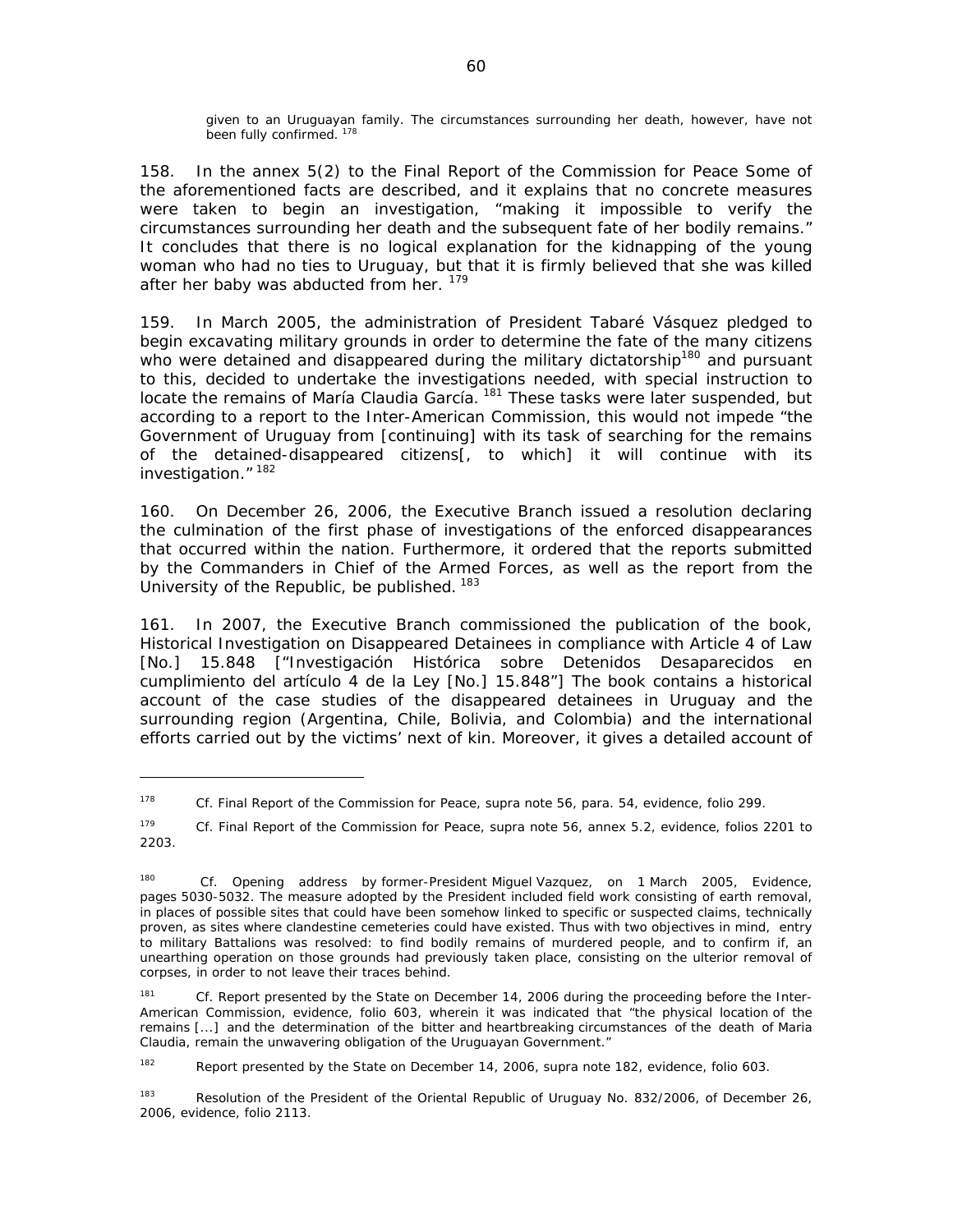María Claudia García's disappearance and references the sources consulted to establish the facts, as well as the relevant information sheets from the Historical Research Commission. 184

162. During the public hearing before this Court, the State submitted the *Archeological Investigations on Disappeared Persons developed in the Battalion No. 14 Parachute/Paratroopers by the working group created under the President of the Republic.* ["Investigaciones Arqueológicas sobre Detenidos – Desaparecidos desarrollados en el Batallón Nº 14 de Paracaidistas, realizado por el Grupo de Trabajo creado en el ámbito de la Presidencia de la República"]. The report refers to the fieldwork carried out by the State between 2005 and 2010 and Chapter III, part one, of said report deals with information gathered from the investigations that took place between August 2005 and October 2006. 185

# *B. 3 Actions of the Judicial Branch.*

163. On June 19, 2002, Juan Gelman, through his representatives, filed a criminal complaint before the Fourth Criminal Court denouncing the detention and disappearance of María Claudia García Iruretagoyena, as well as abduction of her daughter and the subsequent suppression of the child's civil status, <sup>186</sup> but the proceeding was interrupted when a controversy arose regarding jurisdiction. Once the jurisdiction was determined for the Court of First Instance of the Second Criminal Court (hereinafter "Criminal Court of Second Round), on December 13, 2002, it decided that, in order to determine if the facts in the complaint were related to the other circumstances in the case file separated before the same Court and if it followed to include the case in the scope of the Expiry Law, the case would be officially opened to receive evidence and it began summoning various witnesses. <sup>187</sup>

164. Statements were taken and the relevant annexes were submitted between December 2002 and September 2003, in order for the Public Prosecutor to issue an opinion, which inspired the National Prosecutor in the Criminal Court of Fourth Round to request that "the investigations be closed" due to the applicability, in his opinion, of the Expiry Law. 188

<sup>184</sup> *Cf.* Historical Investigation on Detainees and Disappeared Persons in compliance with Article 4 of Law 15.488 of 2007, *supra* note 23, pages. 195 and ss.

<sup>185</sup> *Cf*. Archeological Investigations on Detained Disappeared Persons developed in the Parachute Battalion No. 14, pages. 82 and ss, and expert report provided by Martha Guianze during the public hearing, in which she stressed that there was no judicial involvement in the initiatives of the executive branch for excavations, which are executed by agreements of the Presidency of the Republic with the University of the Republic, with experts from the University who often do pro bono work, not under the supervision of the judge and that said, judges and prosecutors often turn to theexcavation sites but have not yet achieved coordination necessary for a protocol that exists to determine that these evidences are transferable to the trial with all the procedural guarantees.

<sup>186</sup> Criminal complaint filed on July 19, 2002 before the Criminal Court of Fourth Round, evidence, folios 386 a 402.

<sup>&</sup>lt;sup>187</sup> Judicial Resolution of the Court of Second Round on December 13, 2002, evidence, annex 2, peice 1, page 23.

<sup>&</sup>lt;sup>188</sup> Report of the Agent of the Public Prosecutors Enrique Möller Mendezde of September 1, 2003, evidence, folio 417.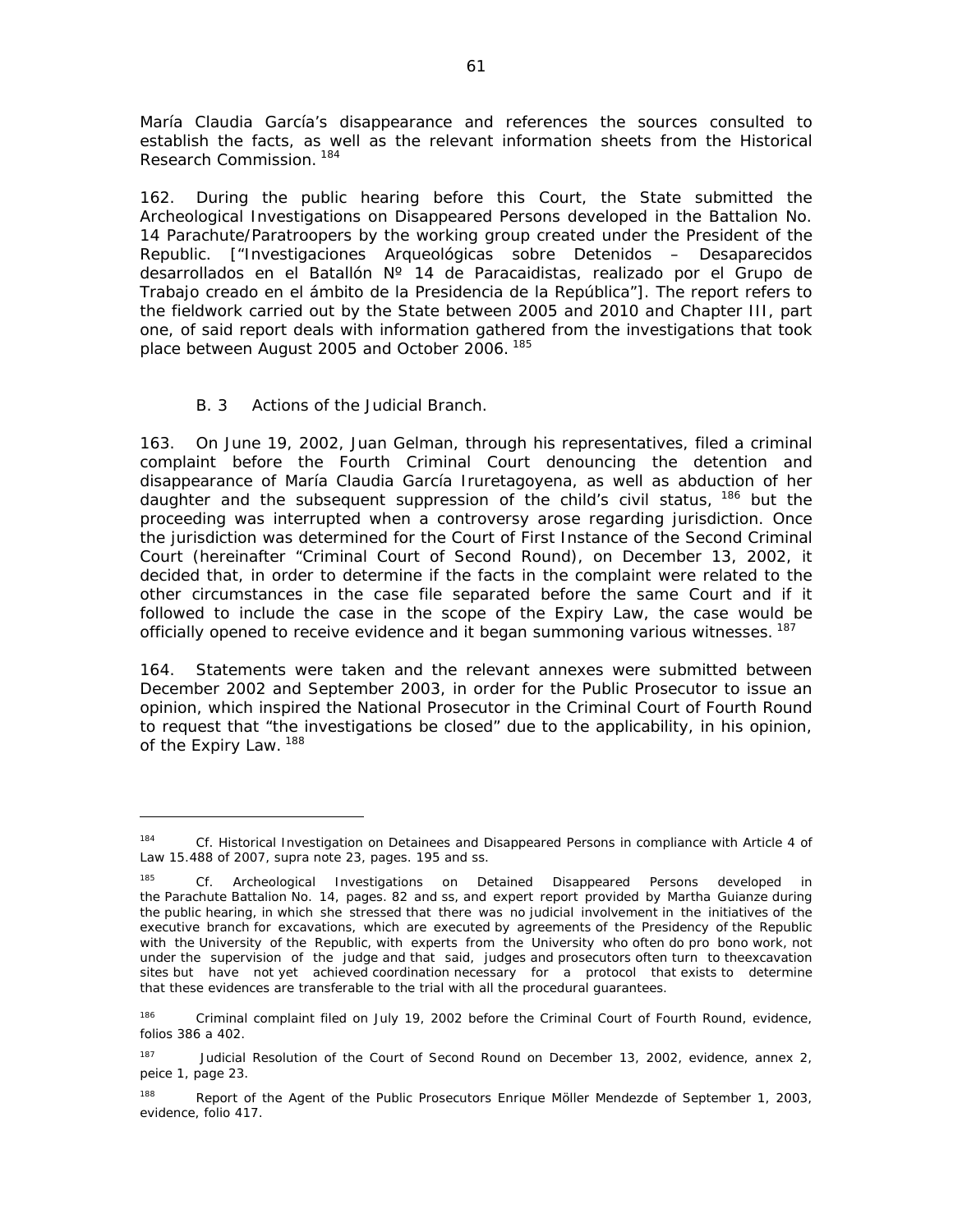165. The Court of Second Round did not accede to the Prosecutor's request due to the fact that pursuant to Article 3 of Law No. 15.848, only the Executive Branch may decide to close such cases. As a result, the issue was turned over to the Executive Branch to determine whether the facts fell within the scope of the Law. <sup>189</sup>

166. On November 28, 2003, the Executive Branch, through the Supreme Court, informed the Court of Second Round that the case fell within the scope of the Expiry  $l$  aw.  $^{190}$ 

167. On September 2, 2003, the then-presiding judge issued a precautionary measure to preserve the grounds of the Military Battalion No. 13 of the Infantry of the National Army,<sup>191</sup> which ordered the Municipality to suspend the work that it was doing on the grounds,  $192$  seeking protection in international law, arguing that "even if the current investigation is closed, the relatives of the victims still have a right to know where the bodily remains are located or to at least obtain information to ascertain their fate." However, not too long after, the same judge ordered the closure of the investigation.

168. Juan Gelman filed an administrative motion to revoke the Executive Branch's November 2003<sup>193</sup> decision. The motion was rejected because the decision was an act of the Government, and thus, "lacks an administrative nature" and consequently, the mentioned decision "does not admit the administrative [remedies]"<sup>194</sup> And, so, the judge assented to the closure of the investigations by means of the decision of December 2, 2003. <sup>195</sup> This decision could not be challenged because Uruguayan criminal law severely limits the direct and autonomous participation of the victim in the proceeding.<sup>196</sup>

192 Judicial Resolution of September 2, 2003, evidence, Annex 2, peice 2, pages. 2 to 5.

193 Brief of Juan Gelman, no date, requesting revocation of the decision of the Executive Branch ofNovember 28, 2003, Evidence, pages 424 to 436.

194 Resolution No. 82.572 of the President of the Republic, on February 2, 2005, dismissed the remedy for revocation, evidence, annex 2, peice 2 and 3, pages 543 and 544.

195 Order No. 3134 of December 2, 2003, Court of Second Round, described in the Historical Investigation on Detainees and Disappeared Persons in compliance with Article 4 of the Law 15.488 of 2007, *supra* note 23, Tome II, page 213, and in the Official letter 2242/2008 of the Court of Second Round that Reportd on the content of the resolution, evidence, annex 2, peice 2 and 3, page 41.

<sup>196</sup> The Code of Criminal Procedure of Uruguay:

"Article 83 (restrictive character). The injured party and the civil party responsible shall not have more intervention or powers than those established in the preceding Articles."

<sup>&</sup>lt;sup>189</sup> Resolution of the Court of Second Round of October 15, 2003, evidence, folios 420 to 422.

<sup>&</sup>lt;sup>190</sup> Official letter of the President of the Republic on November 28, 2003, in response to the requirement of the Criminal Court of First instance of Second Round, , evidence, folios 424 to 426.

<sup>&</sup>lt;sup>191</sup> The military grounds belonging to the 13th and 14th Battalion were assigned as burial grounds for those detained and disappeared during the Uruguayan military dictatorship. A report from the Commander in Chief of the Uruguayan Army, Angel Bertolotti, sent to President Vazquez in 2005 made to contribute to the effort to cast a light on the fate of the bodily remains of those detained and disappeared in the period of time from June 27, 1973 to March 1, 1985, informs that burial of disappeared persons before 1976, were done in the grounds of Battalion Number 13. *Cf*. Historical Investigation on Detainees and Disappeared Persons in compliance with Article 4 of the Law 15.488 of 2007, *supra* note 23, Report of the General Commander of the Army, August 8, 2005, page 82, and Hearing on October 3, 2007, in orders "Medina, Ricardo et al.. Ficha 2-43332/2006", evidence, annex 2, peice 4, pages. 107 to 119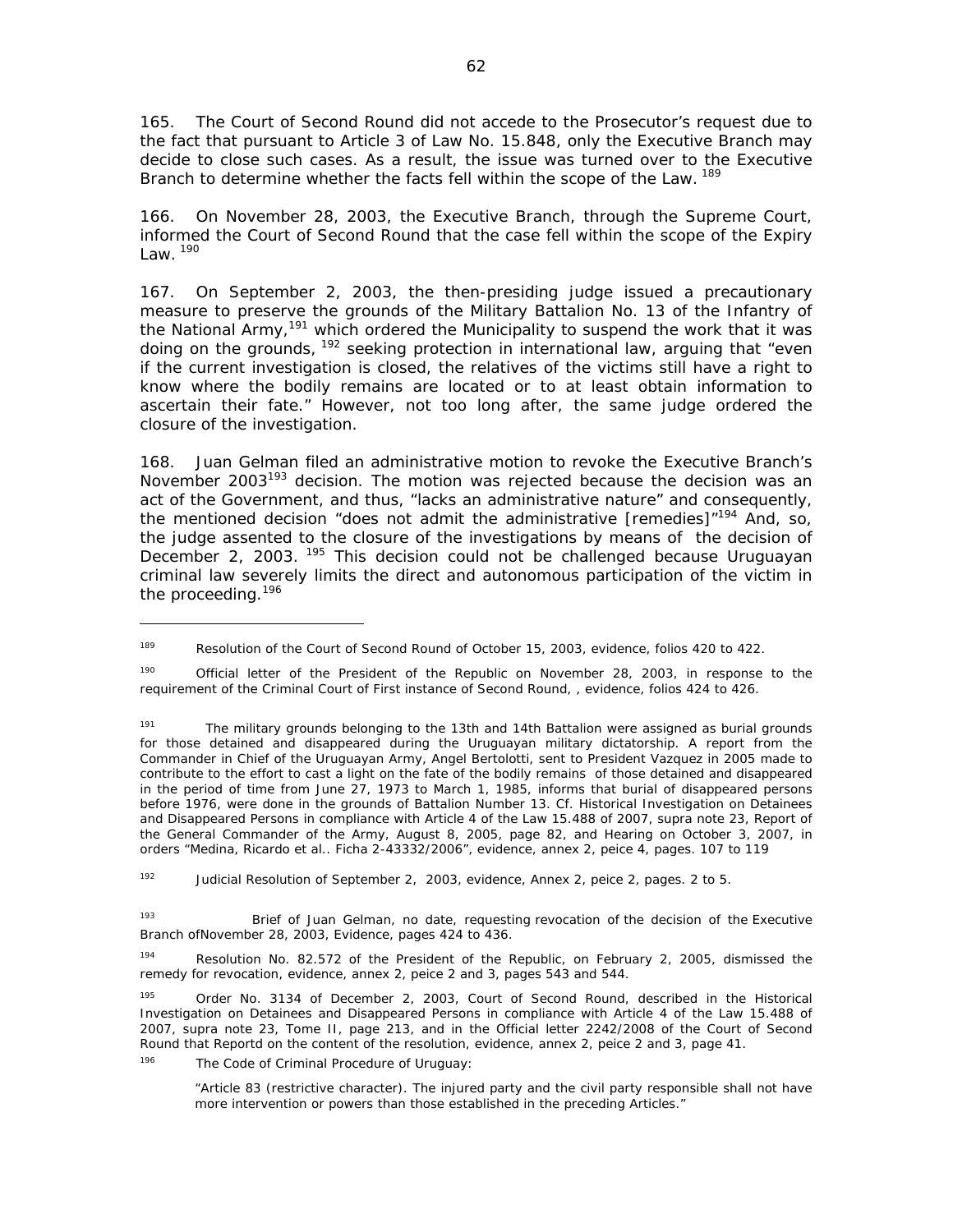169. Juan Gelman's attorney filed a motion seeking to have Article 3 of the Expiry Law declared unconstitutional because it violated various rights recognized in the Uruguayan Constitution. <sup>197</sup> The Supreme Court denied the motion in a judgment issued on November 15, 2004.<sup>198</sup>

170. On June 10, 2005, Juan Gelman's attorney once again sought, before the Court of Second Round in Montevideo, the reopening of the investigation based on new evidence consisting of three newspaper articles relating to the killing of María Claudia and other persons who had disappeared during the dictatorship.<sup>199</sup>

171. The Court of Second Round again requested that the Executive Branch decide whether these acts were covered by the Expiry Law, and on June 23, 2005, President Tabaré Vásquez's administration responded that they were not.<sup>200</sup>

172. As such, on next June  $27<sup>th</sup>$ , the Court reopened the investigation, ordered various precautionary measures and ordered evidence. As a precautionary measure to preserve the evidence, the Judge ordered, among other things, that the Executive Branch report on "any ongoing action relating to the search for bodily remains in both military and nonmilitary grounds" and on any updates thereof.<sup>201</sup>

173. In July 2005, Juan Gelman's representative presented the Court Prosecutor and the Attorney General of the Nation a request that the acting prosecutor, Enrique Möller Méndez, be removed from the cause of action. Even before the proceedings had formally begun, Méndez had publicly stated to the press that he maintained his position and juridical interpretation and that he would once again request that the case be closed, just like he had done in July of 2003, <sup>202</sup> wherein Juan Gelman's request was denied.

174. On August 8, 2005, the attorney of the Public Prosecutor's Office again requested that the investigation be closed, because, in his view, the case fell within the scope of the Expiry Law. He further argued that the earlier decision to close the investigation was of *res judicata* nature, to which the Judge did not consider whether the Expiry Law applied to the crimes alleged, but rather that it established a *sui generis* proceeding that granted the Executive Branch the power to authorize or deny the judicial proceeding and that *res judicata* could not be argued because there was

 "Article 80 (Powers of instruction). The injured party and the responsible civil third party can request at the sumarial stages of the proceeding all the useful steps to verify the crime and the identification of the perpetrators, subject to the judges decision, **without appeal**." (the underlined is not original).

197 Brief of Juan Gelman, no date, requesting the Statement of unconstituitonality of Article 3° of the Expiry Law, evidence, folios 445 to 457.

<u> 1989 - Andrea San Andrew Maria (h. 1989).</u><br>1900 - Andrew Maria (h. 1980).

<sup>198</sup> Supreme Court of Justice of Uruguay, Judgment No. 332, of November 15, 2004, evidence, folios 460 and 471.

199 *Cf.* request to reopen the file of proceedings and prosecution of the presumarial instance by Juan Gelman to the Court of Second Round, Evidence, folios 476 to 483.

200 *Cf.* Note of the Executive Branch to the President of the Supreme Court of Justice of Uruguay, June 23, 2005, evidence, folio 499.

<sup>201</sup> Judicial Resolution of June 27, 2005, electronic evidence, annex 2, peice 2 and 3, pages. 284 and 285.

<sup>202</sup> Request for removal of Prosecutor presented by Juan Gelman, electronic evidence, annex 2, peice 2 and 3, pages. 319 to 324.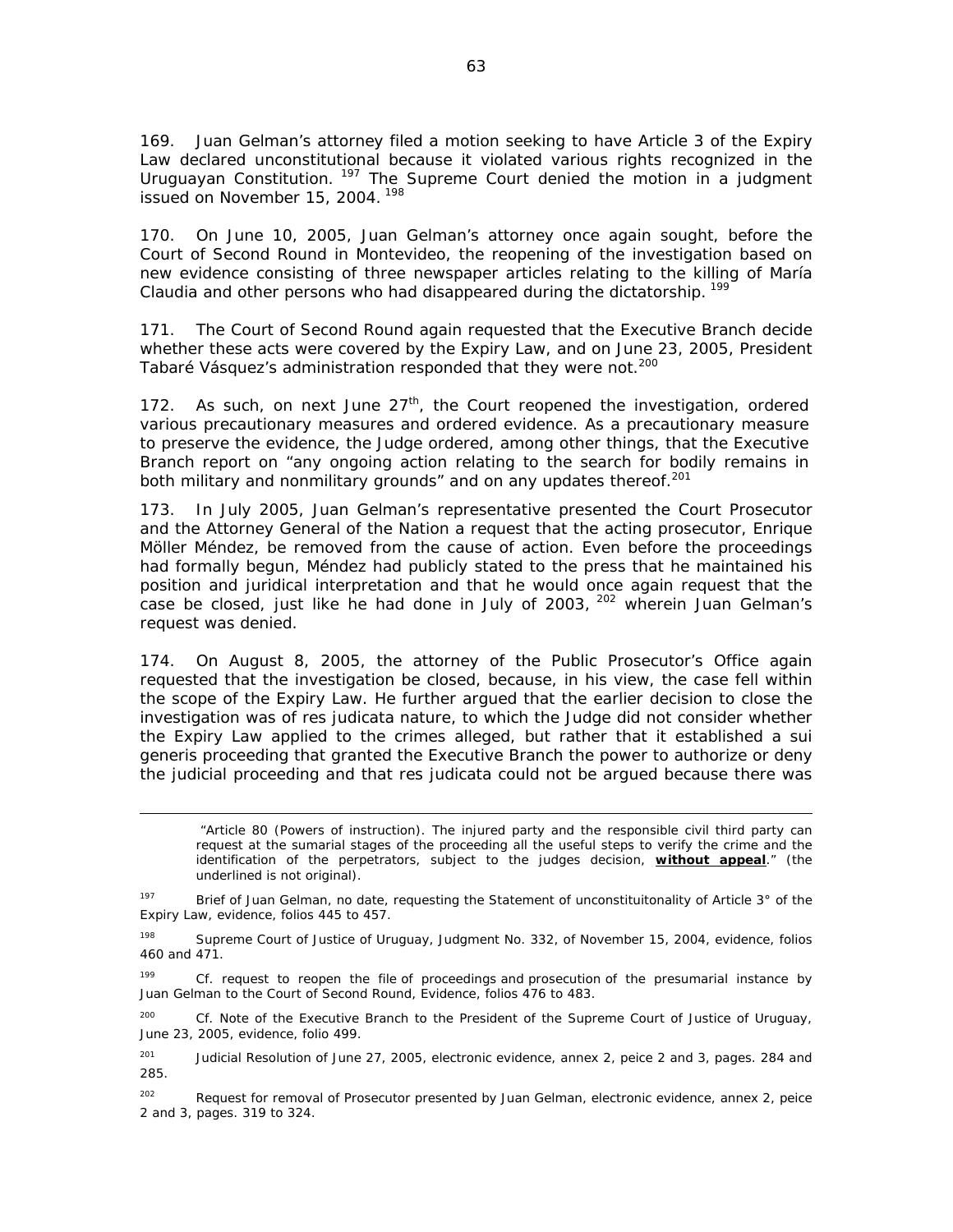no proceeding or person related therein, and this act allowed for the continuation of the investigation. 203

175. On August 11, 2005, in compliance with the precautionary measures the Judge had ordered, the former-State Secretary, Gonzalo Fernández, submitted a certified copy, in the pretrial proceedings stage, of the *Report of the Investigation Committee on the Fate of 33 Citizens Detained between June 27, 1973 and March 1, 1985* ["Informe de la Comisión Investigadora sobre el Destino Final de 33 Ciudadanos Detenidos en el Período comprendido entre el 27 de junio de 1973 y el 1 de marzo de 1985"]. The President of the Republic had requested the General Military Commander to complete the report "in secrecy and in order to further ascertain the fate of those detained during the de facto regimen (June 27, 1973- March 1, 1985) and to determine the whereabouts of their bodily remains, whose detention had not, to date, been recognized by the Institution." 204

176. The report describes "Operación Zanahoria," an operation carried out in 1984 to exhume and cremate the remains of disappeared persons who had been killed and buried on military grounds. "Operación Zanahoria" also provided for the trituration [grinding] and subsequent cremation of those bodily remains that could not be cremate, that which was not possible in all cases. Annex 1 details all the information it has on each case. In relation to María Claudia García, it provides:

"22. María Claudia García Irureta de Gelman  $[...]$ After giving birth in the Military Hospital, she was once again transferred to the same detention location. In December of 1976, she was separated from her daughter and transferred to the properties of the Batallón I Parac. N° 14, where she was killed. Her remains were buried at the site and would not have been exhumed in 1984, remaining to this day in said area." 205

177. The Public Prosecutor's Office filed a motion to replace and appeal against the abovementioned August 2005 Court, which denied the replacement, to be revoked on October 19, 2005, by the Court of Appeals, which ordered that the case be archived. The rationale for this decision was essentially a deferral to prosecutorial discretion.<sup>206</sup> Juan Gelman's lawyer was personally notified of this order of the Court of Appeals on November 9, 2005. 207

<sup>203</sup> *Cf*. Judicial Resolution of August 16, 2005, electronic evidence, annex 2, peice 2 and 3, pages. 346 to 372.

<sup>&</sup>lt;sup>204</sup> Historical Investigation on Detainees and Disappeared Persons in compliance with Article 4 of the Law 15.488 of 2007, *supra* note 23, Report of the General Commander of the Army, August 8, 2005, pages. 74 to 82.

<sup>&</sup>lt;sup>205</sup> Historical Investigation on Detainees and Disappeared Persons in compliance with Article 4 of the Law 15.488 of 2007, *supra* note 23, Report of the General Commander of the Army, August 8, 2005, page 82.

<sup>&</sup>lt;sup>206</sup> Cf. The Court of Appeals ruled that the prosecution, obligated to carry out the process, did not consider the prerequisites to have been exhausted. The order only serves to facilitate the indictment by the prosecution. If the prosecutor believes that there is no basis for prosecution, the judge is bound by this decision and can not instruct alone instruct the proceeding.

<sup>207</sup> *Cf*. Notification Action No. 934 of the Court of Second Round, on November 9, 2005, evidence, folio 512.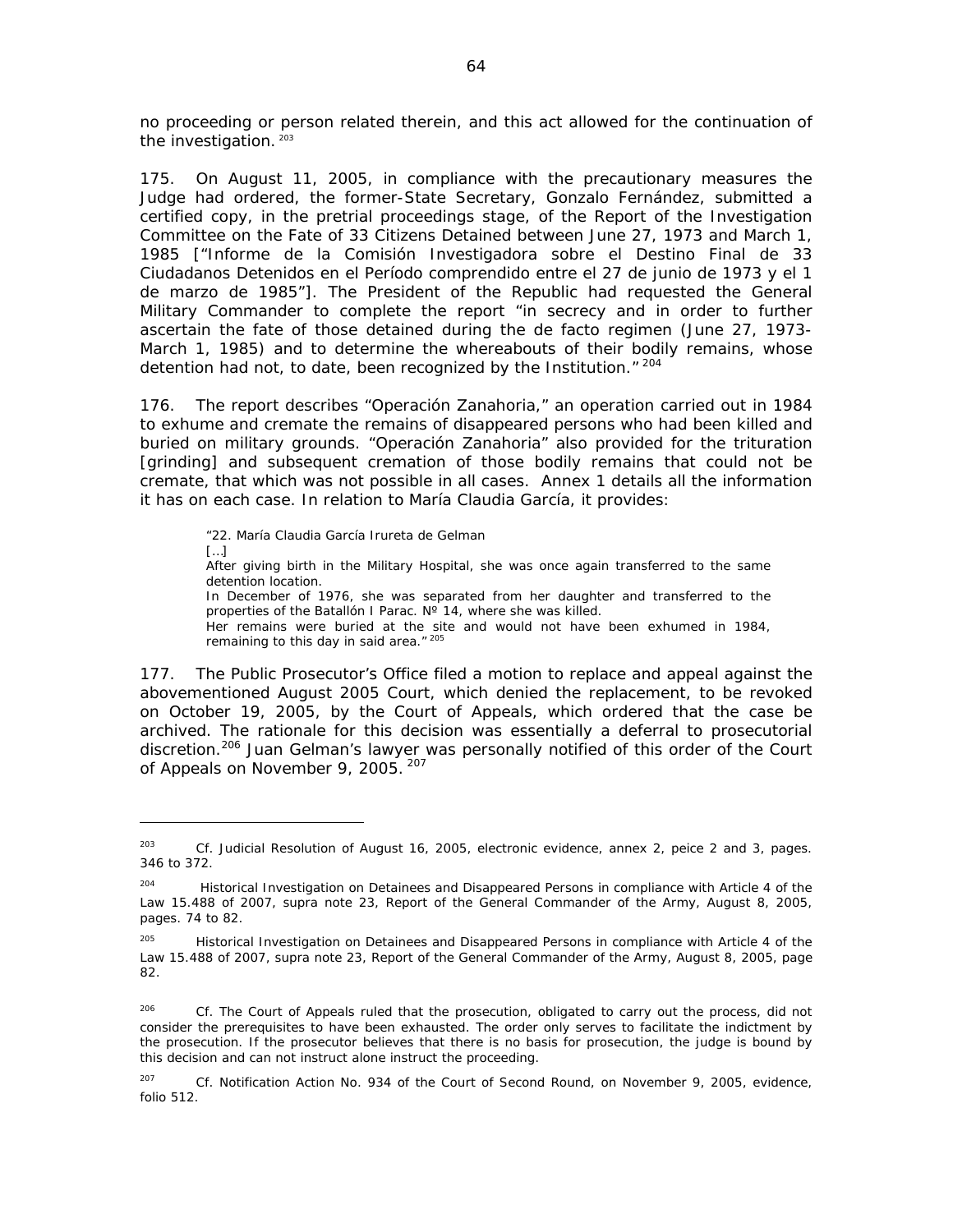178. On February 27, 2008, María Macarena Gelman appeared before the Second Criminal Court and requested the reopening of the case arguing that there were supervening facts.<sup>208</sup> The Public Prosecutor's Office accepted the arguments and resolved to enable the reopening of the investigation,<sup>209</sup> to which on August 4, 2008, the judge ordered that the case be reopened, reasoning, on the one hand, that given that there were two contradicting Executive Branch decisions, (supra paras. 168 and 172), it should accept the latter as prevailing, and on the other hand, accept the provision of evidence.<sup>210</sup>

179. On October 13, 2008, a forensic anthropologist from the Montevideo legal morgue submitted to the court Report No. 782 wherein the expert comparison was reported. For this, in 2005, he was given 44 bags, based on human bodily remains of more than one hundred individuals, which were collected from the Vichadero Cemetery. The report contains an expert comparision on skull-photograph comparisons, including a comparison of one of the skulls contained in the bags with pictures of María Claudia Garcia. Although the pictures were not of high quality. It was concluded that there was a 93.5% chance that the skull belonged to María Claudia Garcia.<sup>211</sup>

180. On October 31, 2008, the judge ordered the formation of a Medical Board to asses the feasibility of the DNA testing of the bodily remains that had been studied, and requested, on November  $18<sup>th</sup>$  of that same year, information on whether the

 208 *Cf.* Request to reopen the preDocket presented by María Macarena Gelman to the Court of Second Round, evidence, annex 2, peice 2 and 3, pages. 497 and 510. It alleged the following: a report issued by the Uruguayan Air Force dated August 8, 2005, connected to the reported facts on the Commission for Peace Report, were reference is made regarding flights that were ordered by the Air Force General Command on request of SID (the Comand in Cheaf from the three branches of the Air Force received an order from President Vázquez in order to create written reports pertaining to activities performed by their respective forces during the military dictatorship); the findings of human remains and/or bodily parts assumed to be human, some of them belonging to disappeared persons during the last military dictatorship; journalistic repots dated from years 2006 and 2007 which refer to the existence of clandestine cementeries: colonel Coronel Gilberto Vázquez' confesions, whereby he offers details regarding the aquissition of real state where the clandestine detention center "Base Valparaíso"would have been installed; journalistic reprt from 2008 connected to the alleged confesion of Colonel Jorge Silveira who would have confirmed that Gavazzo was the killer of María Claudia.

<sup>209</sup> *Cf*. Opinion of the Public Prosecutor on April 22, 2008, evidence, annex 2, peice 2 and 3, pages. 518 and 523. To support its decision, the Prosecutor stated that "[...] Law No. 15,848, […] did not establish an amnesty for certain categories of crimes, but rather established a procedure sui generis which gives the Executive Branch the means to render a binding opinion regarding whether the possibility corresponds to investigate and prosecute by the justice system." He noted that, "in this case on record, we are witnessing two contradictory statements of the Executive Branch." He added that "not forseeing the solution regarding the issue in the text of the law, bearing in mind the nature of an act of government [...]." Moreover, he indicated that "[b]eing a contradictory prosecutor on prior occasions, is no obstacle to resuming the presumarial investigation [...].Moreover, he noted that the procedural obstacle has disappeared for justice to proceed in the investigation and possible judgment of the case."

<sup>&</sup>lt;sup>210</sup> Judicial Resolution of reopening of the presummarial stage, No. 315 of August 4, 2008, evidence, annex 2, piece 2 and 3, pages 546 tot 555. The judge ordered: collection of information and documents on the excavations at the 13<sup>th</sup> Battalion of the Infantry of the Army and 14th Battalion Parachute Infantry was given; also given was the order to receive the statements of Jose Lopez Mazz, Roger Rodriguez, and Julio Cesar Barbosa. He requested from the Ministry of the Interior the information on the domiciles of Ariel Lopez Silva, José Norberto Narváez Cores and asked the Ministry to forward the certified copy of the personal files of Ricardo Medina Blanco, José Sande Lima, Hugo Campos Hermida. Similarly, he asked the Immigration Department for the list of passengers admitted to Uruguay from Buenos Aires, Argentina, in October 1976, among others.

<sup>211</sup> *Cf*. Report No. 782 of the Forensic Anthropology Laboratory of October 13, 2008, evidence, annex 2, peice 2 and 3, pages. 649 to 670.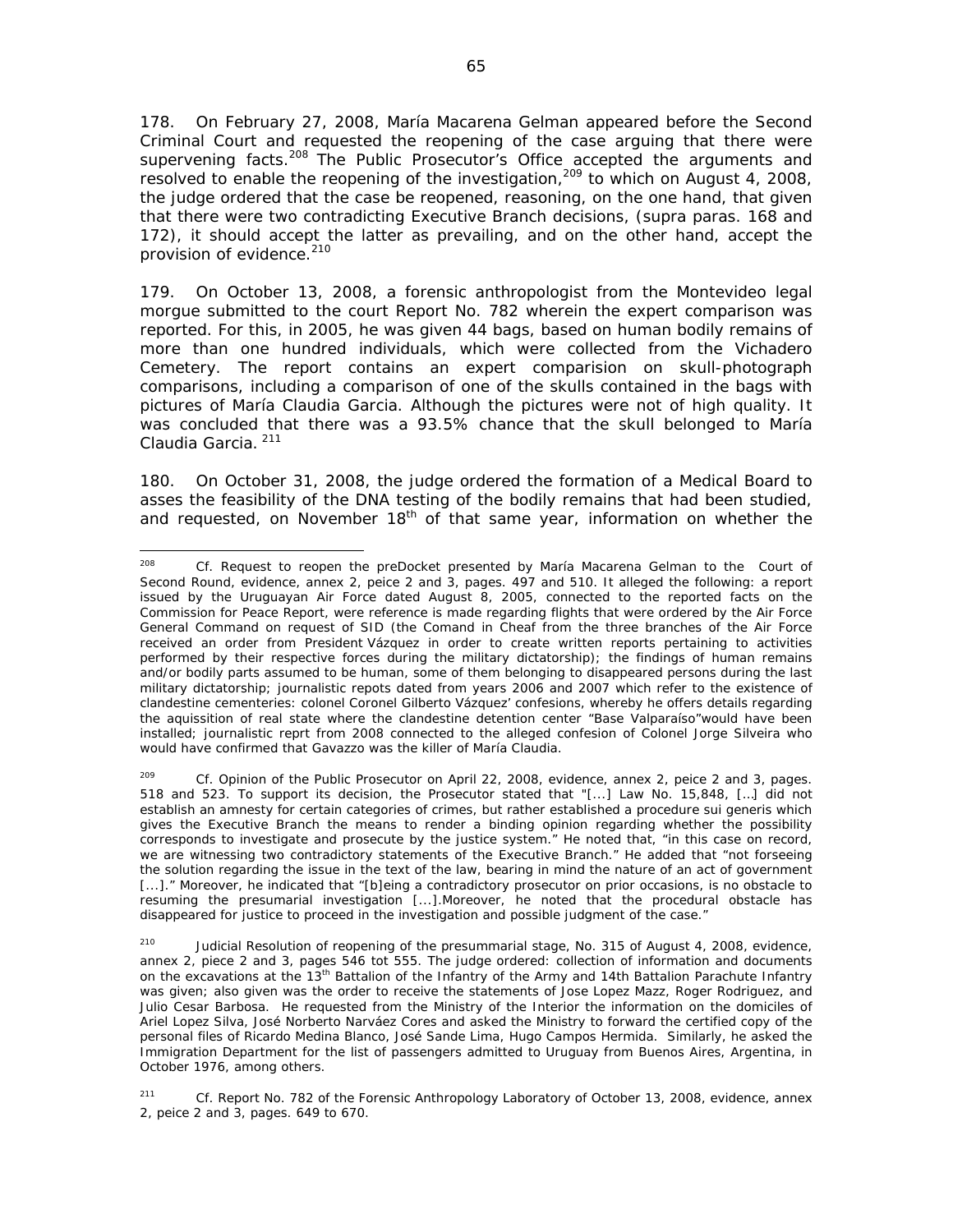DNA testing could be attempted, to which, in December 2008, samples taken from the skull were sent to the Laboratory of Human Genetics in Spain. 212

181. María Macarena Gelman requested that the Argentine Forensic Anthropology Team intervene and inspect the bodily remains. She also requested that the samples taken from the skull be transferred to a laboratory in Cordoba, Argentina, without prejudice that another sample be tested in Uruguay. At the hearing on March 11, 2009, the court ordered an additional expert opinion by a forensic anthropologist from the Forensic Anthropology Division of Criminal Investigation at the Legal Medical Institute of Peru. The Court granted the Argentine Forensic Anthropology Team permission to be present, but prohibited any type of technical manipulation or a technical opinion from said team. On March 16, 2009, an expert comparison of the skull was performed and it resulted in a "positive identification." <sup>213</sup> However, in August 2009, the genetic tests yielded negative results.

182. At the time of the present judgment, this matter is under pretrial investigation, but there has been little progress. No one has been formally accused, charged, or punished and María Claudia Garcia de Gelman's whereabouts have not been determined.

# *C. The obligation to investigate in the jurisprudence of this Court.*

183. This Court has emphasized the importance of the State's duty to investigate and punish human rights violations,  $2^{14}$  obligation to investigate and, where appropriate, prosecute and punish, is particularly important given the seriousness of the crimes committed and the nature of the infringed rights, particularly because the prohibition of enforced disappearance and its corresponding obligation to investigate and punish those responsible has reached *jus cogens* nature. 215

<sup>212</sup> *Cf*. Report No. 794 of the Forensic Anthropology Laboratory of December 11, 2008, evidence, annex 2, peice 4, pages. 138 to 143.

<sup>&</sup>lt;sup>213</sup> Forensic Anthropological Report of March 17, 2009, requested by the Court of Second Round, evidence, annex 2, peice 4, page 320.

<sup>214</sup> *Cf*. *Case of Velásquez Rodríguez. Merits, supra* note 20, paras. 166; *Case of Cabrera García and Montiel Flores supra* note 16, para. 215; *Case of Gomes Lund et al. (Guerrilha do Araguaia)*, *supra* note 16, para. 137.

<sup>215</sup> *Cf. Case of Goiburú et al.*, *supra* note 23, para. 84; *Case of Gomes Lund et al. (Guerrilha do Araguaia)*, *supra* note 16, para. 137, and *Case of Ibsen Cárdenas and Ibsen Peña, supra* note 9, para. 197.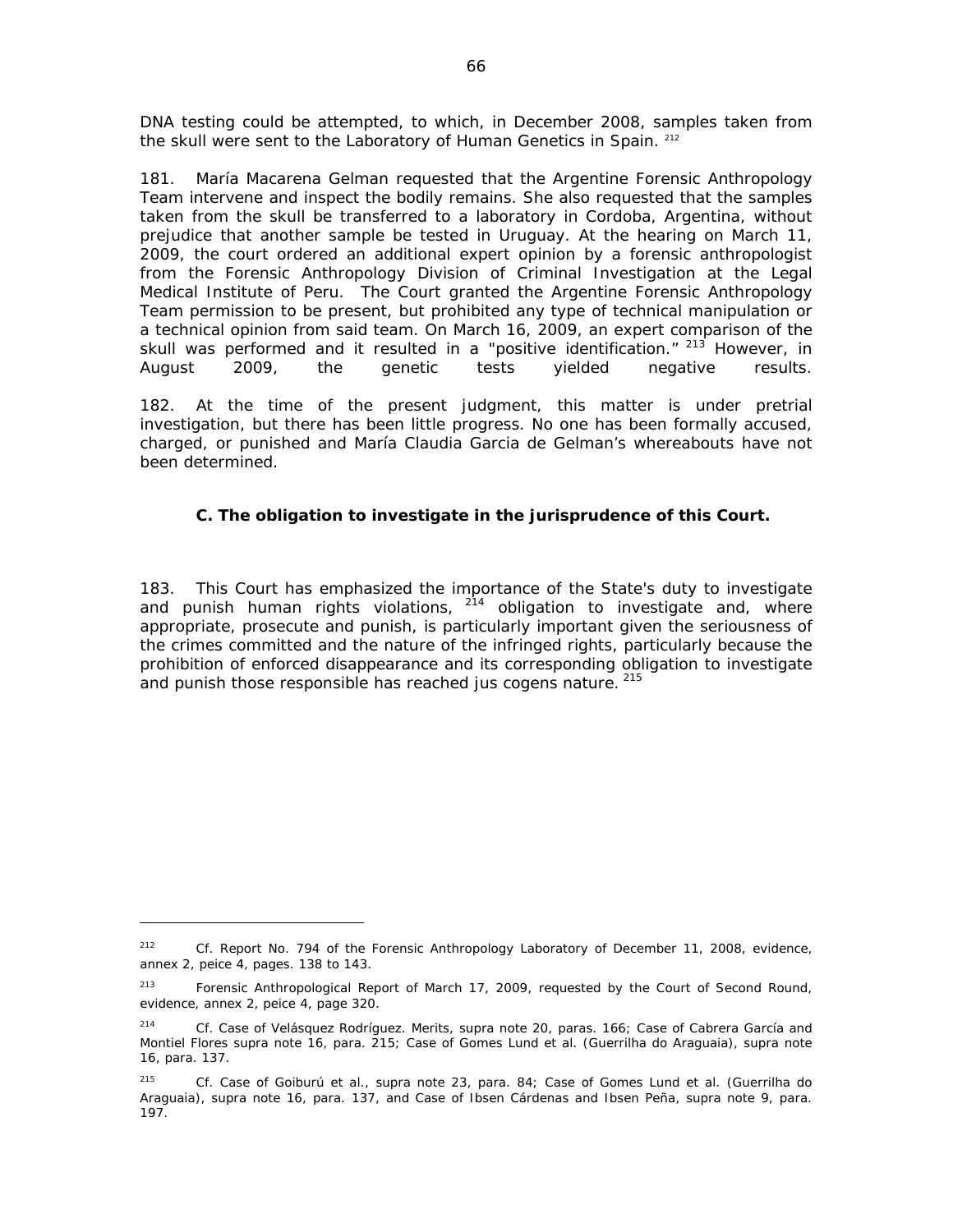184. The obligation to investigate human rights violations falls within the positive measures that States must adopt in order to ensure the rights recognized in the Convention<sup>216</sup> and is an obligation of means rather than of results, which must be assumed by the State as legal obligation and not as a mere formality preordained to be ineffective that depends upon the procedural initiative of the victims or their next of kin, or upon the production of evidence by private parties.  $217$ 

185. In regard to enforced disappearance and given that one of its objectives is to prevent the exercise of the appropriate legal remedies and procedural guarantees, if the victim itself cannot access the remedies available, it is fundamental that the next or kin or other people close to the person be able to access prompt and effective proceedings or judicial remedies as means to determine their whereabouts or state of health or to identify the authority that ordered the deprivation of liberty or made it effective.<sup>218</sup>

186. Specifically, any time there is reason to suspect that a person has undergone an enforced disappearance, an investigation shall be initiated.  $219$  This obligation exists regardless of the filing of a complaint, since in cases of enforced disappearance international law and the general duty to guarantee, impose the obligation to investigate the case *ex officio*, without delay, and in a serious, impartial, and effective manner. <sup>220</sup> This investigation should be carried out in all available legal mediums and be aimed at obtaining the truth. This is a fundamental and conditioning element for the protection of certain rights affected by these situations, <sup>221</sup> which encompasses in any case, all state authorities, public officials, or individuals who have received news about acts regarding the enforced disappearance of persons, all of whom shall denounce them immediately.<sup>222</sup>

187. Article 8 of the Convention establishes that the victims of human rights violations, or their next of kin, should have wide-ranging possibilities of being heard and taking part in the respective proceedings, both in order to ascertain the facts and punish those responsible, as well as to seek due reparation.

<sup>216</sup>*Cf. Case of Velásquez Rodríguez*. *Merits*, *supra* note 20, para. 167; *Case of Gomes Lund et al. (Guerrilha do Araguaia)*, *supra* note 16, para. 138; *Case of Rosendo Cantú et al.*, *supra* note 9, para. 175.

<sup>217</sup>*Cf. Case of Velásquez Rodríguez*. *Merits*, *supra* note 20, para. 177; *Case of Gomes Lund et al. (Guerrilha do Araguaia)*, *supra* note 16, para. 138; *Case of Rosendo Cantú et al.*, *supra* note 9, para. 175.

<sup>218</sup> *Cf. Case of Anzualdo Castro, supra* note 75, para. 64; *Case of Gomes Lund et al. (Guerrilha do Araguaia)*, *supra* note 16, para. 107, and *Case of Ibsen Cárdenas and Ibsen Peña, supra* note 9, para. 64.

<sup>219</sup> *Cf. Case of Radilla Pacheco, supra* note 74, para. 143; *Case of Ibsen Cárdenas and Ibsen Peña, supra* note 9, para. 65, and *Case of Gomes Lund et al. (Guerrilha do Araguaia)*, *supra* note 16, para. 108.

<sup>220</sup>*Cf. Case of the Pueblo Bello Massacre*, *supra* note 146, para. 143*; Case of Ibsen Cárdenas and Ibsen Peña*, *supra* note *9, para. 65, and Case of Gomes Lund et al. (Guerrilha do Araguaia)*, *supra* note 16, para. 108.

<sup>221</sup> *Cf. Case of the Pueblo Bello Massacre*, *supra* note 146, para. 145; *Case of Ibsen Cárdenas and Ibsen Peña, supra* note 9, para. 65, and *Case of Gomes Lund et al. (Guerrilha do Araguaia)*, *supra* note 16, para. 108.

<sup>222</sup> *Cf. Case of Anzualdo Castro, supra* note 75, para. 65; *Case of Ibsen Cárdenas and Ibsen Peña, supra* note 9, para. 65.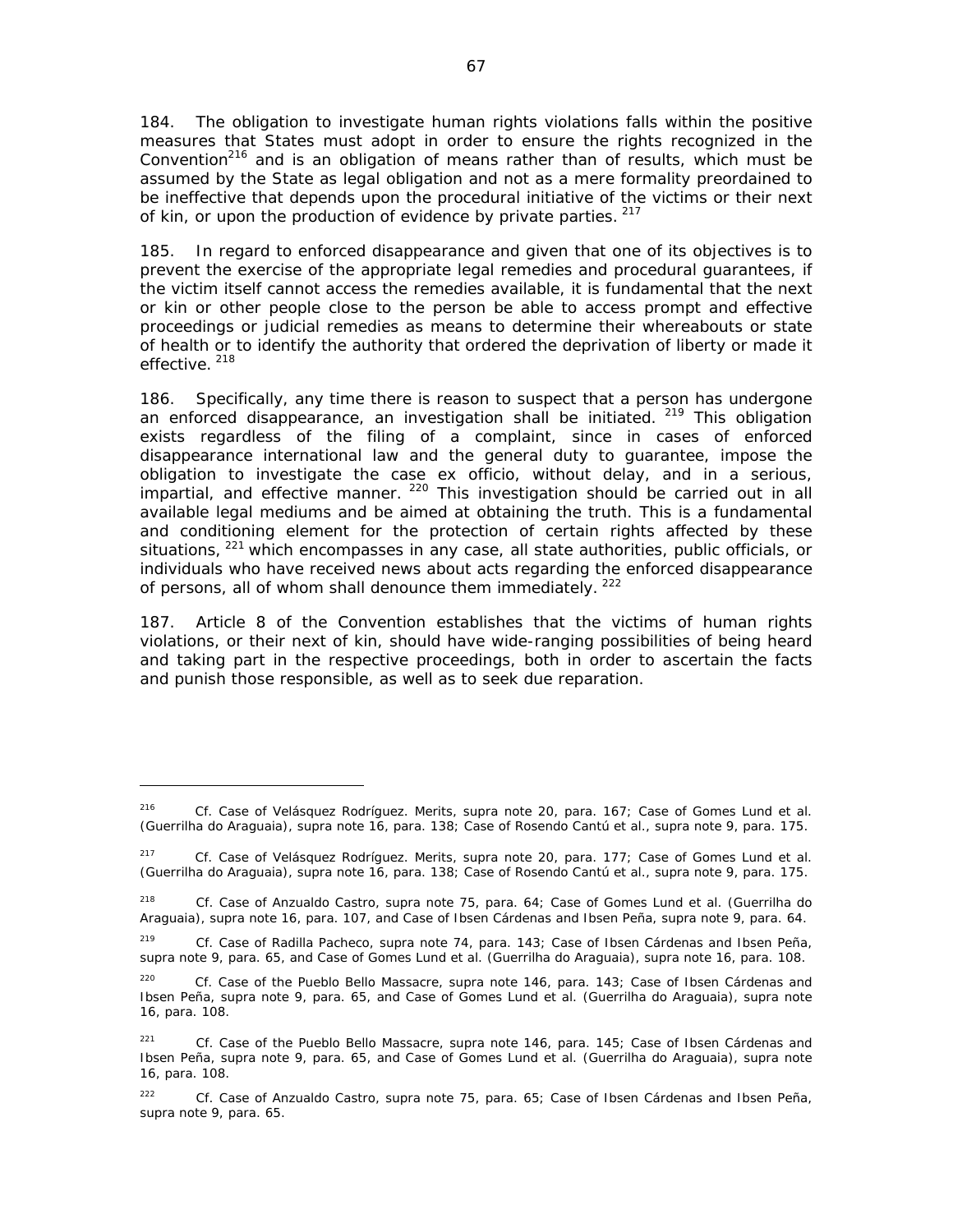188. The obligation to investigate and the corresponding right of the alleged victims or the next of kin is not only evident from the conventional [treaty-based] norms of international law that are binding for the State Parties, but also arise from domestic law regarding the obligation to investigate *ex officio* certain unlawful conduct, as well as from the norms that permit the victims or their next of kin to denounce or file complaints, evidence or petitions, or take any other measure in order to play a procedural role in the criminal investigation so as to establish the truth of the facts.  $223$ 

189. The mentioned international obligation to prosecute, and if criminal responsibility is determined, punish the perpetrators of the human rights violations, is encompassed in the obligation to respect rights enshrined in Article 1(1) of the American Convention and implies the right of the States Parties to organize all of the governmental apparatus, and in general, all of the structures through which the exercise of public power is expressed, in a way such that they are capable of legally guaranteeing the free and full exercise of human rights. <sup>224</sup>

190. As part of this obligation, the States must prevent, investigate, and punish all violations of the rights recognized in the Convention, and seek, in addition, the reestablishment, if possible, of the violated right and, where necessary, repair the damage caused by the violation of human rights.  $225$ 

191. If the State's apparatus functions in a way that assures the matter remains with impunity, and it does not restore, in as much as is possible, the victim's rights, it can be ascertained that the State has not complied with the obligation to guarantee the free and full exercise of those persons within its jurisdiction. <sup>226</sup>

192. The satisfaction of the collective dimension of the right to truth requires the procedural determination of the most complete historical record possible. This determination must include a description of the patterns of joint action and should identify all those who participated in various ways in the violations and their corresponding responsibilities.<sup>227</sup>

<sup>223</sup> *Cf. Case of Cabrera García and Montiel Flores*, *supra* note 16, para. 192, and *Case of Gomes Lund et al. (Guerrilha do Araguaia)*, *supra* note 16, para. 139.

<sup>224</sup> *Cf. Case of Velásquez Rodríguez*. *Merits*, *supra* note 20, para. 166; *Case of Ibsen Cárdenas and Ibsen Peña, supra* note 9, para. 65; *Case of The Dos Erres Massacre, supra* note 127, para. 234, and *Case of Gomes Lund et al. (Guerrilha do Araguaia)*, *supra* note 16, para. 140.

<sup>225</sup> *Cf. Case of Velásquez Rodríguez*. *Merits*, *supra* note 20, para. 166; Case of Garibaldi V. Brazil. Preliminary Objections, Merits, Reparations and Costs. Judgment of September 23, 2009. Series C No. 203, para. 112, and *Case of Gomes Lund et al. (Guerrilha do Araguaia)*, *supra* note 16, para. 140.

<sup>226</sup> *Cf. Case of Velásquez Rodríguez*. *Merits*, *supra* note 20, para. 176; *Case of González et al.s ("Campo Algodonero")*, *supra* note 79, para. 288, and *Case of Gomes Lund et al. (Guerrilha do Araguaia)*, *supra* note 16, para. 140.

<sup>227</sup> *Cf. Case of of the Rochela Massacre V. Colombia. Merits, Reparations and Costs*. Judgment of May 11, 2007. Series C No. 163, para. 195; *Case of Ibsen Cárdenas and Ibsen Peña, supra* note 9, para. 158, and *Case of Chitay Nech et al., supra* note 63, para. 234.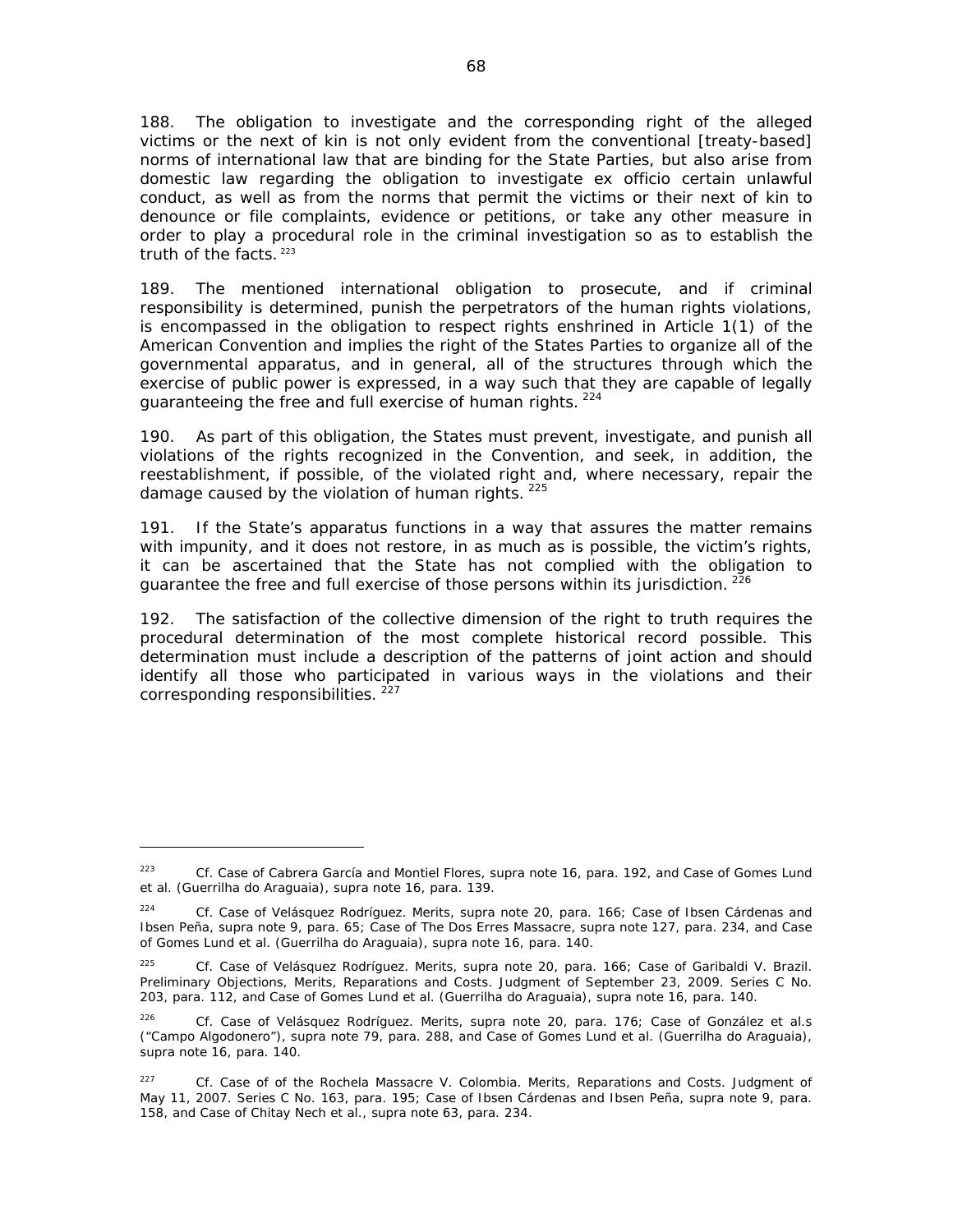193. When a State has ratified an international treaty such as the American Convention, all of its bodies, including its judges, are also subject to such a treaty, and this obligates them to ensure that the effects of the provisions of the Convention are not diminished by the application of norms contrary to its object and purpose. The Judicial Branch must exercise "control of conformity with the Convention" *ex officio* of the harmonization of the domestic norms with the American Convention, evidently within the framework of their respective jurisdictions and the corresponding procedural rules. In this task, the Judicial Branch should bear in mind not only the treaty, but also the corresponding interpretation made by the Inter-American Court, the final interpreter of the American Convention.<sup>228</sup>

194. Justice, to be such, must be opportune, and reach the desired or awaited *effet utile* with the action, and particularly dealing with cases of serious human rights violations, the principle of effectiveness of the investigation of the facts and the determination of the punishment of those responsible must prevail. <sup>229</sup>

# *D. Amnesty Laws in the opinion of other international bodies.*

195. Amnesties or similar forms have been one of the obstacles alleged by some States in the investigation, and where applicable, punishment of those responsible for serious human rights violations.<sup>230</sup> This Court, the Inter-American Commission on Human Rights, the organs of the United Nations, and other universal and regional organs for the protection of human rights have ruled on the non-compatibility of amnesty laws related to serious human rights violations with international law and the international obligations of States.

196. As it has been decided prior, this Court has ruled on the non-compatibility of amnesties with the American Convention in cases of serious human rights violations related to Peru (*Barrios Altos* and *La Cantuta),* Chile *(Almonacid Arellano et al.)*, and Brazil *(Gomes Lund et al.).* 

197. In the Inter-American System of Human Rights, of which Uruguay forms part by a sovereign decision, the rulings on the non-compatibility of amnesty laws with conventional obligations of States when dealing with serious human rights violations are many. In addition to the decisions noted by this Court, the Inter-American Commission has concluded, in the present case and in others related to Argentina<sup>231</sup>,

<sup>228</sup> *Cf. Case of Almonacid Arellano et al. V. Chile*. *Preliminary Objections, Merits, Reparations and Costs*. Judgment of September 26, 2006. Series C No. 154, para. 124; *Case of Gomes Lund et al. (Guerrilha do Araguaia)*, *supra* note 16, para. 176, and *Case of Cabrera García and Montiel Flores*, *supra* note 16, para. 225.

<sup>229</sup> *Cf*. *Case of García Prieto et al. V. El Salvador. Preliminary Objections, Merits, Reparations and Costs.* Judgment of November 20, 2007. Series C. No. 168, para. 115; *Case of Chitay Nech et al., supra* note 63, para. 195; and *Cf. Case of Radilla Pacheco, supra* note 74, para. 201.

<sup>&</sup>lt;sup>230</sup> In the present case, the Court refers generally to the term "amnesties" to refer to norms that, independent of the term used, seek the seem purposes.

<sup>231</sup> *Cf*. IACHR. Report No. 28/92, Casos 10.147; 10.181; 10.240; 10.262; 10.309, and 10.311. Argentina, of October 2, 1992, paras. 40 and 41.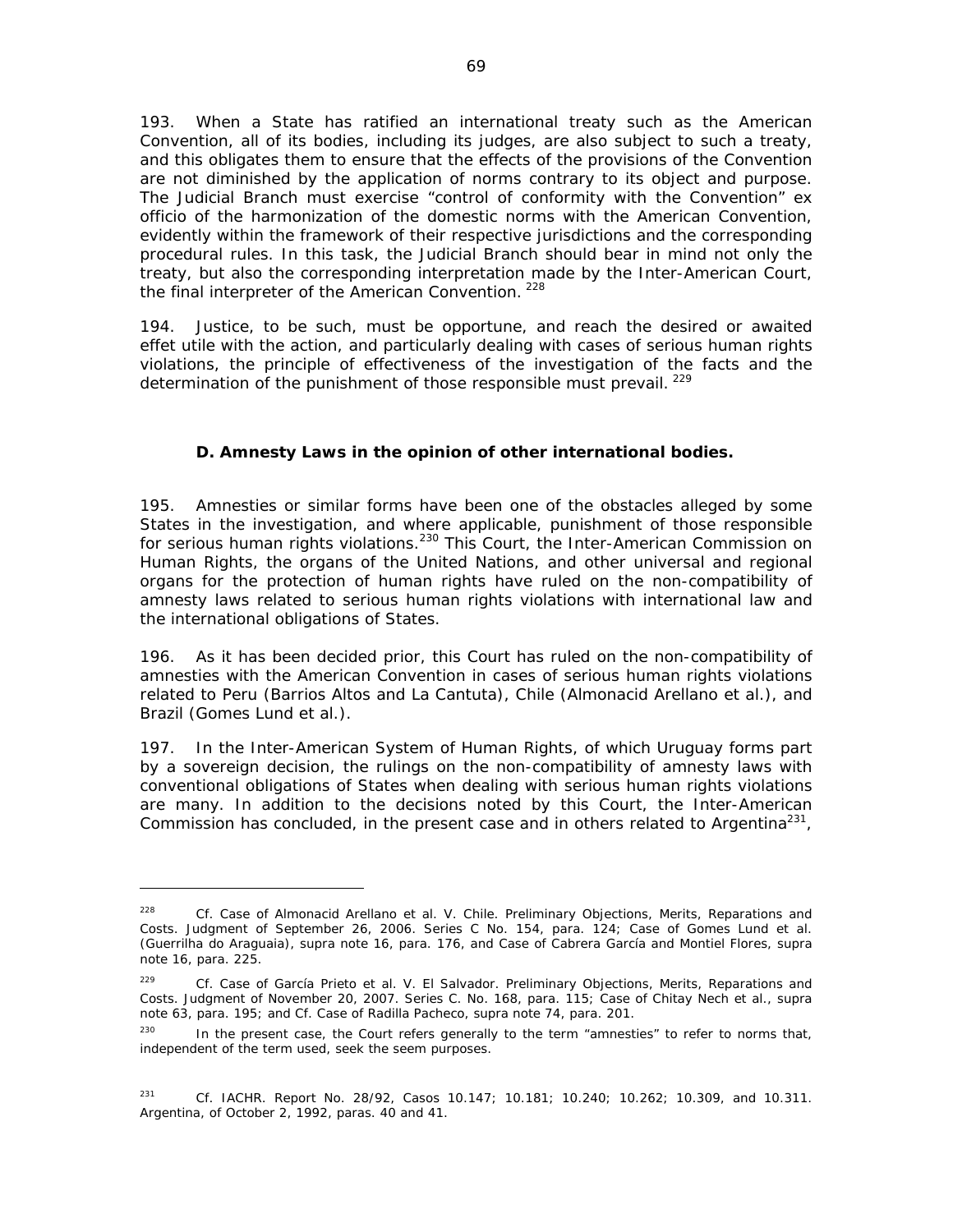Chile<sup>232</sup>, El Salvador<sup>233</sup>, Haití<sup>234</sup>, Perú<sup>235</sup> and Uruguay<sup>236</sup> its contradiction with international law. The Inter-American Commission recalled that it:

has ruled on numerous occasions in key cases wherein it has had the opportunity to express its point of view and crystallize its doctrine in regard to the application of amnesty laws, establishing that said laws violate various provisions of both the American Declaration as well as the Convention" and that "[t]hese decisions which coincide with the standards of other international bodies on human rights regarding amnesties, have declared in a uniform manner that both the amnesty laws as well as other comparable legislative measures that impede or finalize the investigation and judgment of agents of [a] State that could be responsible for serious violations of the American Declaration or Convention, violate multiple provisions of said instruments.<sup>237</sup>

198. In the Universal forum, in its report to the Security Council, entitled *The rule of law and transitional justice in societies that suffer or have suffered conflicts,* the Secretary General of the United Nations noted that:

"[…] the peace agreements approved by the United Nations cannot promise amnesty for crimes of genocide, war, or crimes against humanity, or serious infractions of human rights  $[...]$ ."<sup>238</sup>

199. In the same sense, the United Nations High Commissioner for Human Rights concluded that amnesties and other analogous measures contribute to impunity and constitute an obstacle to the right to the truth in that they block an investigation of the facts<sup>239</sup> on the merits and that they are, therefore, incompatible with the obligations incumbent on States given various sources of international law. <sup>240</sup> More so, in regards to the false dilemma between peace and reconciliation, on the one hand, and justice on the other, it stated that:

236 *Cf*. IACHR. Report 29/92. Case of 10.029, 10.036 and 10.145. Uruguay, of October 2, 1992, paras. 50 and 51.

 $237$  IACHR. Report No. 44/00, Case of 10.820. Perú, of April 13, 2000, para. 68, and IACHR. Report No. 47/00, Case of 10.908. Perú, of April 13, 2000, para. 76. In the same sense, *Cf*. IACHR. Report No. 55/99, Casos 10.815; 10.905; 10.981; 10.995; 11.042, and 11.136. Perú, of April 13, 1999, para. 140.

238 Report of the General Secretariat of the Security Council of the United Nations*. The rule of law and transitional justice in societies that suffer or have suffered from conflict.* U.N. Doc S/2004/616, August 3, 2004, para. 10.

<sup>239</sup> *Cf*. Report of the Office of the High Commissioner of the United Nations for Human Rights. *Right to the Truth.* UN Doc. A/HRC/5/7, of June 7, 2007, para. 20.

<sup>232</sup> *Cf*. IACHR. Report on the Merits No. 34/96, Casos 11.228; 11.229; 11.231, and 11.282. Chile, of October 15, 1996, para. 70, and IACHR. Report on the Merits No. 36/96. Chile, of October 15, 1996, para. 71.

<sup>233</sup> *Cf*. IACHR. Report on the Merits No. 1/99, Case of 10.480. El Salvador, of January 27, 1999, paras. 107 and 121.

<sup>234</sup> *Cf*. IACHR. Report No. 8/00, Case of 11.378. Haití, of February 24, 2000, paras. 35 and 36. While the Case is not specifically about the conformity with the Convention of amnesty laws, the Commission takes up its position on amnesty laws and analyzes it in light of the principle of continuity of the States.

<sup>235</sup> *Cf*. IACHR. Report on the Merits No. 20/99, Case of 11.317. Perú, of February 23, 1999, paras. 159 and 160; IACHR. Report on the Merits No. 55/99, Casos 10.815; 10.905; 10.981; 10.995; 11.042 and 11.136. Perú, of April 13, 1999, para. 140; IACHR. Report No. 44/00, Case of 10.820. Perú, of April 13, 2000, para. 68, and IACHR. Report No. 47/00, Case of 10.908. Perú, of April 13, 2000, para. 76.

<sup>240</sup> *Cf*. Office of the High Commissioner of the United Nations. *Instruments of the rule of law in societies that have emerged from conflict*. Amnesties. HR/PUB/09/1, United Nations Publication, New York and Geneva, 2009, page V.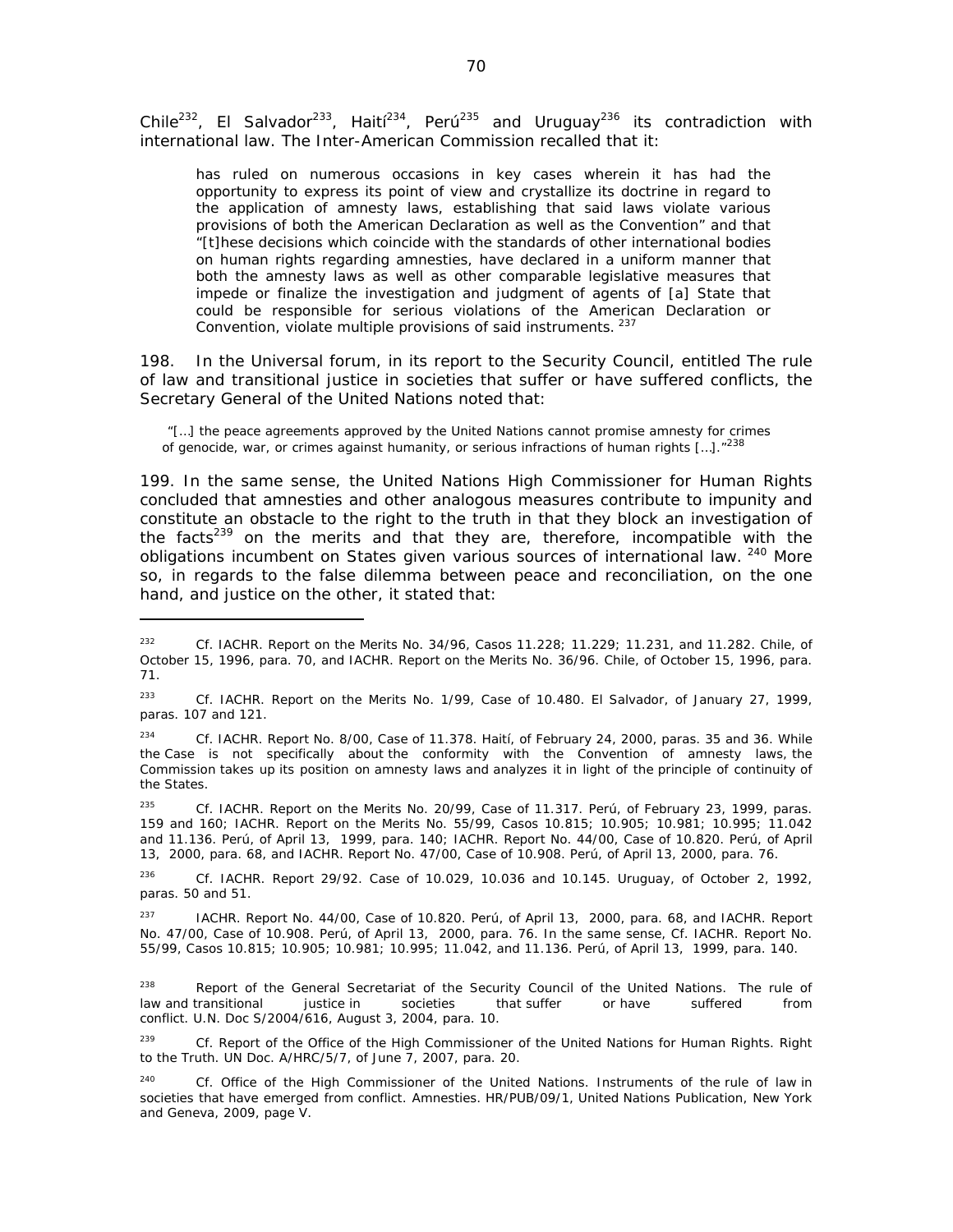"[t]he amnesties that exempt from criminal sanction those responsible for atrocious crimes in the hope of securing peace have often failed to achieve their aim and have instead emboldened their beneficiaries to commit further crimes. Conversely, peace agreements have been reached without amnesty provisions in some situations where amnesty had been said to be a necessary condition of peace and where many had feared that indictments would prolong the conflict."  $24$ 

200. In line with the aforementioned, the Special Rapporteur of the United Nations on the issue of impunity, stated that:

"[t]he perpetrators of the violations cannot benefit from the amnesty while the victims are unable to obtain justice by means of an effective remedy. This would lack legal effect in regard to the actions of the victims relating to the right to reparation." 242

201. The General Assembly of the United Nations established in Article 18 of the Declaration on the Protection of all Persons from Enforced Disappearance that "persons who have or are alleged to have committed [enforced disappearance] shall not benefit from any special amnesty law or similar measures that might have the effect of exempting them from any criminal proceedings or sanction. $"$ <sup>243</sup>

202. The World Conference on Human Rights which took place in Vienna in 1993, in its Declaration and Program of Action, emphasized that States "should derogate legislation that favors the impunity of those responsible for serious human rights violations, […] punish the violations," highlighting that in those cases States are obligated first to prevent them, and once they have occurred, to prosecute the perpetrators of the facts. 244

203. The Working Group on Enforced or Involuntary Disappearances of the United Nations has handled, on various occasions, the matter of amnesties in cases of enforced disappearances. In its General Comments regarding Article 18 of the Declaration on the Protection of All Persons Against Enforced Disappearance, it noted that it considers amnesty laws to be contrary to the provisions of the Declaration, even when it has been approved in referendum or by another similar type of consultation process, if directly or indirectly, due to its application or implementation, it terminates the State's obligation to investigate, prosecute, and punish those responsible for the disappearances, if it hides the names of those who perpetrated said acts, or if it exonerates them.  $245$ 

<sup>241</sup> *Cf*. Office of the High Commissioner of the United Nations. *Instruments of the rule of law in societies that have emerged from conflict, supra* note 207, page V.

 $242$  Revised final report on the issue of impunity for perpetrators of human rights violations (civil and political rights) prepared by Mr. Louis Joinet pursuant to decision 1996/119 of the Sub-Commission on Prevention of Discrimination and Protection of Minorities. U.N. DocE/CN.4/Sub.2/1997/20/Rev1 of October 2, 1997, para. 32.

<sup>243</sup> *Cf*. United Nations, General Assembly, Resolution 47/133 of December 18, 1992.

<sup>&</sup>lt;sup>244</sup> World Conference on Human Rights, Declaration and Programme of Action. U.N. Doc A/CONF.157/23, 12 July 1993, Action Program, paras. 60 and 62.

<sup>245</sup> *Cf*. Working Group on Enforced or Involuntary Disappearance of the United Nations. *General Comment on Article 18 of the Declaration for the protection of all persons against enforced disappearances.* Report presented in the 62º period of sessions of the Human Rights Commission. U.N. Doc. E/CN.4/2006/56, of December 27, 2005, para. 2, sections a, c and d.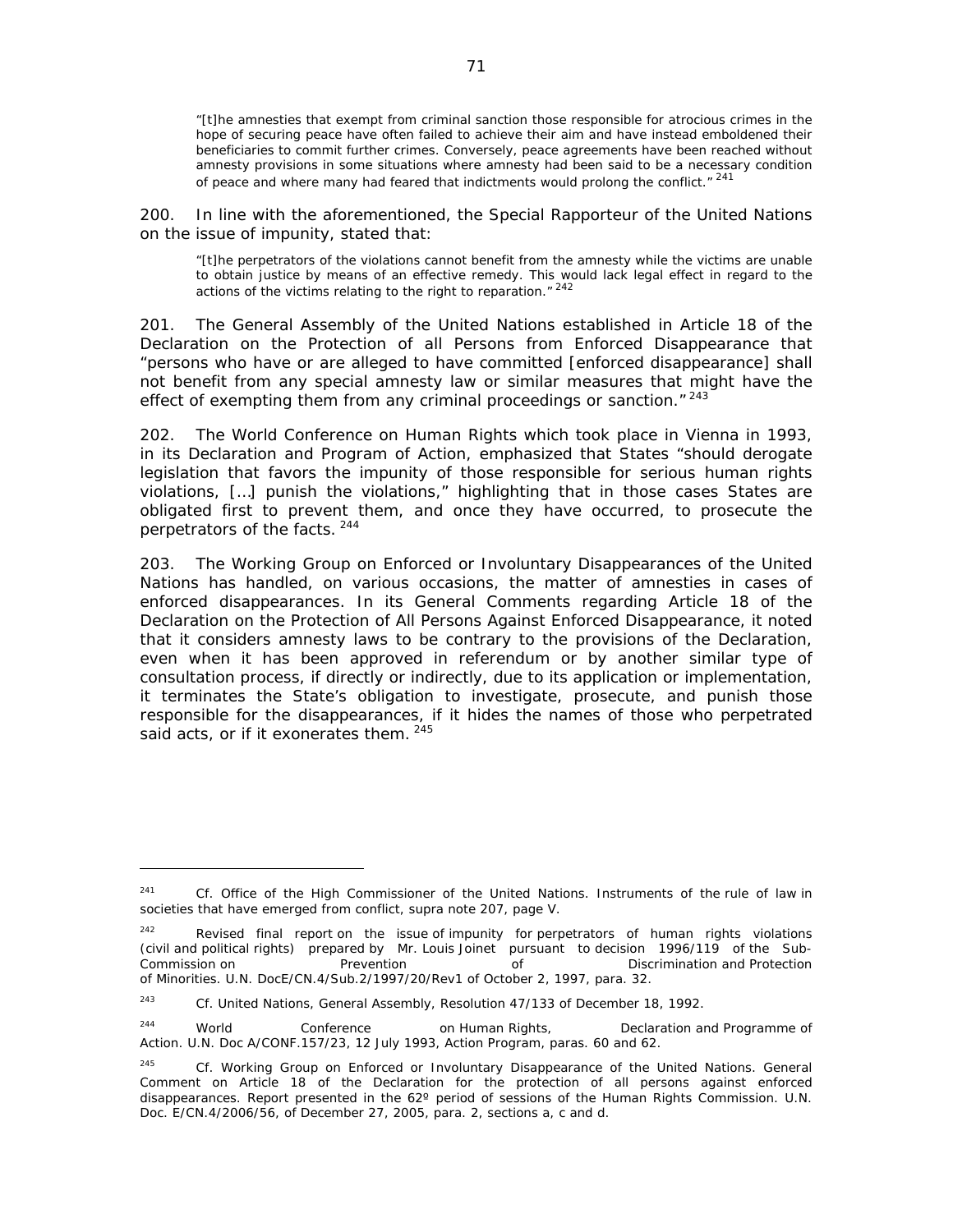204. In addition, he same Working Group stated its concern that in situations of post-conflict, amnesty laws are promulgated or other measures adopted that have  $\frac{1}{2}$  impunity as a consequence,  $246$  and it reminded States that:

in combating disappearances, effective preventive measures are crucial. Among them, it highlights […] bringing to justice all persons accused of having committed acts of enforced disappearance, ensuring that they are tried only by competent civilian courts, and that they do not benefit from any special amnesty law or other similar measures likely to provide exemption from criminal proceedings or sanctions, and providing redress and adequate compensation to victims and their families. <sup>247</sup>

205. Also in the universal forum, the bodies of human rights protection established by treaties have maintained the same standards concerning the prohibition of amnesties that prevent the investigation and punishment of those who commit serious human rights crimes. The Human Rights Committee, in its General Comment 31, stated that States should assure that those guilty of infractions recognized as crimes in international law or in national legislation, among others—torture and other acts of cruel, inhumane, or degrading treatment, **summary deprivations of life**, and arbitrary detention, and enforced disappearances—appear before the justice system and not attempt to exempt the perpetrators of their legal responsibility, as has occurred with certain amnesty laws.<sup>248</sup>

206. The Human Rights Committee ruled on the matter in the proceedings of individual petitions and in its country reports, noting in the case of *Hugo Rodríguez v. Uruguay*, that it cannot accept the posture of a State of not being obligated to investigate human rights violations committed during a prior regime given an amnesty law, and it reaffirmed that amnesty laws in regard to serious human rights violations are incompatible with the aforementioned International Covenant o Civil and Political Rights**,** reiterating that they contribute to the creation of an atmosphere of impunity that can undermine upon the democratic order and bring about other serious human rights violations. 249

<sup>246</sup> *Cf.* Working Group on Enforced or Involuntary Disappearance of the United Nations, *supra* note 211, para. 23.

<sup>247</sup> Working Group on Enforced or Involuntary Disappearance of the United Nations. Report, *supra* note 211, para. 599. Similarly, *Cf*. Working Group on Enforced or Involuntary Disappearance of the United Nations. Report to the Human Rights Council, 4º period of sessions. U.N. Doc. A/HRC/4/41, of January 25, 2007, para. 500.

<sup>248</sup> *Cf*. H.R.C., *General Comment 31: Nature of the general legal obligation imposed on States Parties to the Covenant.* U.N. Doc. CCPR/C/21/Rev.1/Add.13, of May 26, 2004, para. 18. This General Comment broadened the content of Comment 20, which referred to acts of torture, and other seirous human rights violations. See also *Cf*. H.R.C. *General Comment 20: Replaces General Comment 7, prohibition of torture and cruel treatment or punishment (art. 7)*, U.N. A/47/40(SUPP), Annex VI, A, of March 10, 1992, para. 15.

<sup>249</sup> *Cf*. H.R.C., *Case of Hugo Rodríguez V. Uruguay*, Communication No. 322/1988, UN Doc. CCPR/C/51/D/322/1988, Report of August 9, 1994, paras. 12.3 and 12.4. Moreover, the Committee has reiterated its position upon formulating the final observations to the reports presented by the States Parties to the International Covenant on Civil and Political Rights, in which the amnisties contribute to the creation of "an atmosphere of impunity" and affect the Rule of Law. Similarly, *Cf*. H.R.C., *Final Comments regarding the examination of the reports presented by the States Parties in virtue of Artcile 40 of the Covenant,* regarding: Perú, U.N. Doc. CCPR/C/79/Add.67, of July 25, 1996, para. 9, and in a similar sense, Yemen, U.N. Doc. CCPR/C/79/Add.51, of October 3, 1995, numeral 4, para. 3; Paraguay, U.N. Doc. CCPR/C/79/Add.48, of October 3, 1995, numeral 3, para. 5, and Haití, U.N. Doc. CCPR/C/79/Add.49, of October 3, 1995, numeral 4, para. 2.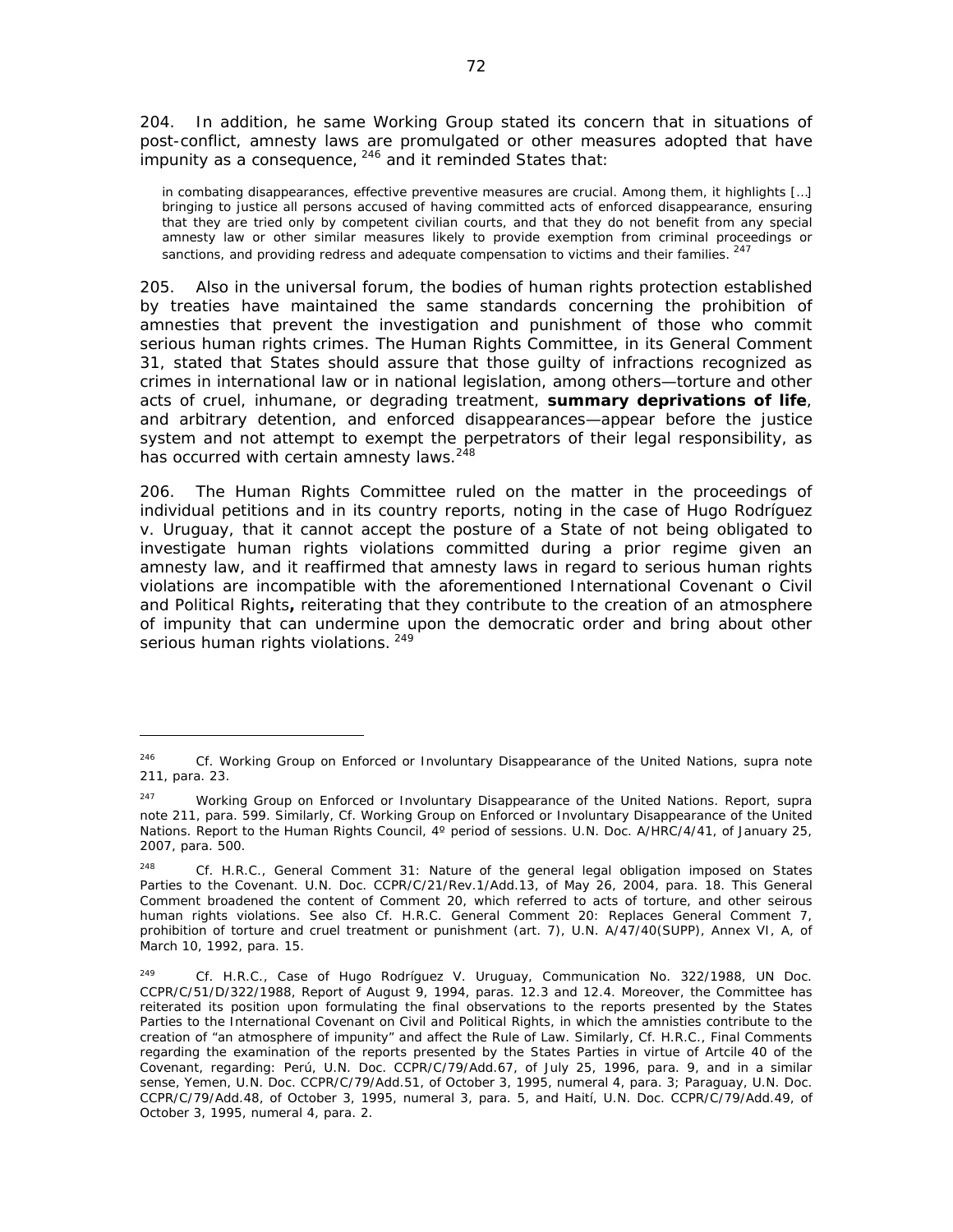207. It also made reference to the Uruguayan Expiry Law, during its final comments made in 1993 $^{250}$  and 1998. $^{251}$  In these comments, the Committee noted that the Expiry Law violated Articles 2-3 (right to an effective remedy to all of the victims of human rights violations), Article 7 (cruel treatment of the victim's next of kin) and Article 16 (right to juridical personality) of the Covenant. It also recommended that the State of Uruguay take the legislative measures necessary to correct the effects of the Expiry law and to assure that the victims of said violations have access to useful and effective remedies in the domestic courts.

208. The Committee against Torture also expressed that the amnesties that prevent the investigation of acts of torture, as well as the judgment and possible punishment of those responsible, are in violation of the Convention against Torture and other Cruel, Inhumane, and Degrading Treatment. <sup>252</sup>

209. Also in the universal forum, in another branch of international law –that isinternational criminal law, amnesties or similar norms have been considered inadmissible. The International Criminal Tribunal for the former Yugoslavia, in a case related to torture, considered that it would not make sense to sustain on the one hand the statute of limitations on the serious human rights violations, and on the other hand to authorize State measures that authorize or condone, or amnesty laws that absolve its perpetrators.<sup>253</sup> Similarly, the Special Court for Sierra Leone considered that the amnesty laws of said country were not applicable to serious international crimes.  $254$  This universal tendency has been consolidated through the incorporation of the mentioned standard in the development of the statutes of the special tribunals recently created within the United Nations. In this sense, both the United Nations Agreement with the Republic of Lebanon and the Kingdom of Cambodia, as well as the Statutes that create the Special Tribunal for Lebanon, the

252 *Cf*. C.A.T., *General Comment 2: Application of Article 2 for the State Parties.* U.N. Doc. CAT/C/GC/2, of January 24, 2008, para. 5, and C.A.T., *Final Comments regarding the examination of the reports presented by States Parties in conformity with Article 19 of the Convention* on: Benin, U.N. Doc. CAT/C/BEN/CO/2, on February 19, 2008, para. 9, and Former Republic of Yugoslava of Macedonia, U.N. Doc. CAT/C/MKD/CO/2, of May 21, 2008, para. 5.

253 *Cf*. I.C.T.Y.*, Case of Prosecutor v. Furundžija*. Judgment of 10 December, 1998. Case No. IT-95- 17/1-T, para. 155.

<sup>250</sup> *Final Comments of the Human Rights Committee: Republic of Uruguay*, UN Doc. CCPR/C/79/Add.19, May 5, 1993, para. 7.

<sup>251</sup> *Final Comments of the Human Rights Committee: Republic of Uruguay*, UN Doc. CCPR/C/79/Add.90, 8 abril de 1998, Section C. Principal subjects of concern and recommendations: The Committee expresses once again its deep concern about the Ley de Caducidad de la Pretensión Punitiva del Estado (Expiry Law of the Punitive Powers of the State ) and its profound anxiety about the implications of the Law with regard to compliance with the Covenant. In this regard, the Committee emphasizes the obligation of States parties, under article 2, paragraph 3, of the Covenant, to ensure that all persons whose rights or freedoms have been violated shall have an effective remedy through remedy to the competent judicial, administrative, legislative or other authority. The Committee notes with deep concern that in a number of cases the maintenance of the Expiry Law effectively excludes the possibility of investigation into past human rights abuses and thereby prevents the State party from discharging its responsibility to provide effective remedies to the victims of those abuses. The Committee also considers that the Expiry Law violates article 16 of the Covenant in respect of the disappeared persons and article 7 in respect of their family members."

<sup>254</sup> *Cf*. S.C.S.L., *Case of Prosecutor v. Gbao*, Decision No. SCSL-04-15-PT-141, Appeals Chamber, Decision on Preliminary Motion on the Invalidity of the Agreement Between the United Nations and the Government of Sierra Leone on the Establishment of the Special Court, 25 May 2004, para. 10; S.C.S.L., *Case of Prosecutor v. Sesay, Callon and Gbao*, Case No. SCSL-04-15-T, Judgment of the Trial Chamber, 2 March 2009, para. 54, and S.C.S.L, *Case of Prosecutor v. Sesay, Callon and Gbao*, Case No. SCSL-04-15- T, Trial Chamber, Sentencing Judgment, 8 April 2009, para. 253.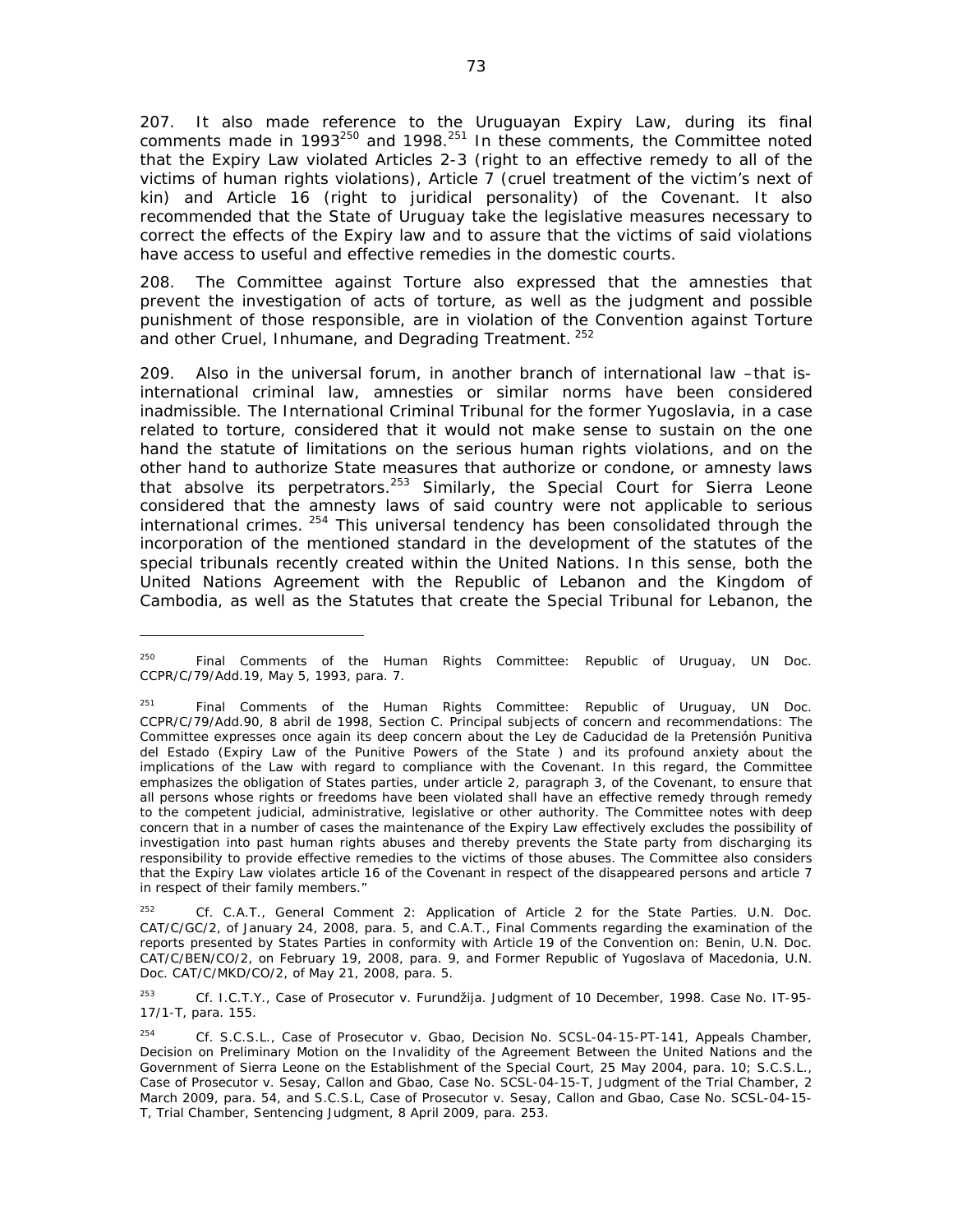Special Court for Sierra Leone, and the Extraordinary Chambers of the Courts of Cambodia, have included in their texts, clauses that indicate that the amnesties that are conceded shall not constitute an impediment to the processing of those responsible for crimes that are within the scope of the jurisdiction of said tribunals. 255

210. Likewise, in an interpretation of Article 6-5 of the Protocol II Additional to the Geneva Convention on International Humanitarian Law,<sup>256</sup> the ICRC stated that amnesties cannot protect perpetrators of war crimes:

 [w]hen it adopted paragraph 5 of Article 6 of Additional Protocol II, the USSR declared, in the reasoning of its opinion, that it could not be interpreted in such a way that it allow war criminals or other persons guilty of crimes against humanity to escape severe punishment. The ICRC agrees with this interpretation. An amnesty would also be inconsistent with the rule requiring States to investigate and prosecute those suspected of committing war crimes in international armed conflicts<sup>257</sup> $(...)$ .

211. This norm of International Humanitarian Law and interpretation of Article 6-5 of the Protocol has been adopted by the Inter-American Commission on Human Rights<sup>258</sup> and the Human Rights Committee of the United Nations.<sup>259</sup>

212. The illegality of the amnesties related to serious violations of human rights vis-à-vis international law have been affirmed by the courts and organs of all the regional systems for the protection of human rights.

213. In the European System, the European Court of Human Rights considered that it is of the highest importance, in what pertains to an effective remedy, that the criminal procedures which refer to crimes, such as torture, that imply serious violations of human rights, not be obstructed by statute of limitations or allow

<sup>255</sup> *Cf.* Agreement between the UN and the Lebanese Republic on the establishment of a Special Tribunal for Lebanon, Article 16 and Statute of the Special Tribunal for Lebanon, Article 6, Resolution 1757 of the Security Council of the United Nations. U.N. DocS/RES/1757 of May 30, 2007, Statute of the Special Court for Sierra Leone, January 16, 2002, Article 10, Agreement between the United Nations and the Royal Government of Cambodia for the Prosecution under the Cambodian Law of Crimes Committed during the Period of the Democratic Kampuchea, from March 6, 2003, Article 11 and Law on the Establishment of Extraordinary Chambers in the Courts of Cambodia for the Prosecution of Crimes Committed during the Period of Democratic Kampuchea, with amendments adopted on October 27, 2004 (NS / RKM, 1004/006), new Article 40.

<sup>256</sup> *Cf.* Article 6-5 of the Protocol II Additional to the Geneva Conventions, "At the end of hostilities, the authorities in power shall endeavour to grant the broadest possible amnesty to persons who have participated in the armed conflict, or those deprived of their liberty for reasons related to the armed conflict, whether they are interned or detained."

<sup>257</sup> *Cf*. International Committee of the Red Cross, Customary International Humanitarian Law, vol. I, edited by Jean-Marie Henckaerts and Louise Doswald-Beck, 2007, page 692. Also, the standard 159 of Customary International Humanitarian Law states that the persons suspected or accused of committing war crimes, or sentenced for them, may not receive amnesties. Standard 159,International Committee of the Red Cross, Customary International Humanitarian Law, vol. I, edited by Jean-Marie Henckaerts and Louise Doswald-Beck, 2007, page 691.

<sup>258</sup> *Cf*. IACHR, Report on the Human Rights Situation in El Salvador, Case of No. 11.138, in, document OEA/Ser.L/V/II.85, Doc. 28 rev. on February 11, 1994, General conclusions, para. C.

<sup>259</sup> *Cf.* among others, *Final observations of the Human Rights Committee: Lebanon*, U.N. Doc. CCPR/C/79/Add.78, May 5, 1997, para. 12, and *Final observations of the Human Rights Committee: Croatia*, U.N. Doc., CCPR/ CO/71/HRV, of April 4, 2001, para. 11.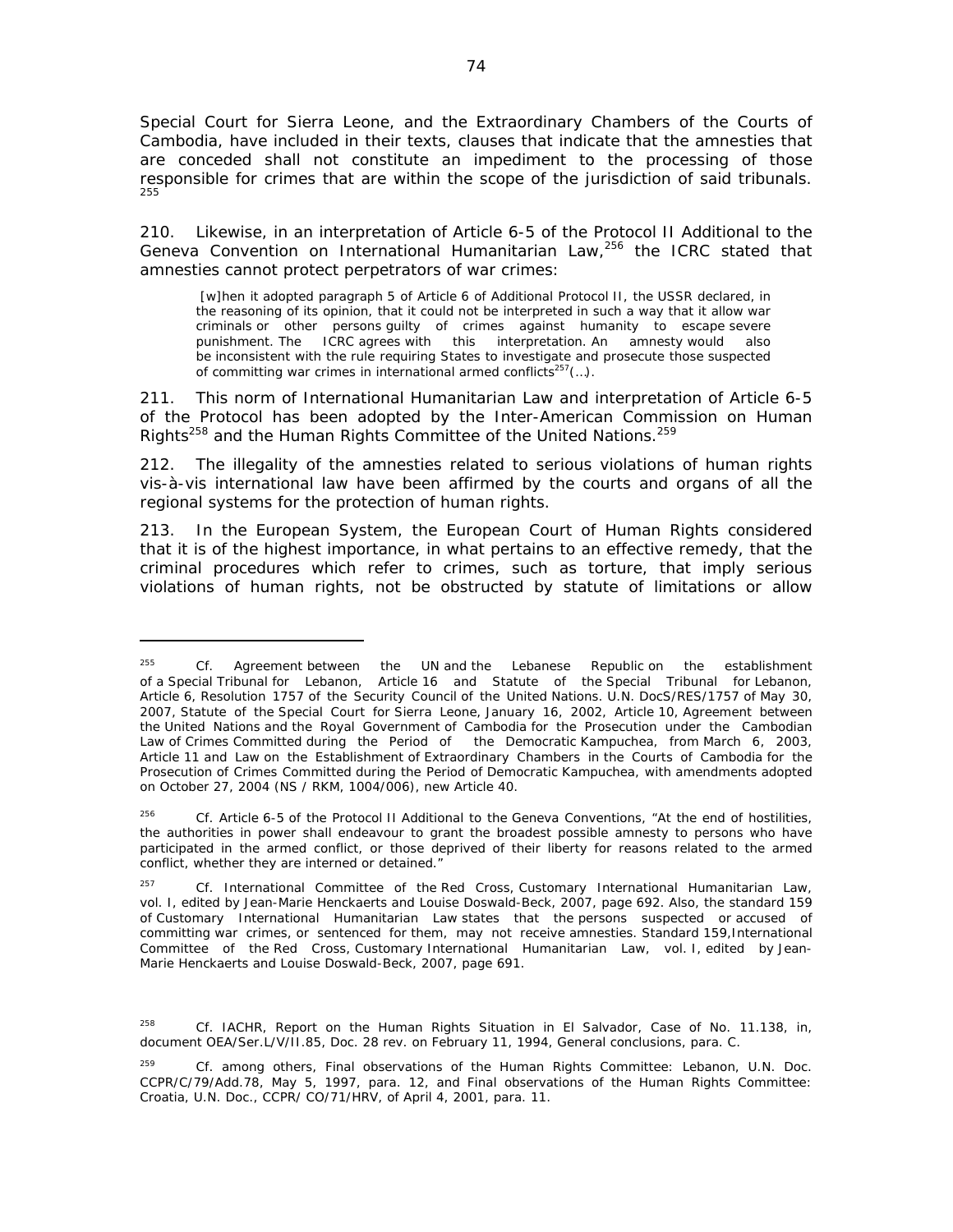amnesties or pardons in this regard. <sup>260</sup> In other cases, it highlighted that when an agent of the State is accused of crimes violating the rights of Article 3 in the European Convention (Right to life), the criminal proceedings and judgment should not be obstructed, and the granting of amnesty is not permitted. 261

214. The African Commission on Human and Peoples' Rights considered that amnesty laws cannot protect the State that adopts them from complying with their international obligations,  $262$  and noted, in addition, that in prohibiting the prosecution of perpetrators of serious human rights violations via the granting of amnesty, the States not only promote impunity, but also close off the possibility that said abuses be investigated and that the victims of said crimes have an effective remedy in order to obtain reparation. 263

### *E. Amnesty laws and Domestic Jurisprudence in tribunals of States Parties to the Convention.*

215. Likewise, various member States of the Organization of American States, by way of their highest tribunals of justice, have applied the mentioned standards, and therefore, have complied in good faith with the international obligations assumed by their respective States. The Supreme Court of Justice of the Nation of Argentina ruled in the *Case Simón*, to revoke the amnesty laws that in said country constituted a legislative obstacle for the investigation, prosecution, and possible punishment of facts that entailed human rights violations:

[T]o the extent that, [the amnesties], tend to "neglect" gross human rights violations, they are contrary to the provisions of the American Convention on Human Rights and International Covenant on Civil and Political Rights, and are, therefore constitutionally intolerable.

[T]he translation of the findings of the Inter-American Court in "Barrios Altos" to the Argentine case is imperative, if the decisions of the mentioned International Tribunal are to be interpreted in good faith as jurisprudential guidelines. Certainly, it is possible to find various arguments that distinguish [the Argentine case from the case of *Barrios Altos*], but such distinctions would be purely anecdotal.

[T]o the extent that [the amnesties laws] hinder the investigation and effective punishment of acts contrary to the rights recognized in these treaties, prevent the fulfillment of the duty to guarantee that the State of Argentina has committed to, and are inadmissible.

Similarly, any regulation of domestic law which, invoking reasons for "pacification" provides for the grant of any form of amnesty to allow impunity for serious human rights violations perpetrated by the regime that the provision

<sup>260</sup> *Cf*. T.E.D.H., *Case of Abdülsamet Yaman v. Turkey*, Judgment of 2 November 2004, Application No. 32446/96, para. 55.

<sup>261</sup> *Cf*. T.E.D.H. *Case of Yeter v. Turkey*, Judgment of 13 January 2009, Application No. 33750/03, para. 70.

<sup>262</sup> *Cf*. A.C.H.P.R., *Case of Malawi African Association and Others v. Mauritania*, Communication Nos. 54/91, 61/91, 98/93, 164/97-196/97 and 210/98, Decision of 11 May 2000, para. 83.

<sup>263</sup> *Cf*. A.C.H.P.R., *Case of Zimbabwe Human Rights NGO Forum v. Zimbabwe*, Communication No. 245/02, Decision of 21 May 2006, paras. 211 and 215.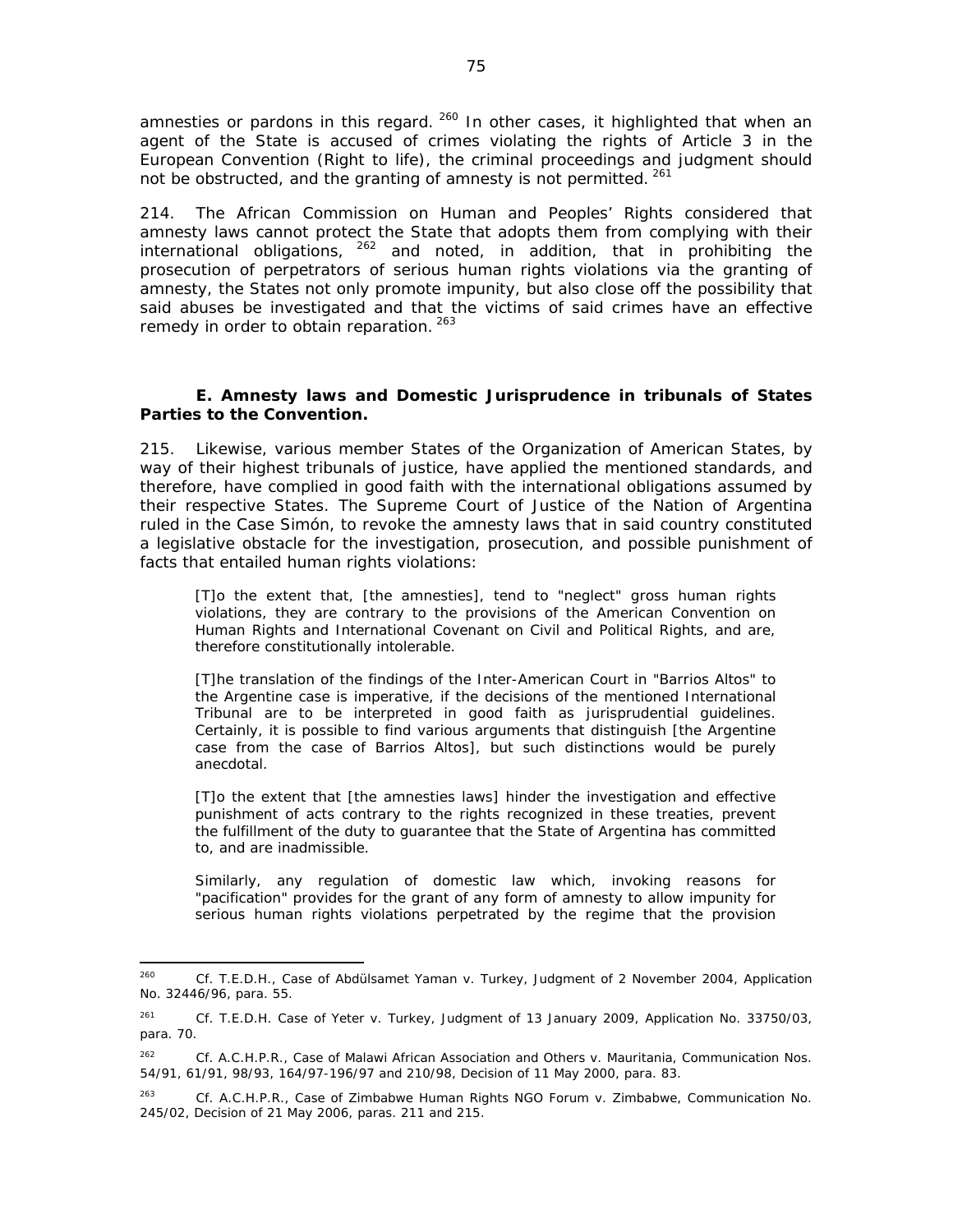benefits, is contrary to clear and binding provisions of international law, and must be effectively suppressed.

[I]n order to comply with international treaties on human rights, the suppression of the [amnesty] laws cannot be postponed and must continue in such a way that from them no regulatory obstacle can be derived for the prosecution of facts that are the subject of this case. This means that those who were beneficiaries of such laws cannot invoke the prohibition of retroactivity of the harshest criminal law nor *res judicata.* [T]he subjection of the Argentine State to the Inter-American jurisdiction prevents the principle of "non-retroactivity" of the criminal law from being invoked to violate the obligations undertaken in regard to the prosecution of gross violations of human rights.<sup>264</sup>

216. The Supreme Court of Justice of Chile concluded that the amnesties regarding enforced disappearance would encompass only a specific period in time and not the entire length of time of the enforced disappearance nor its effects: 265

[A]lthough the Decree explicitly stated in a comment that amnesty was granted for acts committed between September 11, 1973, and March 10, 1978, the crime commenced on January 7, 1975 […], creating the certainty that on March 10, 1978, the date of expiration of the period laid down in Article 1º of D.L. 2191, Sandoval Rodriguez had not appeared and there was no news of him, nor of the place where his remains could be found, in the event of his death […], which makes the alleged amnesty inapplicable, given that the kidnapping continued even after the expiration of the period covered by this order of extinction of criminal liability.<sup>266</sup>

[[T]he Chilean government imposed upon itself, in signing and ratifying [international treaties], the obligation to ensure the safety of persons, [...] banning measures aimed at protecting the harm committed against individuals or the impunity of the perpetrators, considering in particular that international agreements must be fulfilled in good faith. [That] Supreme Court, in various decisions, has recognized that the domestic sovereignty of the State […] recognizes its limits in regard to the rights which emanate from human nature; values that are superior to any norms that may be available to State authorities, including the Constituent Power, which prevents them from being unknown<sup>267</sup>

<sup>264</sup> Supreme Court of Justice of the Nation of Argentina. *Case of Simón, Julio Héctor et al. s/illegal deprivation of liberty, etc*., *supra* note 223, Considering clause 31. Moreover, regarding the role of the legislature and the judiciary in regard to the determination of unconstitutionality of the law, the Supreme Court noted that "considering that Law 25.779 [annulled the amnesty laws], from a formalist perspective, could be deemed unconstitutional, in that it, upon declaring it null and void, violated the division of powers, by usurping the powers of the Judicial Branch, which is the only constitutional body deemed to declare such laws or normative acts null with legal effectiveness.[…] the solution that the Congress considered corresponds to the case [...] in a way deprives the judges of the final decision on the matter." Supreme Court of Justice of the Nation of Argentina. *Case of Simón, Julio Héctor et al. s/illegal deprivation of liberty, etc*., Order of June 14, 2005 Considering clause 34.

<sup>265</sup> *Cf*. Supreme Court of Justice of Chile. *Decision of the plenary regarding the instance that will hear the application of the Amnesty Law in the case of the abduction of mir Miguel Ángel Sandoval*, Rol No. 517-2004, Case of 2477, of November 17, 2004, Considering clause 33.

<sup>266</sup> Supreme Court of Justice of Chile. *Case of the abduction of mir Miguel Ángel Sandoval*, *supra* note 265, Considering clause 33.

<sup>267</sup> Supreme Court of Justice of Chile. *Case of the abduction of mir Miguel Ángel Sandoval*, *supra* note 265, Considering clause 35.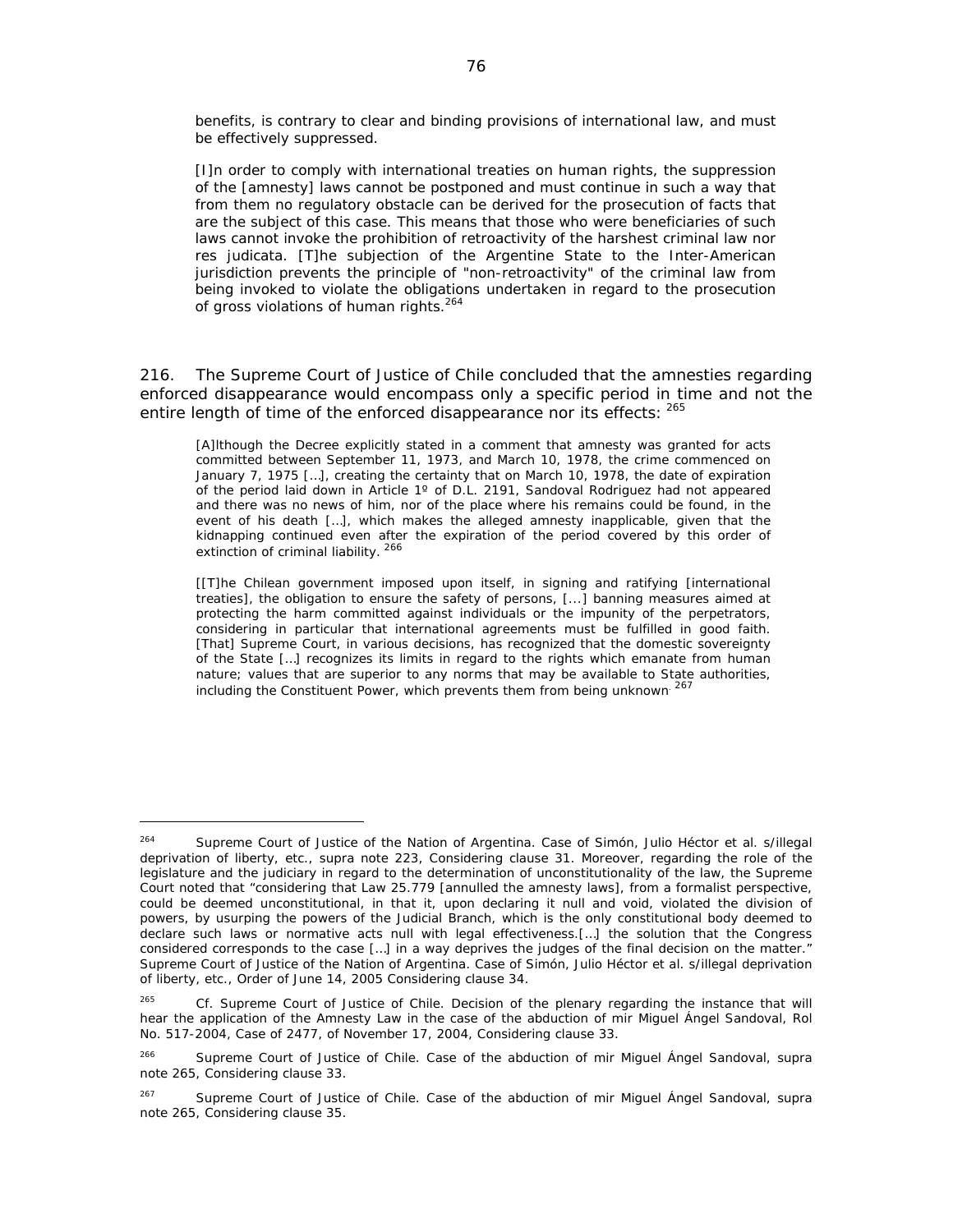217. The same Supreme Court of Justice of Chile, in the case of *Lecaros Carrasco*, annulled a verdict of not guilty and invalidated the application of the Chilean amnesty in Decree Law No. 2.191 of 1978: 268

[T]he crime of kidnapping [...] has the character of a crime against humanity, and therefore, it is not necessary to invoke amnesty as a cause to extinguish criminal responsibility. <sup>269</sup>

[T]he amnesty law enacted by the *de facto* authority which took on the "Supreme Command of the Nation," [...] must be interpreted in a way that conforms with the protective covenants of fundamental rights of the individual and sanctions the serious violations committed against them during the period in which said legal body is in force.  $270$ 

[T]he mentioned prohibition of the auto-exoneration not only concerns the obvious situations in which those in power have used the advantageous position which they held to extinguish responsibility, as is the case with self-given amnesty, but it also implies a suspension of the effectiveness of preexisting institutions, such as […] the statute of limitations for criminal proceedings, designed to operate in a state of social peace in which they are called to serve, but not in the situations of harm to the institutions in which the State was set up, and for the specific benefit of those that provoked said breakdown. <sup>271</sup>

218. The Constitutional Court of Peru, in the case of *Santiago Martín Rivas*, in resolving an extraordinary remedy and a remedy of violations to constitutional rights, discussed the scope of the State's obligations and the nullity of amnesty laws: 272

[T]he Constitutional Tribunal considers that the obligation of States to investigate the facts and punish those responsible for the violation of human rights declared in the Judgment of the Inter-American Court of Human Rights includes not only the nullity of those processes where the amnesty laws […] had been applied, after the declaration that such laws had no legal effect, but also any practice intended to prevent the investigation and punishment for violations of the rights to life and personal integrity. <sup>273</sup>

The obligations assumed by the Peruvian government with the ratification of treaties on human rights include the duty to guarantee those rights, in accordance with International Law, are irrevocable and for which the State is internationally obligated to sanction said involvement. In response to the mandate contained in […] the Constitutional Procedural Code, treaties are sought which have crystallized the absolute prohibition of those who have committed unlawful acts, and pursuant to International Law can not be granted amnesty, as this would be contrary to the standards of minimum protection to the dignity of the human person. 274

<sup>268</sup> Supreme Court of Justice of Chile, *Case of Claudio Abdón Lecaros Carrasco for the crime of aggravated kidnapping,* Rol No. 47.205, Remedy No. 3302/2009, Resolution 16698, Appeals Judgment, and Resolution 16699, Replacement Judgment, of May 18, 2010.

<sup>269</sup> Supreme Court of Justice of Chile, *Case of Claudio Abdón Lecaros Carrasco*, Replacement Judgment, *supra* note 268, Considering clause 1.

<sup>270</sup> Supreme Court of Justice of Chile, *Case of Claudio Abdón Lecaros*, Replacement Judgment, *supra* note 268, Considering clause 2.

<sup>271</sup> Supreme Court of Justice of Chile, *Case of Claudio Abdón Lecaros Carrasco*, Replacement Judgment, *supra* note 268, Considering clause 3.

<sup>272</sup> *Cf*. Constitutional Tribunal of Peru, *Case of Santiago Martín Rivas*, Extraordinary Remedy, Case file No. 4587-2004-AA/TC, Judgment of November 29, 2005, para. 63.

<sup>273</sup> Constitutional Tribunal of Peru, *Case of Santiago Martín Rivas*, Extraordinary Remedy, *supra* note 272, para. 63.

<sup>274</sup> Constitutional Tribunal of Peru, *Case of Santiago Martín Rivas,* Constitutional tort remedy*,* Case file No. 679-2005-PA/TC, Judgment of March 2, 2007, para. 30.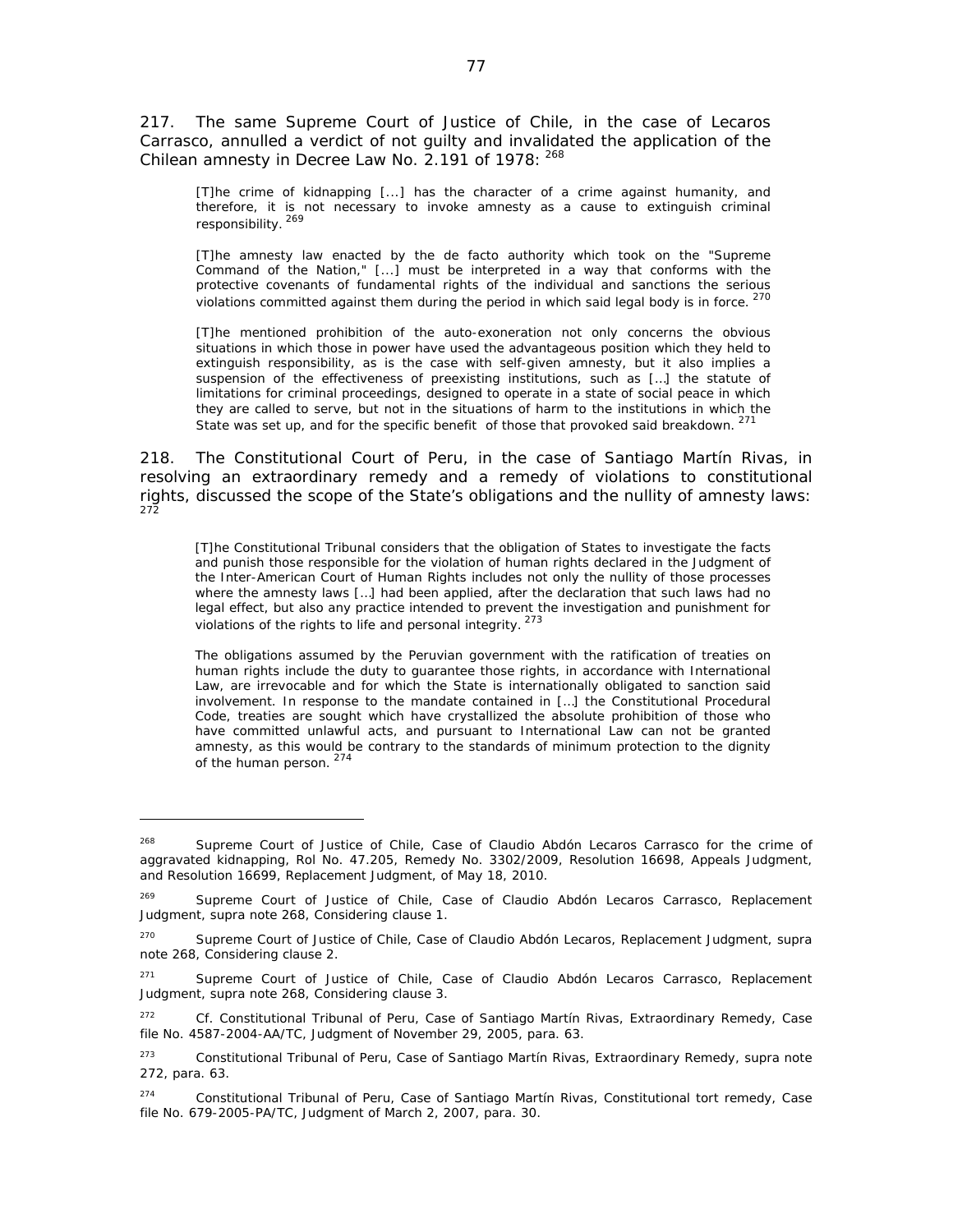[T]he issuance of amnesty laws is of the judicial-constitutional competence of the Congress of the Republic, in such a way that the judicial rulings which are issued pursuant to constitutionally legitimate amnesty laws lead to the configuration of the *constitutional res judicata.* The control of the amnesty laws, however, part of the presumption that the criminal legislature intended to carry out within the scope of the Constitution and respect for fundamental rights.<sup>275</sup>

[Said assumption] does not operate when it is proven that during the exercise of the competence to enact amnesty laws, the criminal legislator intended to also encompass the commission of crimes against humanity. Nor when the exercise of said competence was used to "guarantee" impunity for serious violations of human rights. 276

On the merits[,] the Tribunal considers that amnesty laws [in question] are null and void and lack, *ab initio*, legal effect. Therefore, the orders enacted so as to guarantee impunity of the violation of human rights by [state agents] are also null and void.

219. In the same sense, the Supreme Court of Uruguay ruled in regard to the Expiry Law, considering that:

 [no one] denies that a law enacted by a special majority and in extraordinary cases, the State may decide to waive punishment for criminal facts. [However, the law is unconstitutional because, in the case,  $278$  the Legislative Power exceeded the constitutional scope for awarding amnesties [because] to declare the expiration of criminal prosecutions, in any case, exceeds the powers of the legislators and invades the forum of a function constitutionally assigned to judges, so that, for whatever reason, the legislature could not be attributed with the power of deciding that the period had expired regarding prosecution for certain crimes.<sup>279</sup>

[...] no political agreement or its logical corollary can reverse the original or delegated representation of sovereignty and, therefore, is absolutely unacceptable to issue a valid legal, effective or acceptable norm. [...] Thus, when art. 1 of Law No. 15.848 recognizes another source of normative law, it departs significantly from [its] constitutional makeup. [...] [Article 3 of Law No. 15.848] conditions the jurisdictional activity to a decision of the Executive Branch, with absolute efficiency, which collides ostensibly with the powers of the Judge to establish responsibility for the commission of crimes [...]

[C]urrent regulation of human rights is not based on the position of sovereign States, but in the person as holder, given his or her status as such, of essential rights that can not be ignored based on the exercise of the constituent power, neither original nor derivative. <sup>280</sup>

In this framework, [the amnesty law] under consideration affected the rights of many people (notably, the victims, the next of kin, or those harmed by the human rights violations mentioned above), their right to a remedy, an impartial and exhaustive investigation to ascertain the facts, to identify those responsible and to impose the

<sup>275</sup> Constitutional Tribunal of Peru, *Case of Santiago Martín Rivas,* Constitutional tort remedy*, supra* note 274, para. 52.

<sup>276</sup> Constitutional Tribunal of Peru, *Case of Santiago Martín Rivas,* Constitutional tort remedy*, supra* note 274, para. 53.

<sup>277</sup> Constitutional Tribunal of Peru, *Case of Santiago Martín Rivas,* Constitutional tort remedy, *supra* note 274, para. 60.

<sup>278</sup> Supreme Court of Justice of Uruguay, *Case of Nibia Sabalsagaray Curutchet*, Judgment No. 365 *supra* note 163, paras. 8 and 9.

<sup>279</sup> Supreme Court of Justice of Uruguay, *Case of Nibia Sabalsagaray Curutchet*, *supra* note 163, Considering clause III.2, para. 13.

<sup>280</sup> Supreme Court of Justice of Uruguay, *Case of Nibia Sabalsagaray Curutchet*, *supra* note 163, Considering clause III.8, para. 6.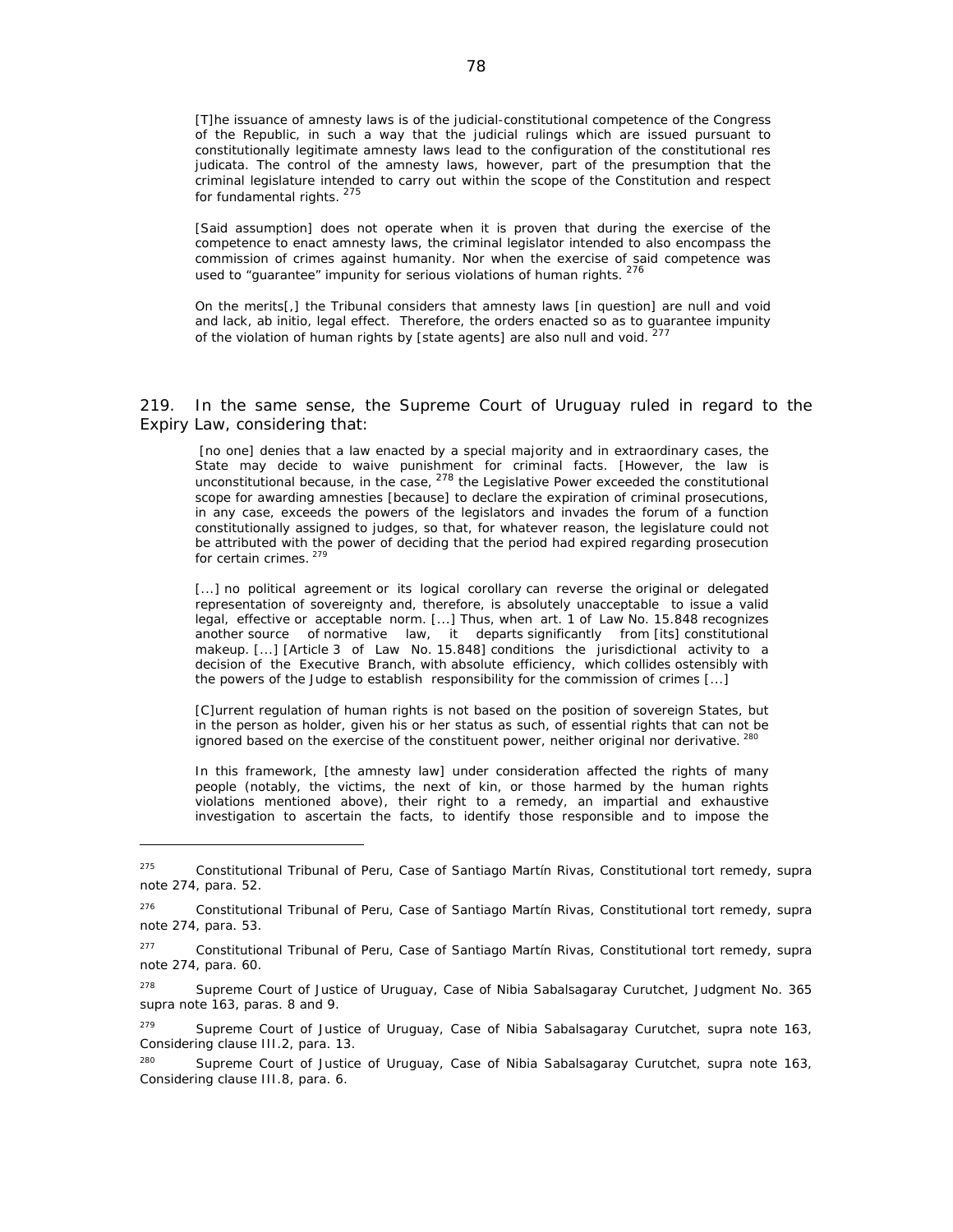appropriate penalties has been frustrated; to the extent that the legal consequences of the law regarding the right to judicial guarantees are incompatible with the [A]merican Convention [on] Human Rights.<sup>281</sup>

To summarize, the unlawfulness of an amnesty law enacted for the benefit of military and police officials who committed [serious violations of human rights], whom enjoy impunity during *de facto* regimes, has been declared by courts, of both the international community and the States that went through similar processes experienced by Uruguay during the same period in time. Such rulings, given the similarity with the issue under analysis and the relevance they have had, could not be ignored in the examination of the constitutionality of Law [No.] 15.848 and have been taken into account by the Corporation to issue the present ruling. $^{28}$ 

220. The Supreme Court of Justice in Honduras held that the decrees of 199- 87 and 87-91 of amnesty were unconstitutional and held that Section 205.16 of the Honduran Constitution grants Congress the power to concede amnesty for political crimes and those in relation; however, that provision does not give the authority to grant this benefit for crimes that were aimed at "threatening the existence and internal state of security, the system of government and citizen's rights." For the Supreme Court, the Decree199-87 and Decree 87-91 "serve only to incorporate the behavior of the military in the form of a political offense, in reality being that the alleged crimes committed by the military were performed under the cover that they were an act of service or because of it [...]." With this, the Honduran Supreme Court declared its unconstitutionality based on the merits, and therefore, the inapplicability of Decree No. 199-87 issued on December 11, 1987, and No. 87-91 issued on June 24, 1991 that provided for unconditional amnesty.<sup>283</sup>

221. Furthermore, the Constitutional Chamber of the Supreme Court of Justice of El Salvador declared the legal impossibility of implementing the Law on General Amnesty for the Consolidation of Peace in cases of gross violations of human rights, and thus opened the possibility for criminal judges, upon hearing specific cases of human rights violations that occurred during the internal armed conflict, to consider the inapplicability Amnesty Law.<sup>284</sup>

222. The Constitutional Court of Colombia, in various cases, has noted the obligation to avoid the application of domestic amnesty provisions in cases of serious human rights violations:

Those such as the laws of final measure that impede access to justice, the blank amnesties for any crime, the self-amnesties (the criminal benefits which the legitimate and illegitimate holders of power grant themselves and whom were accomplices in the crimes committed), or whichever other form it takes so as to prevent victims from a obtaining an effective judicial remedy to make their rights count, have been considered as being in violation of the international obligation of States to promote legal remedies for the protection of human rights. 285

<sup>281</sup> Supreme Court of Justice of Uruguay, *Case of Nibia Sabalsagaray Curutchet*, *supra* note 163, Considering clause III.8, para. 11.

<sup>282</sup> Supreme Court of Justice of Uruguay, *Case of Nibia Sabalsagaray Curutchet*, *supra* note 163, Considering clause III.8, para. 15.

<sup>&</sup>lt;sup>283</sup> Supreme Court of Justice of the Republic of Hondorus, captioned orders – "RI20-99 – Unconstituitonality of Decree Number 199-87 and of Decree Number 87-91", June 27, 2000.

<sup>&</sup>lt;sup>284</sup> Constitutional Chamber of the Supreme Court of Justice of El Salvador, Judgment 24-97/21-98, of September 26, 2000.

<sup>&</sup>lt;sup>285</sup> Constitutional Court of Colombia, Revision of the Law 742, of June 5, 2002, Case file No. LAT-223, Judgment C-578/02, of July 30, 2002, section 4.3.2.1.7.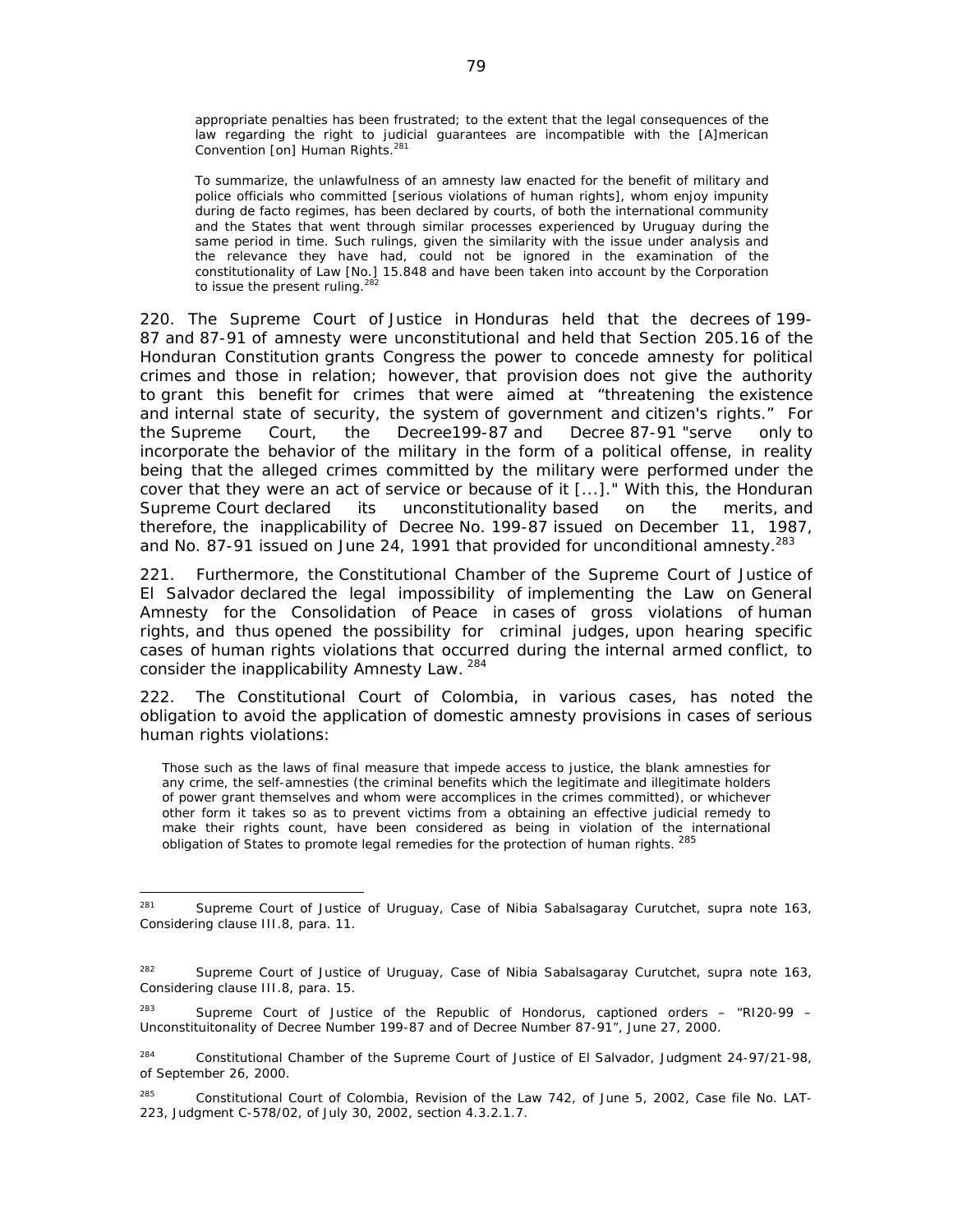223. Likewise, the Supreme Court of Justice of Colombia indicated that "the norms related to [h]uman [r]ights form part of the great group of provisions of General International Law, those of which are recognized as *[j]us cogens* norms, reason for which, they are irrevocable, imperative [...] and non-disposable."<sup>286</sup> The Supreme Court of Colombia recalled that the jurisprudence and recommendations of international organisms on human rights must serve the preferential standards of interpretation in both constitutional and ordinary justice and cited the jurisprudence of this Court regarding the unacceptability of the amnesty provisions for cases of serious human rights violations. 287

224. As follows from the previous paragraphs, all international bodies on human rights protection and high domestic courts of the region who have had the opportunity to rule on the scope of amnesty laws on serious violations of human rights and their incompatibility with these States' international obligations, have concluded that the mentioned laws violate the States international duty to investigate and sanction said violations.

# *F. Amnesty laws and the Jurisprudence of this Court.*

225. This Court has established that "amnesty provisions, the statute of limitation provisions, and the establishment of exclusions of responsibility that are intended to prevent the investigation and punish those responsible for serious violations to human rights such as torture, summary, extrajudicial, or arbitrary executions, and enforced disappearance are not admissible, all of which are prohibited for contravening irrevocable rights recognized by International Law of Human Rights."<sup>288</sup>

226. In this sense, amnesty laws are, in cases of serious violations of human rights, expressly incompatible with the letter and spirit of the Pact of San José, given that they violate the provisions of Articles 1(1) and 2, that is, in that they impede the investigation and punishment of those responsible for serious human rights violations and, consequently, impede access to victims and their families to the truth of what happened and to the corresponding reparation, thereby hindering the full, timely, and effective rule of justice in the relevant cases. This, in turn, favors impunity and arbitrariness and also seriously affects the rule of law, reason for which, in light of International Law, they have been declared to have no legal effect.

227. In particular, amnesty laws affect the international obligation of the State in regard to the investigation and punishment of serious human rights violations because they prevent the next of kin from being heard before a judge, pursuant to that indicated in Article 8(1) of the American Convention, thereby violating the right to judicial protection enshrined in Article 25 of the Convention precisely for the failure to investigate, persecute, capture, prosecute, and punish those responsible for the facts, thereby failing to comply with Article 1(1) of the Convention.

<sup>286</sup> Supreme Court of Justice of Colombia, Criminal Appeals Chamber. *Case of of the Segovia Massacre*. Act number 156, of May 13, 2010, page 68.

<sup>287</sup> Cf. Supreme Court of Justice of Colombia, Criminal Appeals Chamber. *Case of of the Segovia Massacre*, *supra* note 248, pages. 69 and 71.

<sup>288</sup> *Cf*. *Case of Barrios Altos V Perú*. *Merits*. Judgment of March 14, 2001. Series C No. 75, para. 41; *Case of The Dos Erres Massacre*, *supra* note 127, para. 129, and *Case of Gomes Lund et al. (Guerrilha do Araguaia)*, *supra* note 16, para. 171.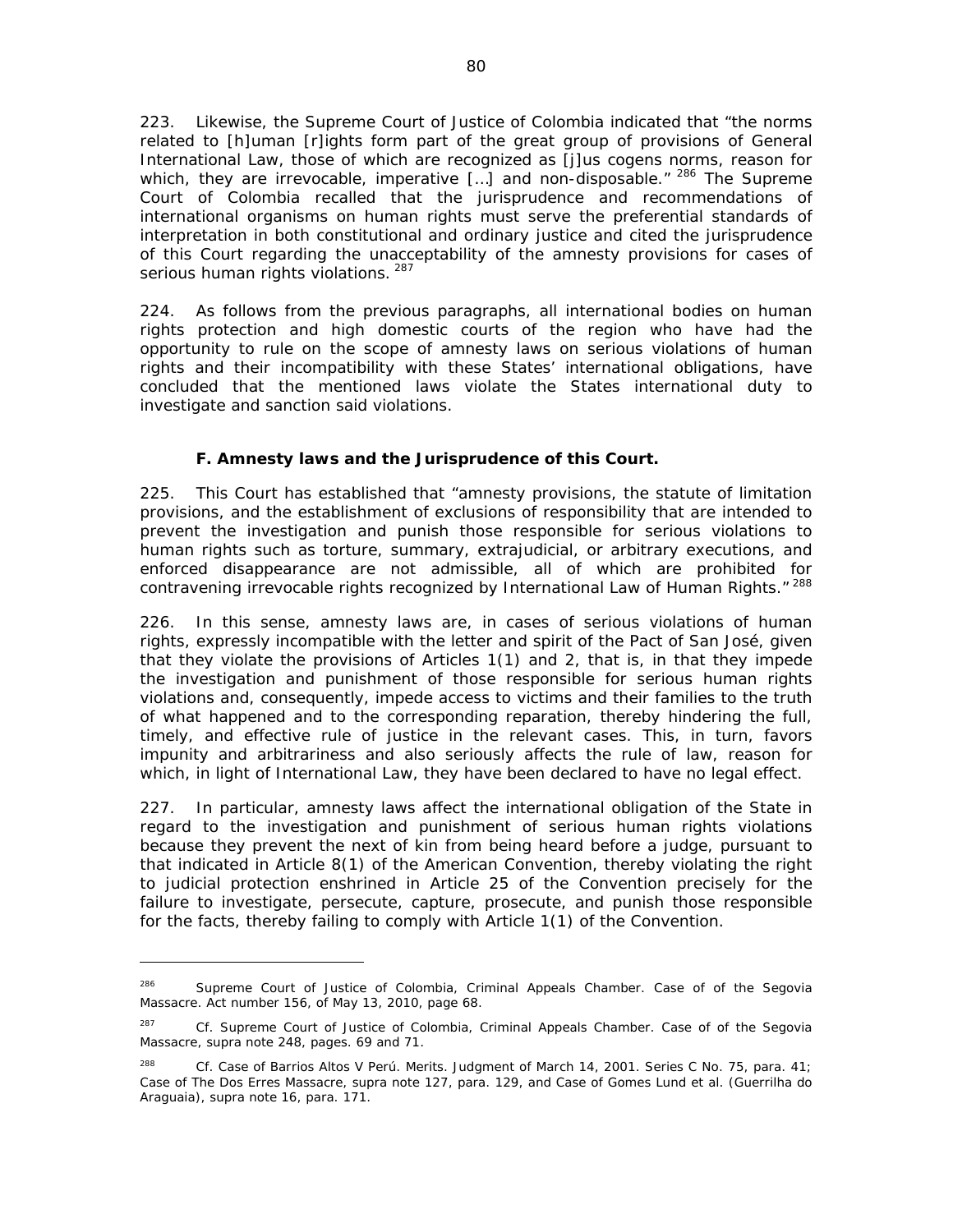228. Under the general obligations enshrined in Article 1(1) and 2 of the American Convention, the States Parties have the obligation to take measures of all kinds to assure that no one is taken from the judicial protection and the exercise of their right to a simple and effective remedy, in the terms of Articles 8 and 25 of the Convention, and once the American Convention has been ratified, it corresponds to the State to adopt all the measures to revoke the legal provisions that may contradict said treaty as established in Article 2 thereof, such as those that prevent the investigation of serious human rights violations given that it leads to the defenselessness of victims and the perpetuation of impunity and prevents the next of kin from knowing the truth regarding the facts.

229. The incompatibility with the Convention includes amnesties of serious human rights violations and is not limited to those which are denominated, "self-amnesties," and the Court, more than the adoption process and the authority which issued the Amnesty Law, heads to its *ratio legis*: to leave unpunished serious violations committed in international law. <sup>289</sup> The incompatibility of the amnesty laws with the American Convention in cases of serious violations of human rights does not stem from a formal question, such as its origin, but rather from the material aspect in what regards the rights enshrined in Articles 8 and 25, in relation to Articles 1(1) and 2 of the Convention.

# *G. The investigation of the facts and the Uruguayan Expiry Law.*

230. The way in which, at least for a period of time, the Expiry Law adopted in Uruguay has been interpreted and applied, on the one hand, has affected the State's international obligation to investigate and punish human rights violations relating to the enforced disappearance of María Claudia García Iruretagoyena and of María Macarena Gelman García, as well as the situation regarding the latter in relation to her abduction and the concealment of her identity, due to the prevention of the victim's next of kin from being heard by a judge, pursuant to that stated in Article 8(1) of the American Convention and has, on the other hand, violated the right to judicial protection enshrined in Article 25 of that instrument because of the failure to investigate, persecute, capture, prosecute, and punish those responsible for the facts, thereby also failing to comply with Article 1(1) and 2 of the Convention, referring to the adaption of domestic law to the Convention. <sup>290</sup>

231. The failure to investigate the serious human rights violations committed in the present case, which occurred in the context of systematic patterns, evince the noncompliance with international obligations of the State, established by nonextendible norms. <sup>291</sup>

232. Given its express incompatibility with the American Convention, the provisions of the Expiry Law that impede the investigation and punishment of serious

 289 *Cf*. *Case of Almonacid Arellano et al. V. Chile*. *Preliminary Objections, Merits, Reparations and Costs*. Judgment of September 26, 2006. Series C No. 154, para. 120, and *Case of Gomes Lund et al. (Guerrilha do Araguaia)*, *supra* note 16, para. 175.

<sup>290</sup> *Cf*. *Case of Gomes Lund et al. (Guerrilha do Araguaia)*, *supra* note 16, para. 175.

<sup>291</sup> *Cf. Case of Goiburú et al.*, *supra* note 23, paras. 93 and 128; *Case of Ibsen Cárdenas and Ibsen Peña, supra* note 9, para. 61 and 197, and *Case of Gomes Lund et al. (Guerrilha do Araguaia)*, *supra* note 16, para. 137.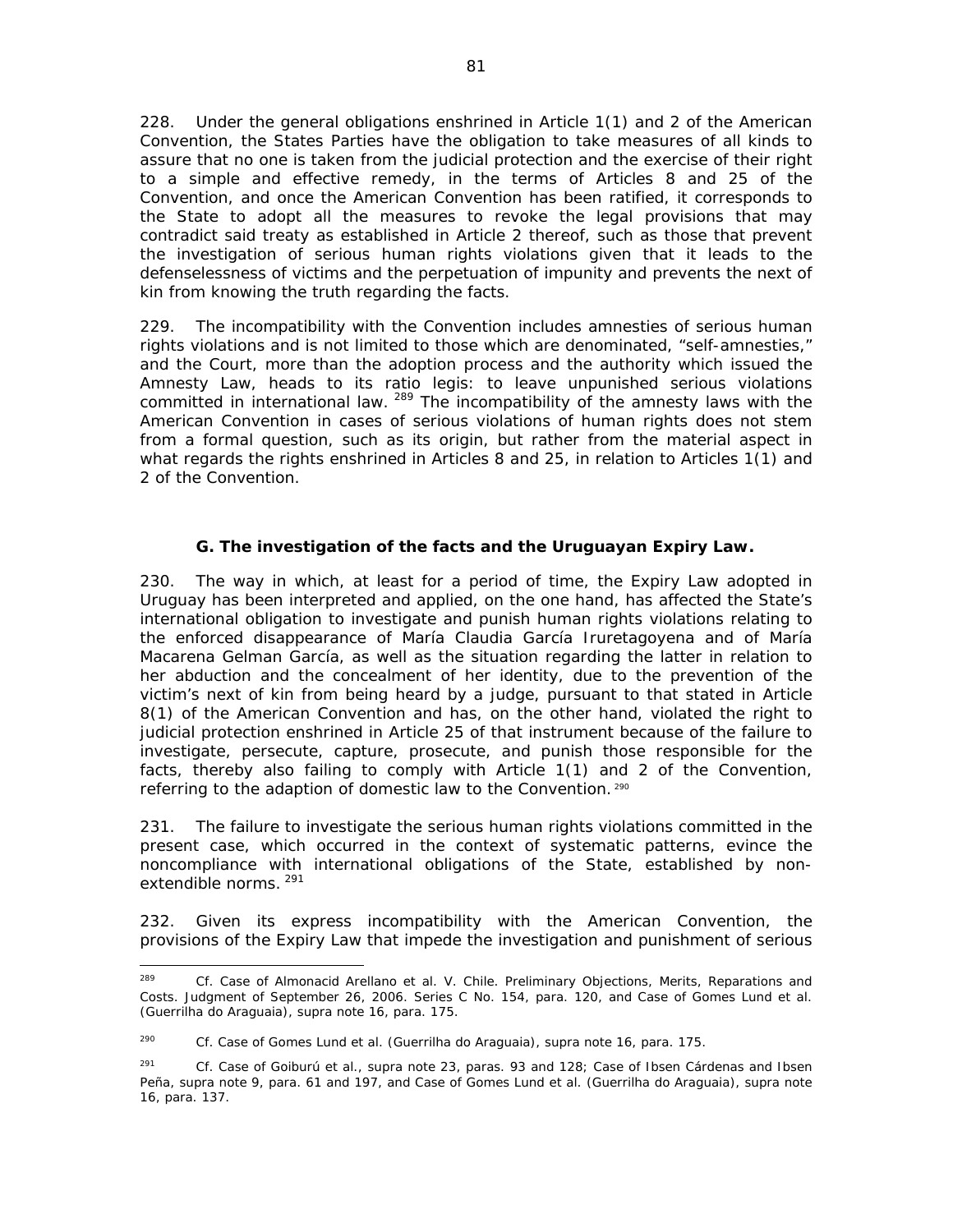violations of human rights have no legal effect and, therefore, can not continue to obstruct the investigation of the facts of this case and the identification and punishment of those responsible, nor can they have the same or similar impact on other cases of serious violations of human rights enshrined in the American Convention that may have occurred in Uruguay. <sup>292</sup>

233. The obligation to investigate the facts in the case of enforced disappearance is specified in the provisions of Articles III, IV, V, and XII of the Inter-American Convention on Forced Disappearance of Persons, in regard to the investigation of enforced disappearance as a continuing offense, the establishment of jurisdiction to investigate said crime, the cooperation between States for the criminal prosecution and possible extradition of the alleged perpetrators, and access to information regarding the places of detention.

234. Similarly, given the involvement, not only of a systematic pattern in which multiple authorities may have been involved, but also of a cross-border/interstate operation, the State should have used and applied the appropriate legal instruments for the analysis of the case, the criminal codifications that are in-line with the facts, and the design of an appropriate investigation able to collect and systematize the vast and diverse information that has been reserved or made not easily accessible and includes the necessary inter-state cooperation.

235. In the same sense, the procedures initiated by Juan Gelman and the one opened in 2008 through the efforts of Maria Macarena Gelman, were brought under the crime of homicide, thereby excluding other crimes such as torture, enforced disappearance, and theft of identity, which allows the claim to be declared, by the domestic tribunal, as prescribed by law.

236. It is necessary to reiterate that this is a case of serious violations of human rights, particularly enforced disappearance, and therefore it is this codification that should have priority in the investigations that appropriately should be opened at the domestic level. As established by this Court, given the involvement of a crime of a permanent nature, namely, that the crime is prolonged in time, when the codification of enforced disappearance enters into force, the new law applies, without this implying a retroactive application. <sup>293</sup> In this sense, tribunals of the highest levels of the States of the American continent have rendered rulings and applied criminal norms in cases concerning acts that began to toll before the respective criminal codification entered into force. 294

 292 *Cf*. *Case of Barrios Altos*. *Merits*, *supra* note 288, para. 44; *Case of La Cantuta V. Perú. Merits, Reparations and Costs.* Judgment of November 29, 2006. Series C No. 162, para. 175, and *Case of Gomes Lund et al. (Guerrilha do Araguaia)*, *supra* note 16, para. 174.

<sup>293</sup> *Cf. Case of Tiu Tojín, supra* note 13, para. 44, para. 87; *Case of Ibsen Cárdenas and Ibsen Peña, supra* note 9, para. 201, and *Case of Gomes Lund et al. (Guerrilha do Araguaia)*, *supra* note 16, para. 179.

<sup>294</sup> *Cf.* Supreme Court of Justice of Peru, Judgment of March 18, 2006, Exp: 111-04, D.D Cayo Rivera Schreiber; Constitutional Tribunal of Peru, Judgment of March 18, 2004, Case file No. 2488-2002- HC/TC, para. 26 and Judgment of December 9, 2004, Case file No. 2798-04-HC/TC, para. 22; Supreme Court of Justice of México, Thesis: P./J. 49/2004, Federal Judicial Weekly and its Gazette, Novena Época, Plenum, Constitutional Chamber of the Supreme Tribunal of Justice of the Bolivarian Republic of Venezuela, Judgement of August 10, 2007,and Constitutional Court of Colombia, Judgment C-580/02 of July 31, 2002.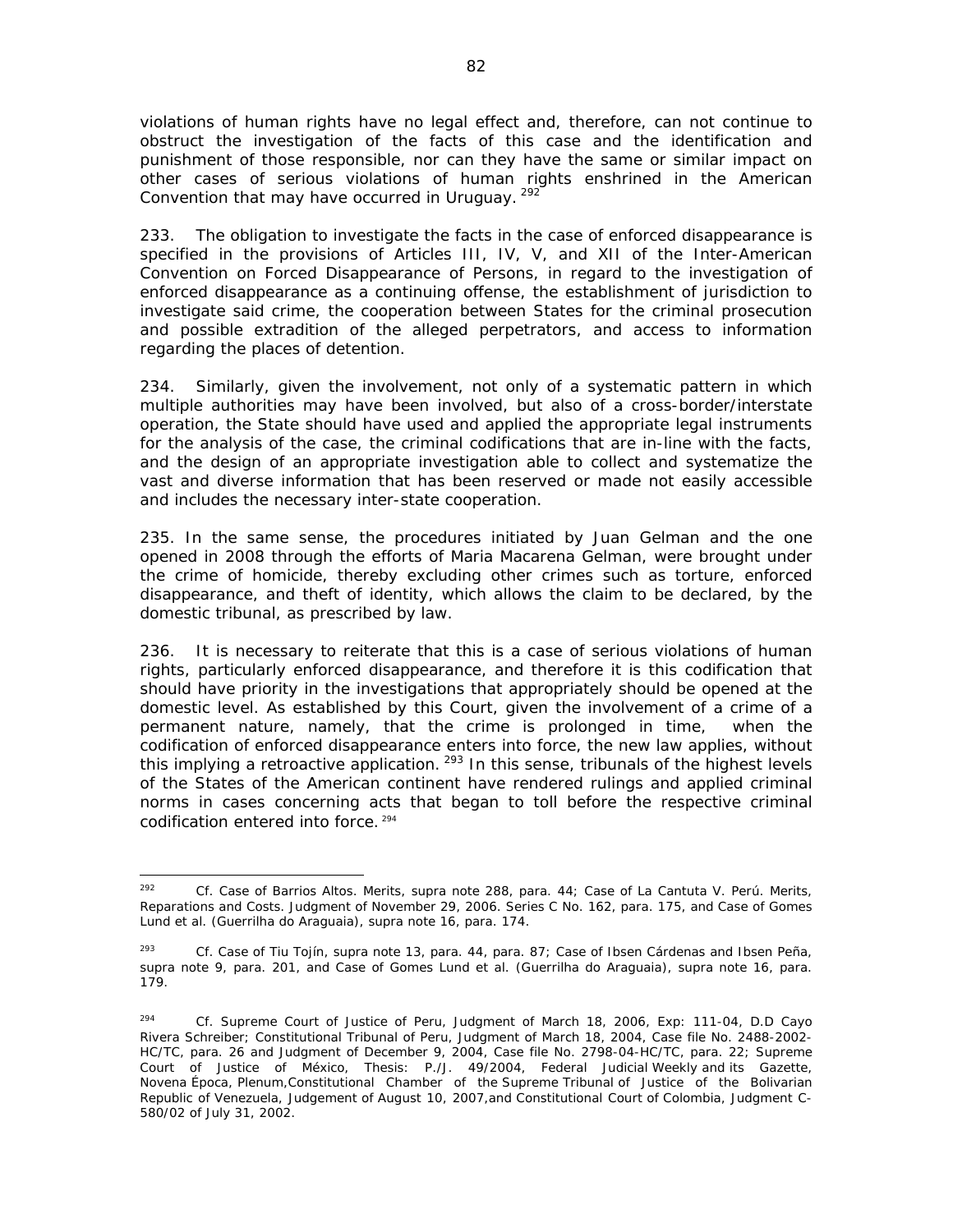237. In order for, in the present case, the investigation to be effective, the State should have and must apply an appropriate regulatory framework to develop it, which implies the regulation and application in domestic law of enforced disappearance of persons, given that criminal prosecution is an appropriate instrument to prevent future human rights violations of this nature,  $295$  and furthermore, the State must ensure that no normative or any other obstacles prevent the investigation of such acts and, where appropriate, the sanction of those responsible.<sup>296</sup>

238. The fact that the Expiry Law of the State has been approved in a democratic regime and yet ratified or supported by the public, on two occasions, namely, through the exercise of direct democracy, does not automatically or by itself grant legitimacy under International Law. The participation of the public in relation with the law, using methods of direct exercise of democracy, -referendum (paragraph 2 of Article 79 of the Constitution of Uruguay) - in 1989 and "plebiscite (letter A of Article 331 of the Constitution of Uruguay) regarding a referendum that declared as null Articles 1 and 4 of the Law – therefore, October 25, 2009, should be considered, as an act attributable to the State that give rise to its international responsibility.

239. The bare existence of a democratic regime does not guarantee, *per se*, the permanent respect of International Law, including International Law of Human Rights, and which has also been considered by the Inter-American Democratic Charter.<sup>297</sup> The democratic legitimacy of specific facts in a society is limited by the norms of protection of human rights recognized in international treaties, such as the American Convention, in such a form that the existence of one true democratic regime is determined by both its formal and substantial characteristics, and therefore, particularly in cases of serious violations of nonrevocable norms of International Law, the protection of human rights constitutes a impassable limit to the rule of the majority, that is, to the forum of the "possible to be decided" by the majorities in the democratic instance, those who should also prioritize "control of conformity with the Convention" (*supra* paras. 193), which is a function and task of any public authority and not only the Judicial Branch. In this sense, the Supreme Court of Justice has exercised an appropriate control of conformity with the Convention in respect to the Expiry law, by establishing, *inter alia*, that "the limits of the sovereignty of the majority lies, essentially, in two aspects: the guardianship of the fundamental rights (first, amongst all, the right to life and personal liberty, and there is no will of the majority, nor the general interest, nor the common good wherein these can be sacrificed) and the subjection of the public authorities to the

<sup>295</sup> *Cf. Case of Goiburú et al.*, *supra* note 23, para. 92; *Case of Ibsen Cárdenas and Ibsen Peña, supra* note 9, para. 66, and *Case of Gomes Lund et al. (Guerrilha do Araguaia)*, *supra* note 16, para. 109.

<sup>296</sup> *Cf. Case of Gomes Lund et al. (Guerrilha do Araguaia)*, *supra* note 16, para. 109. In this regard, the Statement of the Acting Minister of Foreign Affairs of Uruguay before the Parlementary Commission, regarding the Gelman Case, which indicated "there is a worrisome point which must be considered: the legal investigations open in the year 2008 are still in the pre-summarial stage, without any formal accusations against any of the alleged perpetrators," that "this procedural situation of the claim exposes her to risk of being affected by a possible new application of the Expiry Law," that "if the investigations close without the presentation of an accusation it could be that a new attempt to reopen by the family mebers allows for a new request for an Opinion by the Executive power in the terms established by Article 3 of the Expiry Law, and because it involved an act by the Government, it is possible that it change its position as it did before in these same actions considering, for example, that the case if deemed protected by the Expiry Law," "that is, that in the actual state of the claim the possibility exists that the report by the Executive branch be reversed, declaring that this claim is not protected by the Law. In this way, a new request by the families could be protected by the Law and finish this process without an accusation."

<sup>297</sup> *Cf*. General Assembly of the OAS, Resolution AG/RES. 1 (XXVIII-E/01) of September 11, 2001.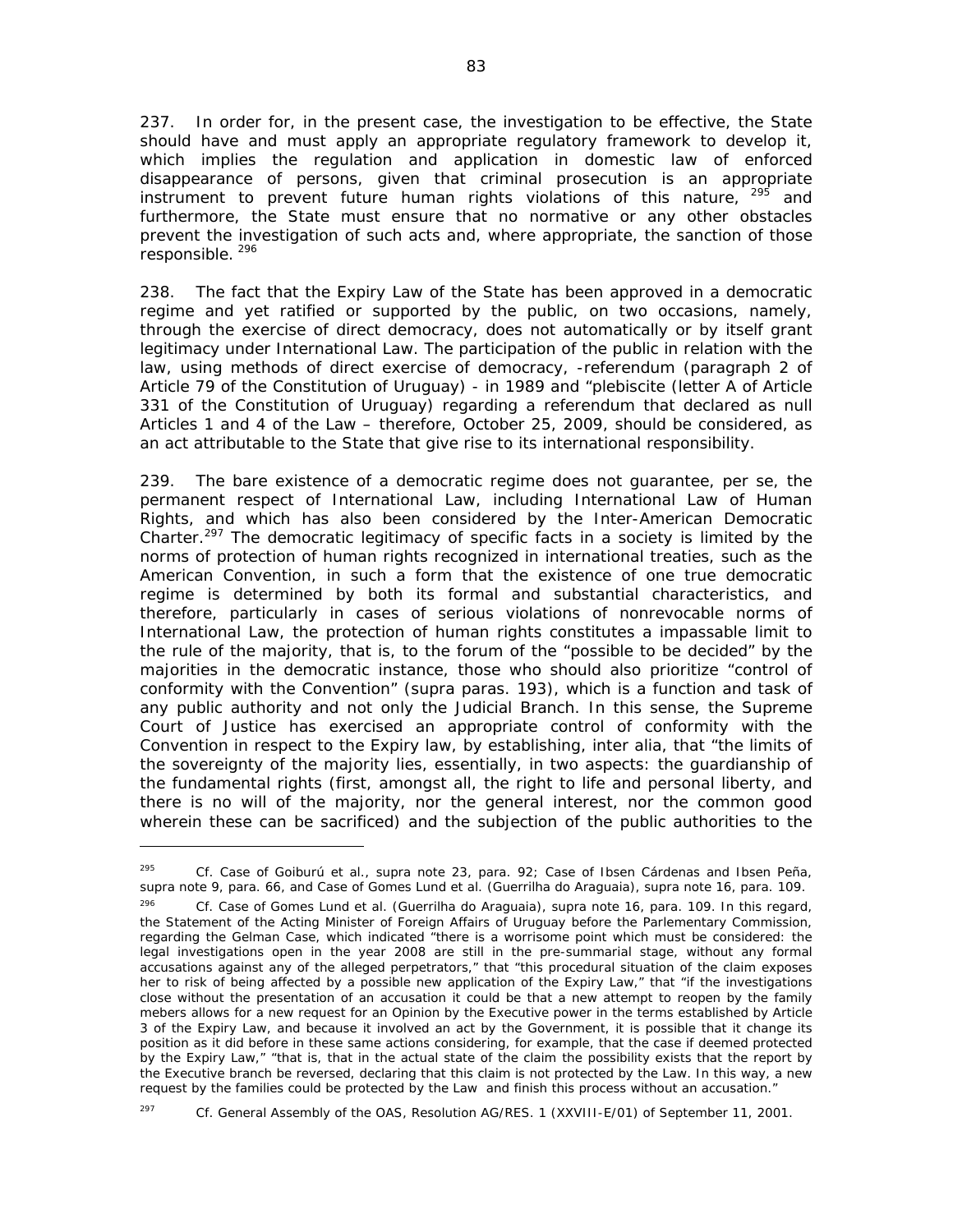law."<sup>298</sup> Other domestic courts have also referred to the limits of democracy in relation to the protection of fundamental rights. <sup>299</sup>

[...] The ratification which took place in the referendum appeal brought against the Law in 1989 does not project any significant consequence in relation to the constitutional analysis to be performed [...]

Moreover, the direct exercise of popular sovereignty by way of a derogatory referendum derogatory of the laws sanctioned by the Legislature only have the aforementioned possible range, but the rejection of the waiver by the public does not extend its effectiveness to the point of providing coverage to a rule of constitutional law flawed "ab origine" for violating rules or principles laid down or approved by the Charter. As Luigi says Ferrajoli, constitutional rules which establish the principles and fundamental rights guarantee the material dimensions of the "substantial democracy," which refers to that which can not be decided or is to be decided by the majority, linking the legislation, under penalty of invalidity, with the enforcement of fundamental rights and other axiological principles established by it [...] The author characterizes as the metajuridical fallacy the confusion between the paradigm of the rule of law and a political democracy, in which a rule is legitimate only if it is desired by the majority [...]."

<sup>299</sup> Because domestic tribunals have ruled, based on international obligations, with respect to the threshold value of, be it, the legislative Branch or the mechanisms of direct democracy, as in the cases of:

a). The Constitutional Chamber of the Supreme Court of Costa Rica, on August 9, 2010, stated that it was not constitutionally valid to subject to popular vote (referendum) a bill that would allow for civil unions between persons of the same sex that was pending before the Legislative Assembly, because such a means could not be used to decide issues of human rights guaranteed in international treaties. In this regard, the Constitutional Court noted that "the human rights enshrined in the instruments of public international law -declarations and conventions on the matter- are a substantial bulwark of<br>freedom configuration of the legislature, both ordinary and eminently popular through freedom configuration of the legislature, both ordinary and eminently popular through the referendum. [...] The reforming or constituent power-derived –in regard to the constituting power- is limited by the essence of human and fundamental rights, so that, by way of partial amendment of the constitution, can not reduce or curtail the essence of those [...]. It is necessary to add that the rights of the minorities, because of its undeniable nature, are an eminently technical legal issue that must be held by the ordinary legislative majorities and not prone to denial "Constitutional Chamber of the Supreme Court of Costa Rica, Judgement No 2010013313 on August 10, 2010, Case File 10-008331-0007- CO, Considering clause VI.

b). The Constitutional Court of stated that a democratic process requires certain rules that limit the power of the majority expressed in the polls to protect the minority: "the old identification of the people with the majority expressed in the polls is not enough to attribute a democratic nature to a regime that, in actuality, is also based in the respect of the minority […] The institutionalization of the people prevents soveriegnty that lies within from functioning as a pretext for the exercise of its power unknown to any legal limit and detached from any form of control. The democratic process, if genuine and truly is so, requires the establishment and maintenance of rules that channel the manifestations of popular will, and prevent a majority from speaking on behalf of the people to the exlcusion of some [...]." Constitutional Court of Colombia, Judgment C-141 of 2010 of February 26, 2010, M.P. Humberto Antonio Sierra Porto, where it decides on the constitutionality of Law 1354 of 2009, of the summons to a constituitonal referendum.

c) The Federal Constitution of the Swiss Confederation in Article139.3 states that "when a popular initiative does not respect theprinciple of unity of form, the unit of matter or the mandatory provisions of international law, the Federal Assembly will declare it totally or partially void." The Swiss Federal Council, in a report by March 5, 2010 on the relationship between international law and domestic law, ruled on the norms it considered as imperative to international law. In that regard, it noted that these standards are: rules prohibiting the use of force between states, the prohibitions on torture, genocide and slavery as well as the core of international humanitarian law (prohibition of attack on physical integrity, hostage taking, attacks on the dignity of persons and carrying out of executions without trial by a regularly constituted court) and the intangibles of the guarantees of the European **Convention** Convention of Survey and Human Rights. http://www.eda.admin.ch/etc/medialib/downloads/edazen/topics/intla/cintla.Par.0052.File.tmp /La%20relation%20entre%20droit%20international%20et%20droit%20interne.pdf, last accessed on February 23, 2011.(translation of the Secretariat of the Court).

<sup>298</sup> Supreme Court of Justice del Uruguay, *Case of Nibia Sabalsagaray Curutchet*, *supra* note 163: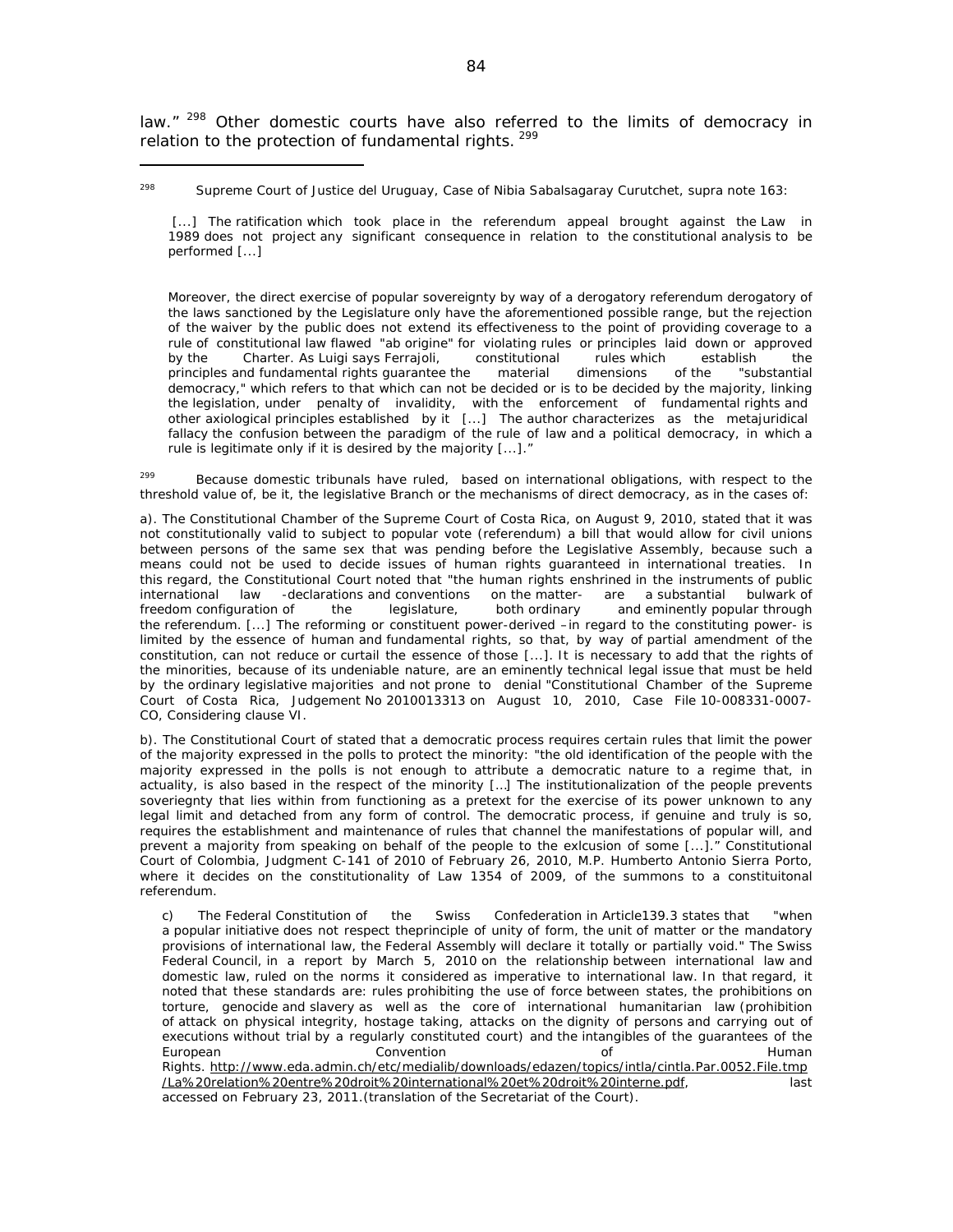240. In addition, in applying the provisions of the Expiry Law (which, for all intensive purposes constitutes an amnesty law) and thereby impeding the investigation of the facts and the identification, prosecution, and possible punishment of the possible perpetrators of continued and permanent injuries such as those caused by enforced disappearance, the State fails to comply with its obligation to adapt its domestic law enshrined in Article 2 of the Convention.

### *H. Conclusion*

241. The interpretation of the Executive Branch of the State, dated June 23, 2005, the case subject to this proceeding be expressly excluded from the application of the Expiry Law, means that, regarding the specific case of María Claudia García de Gelman, the Law is no longer to be an obstacle that prevents the investigation and

e) The Constitutional Court of South Africa refused a referendum on capital punishment, considering that a majority can not decide on the rights of the minority, which in this case are those marginalized by society were identified by the Court, as people could who could be subject to the corporal punishment: "[...] In the same sense, the issue of constitutionality of the death penalty can not be put to a referendum, where the opinion of the majority would prevail over the wishes of any minority. The main reason for establishing the new legal order, and to vest the judicial power to review all legislation in the courts, is to protect the rights of minorities among other people who are not in a position to adequately protect their rights through the democratic process. Those entitled to claim this protection include the socially excluded and marginalized people in our society. Only if there is a will to protect those who are worse off and the weakest among us, then we can be sure that our rights will be protected. [...]. *Constitutional Court of South Africa, State v. Tand M Makwanyane Mchunu,* Case No. CCT/3/94, June 6, 1995, para. 88.

f) The Constitutional Court of Slovenia, in the Case of the so-called "Erased" (people who do not have a legal immigration status), decided that it is not possible to hold a referendum on the rights of an established minority; the Court struck down a referendum that sought to revoke the legal residency status of a minority. In this regard, the court noted: "the principles of a State governed by the principle of legality, the right to equality before the law, the right to personal dignity and security, the right to seek redress for violations of human rights, and the authority of the Constitutional Court, should be prioritized over the right to make decisions in a referendum."Judgement of the Constitutional Court of Slovenia June 10, 2010, U-II-1/10. *Referendum on the confirmation of the Act on Amendments and Modifications of the Act on the Regulation of the Status of Citizens of Other Successor States to the Former SFRY in the Republic of Slovenia*, para. 10.

<sup>&</sup>lt;u> 1989 - Andrea Santa Andrea Andrea Andrea Andrea Andrea Andrea Andrea Andrea Andrea Andrea Andrea Andrea Andr</u> d) The jurisprudence of various courts of the United States, for example in the case Perry v. Schwarzenegger, in which it states that the referendum on same-sex couples was unconstitutional because it prevented the State of California from meeting its obligation not to discriminate against people who wanted to marry in accordance with Amendment 14 of the Constitution. In this way, the Supreme Court declared "the fundamental rights can not be put to a vote; they do not depend on the outcome of elections." Perry v.Schwarzenegger (Challenge to Proposition 8) 10-16696, Court of Appeals for the Ninth Circuit, United States. In the Case of Romer v. Evans, the Supreme Court overturned the initiative that would have prevented the legislature from adopting a standard that would protect gays and lesbians from anti-discrimination*. Romer, Governor of Colorado, et al. v. Evans et al. (94-1039), 517 U.S. 620 (1996).* United States Supreme Court. Finally, in the Case of West Virginia State Board of Education v Barnette, the United States Supreme Court ruled that the right to freedom of expression protected the students from the rule that required them to salute the flag of the United States and of the oath of allegiance to it. In that vein, the Court held that the essential purpose of the Bill of Rights was to withdraw certain subjects from the vicissitudes of political controversy, placing them beyond the reach of majorities and officials, and conferring the status of legal principles to be applied by the courts. The right of individuals to life, liberty and property, freedom of expression, freedom of press, freedom of worship and assembly, and other fundamental rights may not be voted on, do not depend on election results." *West Virginia State Board of Education v Barnette*, 319 U.S. 624, (1943), 319 U.S. 624, June 14, 1943, Supreme Court of the United States.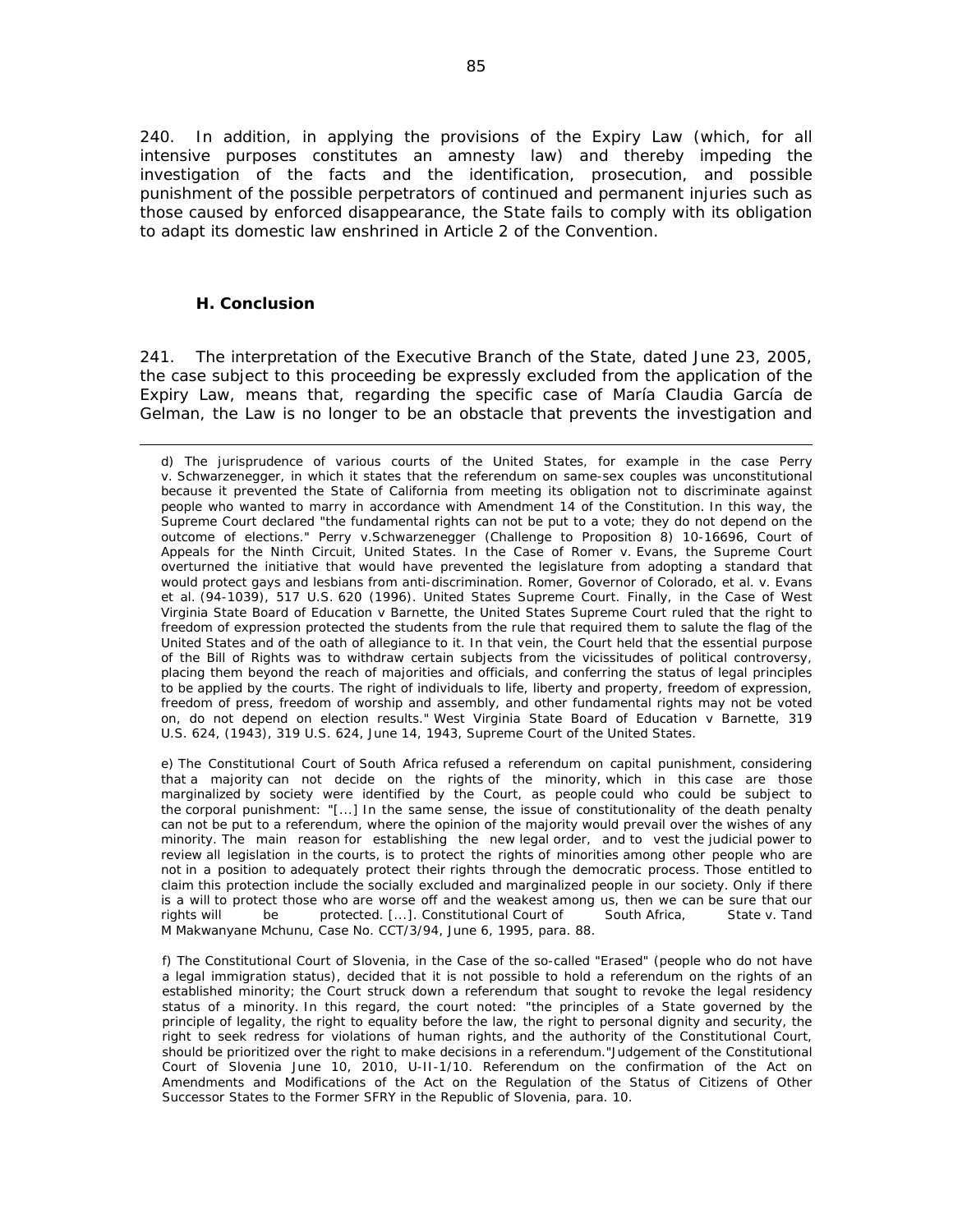punishment of those responsible. Nonetheless, the main obstacle for the investigations in this case has been the validity and application of the Expiry Law, which, as stated by various domestic authorities, the State does not contest the necessity to revoke it, although, however, it does not do so.

242. It is evident that the investigations in the State related to this case, have exceeded any standard of reasonableness regarding the length of the proceedings, to which, notwithstanding that this entails a case of serious violations of human rights, it has not given priority to the principle of effectiveness in the investigation of the facts and determination and, where applicable, the necessary punishment for those responsible.<sup>300</sup>

243. All persons, including the next of kin of the victims of gross human rights violations, have, pursuant to Articles 1(1), 8(1), and 25, as well as in certain circumstances Article 13 of the Convention,  $301$  the right to know the truth. As a consequence, the next of kin of the victims and society must be informed of all that occurred in regard to said violations.  $302$  This right has also been recognized in various instruments of the United Nations and by the General Assembly of the Organization of American States,<sup>303</sup> and whose content, in particular cases of enforced disappearance, is part of the "right of the next of kin to know the fate of

302 *Cf*. Case of *Myrna Mack Chang, supra* note 9, para. 274; *Case of Carpio Nicolle et al. V. Guatemala. Merits, Reparations and Costs*. Judgment of November 22, 2004. Series C No. 117, para. 128, and *Case of Gomes Lund et al. (Guerrilha do Araguaia)*, *supra* note 16, para. 200.

<sup>300</sup> *Cf. Case of the Pueblo Bello Massacre, supra* note 146, para. 171; *Case of the Mapiripan Massacre, supra* note 14, para. 214; and *Case of La Cantuta*, *supra* note 292, para. 149. See, also, *mutatis mutandi*, *Case of Ibsen Cárdenas and Ibsen Peña*, *supra* note 9, para. 166.

<sup>301</sup> Recently, in the Case of Gomes Lund et al., the Court noted that under the facts involved, the right to know the truth was related to an action brought by relatives to access certain information, related to access to justice and the right to seek and receive information as enshrined in Article 13 of the Convention, reason for which it was analyzed under this norm.

<sup>303</sup> *Cf. inter alia,* Report of the Office of the High Commissioner of the United Nations for Human Rights. *Study on the Right to the Truth*, U.N. Doc. E/CN.4/2006/91 of January 9, 2006; General Assembly of the OAS, Resolutions: AG/RES. 2175 (XXXVI-O/06) of June 6, 2006, AG/RES. 2267 (XXXVII-O/07) of June 5, 2007; AG/RES. 2406 (XXXVIII-O/08) of June 3, 2008; AG/RES. 2509 (XXXIX-O/09) of June 4, 2009, and AG/RES. 2595 (XL-O/10) of July 12, 2010, and Report of Diane Orentlicher, Independent expert responsible for updating the set of principles to combat impunity (E/CN.4/2005/102) of February 18, 2005. In the same sense, the former Human Rights Commission of the United Nations, in the Set of Principles for the protection and promotion of human rights through action to combat impunity, of 2005, established, *inter alia*, that: i) *"*Every people has the inalienable right to know the truth about past events concerning the perpetration of heinous crimes and about the circumstances and reasons that led, through massive or systematic violations, to the perpetration of those crimes, (principle 2); ii) A people's knowledge of the history of its oppression is part of its heritage and, as such, must be ensured by appropriate measures in fulfilment of the State's duty to preserve archives and other evidence concerning violations of human rights and humanitarian law and to facilitate knowledge of those violations. Such measures shall be aimed at preserving the collective memory from extinction and, in particular, at guarding against the development of revisionist and negationist arguments, (principle 3); iii) Irrespective of any legal proceedings, victims and their families have the imprescriptible right to know the truth about the circumstances in which violations took place and, in the event of death or disappearance, the victims' fate, (principle 4), and iv) States must take appropriate action, including measures necessary to ensure the independent and effective operation of the judiciary, to give effect to the right to know. Appropriate measures to ensure this right may include non-judicial processes that complement the role of the judiciary. Regardless of whether a State establishes such a body, it must ensure the preservation of, and access to, archives concerning violations of human rights and humanitarian law. *Cf.* in the Set of Principles for the protection and promotion of human rights through action to combat impunity (E/CN.4/2005/102/Add.1) of February 8, 2005.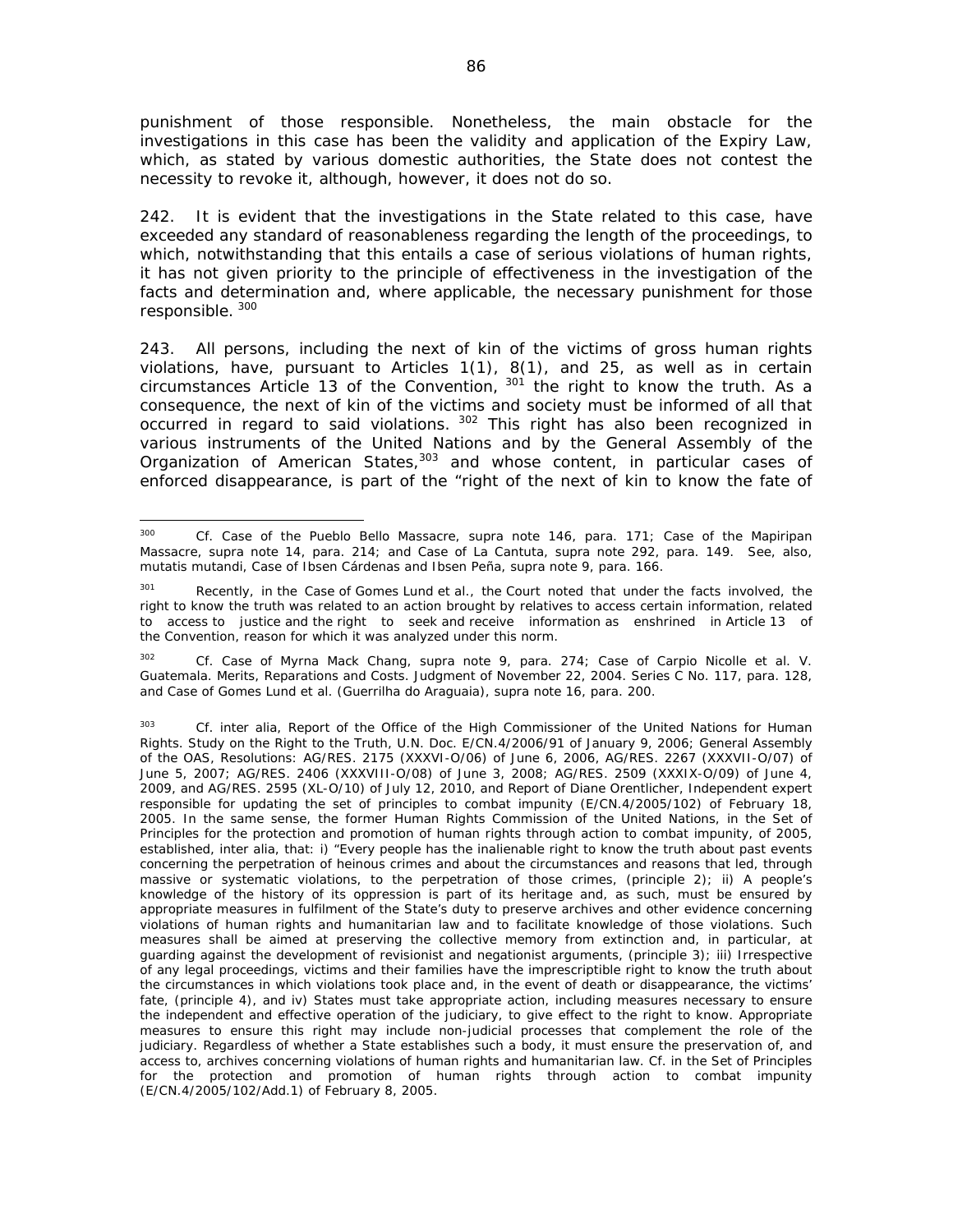the victims, and where possible, the location of their remains,"  $304$  encompassed in the right to access to justice and the obligation to investigate—forms of reparation to know the truth in the specific case. 305

244. The Inter-American Court concludes that the State violated the rights to fair trial [judicial guarantees] and judicial protection provided for in Articles 8(1) and 25(1) of the American Convention, in relation to Articles 1(1) and 2 thereof, and of the mentioned norms of the Inter-American Convention on Forced Disappearance of Persons, for failing to effectively investigate the disappearance María Claudia García Iruretagoyena, and the abduction, suppression of identity, and delivery of María Macarena Gelman to a third party, to the detriment of Juan and Maria Macarena Gelman.

246. Due to the interpretation and application that has been given to the Expiry Law, which lacks legal effect in regard to human rights violations in the terms indicated above (*supra* para. 232), the State has not fulfilled its obligation to adapt its domestic legislation to the Convention, contained in Article 2 thereof, in relation to Articles 8(1), 25, and 1(1) thereof and Articles I(b), III, IV, and V of the Inter-American Convention on Forced Disappearance of Persons.

### **VII**

### **REPARATIONS**

### **(Application of Article 63 (1) of the American Convention)**

247. On the basis of Article 63 (1) of the Convention, the Court has indicated that any violation of an international obligation that has produced damage entails the obligation to repair this adequately, 306 and that this provision "embodies a customary norm that constitutes one of the fundamental principles of contemporary international law on State responsibility." 307

248. This Tribunal has established that the reparations should have a link with the facts of the case, the declared violations, the accredited damage, as well as the requested mean to repair the respective damages. Therefore, the Court should

 304 *Case of Velásquez Rodríguez*. *Merits, supra* note 20, para. 181; *Case of Anzualdo Castro, supra*  note 75, para. 118, and *Case of Gomes Lund et al. (Guerrilha do Araguaia)*, *supra* note 16, para. 201.

<sup>305</sup> *Cf. Case of Velásquez Rodríguez*. *Merits, supra* note 20, para. 181; *Case of Anzualdo Castro, supra* note 75, para. 118, and *Case of Gomes Lund et al. (Guerrilha do Araguaia)*, *supra* note 16, para. 201.

<sup>&</sup>lt;sup>306</sup> *Cf. Case of Velásquez Rodríguez V. Honduras. Reparations and Costs. Judgment of July 21, 1989.* Series C No. 7, para. 25; *Case of Gomes Lund et al. (Guerrilha do Araguaia)*, *supra* note 16, para. 245, and *Case of Cabrera García and Montiel Flores*, *supra* note 16, para. 209.

<sup>307</sup> *Cf. Case of Castillo Páez V. Perú*. *Reparations and Costs*. Judgment of November 27, 1998. Series C No. 43, para. 50; *Case of Gomes Lund et al. (Guerrilha do Araguaia)*, *supra* note 16, para. 245, and *Case of Cabrera García and Montiel Flores*, *supra* note 16, para. 209.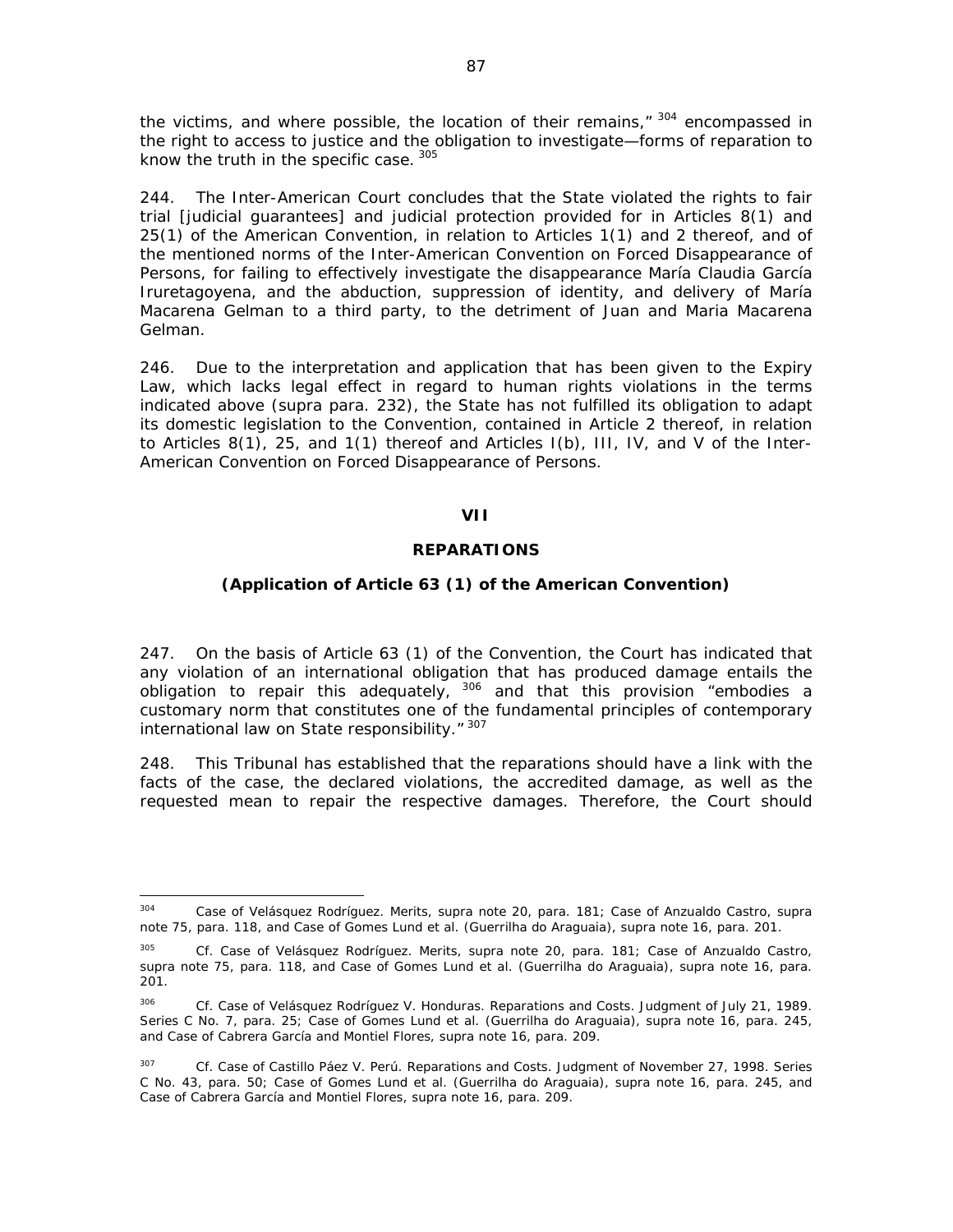observe said concurrence to pronounce itself properly and in conformity with the law. 308

# *A. Injured party*

249. The injured party in this case is considered to be María Claudia García, María Macarena Gelman García and Juan Gelman. This has been recognized by the State, and is being declared in this judgment.

### *B. Obligation to investigate the facts and to identify, prosecute and, where appropriate, punish those responsible and adopt all the necessary domestic legislative measures*

### *B.1 Investigation, prosecution and, where appropriate, punishment of those responsible*

250. The Commission, as well as the representatives requested that the State make a full, impartial, effective, and prompt investigation of the facts, in order to establish and sanction the intellectual and material perpetrators of all who participated in the events.

251. In addition to what was pointed out it the acknowledgment of responsibility, the State, in its final arguments, expressed that the present convincing administrative and judicial interpretation that has been given to the norm has led to the resounding lack of application of the law in this case, and in general, by the decisions of the Supreme Court "which evinces a radical change that has been put to use regarding the effects and the scope" of the Expiry Law. It also noted that the House of Representatives approved a bill that interprets the Expiry Law, which "suppresses [its] effects", and which would "be handled within the Senate."

252. The Court determines that, after assessing the proven facts and in conformity with the declared violations, the State must investigate the facts, and identify, prosecute, and where appropriate, punish those responsible for the enforced disappearance of María Claudia García Iruretagoyena and Maria Macarena Gelman. The latter, due to her abduction, suppression and substitution of her identify, as well as related facts.

<sup>308</sup> *Cf. Case of Ticona Estrada et al.*, *supra* note 109, para. 110; *Case of Gomes Lund et al. (Guerrilha do Araguaia)*, *supra* note 16, para. 246, and *Case of Cabrera García and Montiel Flores*, *supra* note 16, para. 210.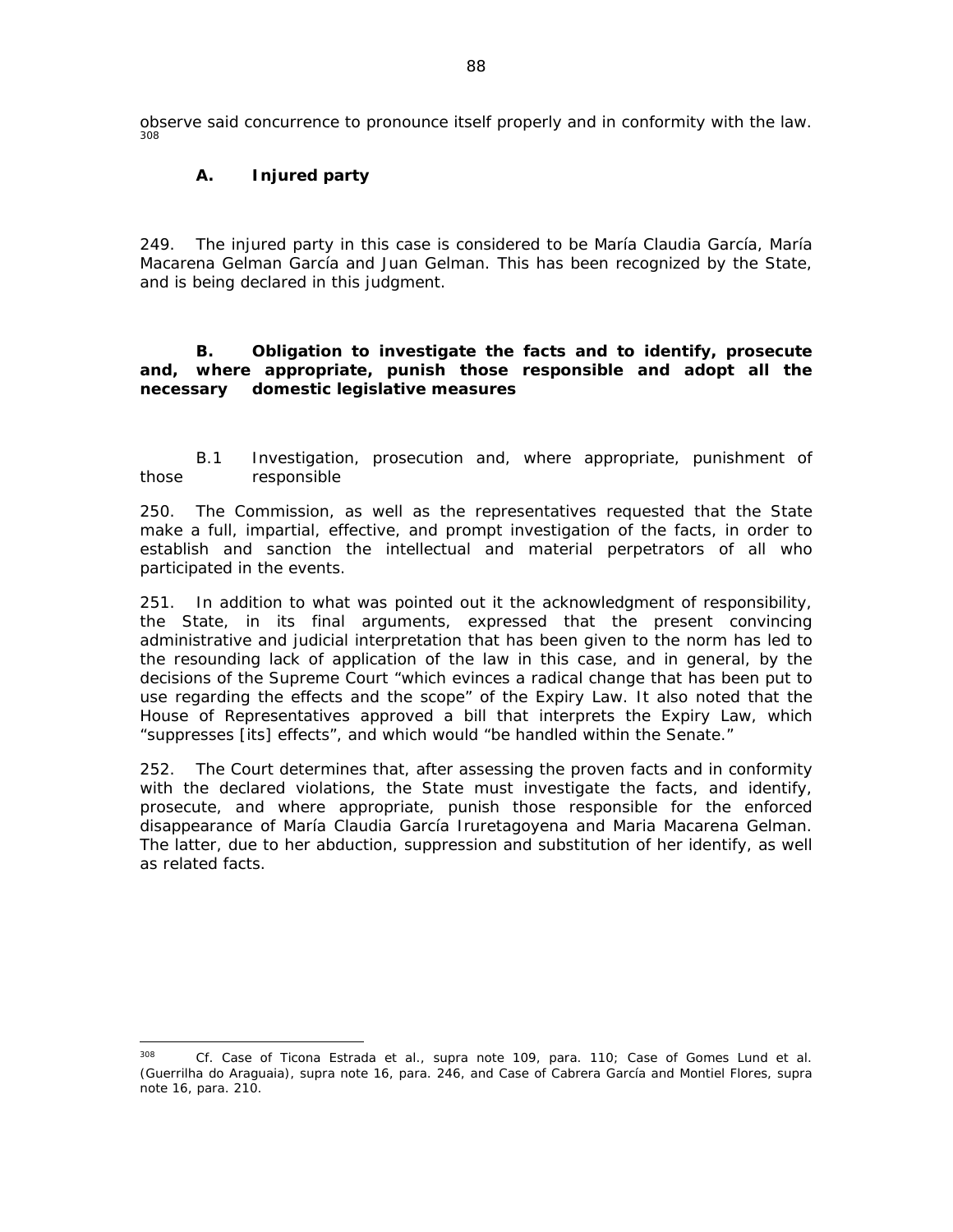253. For this, given that the Expiry Law lacks the effects because of its incompatibility with the American Convention and the Inter-American Convention on Forced Disappearance of Persons, in as much as it can impede the investigation and possible sanction of those responsible for serious human right violations, the State must guarantee that this never again becomes an impediment for the investigation of the facts at hand, and of the identification, and if applicable, punishment of those responsible for the facts and similar serious violations of human rights that took place in Uruguay.

254. Consequently, the State should ensure that no other analogous norm, such as a statute of limitations, non-retroactivity of the criminal law, res judicata, *ne bis in idem* or any other similar law exonerating responsibility, be applied and that the authorities refrain from carrying out acts that would implicate the obstruction of the investigative process.

255. The State must conduct the investigation in an effective manner so that it is done in a reasonable amount of time, be it by ordering either the necessary speed to the existing open claim or by ordering a new one, depending on what is most beneficial to the investigation, and furthermore, ensuring that the competent authorities conduct the corresponding *ex officio* investigations, having at their disposal the necessary authorization and remedies, allowing those of whom are part of the investigation, among them the victim's relatives, witnesses, and administrators of justice, be assured the due guarantees of security. 309

256. Particularly, the Court considers that, with basis in its jurisprudence<sup>310</sup>, the State must ensure the full access and capacity to act of the next of kin of the victims in every stage of the investigation and prosecution of those responsible. Additionally, the result of the corresponding proceedings should be disseminated publically in order for Uruguayan society to know of the facts of the present case, as well as to know those responsible for them. 311

# *B.2 Determination of the whereabouts of María Claudia*

257. The Commission and the representatives requested that the State be ordered to employ all necessary means to determine the whereabouts of Maria Claudia Garcia de Gelman, or of her bodily remains; whatever the case may be. The representatives requested, in addition, that the State "make available to the justice system, as well as to her next of kin, and to Uruguayan society as a whole," the documents in its possession that pertain to grave human rights violations committed during the de facto government.

<sup>309</sup> *Cf. Velásquez Rodríguez*. *Merits, supra* note 20, para. 174; *Case of Rosendo Cantú et al.*, *supra* note 9, para. 211; *Case of Ibsen Cárdenas and Ibsen Peña*, *supra* note 9, para. 237-c, and *Case of Gomes Lund et al. (Guerrilha do Araguaia)*, *supra* note 16, para. 256-c.

<sup>310</sup> *Cf*. *Case of del Caracazo V. Venezuela*. *Reparations and Costs*. Judgment of August 29, 2002. Series C No. 95, para. 118; *Case of Ibsen Cárdenas and Ibsen Peña*, *supra* note 9, para. 238, and *Case of Gomes Lund et al. (Guerrilha do Araguaia)*, *supra* note 16, para. 257.

<sup>311</sup> *Cf*. *Case of del Caracazo*. *Reparations and Costs*, *supra* note 310, para. 118; *Case of Manuel Cepeda Vargas*, *supra* note 11, para. 217, and *Case of Ibsen Cárdenas and Ibsen Peña*, *supra* note 9, para. 238.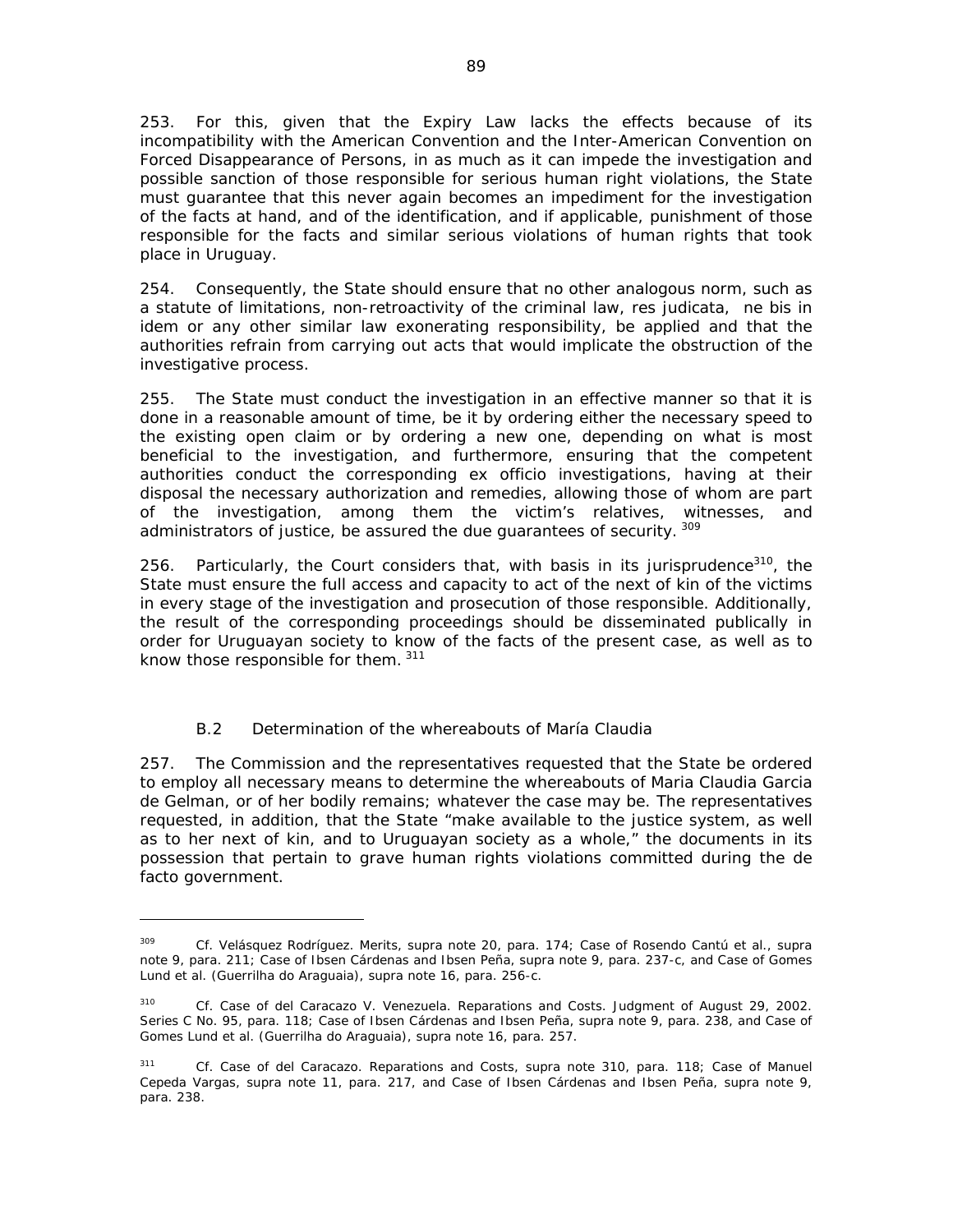258. The desire of the victim's next of kin to identify the whereabouts of their disappeared ones and, where applicable, to know of their bodily remains, and to receive them and bury them according to their believes, thus bringing closure to their grieving process experienced throughout the years, constitutes a right, in addition to the right of the victims to know the truth,  $312$  which—as a measure of reparation for the transgression—generates the corresponding obligation of the State to honor and guarantee it, in addition to contributing helpful information regarding the perpetrators of the violations or about the institutions to which they belong. 313

259. Consequently, as a form of reparation of the victims right to the truth,  $314$  the State must continue its effective investigation and immediate localization of María Claudia Garcia, or of her bodily remains, be it by a criminal investigation or through other efficient and appropriate proceedings. Carrying out said procedures must be in accordance with international standards. 315

260. The referred procedure should be reported to her next of kin, securing, as far as possible, assure their presence. If the bodily remains of María Claudia Garcia are to be found, these must be given to her next of kin as soon as possible, including proof of previously conducted genetic parentage testing. Furthermore, the State must pay for funeral expenses, if applicable, in agreement with the next of kin. 316 The costs of all the abovementioned should be assumed by the State.

# *C. Other means of satisfaction and guarantees of non-repetition*

### *C.1. Satisfaction*

 *i. Public act of acknowledgment of international responsibility and recovery of the memory of María Claudia García de Gelman.* 

 312 *Cf. Case of Neira Alegría et al. V. Perú.* Reparations and Costs. Judgment of September 19, 1996. Series C No. 29, para. 69; *Case of Ibsen Cárdenas and Ibsen Peña*, *supra* note 9, para. 214, and *Case of Gomes Lund et al. (Guerrilha do Araguaia)*, *supra* note 16, para. 261.

<sup>313</sup> *Cf. Case of The Dos Erres Massacre, supra* note 127, para. 245, and *Case of Gomes Lund et al. (Guerrilha do Araguaia)*, *supra* note 16, para. 261.

<sup>314</sup> *Cf. Case of del Caracazo. Reparations and Costs, supra* note 310, paras. 122 and 123; *Case of Anzualdo Castro, supra* note 75, para. 185, and *Case of Radilla Pacheco*, *supra* note 74, para. 336.

<sup>&</sup>lt;sup>315</sup> See, among others, those set forth in the UN Manual on Effective Investigation and Prevention of Extrajudicial, Arbitrary, and Summary Executions; Comments and Recommendations adopted by consensus at the International Conference of governmental and nongovernmental organizations in the framework of the Project "missing persons and their families," of the International Committee of the Red Cross; and the *Protocol Model for Forensic Investigation of Suspicious Deaths due to violation of Human Rights,* of the Office of the High Commissioner of the United Nations.

<sup>316</sup> *Cf. Case of La Cantuta*, *supra* note 292, para. 232; *Case of Ibsen Cárdenas and Ibsen Peña*, *supra* note 9, para. 242, and *Case of Gomes Lund et al. (Guerrilha do Araguaia)*, *supra* note 16, para. 262.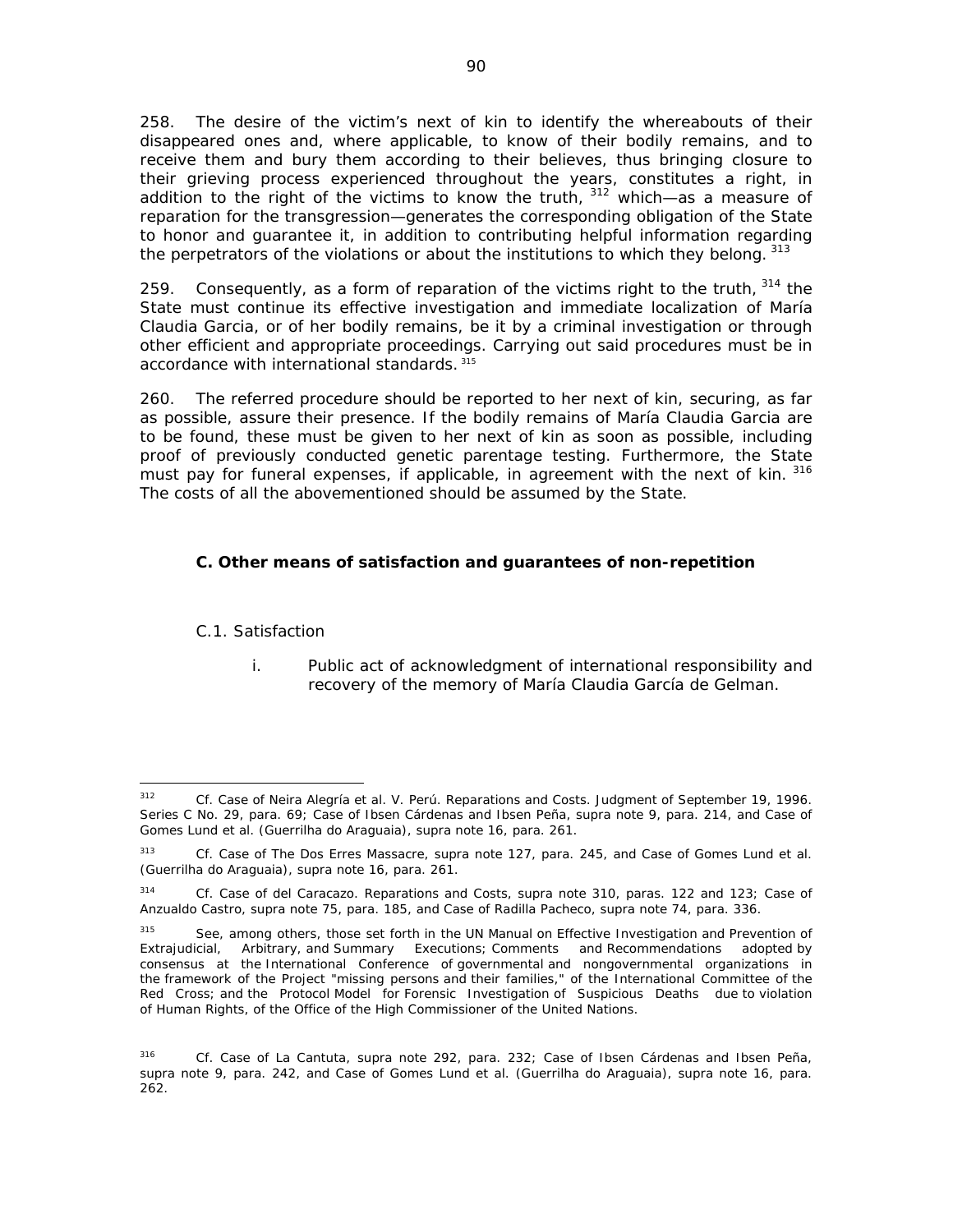261. The Commission requested that the State be ordered to take the necessary measures to "acknowledge its international responsibility for the denounced acts in the case" and proposed "the carrying out of a public act and to make amends to the victim and her relatives, […] aimed at recovering historic memory." Additionally, the Commission requested in its final arguments: a) the holding of certain acts of symbolic importance that guarantee the non-repetition of the crimes committed in the present case, and b) acts that can only be determined with negotiations between the petitioners and the State, such as a day for the yearly celebration in commemoration and memory of the victims of the "de facto government."

262. In the same sense, the representatives requested that the Court order the State to carry out a public act of acknowledgment of responsibility at the SID's headquarters, wherein the highest authority –representing the State-, refer to the facts in the present case and to the human rights violations that took place during the authoritarian era of the recent past, making the "relevant parts" of this Judgment known, and expressly recognizing the responsibility of the Republic of Uruguay for its participation in Operation Condor, […] and offering an apology to the next of kin of María Claudia García." They added that "[s]uch event must be disseminated by a public media source of wide national coverage, and during a peak hours so as to reach the highest audience volume," and the next of kin of the victims should agree upon the modality of fulfillment, ensuring their participation.

263. Likewise, the representatives requested a) ordering the State to "[p]lace a memorial plaque in the chamber where María Claudia García de Gelman was illegally detained together with her daughter, including some information regarding the persons who were held there, having previously obtained their consent, and public access to this room must be guaranteed, and b) that SID's headquarters, where the Center for National Advanced Studies for education in the Military is currently in operation, "be used for functional purposes related to State policies on human rights."

264. The State indicated that on "May 21, 2009, the Mayor of Montevideo awarded a title of distinguished visiting citizens to 11 young Uruguayans and Argentines, victims of the dictatorships of both countries," whom among them stood María Macarena Gelman, and stated that "this honorary recognition made by the Government of Montevideo, was intended to strengthen the memory of the society and to contribute to her and her parent's reparation, as well as that of all victims of grave violations of human rights in the recent past." Likewise, the State emphasized that the Executive declared the project of a Memorial in Remembrance of the Detained-Disappeared of national interest, which was erected in the Vaz Ferreira Park, in the Cerro of Montevideo. Concerning the memorial plaque, the State indicated that "the Executive assumes the commitment to guarantee public access to the section of SID where María Claudia and Macarena were detained and to place a memorial plaque in said location."

265. In former occasions, the Court has favorably valued those acts carried out by the State that have an effect on the recovery of the memory of the victims, the recognition of their dignity, and consolation of their relatives, 317 such as those mentioned in the foregoing paragraph.

<sup>317</sup> *Cf. Case of Masacre de Pueblo Bello, supra* note 146, para. 254; *Case of Manuel Cepeda Vargas, supra* note 11, para. 223, and *Case of Ibsen Cárdenas and Ibsen Peña*, *supra* note 9, para. 248.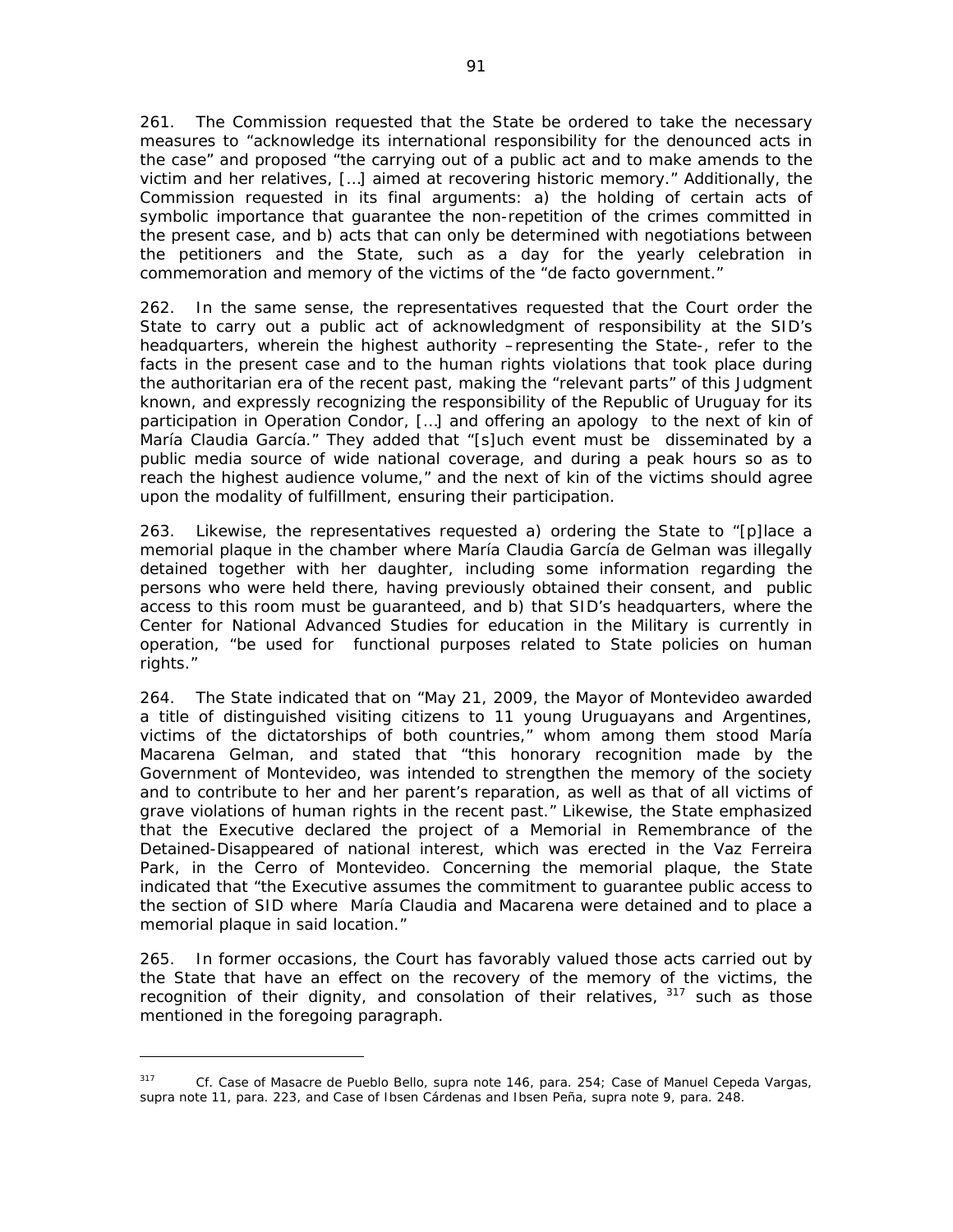266. As a result, as the Court has ordered in other cases,  $318$  it deems that the State should carry out a public act of acknowledgment of international responsibility regarding the facts of the current case, addressing the violations established in the present Judgment, and said act must take place in a public ceremony carried out by high-ranking national authorities and in the presence of the victims of the present case. The State should come to an agreement with the victims or their representatives regarding the manner in which said public act of acknowledgment is to take place, such as place and date. The act should be disseminated through the means of communication, and for its fulfillment, the State must comply within a year as of the legal notice of this Judgment.

267. Likewise, according to its obligation, and within one year, the State should unveil, in the SID building where the victims were detained, a plaque containing an inscription with their names, the period of time in which they were illegally detained there.

268. The Court does not consider that the harm caused by the SID, where the Center for National Advanced Studies for education in the Military is currently in operation, a functional destination related to State policy of human rights, has any relation to the facts of the case and the declared violations, and it is therefore not relevant to attend to the requests made by the representatives.

269. Concerning other requests made by the Commission, the Court notes that they were not presented in a timely manner, that is, when the case was submitted to this Tribunal. The mentioned requests are, therefore, time-barred, and will not be considered.

# *ii. Publication of the judgment*

270. The representatives requested that the State be ordered to publish the pertinent sections of the Judgment in the Official Gazette and in a newspaper of wide national circulation, as well as the entire Judgment on the web site of the Presidency of the Republic. The State did not refer to the matter.

271. The Court finds, in line with its reiterated jurisprudence<sup>319</sup> on the matter at hand, that the State must publish, within a period of six months, as of the legal notice of this Judgment:

- a) only once, in the Official Gazette, this Judgment, with the respective names of each chapter and the corresponding sections –without footnotes;
- b) in a different newspaper of wide national circulation, and only once, the official summary of the present Judgment drafted by this Court;
- c) the entire Judgment, in an official website, which should be available for a period of one year.

<sup>318</sup> *Cf. Case of Kawas Fernández V. Honduras*. *Merits, Reparations and Costs*. Judgment of April 3, 2009 Series C No. 196, para. 202; *Case of Rosendo Cantú et al.*, *supra* note 9, para. 226, and *Case of Gomes Lund et al. (Guerrilha do Araguaia)*, *supra* note 16, para. 277.

<sup>319</sup> *Cf Case of Barrios Altos V. Perú. Reparations and Costs*. Judgment of November 30, 2001. Series C No. 87, Punto Resolutivo 5.d); *Case of Gomes Lund et al. (Guerrilha do Araguaia)*, *supra* note 16, para. 273, and *Case of Cabrera García and Montiel Flores*, *supra* note 16, para. 217.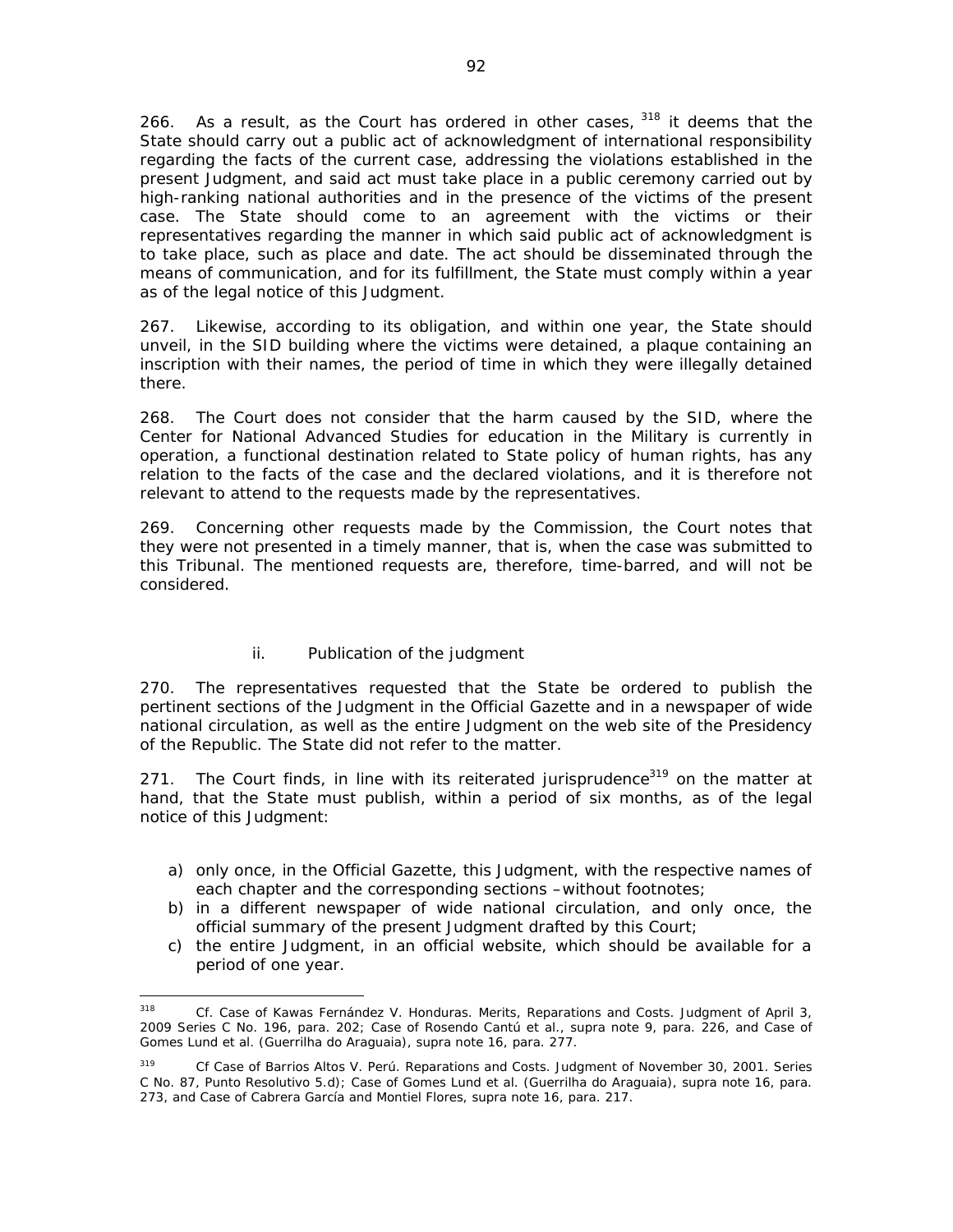#### *C.2. Guarantees of non-repetition*

# *i. Creation of specialized units to carry out the investigation of complaints of serious human rights violations and elaboration of a protocol for the collection and identification of the bodily*

# *remains.*

272. The representatives requested that the State be ordered to "create specialized units within the Prosecutors' Office and the Judicial Branch, which would carry out the investigation of complaints of grave violations of human rights" to which it must "administratively reorganize the financial, technical, and administrative resources" in order to guarantee their operation." They based this requirement on the lack of organization in the Prosecutors' Office and the Judicial Branch to efficiently respond to causes of this nature and on the lack of comprehensive investigative strategies, in addition to their workload and lack of specialization and exclusive attention to theses issues.

273. The State informed that a "bill has been drafted by which specialized units in the Prosecutor's Office as well as in the Judicial Branch are created, with jurisdiction to participate in complaints of serious human rights violations." Likewise, it informed that a "project has been prepared, whereby an Interministerial Commission is created for the purpose of ascertaining the fate of the disappeared individuals between the years 1973 to 1985 [sic] as well as to 'Produce a Protocol for the gathering of, and information on, the remains of the disappeared individuals.'" In its final arguments, the State emphasized the creation of the National Institute of Human Rights, a body under the Legislative Branch of the Republic. It stated that the organization of the criminal courts in Uruguay is a topic in permanent discussion and that the Executive Branch forwarded to the Legislative Branch a draft bill of a new Criminal Procedure Code which would introduce, among others, an oral and public process, whereby the prosecuting attorneys participate and are responsible for the coordination and order of the inquiries.

274. The Court values that the State has initiated activities to continue the investigations to determine the fate of the disappeared during the military dictatorship in Uruguay. The Court assesses positively the State's offer to create an Interministerial Commission in charge of promoting the investigation to ascertain the fate of the disappeared individuals between the years 1973 to 1985, to which it recommends that the participation of a representative of the victim of said events be ensured who would be able to channel relevant information and would be subject to the confidentiality that such information requires, and of a representative of the Public Prosecutor's Office acting as contact to compile such information.

275. Furthermore, the Court positively values the State's disposition to establish a "Protocol for the collection and information of the bodily remains of the disappeared persons," and it orders the State to indeed adopt it, making this known to the responsible authorities for its immediate implementation.

*ii. Training for the operators of justice*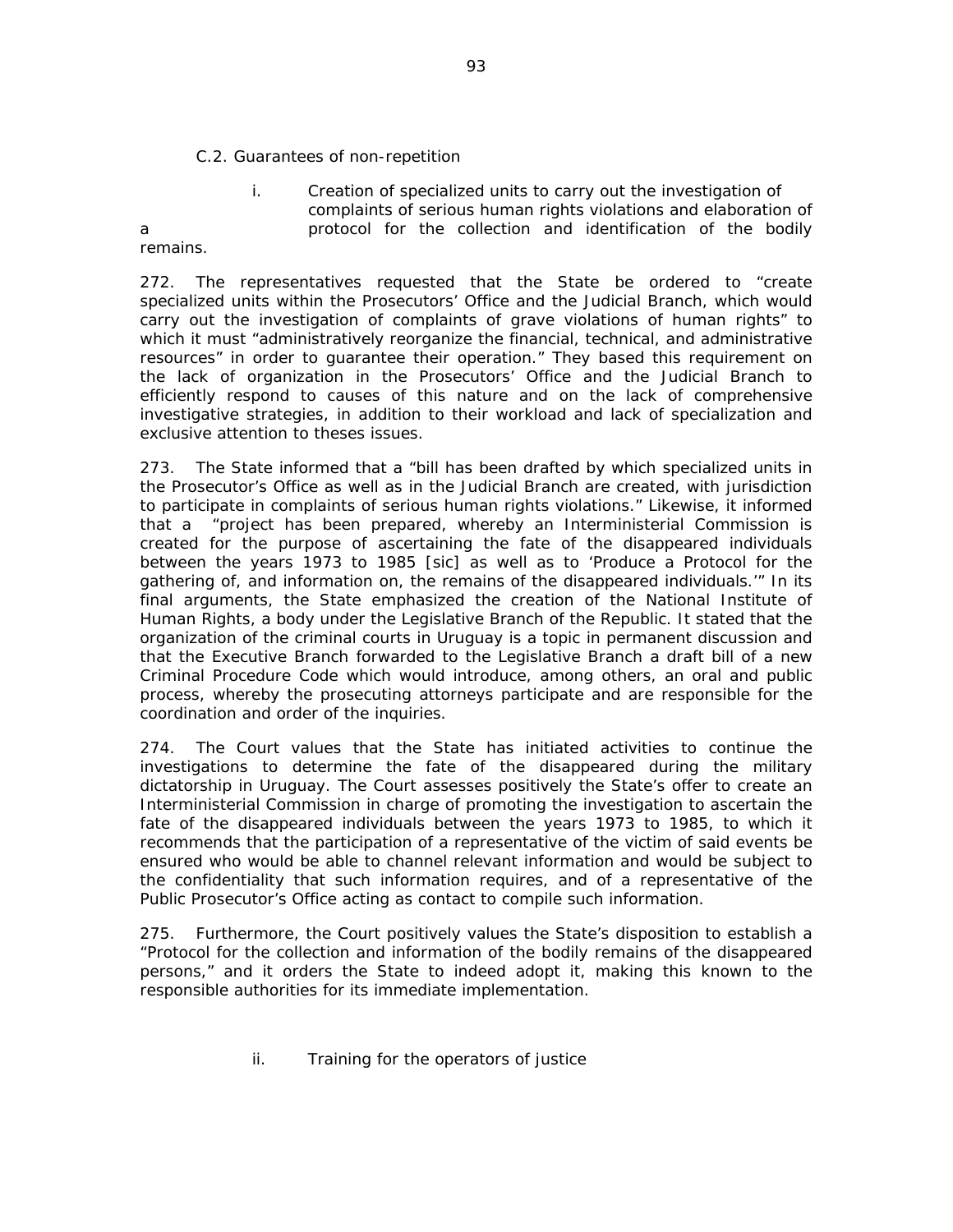276. The representatives asked the Court to order the State to conduct "permanent training on human rights for the operators of justice, to include the creation of a specific work protocol for the collection and identification of the bodily remains of disappeared individuals."

277. The State, in its response to the petition, reported that, since 2007, it has carried out trainings to "educate on Human Rights, from an ethical and regulatory perspective, thereby enabling all citizens, among other things, to have access to the Administration of Justice and to the effective validity of the principle of equality before the law." It also indicated that the Center for Judicial Studies of Uruguay, taught various seminars where topics of human rights are discussed.

278. Based on what has been stated in the case file, the Court, without detriment to the programs of human rights training for public operators that already exists in Uruguay, orders the State to implement, at the Center for Judicial Studies of Uruguay, in a reasonable period of time and with the corresponding budgetary means, permanent human rights programs, offered to district attorneys and judges of the Judicial Branch of Uruguay, that entail courses or training programs on the diligent investigation and judgment of acts which constitute enforced disappearance of persons and abductions of minors.

# *iii. Public access to the State files*

279. The representatives requested the Court to order the State to guarantee "public access to files located in the State's agencies and to establish a mechanism of systematization, identification, maintenance, update, and organization for them, […] allowing effective access and responsible use […] and ensuring that the authorities in charge of the criminal investigation explain the human rights violations."

280. The State highlighted that the Law 18.381 of October 17, 2008, should be taken into account, a law wherein: a) the goal is the promotion of transparency in the administrative function of all public organizations, whether of the State or not, and also the guarantee of the fundamental right of persons to have access to public information, b) it recognizes the right to have access to public information and c) establishes standards, and for classification of information and that it creates a specialized agency which has already been regulated. Thereby, "within the aforementioned law, the victims requests are fulfilled."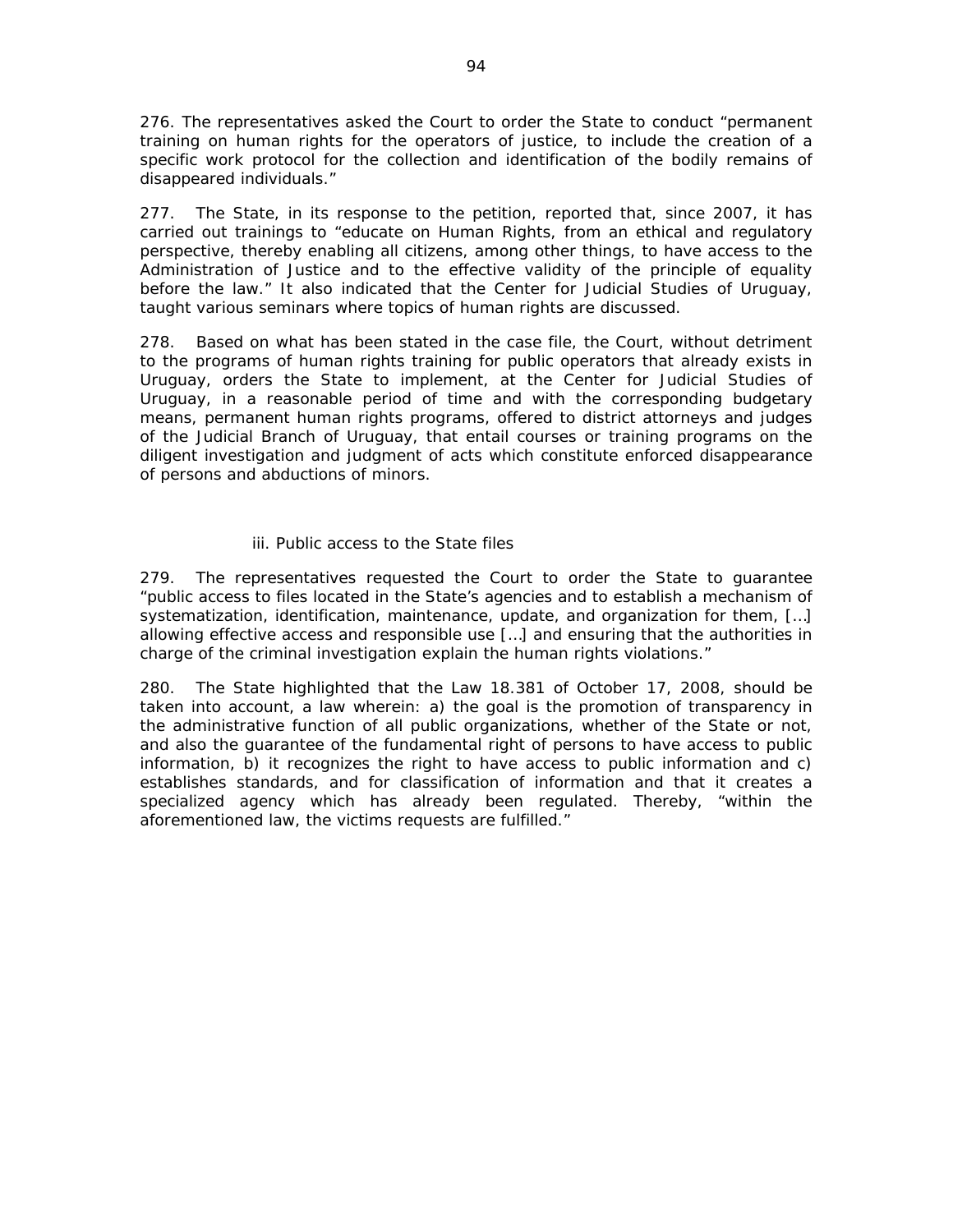281. In relation to that indicated by the State, the representatives states that following a 2007 study in the General Archive of the University of the Republic that found 32 repositories with documentation of human rights violations (five private and 27 public), which, in regards to access "in 30% of the cases is free and without restrictions, and in 50% of the cases it is restricted, which means, that permission must be requested and the request must be justified, and this can be denied." In the great majority of the cases, the standards used to allow or deny the request, is not clear." They noted that the existing legal framework (Law of the National Archive System of 2007, Law of Protection of Personal Information of 2008 and the Law of Access to Public Information of 2008) has not been regulated and a public policy which would comply with international standards has not been designed. Therefore, they requested that the State authorize, without restrictions, the access to the records and other information in the hands of institutions and employees or former employees of the State, with the objective of collaborating with the criminal investigations to clarify the human rights violations."

282. The Court positively values that there exists a law, which in Uruguay protects the right to access public information, as informed by the State. Although the application of this norm has not been made in favor of the victims in the present case, the Court has noted that one of the limitations to progress with the investigation is the information concerning the serious violations of human rights taken place during the dictatorship which rests in different national security archives that are found to be dispersed and whose control is not adequate. 320 Given that this information could be useful for the employees who execute the judicial investigations concerning the facts of the present case, the State should adopt the appropriate and adequate measures to guarantee the technical and systematical access to this information, means that should be supported by the appropriate assigned budget.

### *iv. Others claims*

283. The Commission requested that the State be ordered "[t]o create an effective internal mechanism, with binding legal powers and with authority over all bodies of the State, to ensure full compliance with that ordered in the Court's judgment."

284. The State expressed that, in compliance with the constitutional system of Uruguay, the Nation adopt a form of government of a democratic republic; that the Branches of government mentioned in the Constitution are the Executive Branch, the Legislative Branch, and the Judicial Branch, and that, at the same time, each one of them exercises a predominant legal function, be it administrative, legislative, or jurisdictional, which conceptually implies the separation of powers among the different systems in those bodies and the consequences entailed from this form of organization." It also stated that Uruguay is a country that prides itself on being respectful of International Law as well as of the jurisdictional judgments which is in consonance with its best tradition, thus its commitment to comply with the Court's judgment in the current case is not in any possible way doubtful; therefore, Uruguay stated that there is no need to create "domestic mechanism[s]" to that effect.

285. The Court finds that the Commission did not support, neither in general terms or given the particularities of this case, in any specific circumstance, its request with

 <sup>320</sup> Expert Report of Mr. Gerardo Caetano rendered during the public hearing before the Inter-American Court.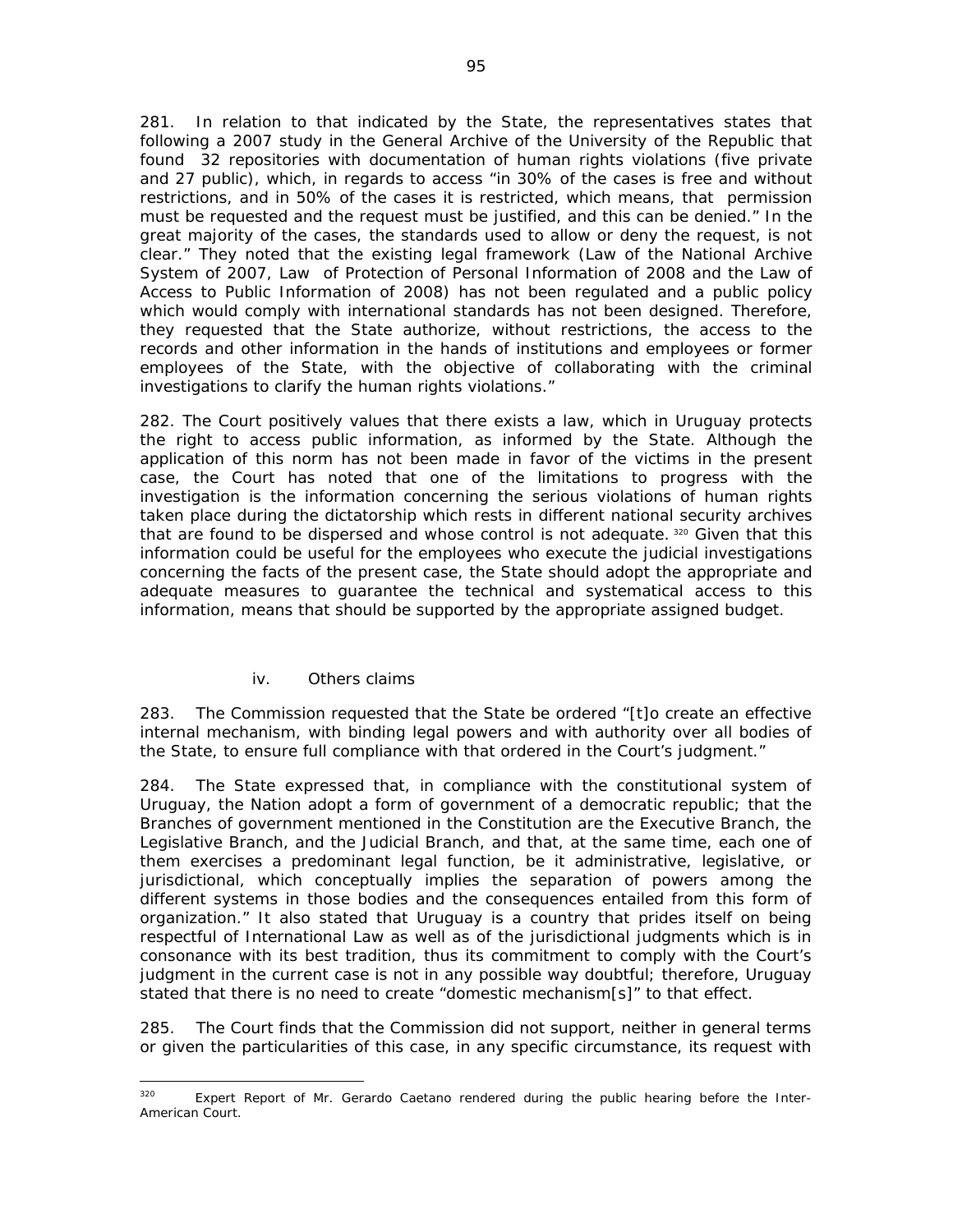respect to establishing a mechanism for the compliance of this Judgment. Considering the State's commitment to comply with this Judgment, there is no need for such a requirement.

## *D. Indemnifications, costs, and expenses*

286. The representatives informed that Mr. Juan Gelman had affirmed his decision to be excluded as a beneficiary of the reparations regarding compensation, and the Court will therefore abstain from determining this.

287. The State cited several provisions of the aforementioned Law 18.596 of September 18, 2009, and stated that "it is in accordance with guidelines established therein that the victims shall be compensated."

# *D.1. Pecuniary damage*

288. The Commission requested that, without detriment to the representatives' wishes, "the Court fix in equity an amount of compensation that corresponds to consequential damages and loss of earnings."

289. The representatives included in this concept the expenses that Maria Macarena Gelman has had to incur in order to seek justice and the truth, as well as covering medical and psychological expenses since she learned of the events. They claimed that as of ten years ago and up until today, María Macarena has incurred expenses related to travel, lodging, transportation, telephone calls, and administrative and judicial costs, for all of which she does not have receipts, since such expenses took place over the years. Therefore, they petitioned, that an amount be fixed, in equity and for consequential damages, for the State to reimburse María Macarena Gelman García for incurred expenses. They added that Maria Macarena Gelman has "decid[ed] to donate to the non-governmental organization *Childrens Villages SOS* ['Aldeas Infantiles SOS']" the amount that, eventually, the Court establish for this.

290. The Court has developed in its jurisprudence the concept of pecuniary damage and the amounts corresponding. It has established that pecuniary damage encompass the "loss of, or detriment to, the victims' income, expenses made as a result of facts and consequences of a pecuniary nature with a causal connection to the facts of the case."  $321$ 

291. The Court fixes an amount, of \$ 5,000.00 (five thousand dollars of the United States of America) in favor of María Macarena Gelman for expenses incurred as a result of the search of her mother.

292. As of loss of income, the representatives indicated that María Claudia Garcia was 19 years old at the time of her disappearance, and that, according to available data regarding life expectancy in Argentina in that era it was of 72 years, to which

<sup>&</sup>lt;sup>321</sup> *Cf. Case of Bámaca Velásquez V. Guatemala. Reparations and Costs. Judgment of February 22,* 2002. Series C No. 91, para. 43; *Case of Gomes Lund et al. (Guerrilha do Araguaia)*, *supra* note 16, para. 298, and *Case of Cabrera García and Montiel Flores*, *supra* note 16, para. 248.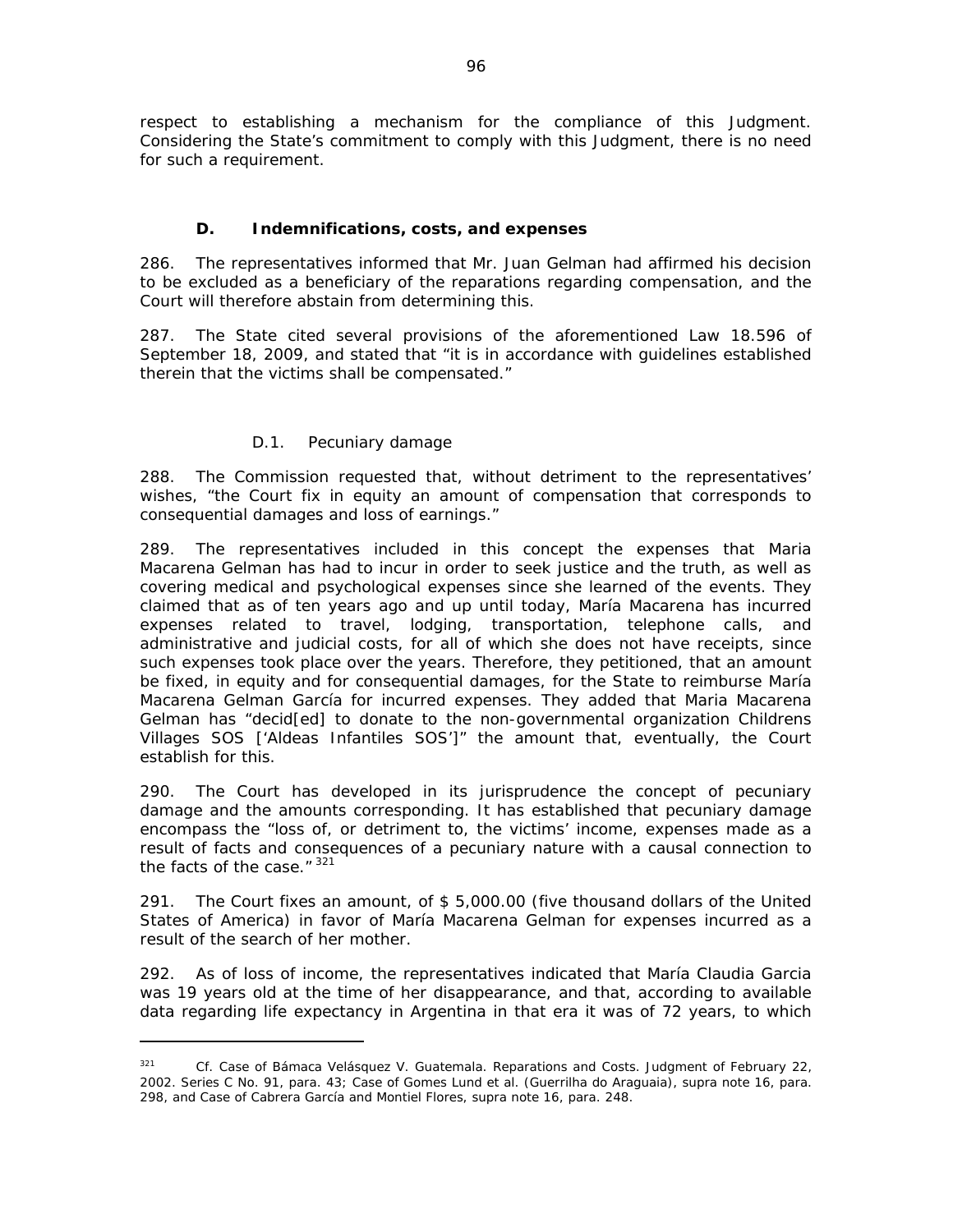53 years remained. Along the same lines, she could have been expected to have completed her university studies in 1982, approximately, and would have then started her professional career. They stated that the minimum wage in Argentina in 1976 was US\$200, and updating that amount to the current value and applying a formula based on various standards, had she not been detained in disappearance, that amount would be US\$ 312,512.02, which should be increased by 50%, since she would have received higher income due to her professional studies in Philosophy and Letters, and then subtracting 25% due to personal expenses. Therefore, they requested that the State pay María Macerna, as heiress of María Claudia García, an amount of US\$385,326.02 for loss of earnings, for income not obtained by the latter.

293. In regard to income that María Claudia García would have received during the likelihood of her lifespan, had the enforced disappearance not occurred, the Court decides to fix in equity and based on loss of earnings, the corresponding amount of US \$300,000.00 (three hundred thousand dollars of the United States of America) or its equivalent in Uruguayan pesos, which should be distributed in equal parts among the beneficiaries according to applicable law.

# *D.2. Non-pecuniary damage*

294. The Commission argued that the non- pecuniary damage as a consequence of María Claudia García's disappearance is evident, as are the detrimental consequences resulting from denying access to justice to her next of kin and that it is presumed that her next of kin have experienced intense psychological harm, anguish, pain and suffering, and a change in their life plans as these relate to government actions, lack of justice in a reasonable period time, and the corresponding punishment for those involved in the events.

295. In regard to "moral damage," the representatives requested that a sum of \$100,000.00 USD (one hundred thousand dollars of the United States of America) be set, which should be awarded to her heiress, María Macarena Gelman. As of María Macarena, they alleged that Uruguay had violated her personal integrity in "two dimensions": for the disappearance of her mother and for the conditions around her birth and suppression of her identity. They requested, in view of "the drastic change in [her] life, "imposing different life circumstances that modified [the] plans and projects that could have been realized under ordinary conditions of existence," to which the State violated her life plans, which is ongoing, given that Maria Macarena Gelman devotes all of her efforts to the search for truth regarding the fate of her mother and her earliest days of life, as well as to the search for justice. As such, the representatives requested that the State pay María Macarena Gelman the amount of \$250,000.00USD (two hundred and fifty thousand dollars of the United States of America).

296. International jurisprudence has repeatedly established that a judgment can constitute *per se* a form of reparation. 322 Bearing in mind that non-pecuniary damage encompasses "pain and suffering caused to the victim and her next of kin, infringement of principles which are highly significant to persons, as well as non-

 <sup>322</sup> *Cf. Case of Neira Alegría et al.. Reparations and Costs, supra* note 312, para. 56; *Case of Gomes Lund et al. (Guerrilha do Araguaia)*, *supra* note 16, para. 310, and *Case of Cabrera García and Montiel Flores*, *supra* note 16, para. 260.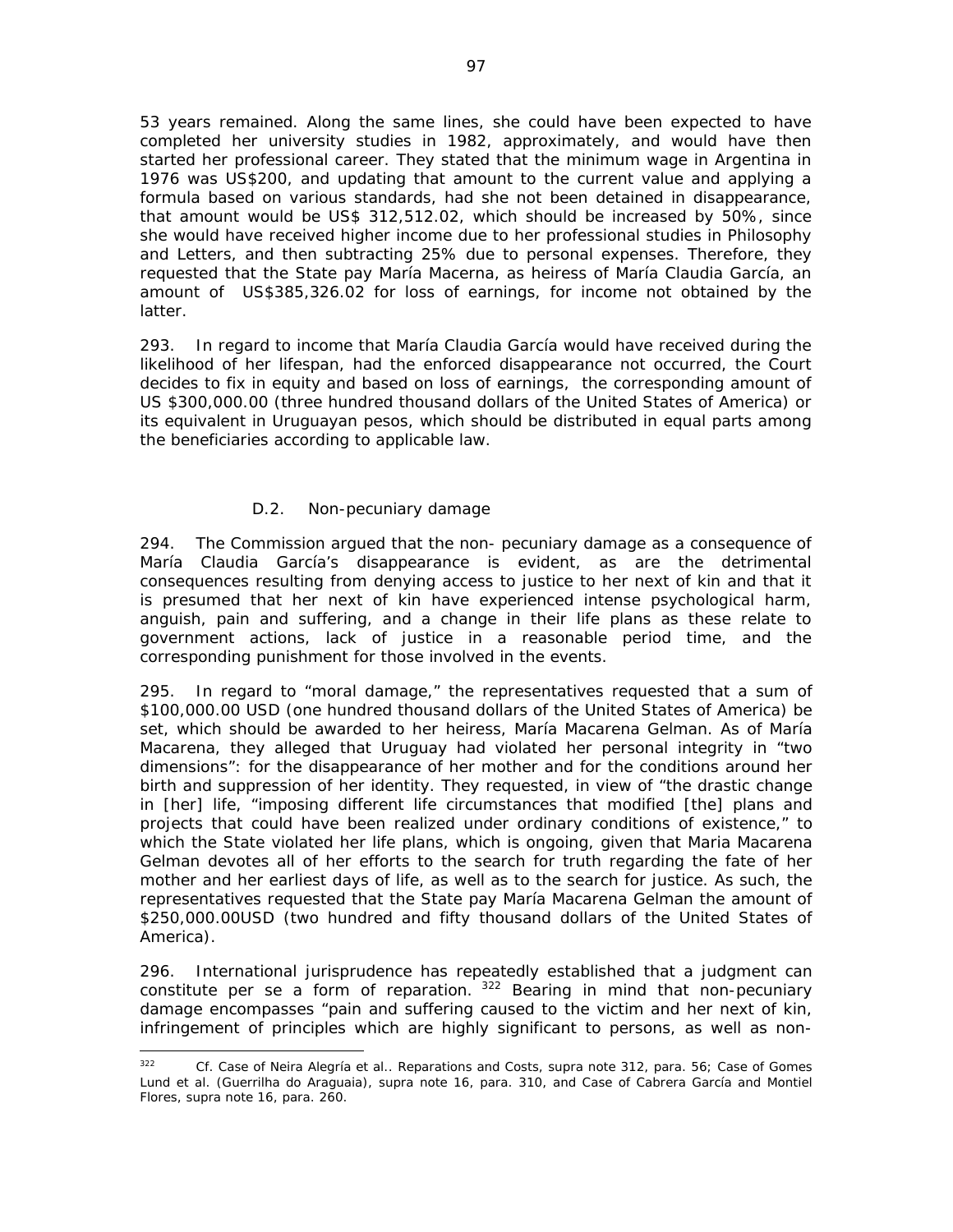pecuniary alterations in the victim's lifestyle conditions or that of her relatives." 323Likewise, it is necessary to consider the circumstances of the case *sub judice*, for the harm the violations inflicted upon the victims, given the profound effect the facts had on María Claudia García, particularly because of her state of pregnancy.<sup>324</sup> In turn, particularly relevant is the change in their lifestyle conditions and the remaining non-pecuniary consequences suffered by Maria Macarena Gelman. Consequently, the Court establishes in equity and for non-pecuniary damages,  $325$  the amount of:

a) USD \$ 100,000.00 (hundred thousand dollars of the United States of America) in favor of María Claudia García de Gelman;

b) USD \$ 80,000.00 (eighty thousand dollars of the United States of America) in favor of María Macarena Gelman García.

297. The Court takes into account the expressed decision of Mr. Juan Gelman of being excluded as a beneficiary of compensation (*supra* para. 286). Nonetheless, the Tribunal recognized the profound harm that the facts of the case have had in his life, his incessant search for justice in Uruguay and Argentina, expressed in his active attempts in the investigations something that without a doubt has had a great economic impact, and has altered his and his family's lives.

### *D.3 Costs and expenses*

298. According to the Courts jurisprudence, the costs and expenses are established within the concept of reparations contained in the provisions of Article 63(1) of the American Convention. 326

299. The Commission requested the Court to order the State to make the payment of costs and expenses, duly proven by the representatives.

300. The representatives stated that CEJIL has acted as representative of the alleged victims and their relatives since the initial petition was filed before the Commission in May of 2006, having incurred from September of 2005 to this date, expenses which mainly focus on the process of investigating and gathering evidence, processing the case before the Commission and then later before the Court, including

 323 *Case of of the "Street Children" (Villagrán Morales et al.) V. Guatemala. Reparations and Costs.*  Judgment of May 26, 2001. Series C No. 77, para. 84; *Case of Gomes Lund et al. (Guerrilha do Araguaia)*, *supra* note 16, para. 305, and *Case of Cabrera García and Montiel Flores*, *supra* note 16, para. 255.

<sup>324</sup> *Cf. Case of Goiburú et al., supra* note 23, para. 160.b.v.

<sup>325</sup> *Cf. Case of Neira Alegría et al. V. Perú. Reparations and Costs, supra* note 312*,* para. 56; *Case of Gomes Lund et al. (Guerrilha do Araguaia)*, *supra* note 16, para. 310, and *Case of Cabrera García and Montiel Flores*, *supra* note 16, para. 260.

<sup>326</sup> *Cf. Case of Garrido and Baigorria V. Argentina. Reparations and Costs*. Judgment of August 27, 1998. Series C. No. 39, para. 79; *Case of Gomes Lund et al. (Guerrilha do Araguaia)*, *supra* note 16, para. 312, and *Case of Cabrera García and Montiel Flores*, *supra* note 16, para. 262.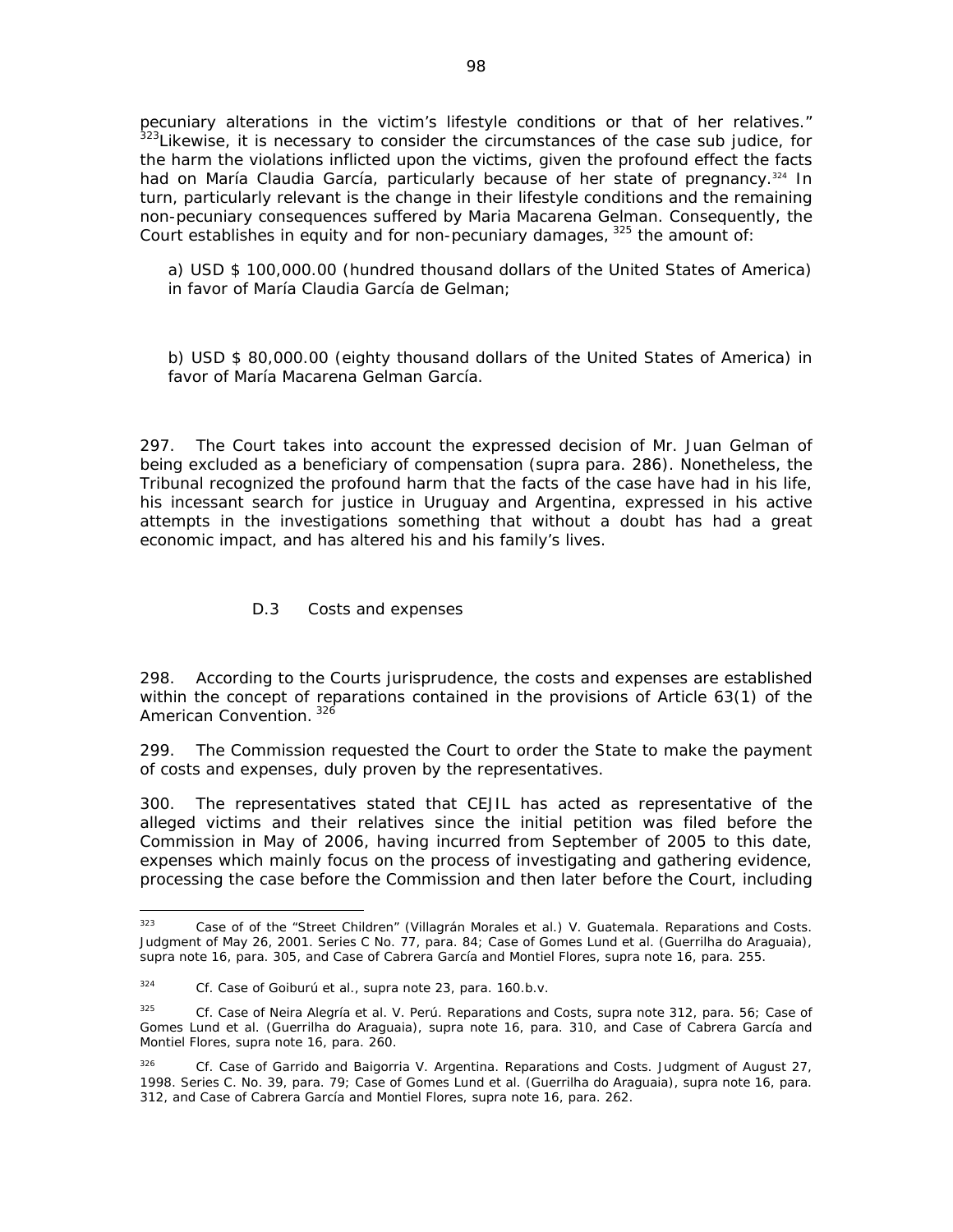expenses incurred in relevant travel, mostly to Montevideo or to Buenos Aires, in order to carry out meetings with the counterparts, and other expenses. They included costs for the corresponding mail, photocopies, and provided an estimate for telephone calls, internet, and supplies used. Thus, in their brief of pleadings and motions they requested a total of US\$7,626.33. In their final arguments, the representatives specified, with respect to expenses regarding the hearing which took place in Quito, production of affidavits, correspondence, printing expenses, copies made, travel expenses, telephone calls and internet, among others, it comes to a total of US\$26,986.53. Furthermore, they requested that the State cancel out said amount for costs and expenses directly with the representatives.

301. Lastly, they made a request for future costs, recognizing that CEJIL will incur in expenses for what remains of the rest of the proceeding of the case before the Court which encompasses those expenses necessary for the disbursement, knowledge, and appropriate compliance of the Judgment. Therefore, they requested "in the corresponding procedural stage" that it be given the opportunity to present amounts and updated receipts of the expenses it would be incurring.

302. Costs and expenses include those incurred before the authorities in the domestic jurisdiction as well as those before the Inter-American System. With regards to this, the Tribunal reiterated that the claims of the victims or of their representatives concerning costs and expenses, and the evidence to support them, must be submitted at the first procedural occasion that they are granted, that is, in the brief of pleadings and motions, notwithstanding the possibility that these claims may be updated at a later time, in keeping with the incurred costs and expenses that may have been later incurred as a result of the proceedings.  $7^{327}$  It is not sufficient that the parties merely submit probative documents; rather they are required to submit arguments that connect the evidence to the fact that it is supposed to represent and, in the case of alleged financial disbursements, the items and their justification must be clearly explained.<sup>328</sup>

303. The Court observes that the receipts sent regarding some of the expenses, do not clearly identify their relation to the expenses in connection with the present case. Notwithstanding the aforementioned, the Court determines that the representatives incurred various expenses before the Court, related to, among others, the collection of evidence, transportation, and communication services in the processing of the present case at the domestic and international level. The Court repeats that it must prudently assess such expenses, considering the circumstances of the specific case and the nature of the international jurisdiction for the protection of human rights. Such assessment must be made based on the principle of equity and taking into account the expenses indicated by the parties, provided that the *quantum* is reasonable,  $329$  to which reimbursement from the State to the victims or their

<sup>327</sup> *Cf. Case of Chaparao Álvarez and Lapo Íñiguez*, *supra* note 108, para. 275; *Case of Vélez Loor*, *Case of Vélez Loor V. Panamá*. Preliminary Objections, Merits, Reparations and Costs. Judgment of November 23, 2010 Series C No. 218, para. 318, and *Case of Gomes Lund et al. (Guerrilha do Araguaia)*, *supra* note 16, para. 317.

<sup>328</sup> *Cf*. *Case of Chaparao Álvarez and Lapo Iñiguez*, *supra* note 108, para. 277; *Case of Rosendo Cantú et al., supra* note 9, para. 285, and *Case of Gomes Lund et al. (Guerrilha do Araguaia)*, *supra* note 16, para. 317.

<sup>329</sup> *Cf. Case of Garrido and Baigorria*. *Reparations and Costs*, *supra* note 327, para. 82; *Case of Gomes Lund et al. (Guerrilha do Araguaia)*, *supra* note 16, para. 316, and *Case of Cabrera García and Montiel Flores*, *supra* note 16, para. 266.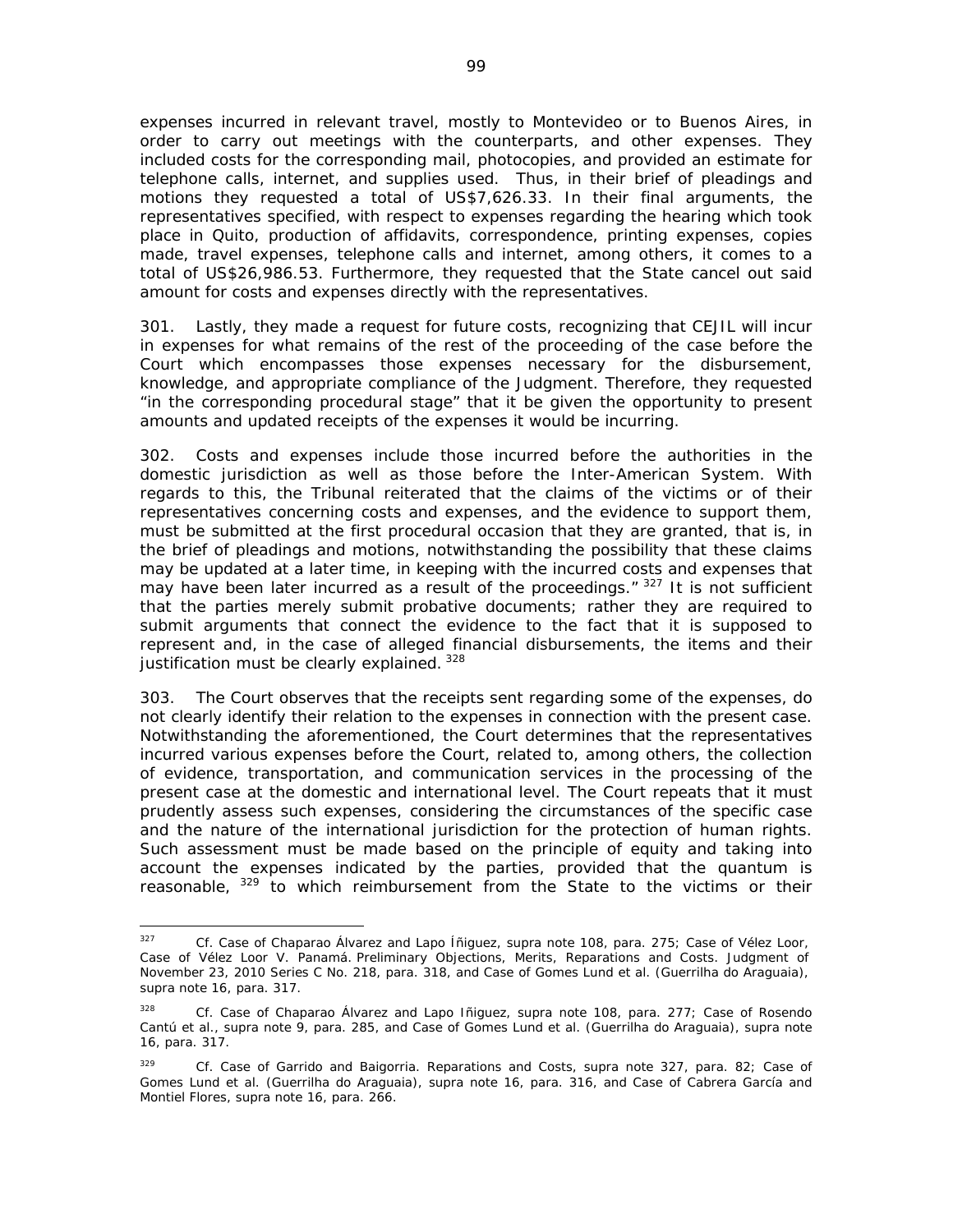representatives may be ordered for those expenses it deems reasonable and duly proven.

304. The Court determines, in equity, that the State must deliver a sum of US\$ 28,000.00 (twenty thousand dollars of the United States of America) for cost and expenses, to the representatives of María Macarena Gelman and Juan Gelman. Likewise, it points out that in the monitoring of compliance procedures of the present Judgment, the Court may provide the reimbursement on behalf of the State to the victims or their representatives for reasonable expenses that may be incurred in this procedural stage.

# *D.4 Method of compliance with the payments ordered*

305. The State must pay the compensation for pecuniary and non-pecuniary damage and the reimbursement of costs and expenses established in this Judgment directly to those indicated herein, within one year of legal notice of the Judgment, under the terms of the following paragraphs.

306. Should any of the beneficiaries pass away before they have received the respective compensation, this shall be delivered directly to their heirs, in accordance with the applicable domestic laws.

307. The State must comply with its pecuniary obligations by payment in dollars of the United States of America or the equivalent amount in Uruguayan money, using the exchange rate in force in the New York exchange the day before the payment to make the respective calculation.

308. If, for reasons that can be attributed to the beneficiaries of the compensation or to their heirs, it is not possible to pay the amounts established within the time indicated, the State shall deposit the amount in their favor in an account or a deposit certificate in a solvent Uruguayan financial institute in dollars of the United States of America and in the most favorable financial conditions permitted by law and banking practice.

309. If, after 10 years, the compensation has not been claimed, the amounts shall revert to the State with the accrued interest.

310. The amounts allocated in this Judgment as compensation and for reimbursement of costs and expenses must be delivered to the persons indicated in an integral manner, as established in this Judgment, without any deduction arising from possible taxes or charges.

311. If the State should fall into arrears, it shall pay interest on the amount owed, corresponding to the banking interest on arrears in Uruguay.

## **VIII.**

### **OPERATIVE PARAGRAPHS**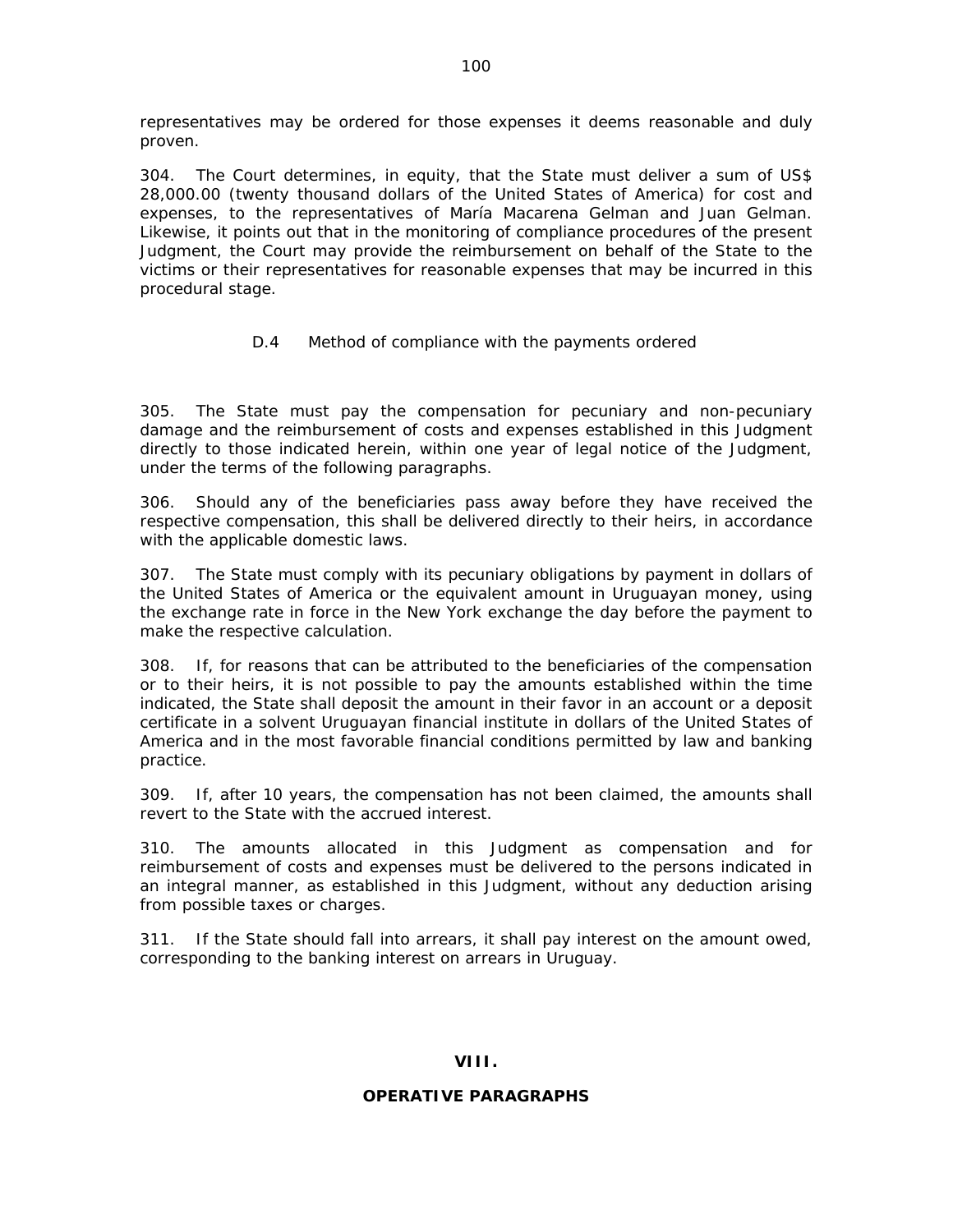312. Therefore,

## **THE COURT**

### **DECLARES,**

unanimously, that:

1. It accepts the partial acknowledgment of international responsibility of the State, in the terms established in paragraphs 25 to 31 of the present Judgment.

2. The State is responsible for the enforced disappearance of María Claudia García Iruretagoyena de Gelman, wherein it violated her right to juridical personality, to life, to humane treatment [personal integrity], and to personal liberty, recognized in Articles 3, 4, 5, and 7, in relation to Article 1(1) of the American Convention on Human Rights and Articles I and XI of the Inter-American Convention on Forced Disappearance of Persons, in the terms of paragraphs 44 to 63 and 79 to 101 of the Judgment.

3. The State is responsible for the suppression and substitution of the identity of María Macarena Gelman García, which took place since her birth, until her true identity was determined and expressed as a form of enforced disappearance, to which, in said period, her right to juridical personality, to life, to humane treatment [personal integrity], to personal liberty, to family, to a name, and to the rights of the child, and to nationality, recognized in Articles 3, 4(1), 5(1), 7(1), 17, 18, 19, and 20(3), in relation to Article 1(1) of the American Convention on Human Rights in Articles I and XI of the Inter-American Convention on Forced Disappearance of Persons, in the terms of paragraphs 106 to 132 and 137 of the Judgment.

4. The State is responsible for the violation of the right to humane treatment [personal integrity] and the protection of the family, recognized in Articles 5(1) and 17, in relation to Article 1(1) of the American Convention on Human Rights, to the detriment of Mr. Juan Gelman, pursuant to paragraphs 133 to 135 and 138 of the Judgment.

5. The State is responsible for the violation of the right to fair trial [judicial guarantees] and judicial protection enshrined in Articles 8(1) and 25(1), in relation to Articles 1(1) and 2 of the American Convention on Human Rights and Articles I(b) and IV of the Inter-American Convention on Forced Disappearance of Persons, for the failure to effectively investigate the facts in the present case, as well the prosecution and punishment of those responsible, to the detriment of Mr. Juan Gelman and María Macarena Gelman García, pursuant to paragraphs 225 to 246 of the Judgment.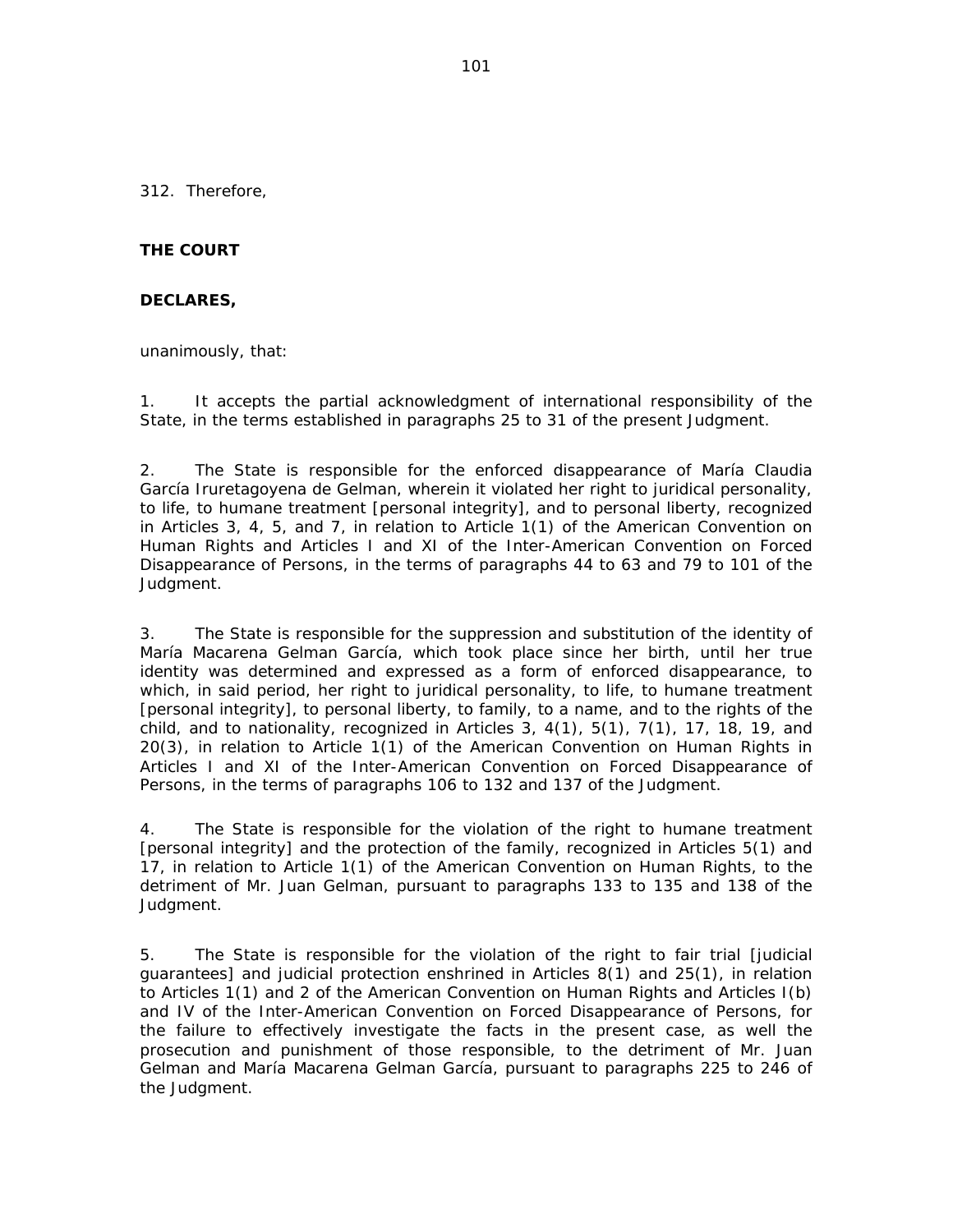6. The State has not complied with its obligation to adopt domestic law to the American Convention on Human Rights, provided in Article 2, in relation to Articles 8(1), 25, and 1(1) thereof and to Articles I(b), III, IV, and V of the Inter-American Convention on Forced Disappearance of Persons, as a consequence of the interpretation and application it has given to the Expiry Law regarding serious human rights violations, in conformity with paragraphs 237 to 241 and 246 of the Judgment.

7. It does not follow to issue a pronouncement on an alleged violation of the right to freedom of thought and expression and the right to privacy [honor and dignity], recognized in Articles 13 and 11, respectively, of the Convention, nor of the norms of the Inter-American Convention to Prevent and Punish Torture and the Inter-American Convention on Prevention, Punishment and Eradication of Violence against Women (the "Belén do Pará Convention"), whose violation was alleged.

# **AND DECIDES,**

Unanimously, that:

8. This Judgment constitutes *per se* a form of reparation.

9. The State must, within a reasonable period of time, conduct and carry out effectively the criminal investigation of the facts of the present case, in order to ascertain them, determine the corresponding criminal, civil, and administrative responsibilities and apply the consequential sanctions provided by law, in accordance with that established in paragraphs 252 to 256 and 274 and 275 of the Judgment.

10. The State should continue and accelerate the search and immediate location of Maria Claudia Garcia Iruretagoyena, or of her bodily remains, and, where appropriate, deliver them to her next of kin, after genetic parentage testing, all in accordance with that established in paragraphs 259 and 260 of the Judgment.

11. The State must guarantee that the Expiry Law, for lacking effects due to its incompatibility with the American Convention and the Inter-American Convention on the Forced Disappearance of Persons, as far as it can hinder the investigation and possible sanction of those responsible for serious human right violations, will never again be an impediment to the investigation of the facts and for the identification, and were applicable, punishment of those responsible, in conformity with paragraphs 253 and 254 of the Judgment.

12. The State must, **within a period of one year,** carry out a public act of acknowledgment of international responsibility for the facts of the present case, in conformity with paragraph 266 of this Judgment.

13. The State must locate, within the building of the Information Defense System (SID), accessible to the public, within a period of one year, a memorial plaque with the inscription of the names of the victims and all persons that were illegally detained in said place, pursuant to that in paragraph 267 of the Judgment.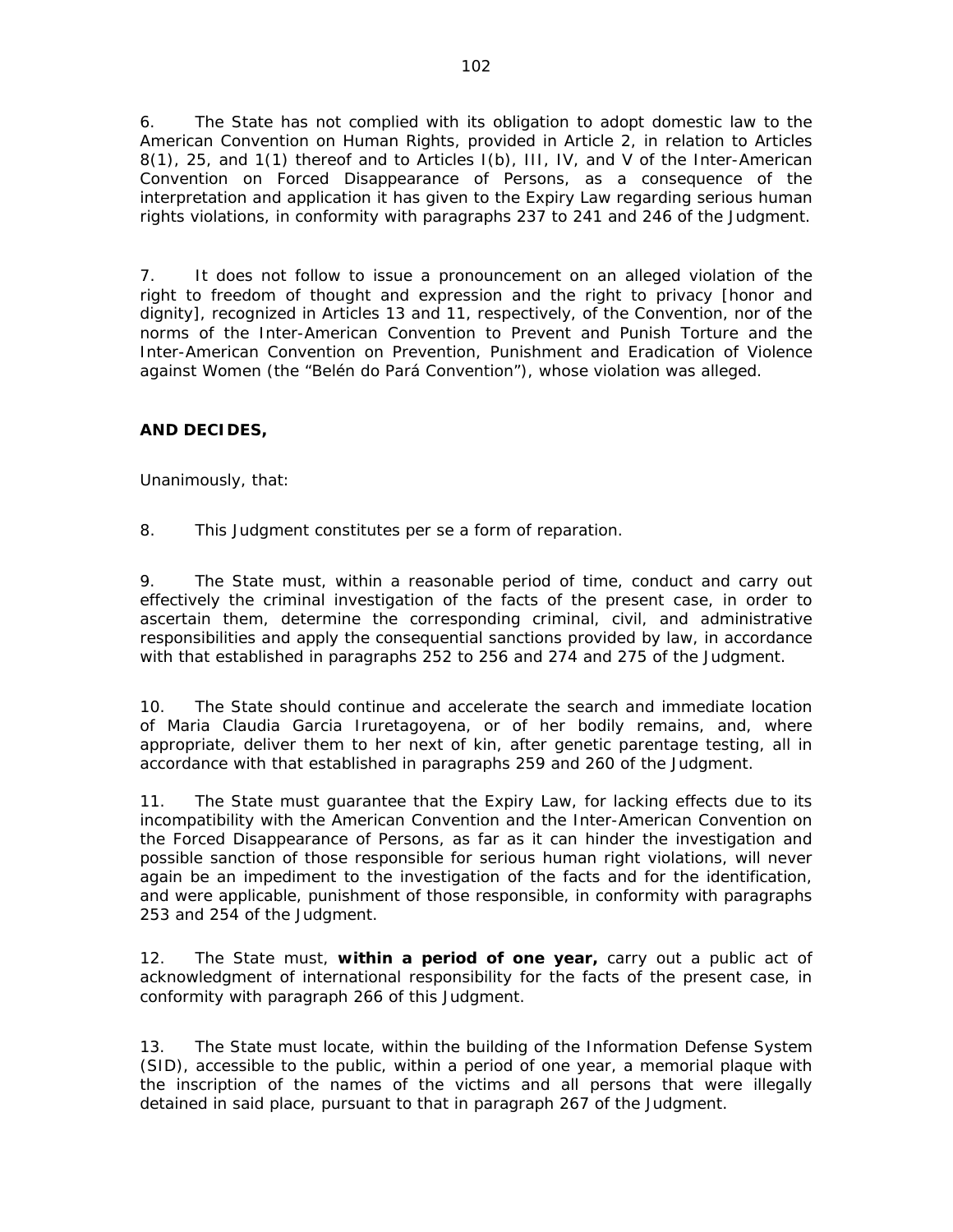14. The State must carry out, in a period of six months, the publications provided for in paragraph 271 of this Judgment.

15. The State must implement, in a reasonable period and with the respective budgetary provisions, a permanent human rights program, directed at the agents of the Public Prosecutor's Office and the judges of the Judicial Branch of Uruguay, in conformity with paragraph 278 of the present Judgment.

16. The State must adopt, within a period of two years, the appropriate measures to guarantee the technical and systematical access to the information regarding serious violations of human rights that occurred during the dictatorship that are held in State archives, in conformity with paragraph 274, 275 and 282 of the Judgment.

17. The State must pay, within a period of one year, the amounts established in paragraphs 291, 293, 296, and 304 of the present Judgment, for compensation of pecuniary and non-pecuniary damage and the reimbursement of costs and expenses that correspond, in conformity with paragraphs 305 to 311 of this Judgment.

18. Pursuant to that established in the American Convention, the Court will monitor the full compliance with this Judgment and will conclude the case once the State has entirely satisfied said provisions. In a period of one year as of the legal notice of this Judgment, the State must offer the Court a brief regarding the measures adopted to satisfy compliance.

Judge Vio Grossi made his Concurring Opinion known to the Court, that which accompanies this Judgment.

Written in Spanish and in English, the Spanish text being authentic, in San Jose, Costa Rica on February 24, 2010.

> Diego García-Sayán President

Leonardo A. Franco Manuel E. Ventura Robles

Margarette May Macaulay **Rhadys Abreu Blondet**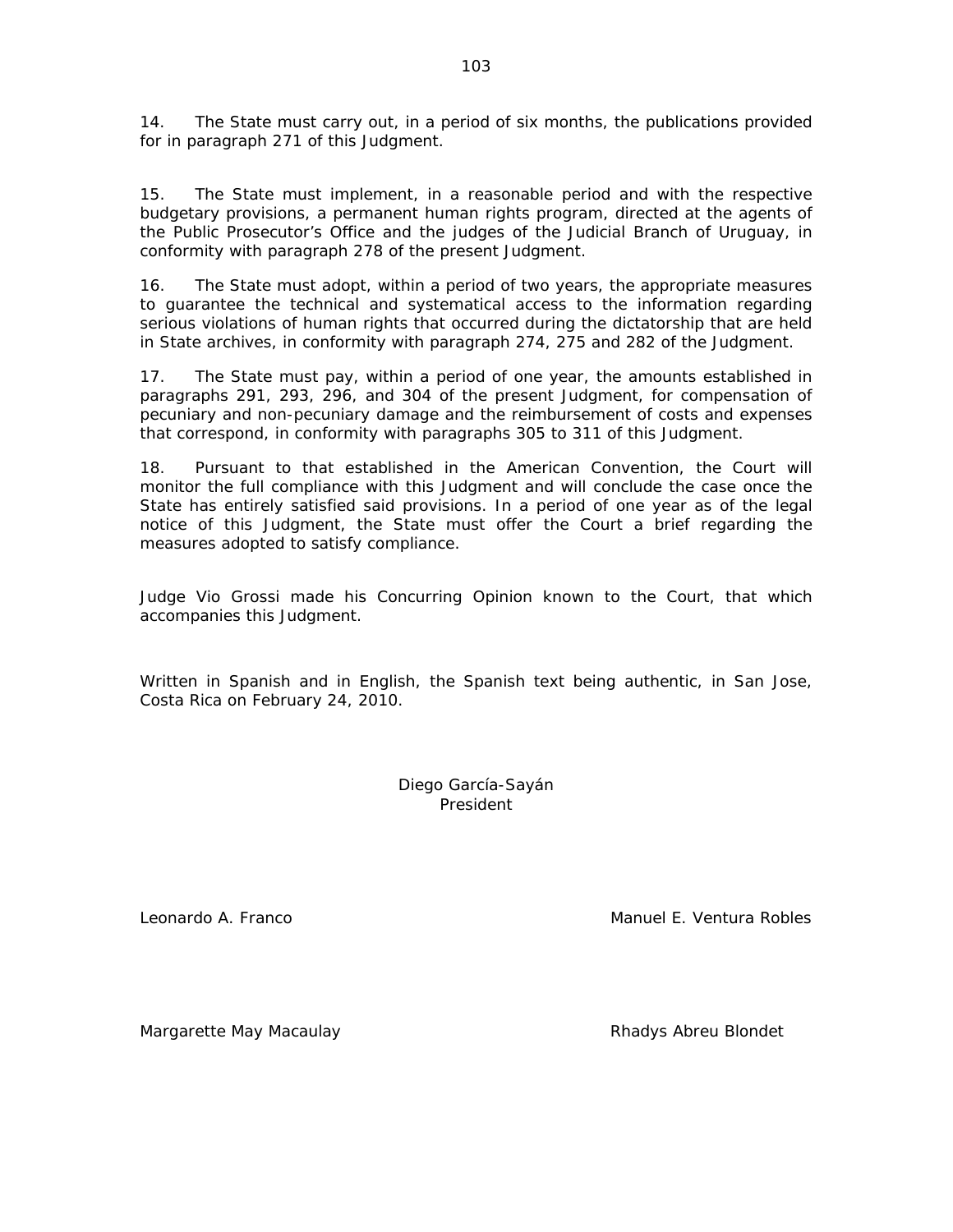Eduardo Vio Grossi

Pablo Saavedra Alesandri **Secretary** 

So ordered,

Diego García-Sayán President

Pablo Saavedra Alessandri **Secretary**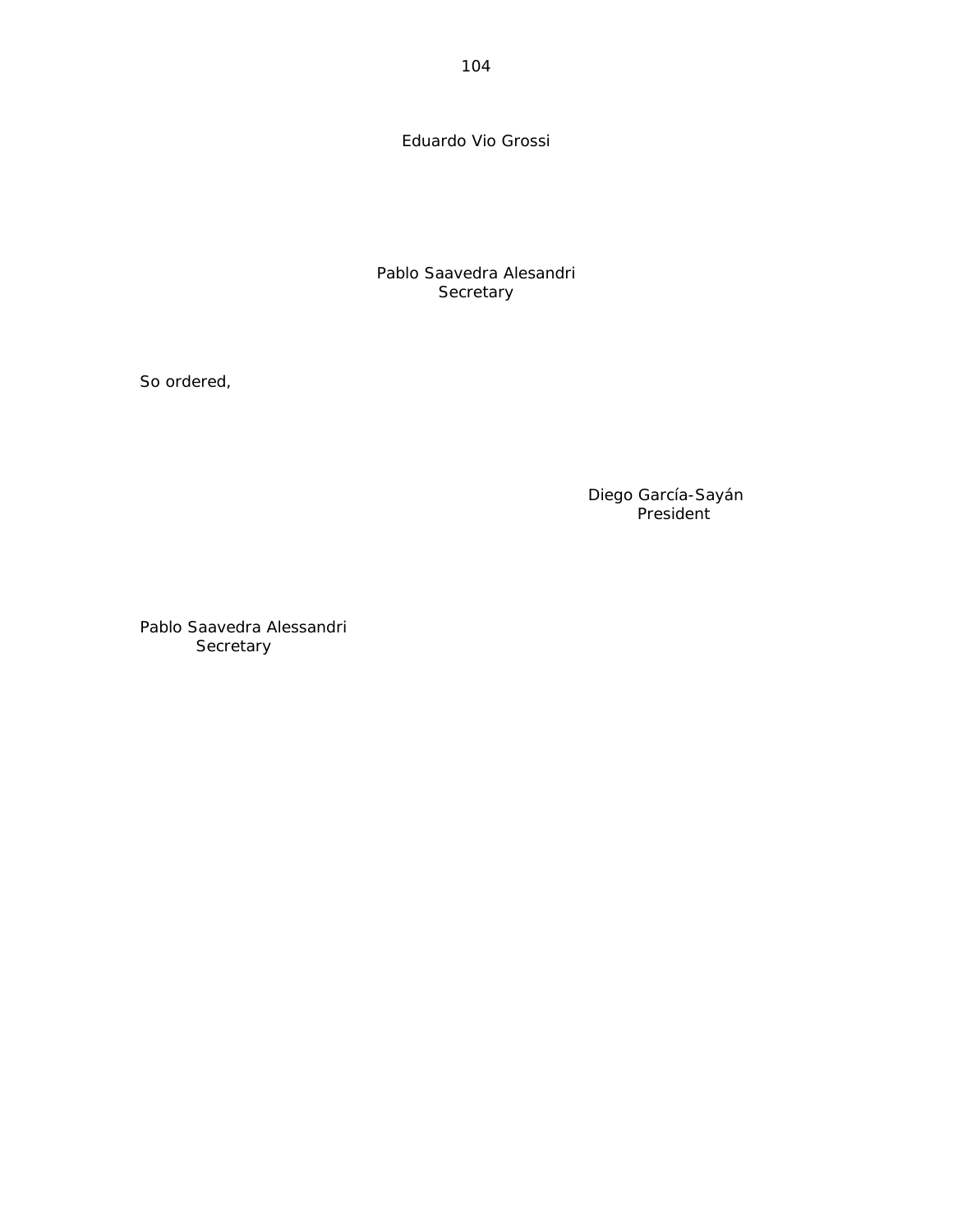### **CONCURRING OPINION OF JUDGE EDUARDO VIO GROSSI CASE OF GELMAN V.URUGUAY JUDGMENT OF FEBRUARY 24, 2011**  *(Merits and Reparations)*

I formulate this concurring opinion to the cited judgment, calling attention to various issues discussed in it.

The first is in relation to the close relationship between the situation of María Claudia García Iruretagoyena de Gelman and her daughter, María Macarena Gelman García, which, definitely, form a unit. In this sense, the enforced disappearance of the first, in that context, and the birth of the latter and her subsequent separation, abduction, and hand over to a third party, can be explained jointly and reciprocally. One could not have occurred without the other. Considering, in this way, the facts of the case, would lead one to also deem that which occurred to María Macarena Gelman as an enforced disappearance, and thus the clarification of those facts is also intimately linked to that which occurred to her mother, María Claudia García. In this sense, the situation at issue is one considered in Article II of the Inter-American Convention on the Forced Disappearance of Persons, upon establishing the elements of enforced disappearance of persons, to be the act of "*depriving a person or persons of his [or her] or their freedom," "an absence of information on the whereabouts of that person,*" thereby "*impeding his or her remedy to the applicable legal remedies and procedural guarantees*."1

It should be evident, therefore, that in this case, what would be involved is the deprivation of liberty of two persons and that the lack of information about the whereabouts of one would prevent the exercise of remedies and procedural guarantees of the other. For this reason, then, both realities essentially constitute one international illegal act, although it obviously affects various rights enshrined in the Convention, and the victims of the violation of these are several persons, principally Maria Macarena Gelman and her grandfather Juan Gelman. And from there, as well, it could also be deemed that while the enforced disappearance of Maria Claudia Garcia does not come to an end, neither does that of Maria Macarena Gelman, although at the moment she is not deprived of her freedom and her identity has been established. Maybe, that which has been analyzed could have been better assessed if the judgment had stemmed from a single narration of the facts of the case presented prior to the basic foundations of law used to determine each of the corresponding violations of the relevant provisions.

A second aspect of the ruling that it is worth emphasizing is the partial acknowledgment made by the State. Indeed, that fact, which is assesed, allows for a more specific treatment of the case, since, in recognition thereof, the facts of the case could be divided into two periods. The first, includes those facts that occurred during the military dictatorship, that is, until February 1985, and the second, those facts which have taken place since. Therefore, would acknowledgment allows for a

<sup>1</sup> Article II of the Inter-American Convention on Forced Disappearance of Persons: *"For the purposes of this Convention, forced disappearance is considered to be the act of depriving a person or persons of his or their freedom, in whatever way, perpetrated by agents of the state or by persons or groups of persons*  acting with the authorization, support, or acquiescence of the state, followed by an absence of information or a refusal to acknowledge that deprivation of freedom or to give information on the *whereabouts of that person, thereby impeding his or her remedy to the applicable legal remedies and procedural guarantees."*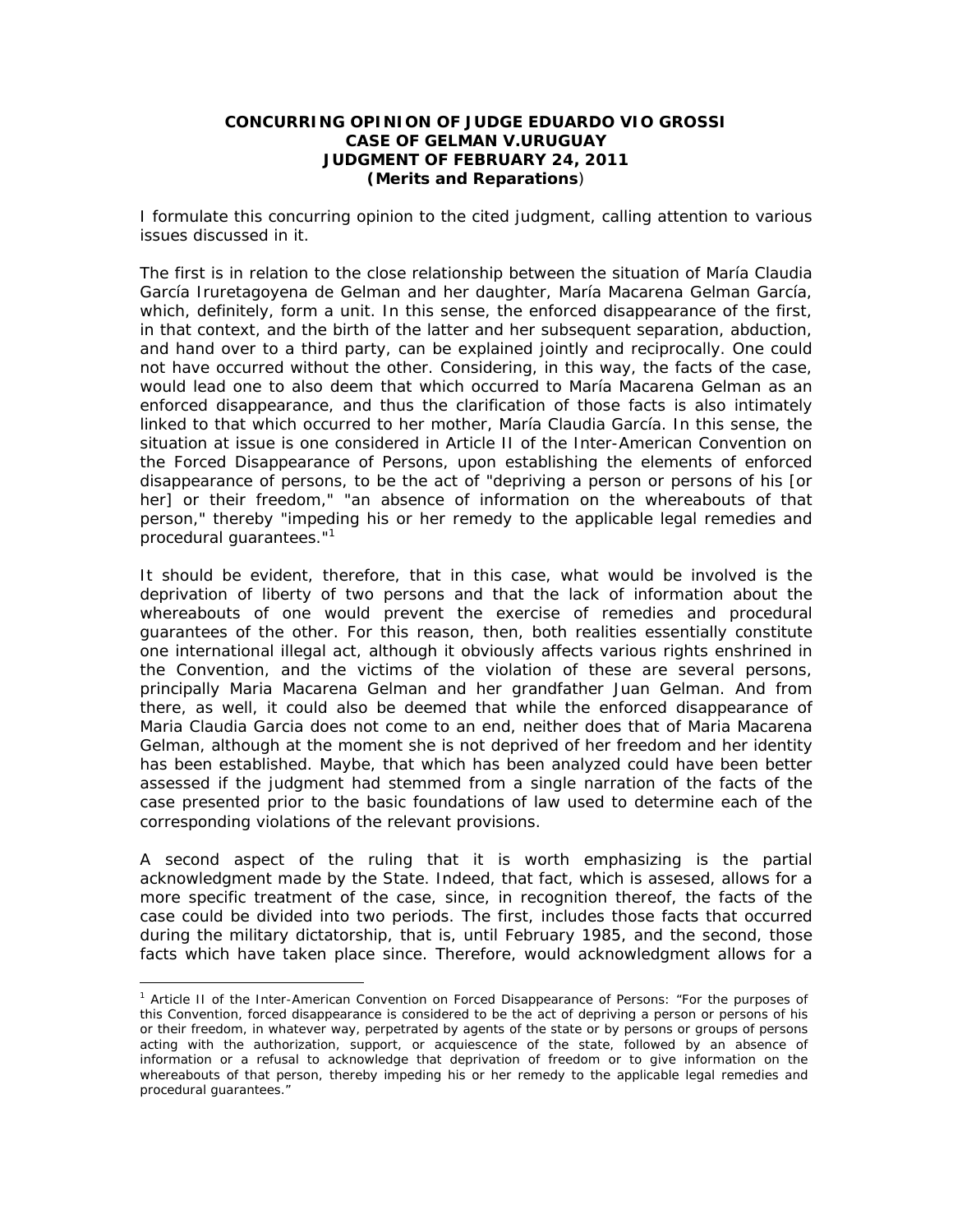for a distinction, providing more clarity, to the undisputed facts of the case and, therefore, deems them as proven, especially when some of them, particularly those referring to the context in which they developed in regard to Maria Claudia Garcia de Gelman and María García Macarena Gelman, are at this stage of historical development, "public and notorious facts" and therefore there is no need for them to be repeated, developed, or proven in the case. Also, it is possible that one narration of the facts in the judgment at hand, and carried out prior to the partial acknowledgment made by the State, would have made it possible to define more precisely those facts that occurred before the month where they were indicated as being effectively recognized, thereby further considering the scope of such a unilateral act.

The foregoing leads to the third observation, namely, that said acknowledgment would center the discussion around that which occurred during the democratic reign that the State has had since 1985 to date, and particularly, in regard to the application, in the case at issue and in terms of that period, of the Expiry Law. Under this perspective, it must be taken into account that, in regard to the origin of laws and their possible international unlawfulness, determined pursuant to International Law, and as a consequence, regardless of what Domestic Law provides, $^2$  the State incurs international responsibility for any fact attributable to it and that constitutes a violation of its international obligations. For said purposes, it is considered an act of the State pursuant to International Law, in particular, international custom, $3$  the behavior of any body of the State, be it that it exercises legislative, executive, judicial powers, or powers of any other type.*<sup>4</sup>* From this, it is evident, as a consequence, that for an action deemed to be internationally unlawful to be attributable to the State, it merely needs to be carried out by any State body, among these, those that carry out legislative functions, to which the direct pronouncements of the citizenry related to the approval or ratification of a law could be deemed as part of these functions, and as such, that it, in the exercise of its powers, constitutes a part of the legislative body. So as to encompass more, and in what regards actions that are attributable to the State, the pertinent State body may also exercise powers of "any other type," that is, distinct from those that are executive, legislative, or judicial, which could include, among others, those that correspond to democracy. Therefore, also all of the citizenry, in the exercise of this or legislative functions, could infringe a rule of International Law, and consequently, compromise the State's

 <sup>2</sup> Article 3 of the Draft Articles prepared by the International Commission on International Law of the United Nations on State Responsibility for Internationally Wrongful Acts, encompassed in Resolution approved by the General Assembly [*on the basis of the Report of the Sixth Commission (A/56/589 and Corr.1)*] 56/83. State Responsibility for internationally wrongful acts, *85th plenary session, December 12, 2001, Official Documents of the General Assembly,* Fifty-sixth Session, Supplement No. 10 and corrections (A/56/10 and Corr.1 and 2). 2 Ibid., Paras. 72 and 73. "Characterization of an act of the State as internationally wrongful. The qualification of the act of a State as internationally wrongful is governed by international law. Such characterization is not affected by the characterization of the same act as lawful by internal law."

Article 27 Internal law and observance of treaties: *International law and the observance of treatises. A*  party may not invoke the provisions of its internal law as justification for its failure to perform a treaty. *This rule is without prejudice to article 46."*

<sup>&</sup>lt;sup>3</sup> Expressed in the Draft Articles Prepared for the International Law Commission of the UN on State Responsibility for Internationally Wrongful Acts.

*<sup>4</sup>* "Article 4.1 of the same text: "The conduct of any State bodyshall be considered an act of that State under international law, whether the bodyexercises legislative, executive, judicial or any other functions, whatever position it holds in the organization of the State, and whatever its character as a bodyof the central Government or of a territorial unit of the State."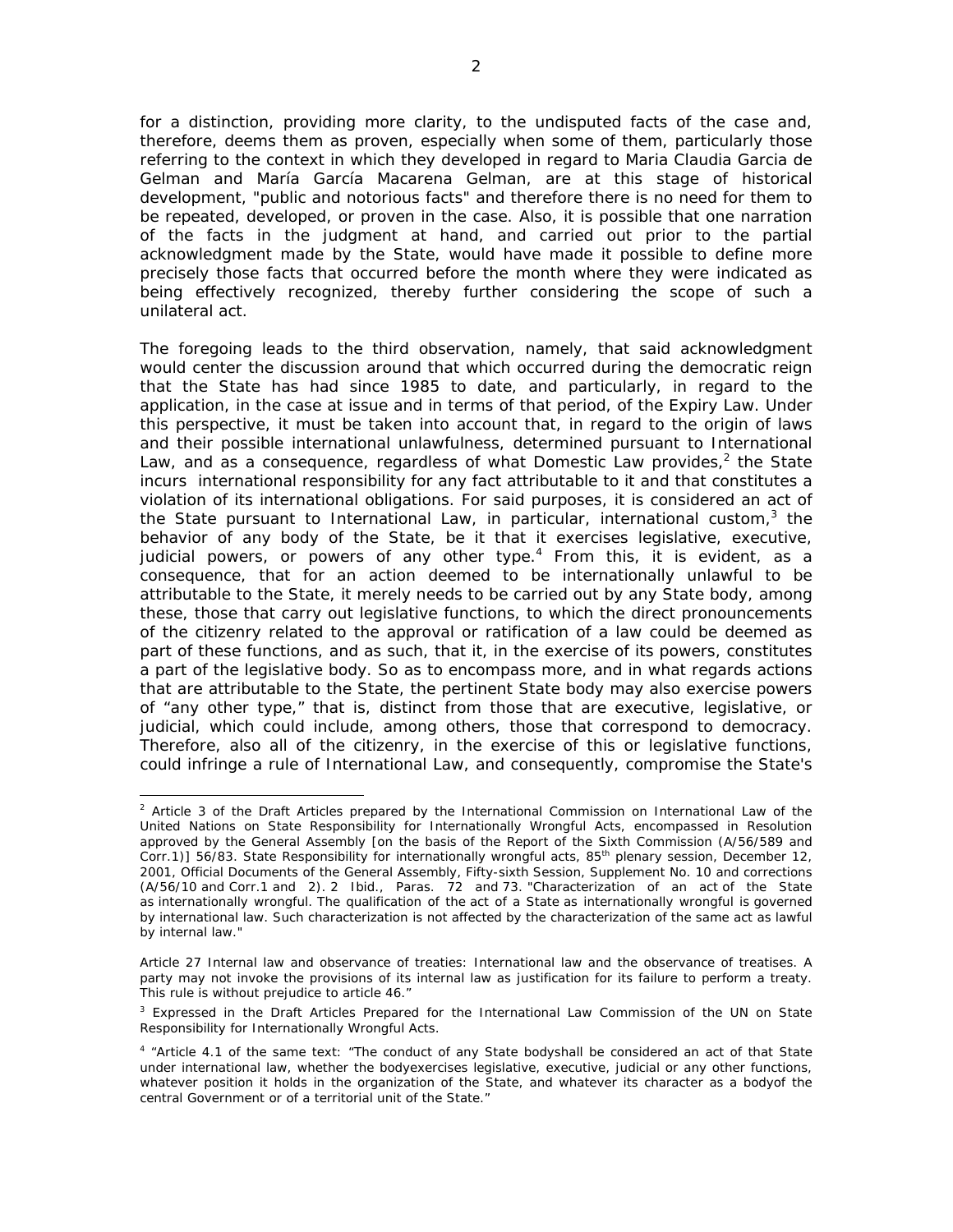international responsibility.<sup>5</sup> It is for this reason that it is deemed that the mere existence of a democratic regimen does not guarantee, *per se*, the permanent respect of International Law, including the International Law of Human Rights. In this way it has been considered by the Inter-American Democratic Charter,<sup>6</sup> which notes in its Article 3 that the respect for human rights is an essential element of a democratic society and in its Article 7 that it is indispensable for the effective exercise of fundamental freedoms and human rights. It also reiterates this in Article 8 that every person who believes their rights to have been violated has the right to file a complaint or petition before the Inter-American System of Human Rights, to which it only excludes, for these cases, the remedy before the political Inter-American bodies charged with defending the effective exercise of a representative democracy.

Related to the foregoing and also worth noting is the attitude assumed by the State, from June 23, 2005, of excluding this case from the application of the Expiry Law. On that day, the government of President Mr. Tabaré Vazquez informed the Supreme Court of Uruguay that the facts concerning this case were not covered by that Law, thereby allowing, the resumption of the court proceedings aimed at determining the facts and possible punishment of those responsible. Thus, this body of law ceased to be, from that date, as stated in this judgment, an obstacle. In a way that, therefore, the action of the State created a new situation where, at least in regard to this case, it stopped violating its international obligation to investigate and adjusted, for that matter, its conduct to comply with International Law; left pending, however, is the opportunity for the exercise of justice and its final resolution in the legislation.

Also, another separate observation should be considered regarding the participation of Argentina in the events in question. While it is true that the application in this in this case was filed solely in connection with the Oriental Republic of Uruguay and that, in the allegations, the Commission reiterated the foregoing, excluding said State from the suit at hand, to which the Court lacks jurisdiction over it,<sup>7</sup> it is also true that international law addresses the situation where a third State has cooperated in the illicit act,<sup>8</sup>to which it may have been more convenient to expressly mention this circumstance in order for the corresponding institutions to take, if they deemed fit, the appropriate actions to enable the complete clarification of the facts of the case and establish responsibility that follows.

 5 This would be even more evident when the norm of international law that is violated is *jus cogens*, that is, the meaning of Article 53 of the Vienna Convention on the Law of Treaties and that also includes that which is custom in the matter, imperative norms of general international law, and therefore, accepted and recognized by the international community of States as a whole as a norm where no derogation is permitted and which can only be modified by a subsequent norm of general international law having the same character.

<sup>&</sup>lt;sup>6</sup> Resolution of the General Assembly of the OAS approved on September 11, 2001.

 $<sup>7</sup>$  Art 61(1) of the Convention: "1. Only the States Parties and the Commission shall have the right to</sup> submit a case to the Court."

<sup>&</sup>lt;sup>8</sup> Article 16, Draft Articles of the International Law Commission of the UN on State Responsibility for Internationally Wrongful Acts. Article 16. Aid or assistance in the commission of an internationally wrongful act. A State which aids or assists another State in the commission of an internationally wrongful act by the latter is internationally responsible for doing so if:

a) that State does so with knowledge of the circumstances of the internationally wrongful act; and

b) the act would be internationally wrongful if committed by that State."

Article 47. Plurality of responsible States. 1. Where several States are responsible for the same internationally wrongful act, the responsibility of each State may be invoked in relation to that act.